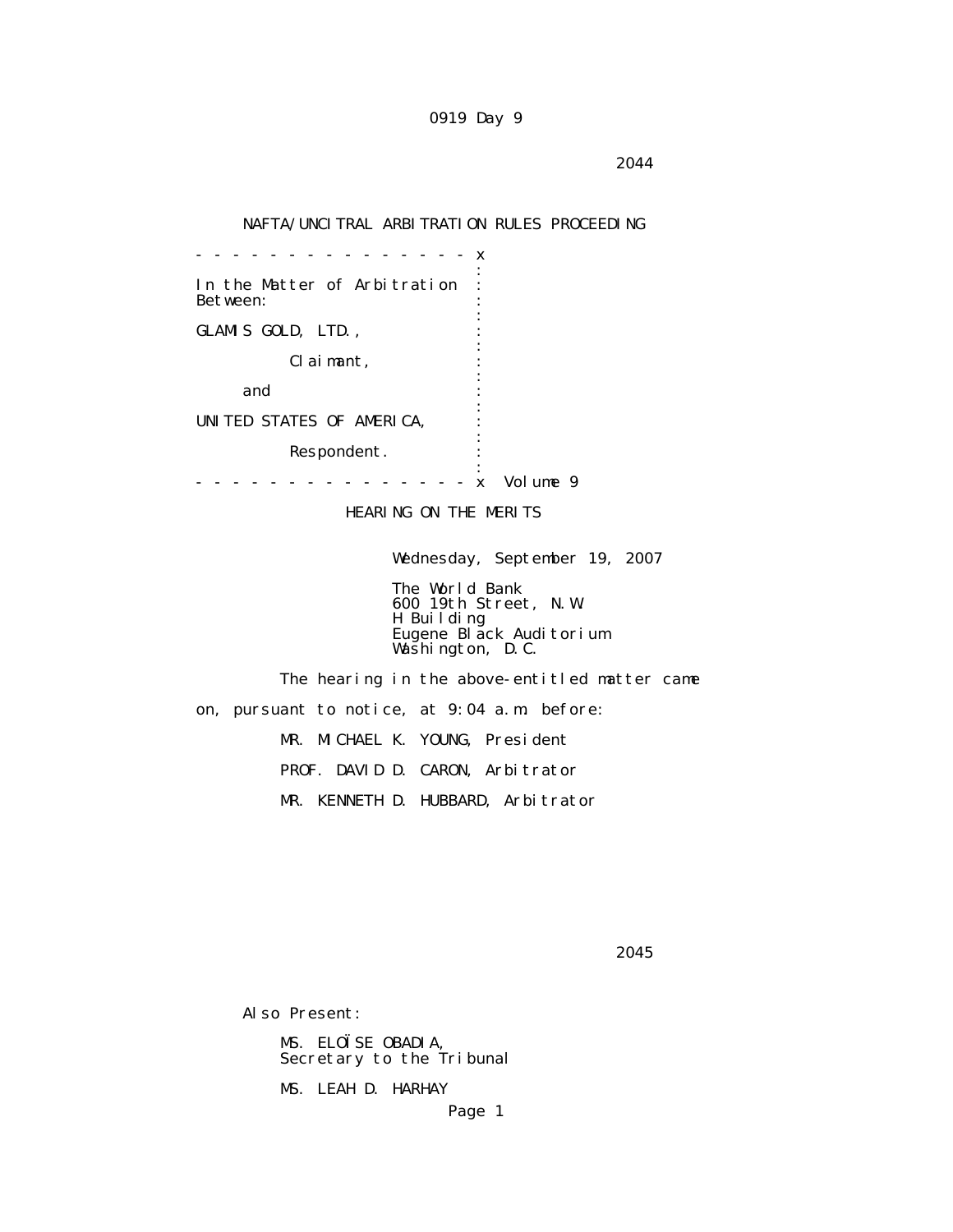0919 Day 9 Assistant to the Tribunal

Court Reporter:

 MR. DAVID A. KASDAN, RDR-CRR B&B Reporters 529 14th Street, S.E. Washington, D.C. 20003  $(202)$  544-1903

 $2046$ 

APPEARANCES:

On behalf of the Claimant:

 MR. ALAN W.H. GOURLEY MR. R. TIMOTHY McCRUM MR. ALEX SCHAEFER MR. DAVID ROSS MS. SOBIA HAQUE MS. JESSICA HALL Crowell & Moring, L.L.P. 1001 Pennsylvania Avenue, N.W. Washington, D.C. 20004-2595  $(202)$   $\bar{6}24 - 2500$ rmccrum@crowell.com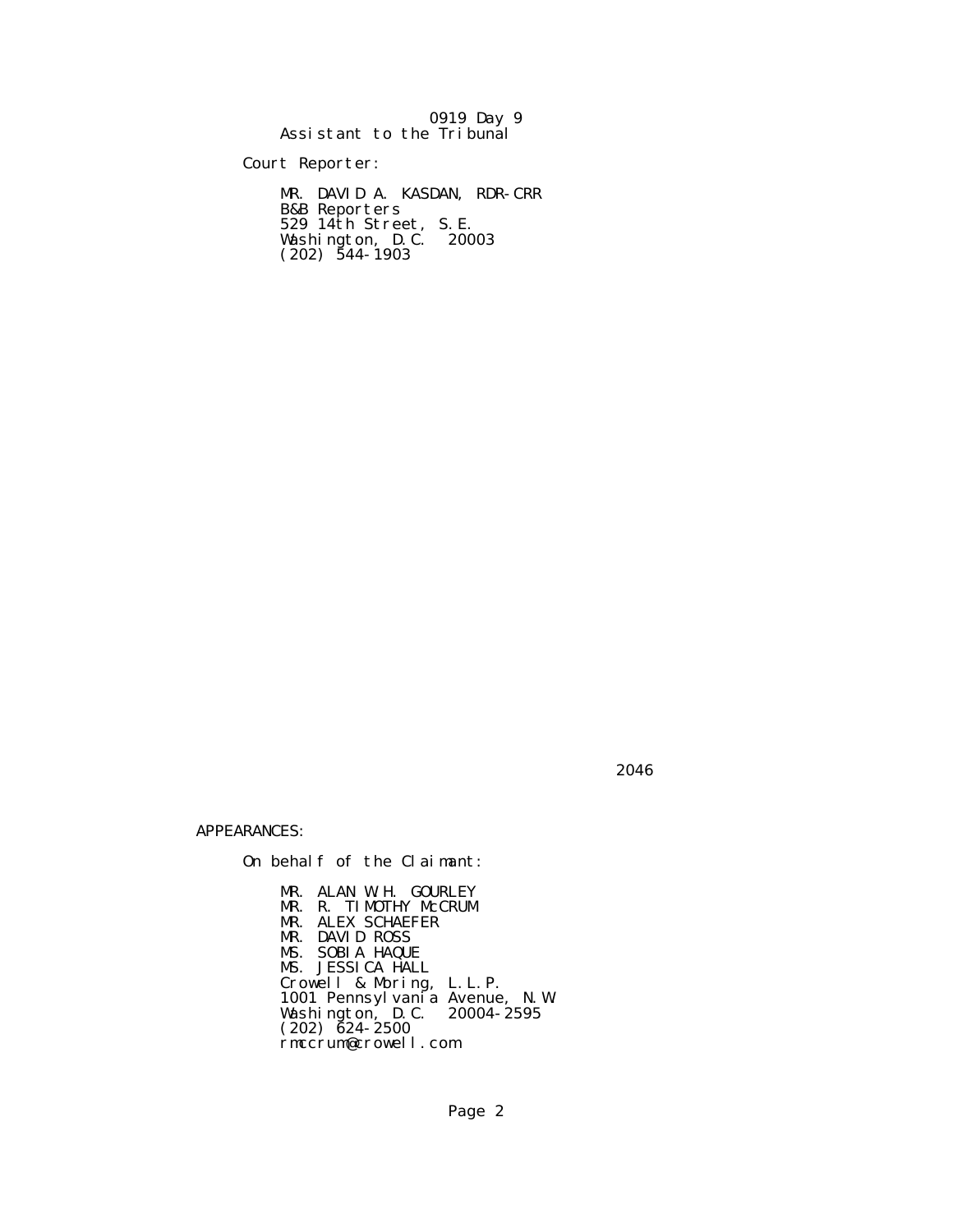$2047$ 

APPEARANCES: (Continued)

 On behalf of the Respondent: MR. RONALD J. BETTAUER Deputy Legal Adviser MS. ANDREA J. MENAKER Chief, NAFTA Arbitration Division, Office of International Claims and Investment Disputes MR. KENNETH BENES MS. JENNIFER THORNTON MS. HEATHER VAN SLOOTEN MR. MARK FELDMAN MR. JEREMY SHARPE Attorney-Advisers, Office of International Claims and Investment Disputes Office of the Legal Adviser U.S. Department of State Suite 203, South Building 2430 E Street, N.W. Washington, D.C. 20037-2800  $(202)$  776-8443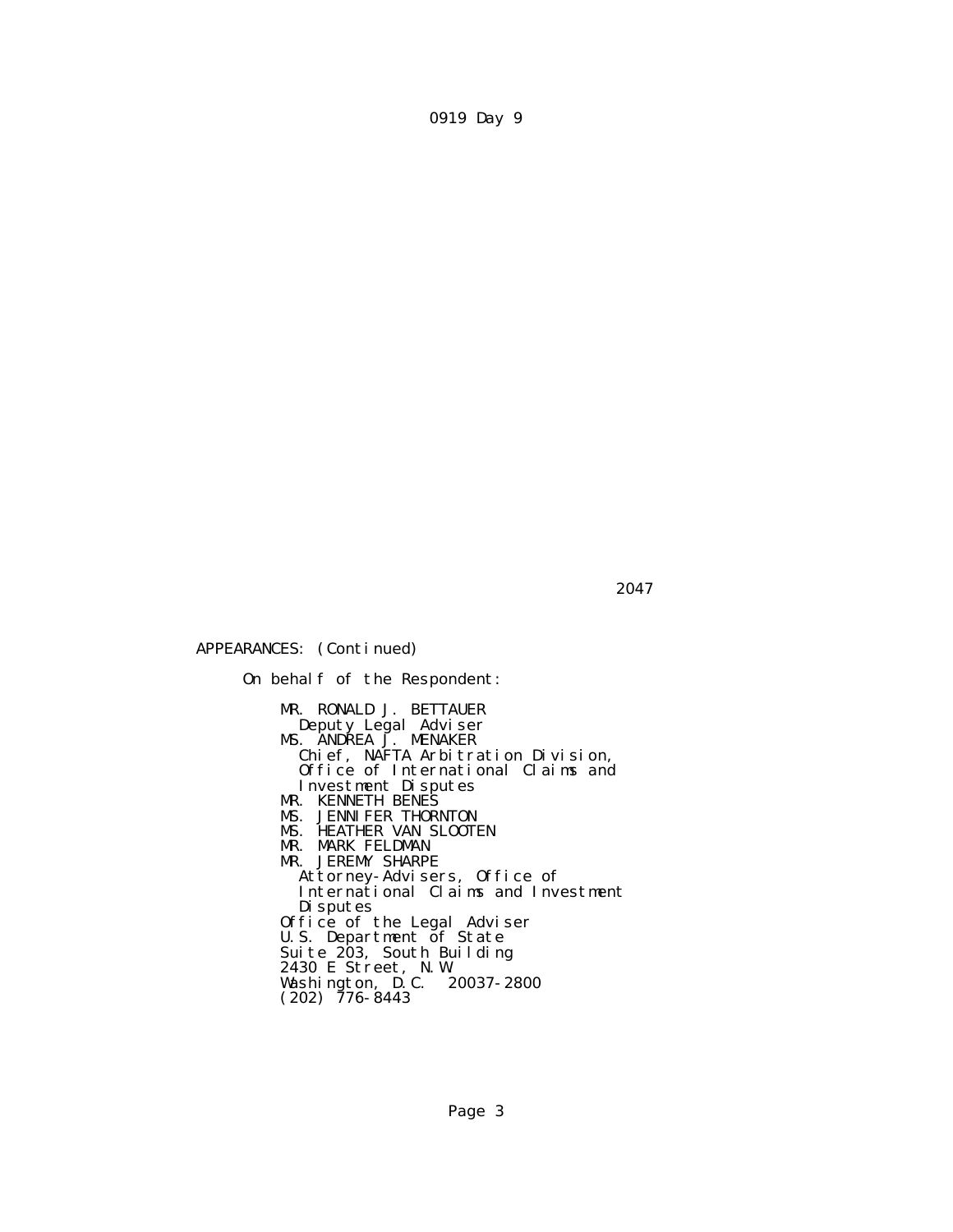2048

# C O N T E N T S

|                                    | <b>PAGE</b> |
|------------------------------------|-------------|
| REBUTTAL ARGUMENTS                 |             |
| ON BEHALF OF THE CLAIMANT:         |             |
| By Mr. Gourley                     | 2049        |
| ON BEHALF OF THE RESPONDENT:       |             |
| By Ms. Menaker                     | 2083        |
| By Mr. Bettauer                    | 2118        |
| <b>QUESTIONS FROM THE TRIBUNAL</b> | 2142        |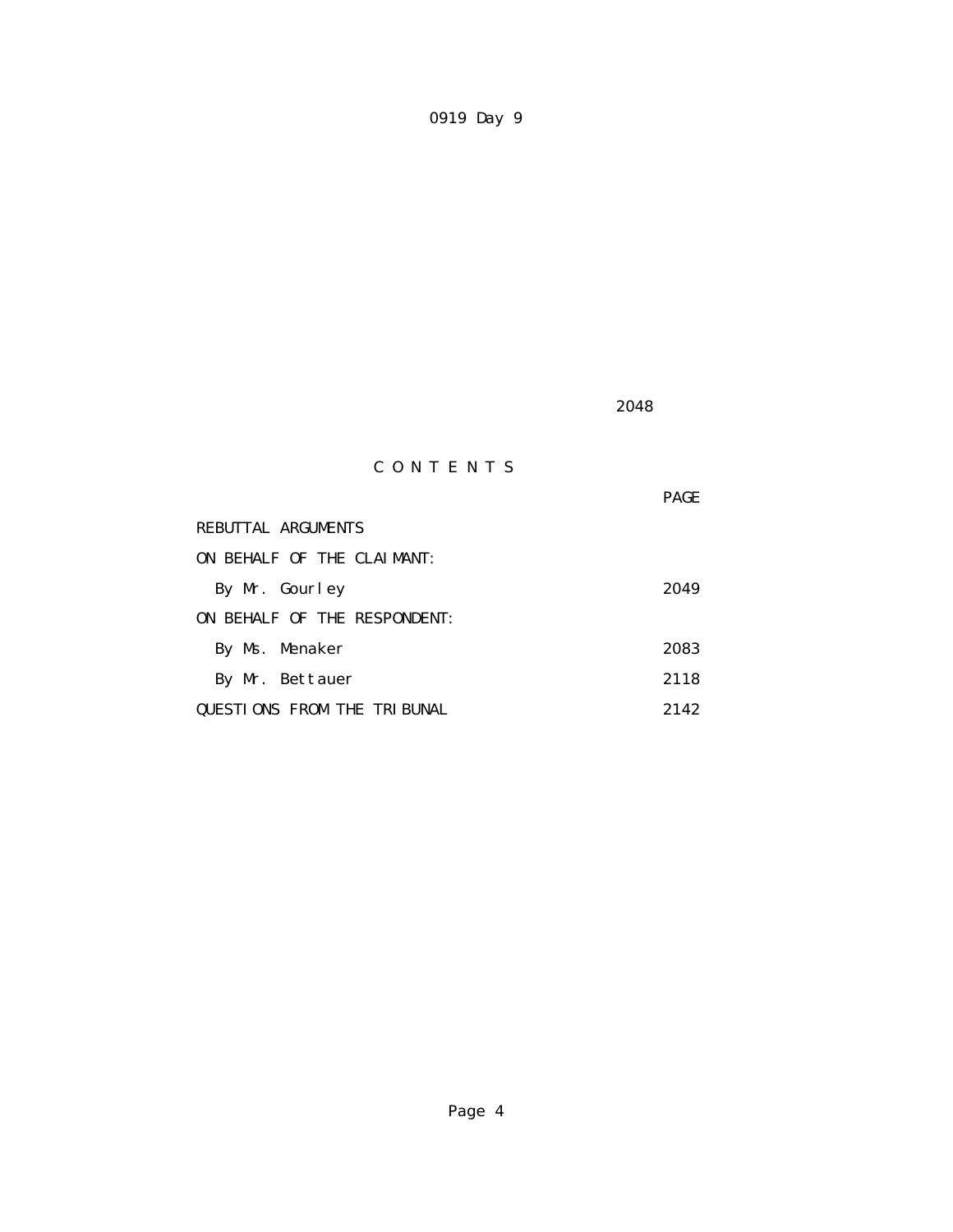2049

 1 P R O C E E D I N G S 2 **PRESIDENT YOUNG:** Mr. Gourley? 3 REBUTTAL ARGUMENT BY COUNSEL FOR CLAIMANT 4 MR. GOURLEY: Yesterday, we heard the 5 Respondent's defense to our summary closing. Once 6 again, what you heard was a distorted view of the 7 facts and frequent misstatements of what Claimant's 8 actual position is. 9 I'm going to review for you this morning a 10 few of those exaggerations and some of the 11 misstatements. 12 Let me turn first to the ripeness position, 13 the "ripeness" defense that they've asserted. There's 14 not much more needs to be said about this issue, other 15 than to point out that Whitney Benefits really 16 controls here on the futility point. 17 Despite their argument, Whitney Benefits did 18 not involve a complete ban on mining. It was a 19 surface mining ban, which left open the possibility of 20 underground mining. It was only that underground 21 mining, as the Court of Federal Claims determined, was 22 uneconomical; and, therefore, there was no point in

 $2050$ 

09:05:44 1 submitting a plan that, much like here, that could not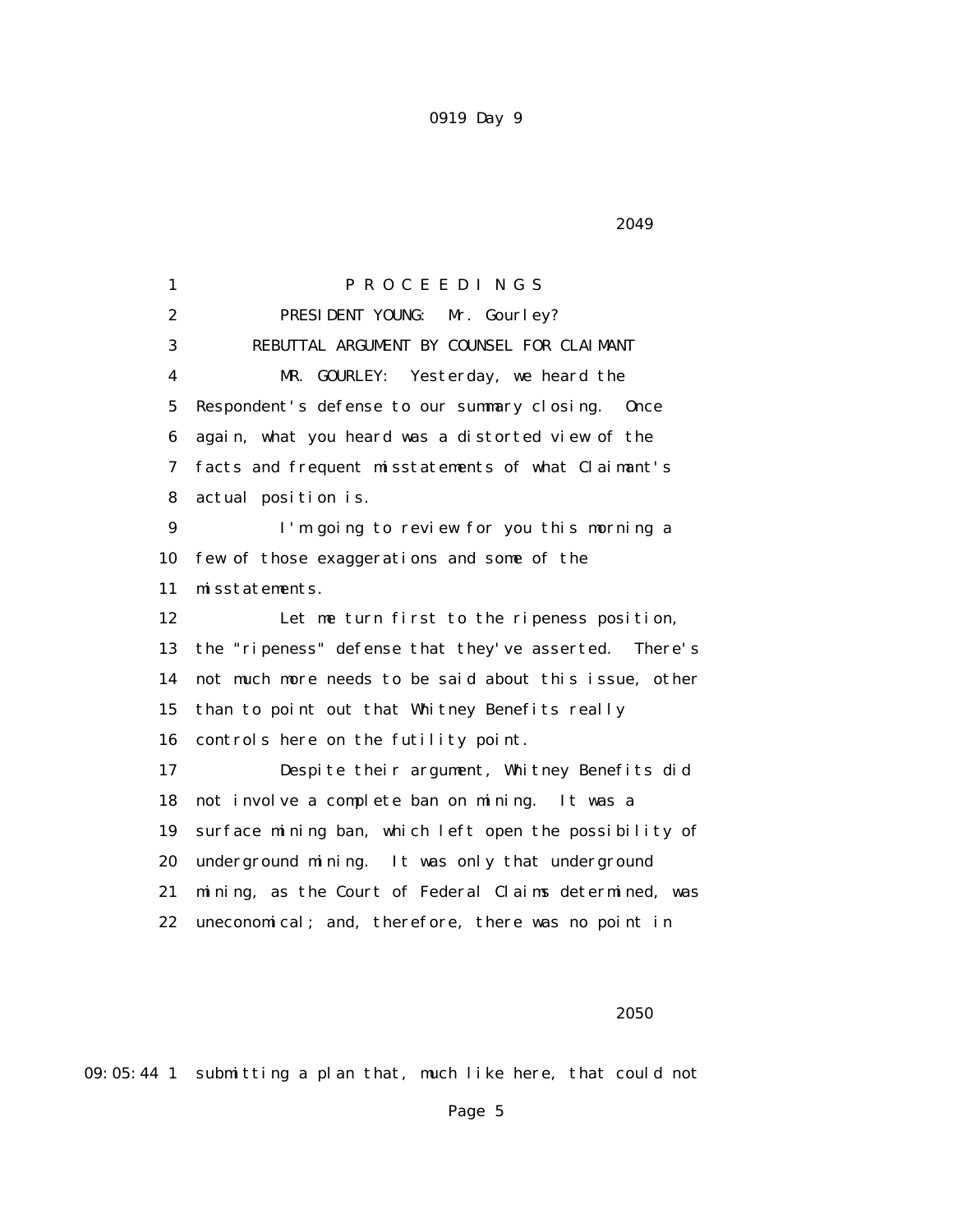2 be approved because there was no economical use. 3 Now, they cite to Golden Queen to assert that 4 there is actually somebody who's actually had this, 5 the SMARA reg, applied to them, and they further 6 misspoke by saying that it was an operating mine. 7 In fact, it's quite a speculative venture. 8 There isn't even, if you look at the Houser 9 Supplemental Report Exhibit A, the Web site pages that 10 he pulled down, it makes clear that they don't even 11 have a valid technical Feasibility Study for the 12 reconfigured approach, which isn't a gold mine, as we 13 pointed out back in August, but is a combination gold 14 mine aggregate operation. 15 So, any statements they make about, as we 16 heard yesterday, that they expect a robust profit are 17 based on pure and utter speculation. 18 Addressing, then, the "background principles" 19 defense that they've asserted, I would point first to 20 former Solicitor General Olson's first opinion in this 21 case in which he stated at pages 17-18, "Concurrent 22 regulation is simply not the same thing as a

 $2051$ 

09:07:14 1 concurrent power to redefine the extent of the Federal 2 property interest that was transferred to private 3 hands."

> 4 Concurrent regulation is the preemption 5 point. Concurrent power to define the property right 6 that the Federal Government has given, that is not 7 preemption; that is a constitutional issue, as we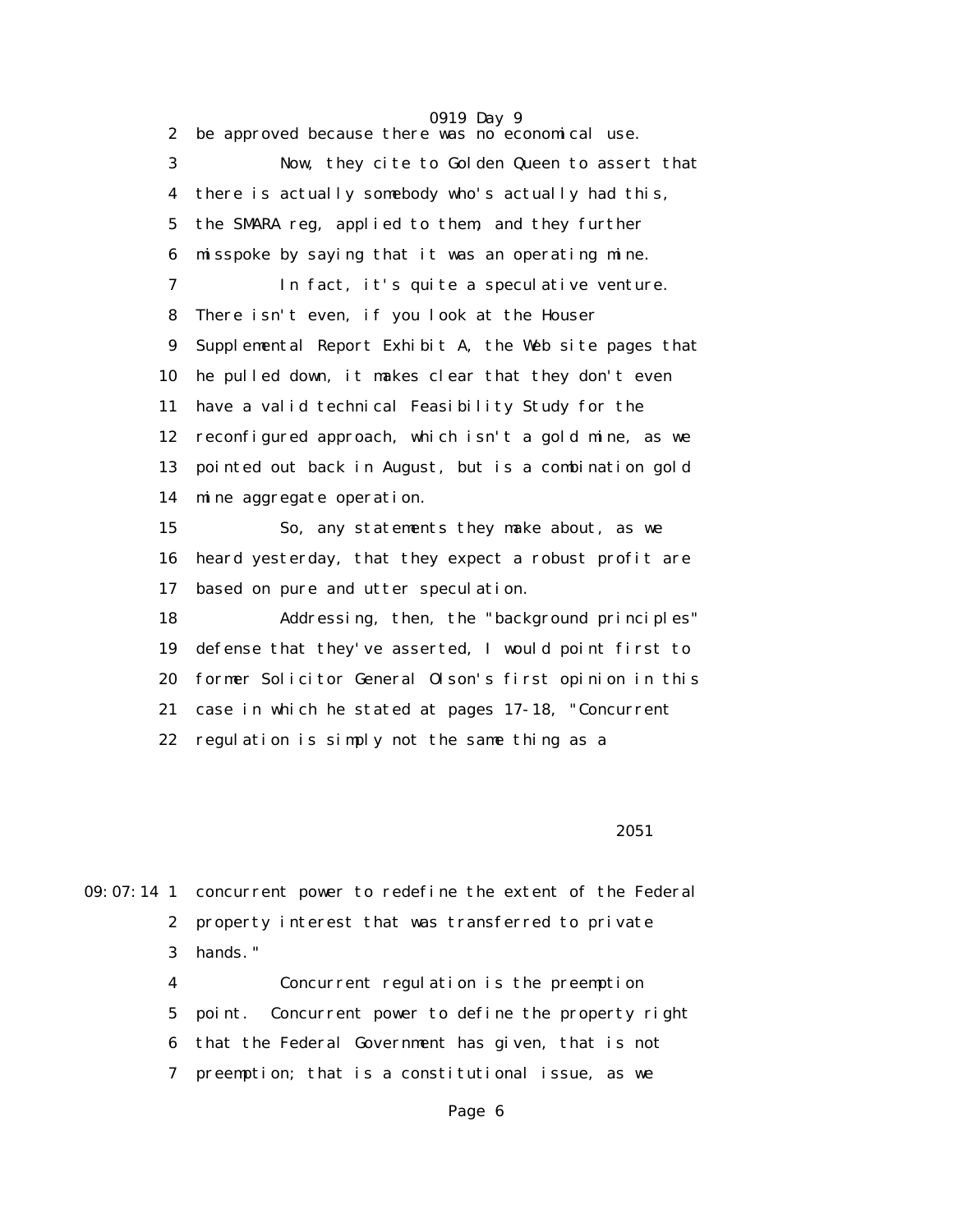0919 Day 9 8 discussed yesterday. There simply is no authority for 9 a State statute to be a "background principle" that 10 can confine and constrain the Federal property 11 interest that's been granted.

 12 But in any event, as we've explained, neither 13 of these so-called "background principles" are such 14 limitations on the Federal property interest here. 15 First of all, the Sacred Sites Act simply 16 cannot apply to Federal land. We've been over that. 17 It was interesting to hear that in response to our 18 argument that there has been no authoritative source 19 cited for the proposition that it could, Respondent 20 argued that they got to define what the law was. Yet, 21 in August, at the transcript at 1079-80, Respondent 22 stated to the Tribunal--and we agree with this--"You

 $2052$ 

| 09:08:32 1 are to take the law as a fact, so to speak. The  |
|-------------------------------------------------------------|
| 2 domestic law is a fact for you to look at." But when      |
| 3 it's an affirmative defense, they want to jump over       |
| 4 that evidentiary hurdle.                                  |
| In any event, a further textual analysis of                 |
| 6 the statute shows that when California wanted to          |
| 7 affect Federal lands, which they did in subsection (j)    |
| 8 of the Act, they knew how to say it, and they said        |
| 9 Federal lands, and the only authority given to them to    |
| Federal lands was to negotiate on behalf of the State<br>10 |
| with the Federal authorities to encourage them to take      |
| 12<br>actions.                                              |
| Now, with respect to SMARA, they are                        |
|                                                             |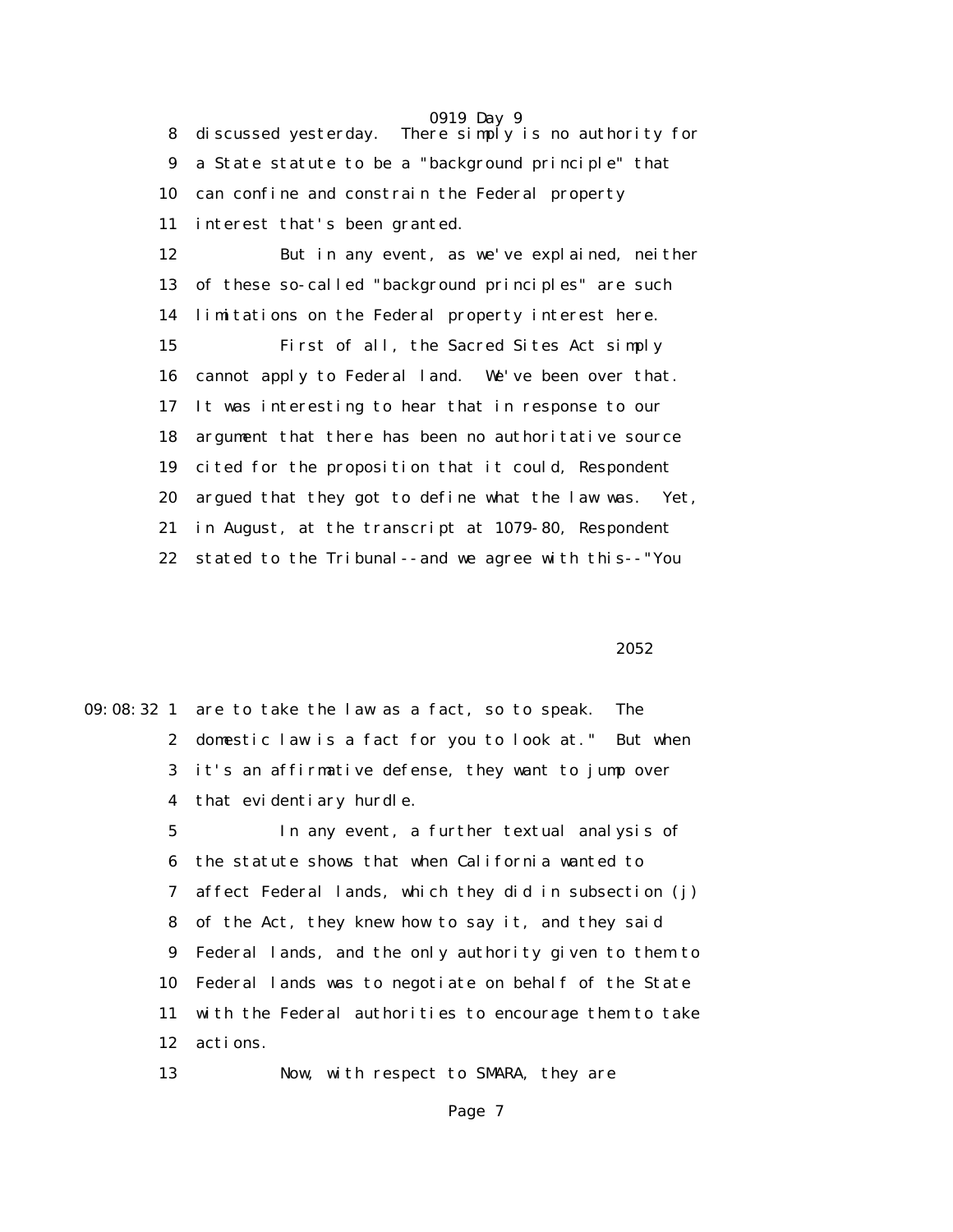14 conflating the analysis you do if you get past a 15 categorical taking and you go into balancing with the 16 "background principle" concept. So, they are looking 17 to say, because backfilling is mentioned in SMARA, 18 then it is reasonable to project that at some point 19 they might do more than site-specific backfilling. 20 But that is not a "background principle" argument. 21 "Background principles" have to be a preexisting 22 obligation, and there was nothing in SMARA which by

 $2053$ 

09:09:55 1 itself has to be implemented by regulation, so it 2 wasn't even self-executing. It had to--it did not 3 mandate backfilling, which is the issue here. 4 And, in any event, as former Solicitor Olson 5 stated, the grandfathering provisions sink the 6 "background principle" argument. American Pelagic 7 does not revive it. They've cited to that case 8 repeatedly, even though the property interest at issue 9 there was boat ownership. 10 So, the argument being made was whether 11 someone who owns a boat within their bundle of rights 12 is a right to fish in a particular part of the North 13 Atlantic, and not surprisingly, the Court said no. To 14 make that case applicable here, you would have to say 15 that they had a right to the fish in the sea, like we, 16 Claimant, had a right to the gold in the ground. 17 And it's not that it was applied to one owner 18 and not to others. Every owner was subject to the 19 same discretionary regime that meant they had no right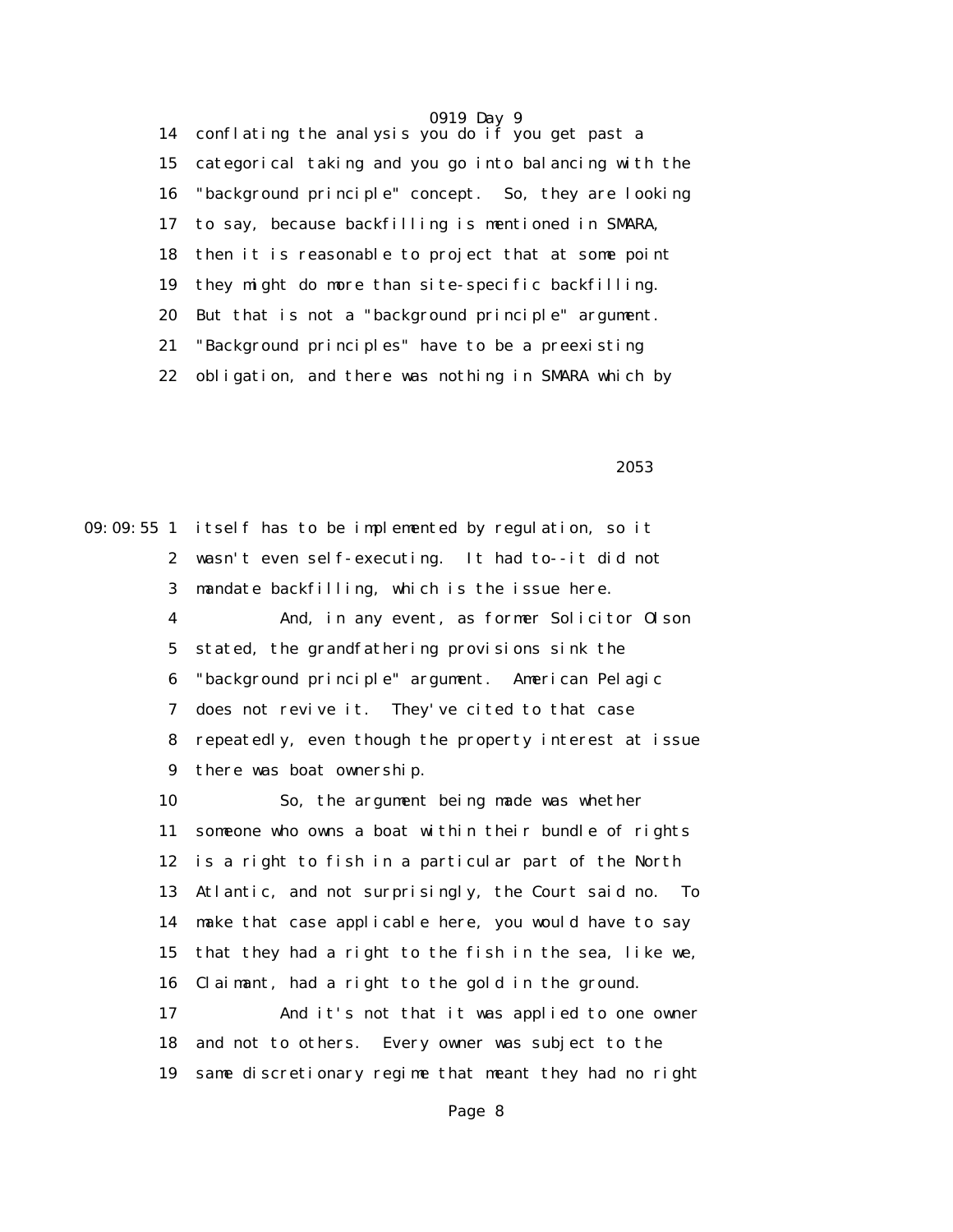|    | 20 to fish-to the fish. All they had was the right to |                                             |
|----|-------------------------------------------------------|---------------------------------------------|
|    | 21 their boat, which they continued to have.          |                                             |
| 22 |                                                       | Now, looking, then, at the Federal measures |

 $2054$ 

09:11:21 1 in terms of expropriation, let me just say that their 2 reference to Tabb Lakes is misplaced. They cite that 3 for the proposition that you cannot convert a measure 4 that's not itself expropriatory into one that's 5 expropriatory by subsequent actions. 6 In fact, that was a case of unreasonable 7 delay, and the first cease and desist order was found 8 not to be expropriatory, but here the January 17, 9 2001, Record of Decision is a taking. It is 10 expropriatory, and the delay is concurrent with that 11 and extends after that, so it has nothing--they really 12 have nothing to do with each other. 13 Now, with respect to abandonment, again, 14 Respondent here has misspoken, and we'll show this on 15 the slide. They stated that BLM had suspended, but, 16 in fact, they hadn't; and they told us they wouldn't 17 until we gave them assurance that we would not hold 18 them liable. 19 So, in the January 7th letter--not December, 20 as they said yesterday--they made clear, "Once that 21 letter is received, I would be glad to suspend 22 officially any further processing of your Plan of

 $2055$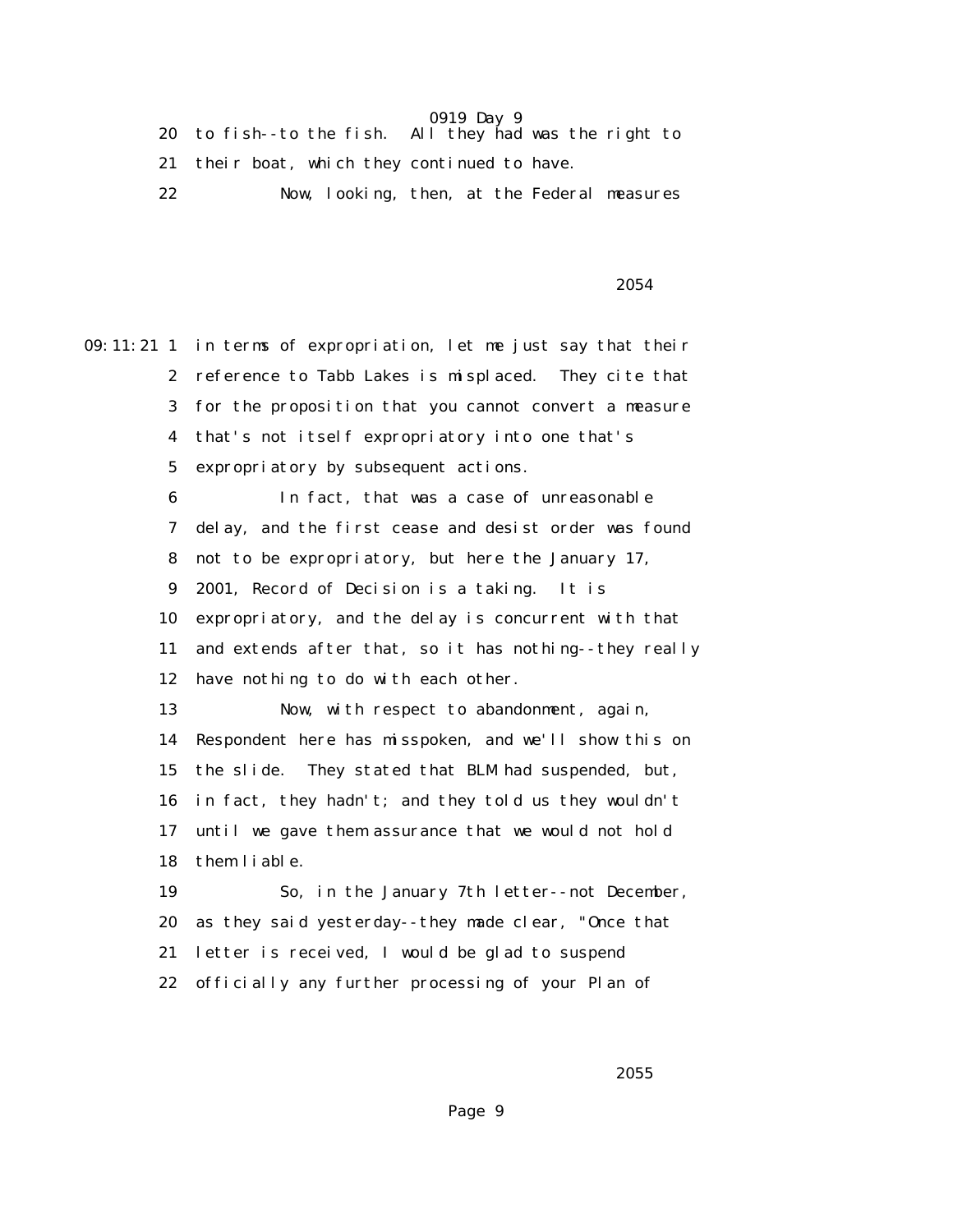09:12:38 1 Operation." And when we responded just two months 2 later, accordingly, we directed them to continue. 3 Accordingly, we expect the BLM will continue to 4 process the Glamis Plan of Operations. 5 Now, let's turn briefly to valuation. And I 6 had hoped to avoid ever using the words "swell 7 factor," but I will use it ever so briefly. 8 This, again, Respondent took us to task by 9 claiming that we are disregarding documents on which 10 they rely that are contemporaneous, and they do this 11 because they want to pretend that a rule is applicable 12 where there are contemporaneous documents that 13 contradict a position that a party takes later that 14 you look to those contemporaneous documents. But the 15 predicate to that rule is they have got to be talking 16 about the same issue, and they have got to be 17 probative of that issue, and that's not the case here. 18 So, when you look, they trot out a series of 19 memoranda, each of which has the same 1994 assumed 20 swell factors, but they never show that document that 21 those numbers that are on that document, the swell 22 factor numbers, were used in any calculation anywhere

#### $2056$

09:14:00 1 in this record. That's never been shown.

 2 And similarly, they cite to a number in the 3 BLM report, again a swell factor that on its face, is 4 not an average swell factor for the site, but is some 5 sort of swell factor associated with the leach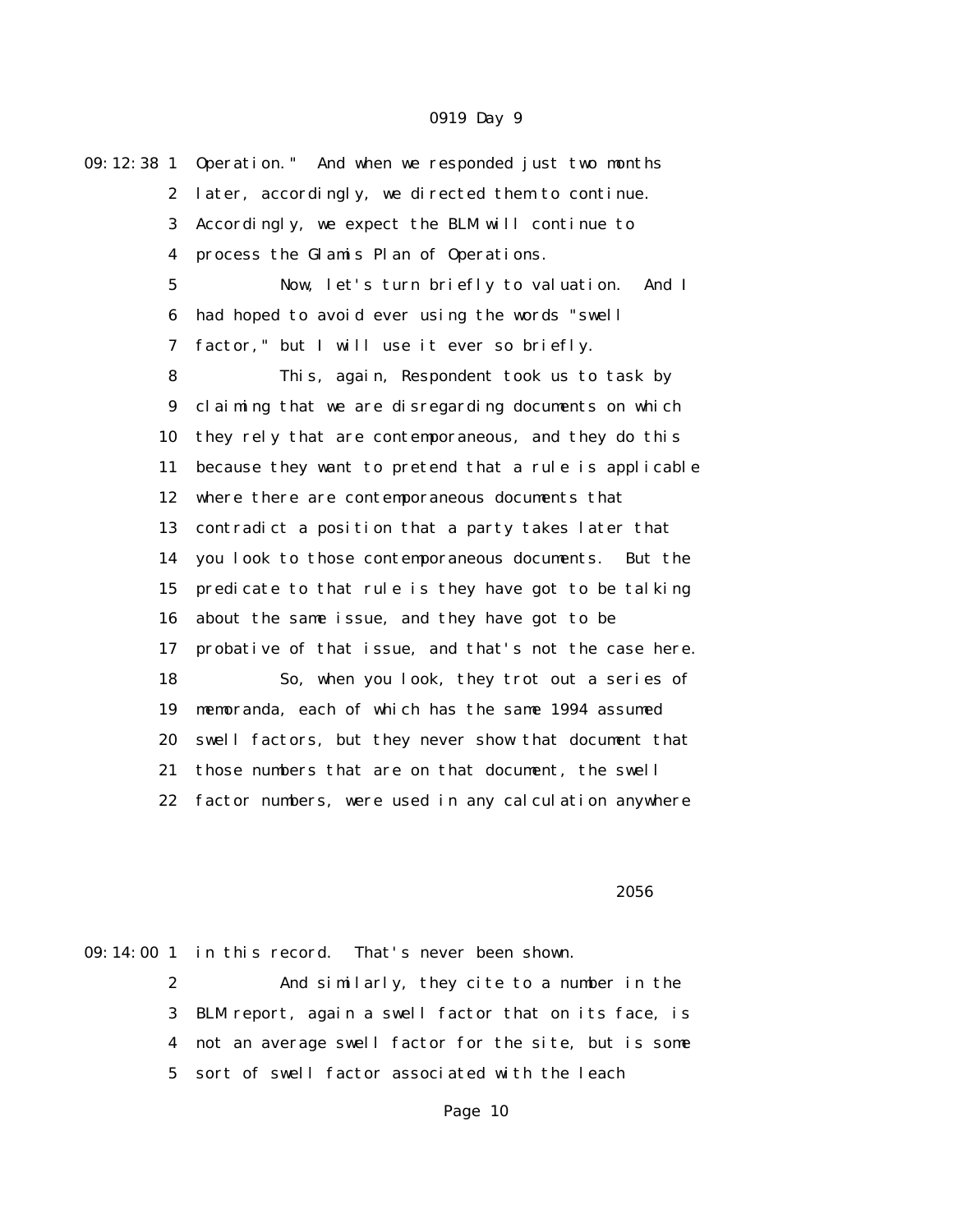0919 Day 9 6 pads--with, sorry, the waste piles contrasted with a 7 4 percent for the leach pads. So, it's clearly not 8 the swell factor of taking it out. It has something 9 to do with the settlement or what is happening on 10 those pads before it's redisturbed again, which is the 11 key issue, and you take the material back to 12 backfilling, which is where the expense comes. 13 Finally, Respondent misstates the impact, and 14 again we could not find--and I would be happy to be 15 corrected on this point--that Navigant, their expert, 16 never made this calculation, but they suggested 17 yesterday a calculation of the impact of this as being 18 modest, but they have understated that in two ways. 19 First, they claim the difference in tonnage was 20 15 million tons. Well, the very chart that they use 21 says that Navigant comes up through Norwest with 22 187 million tons. Glamis, in its projections, had

 $2057$ 

09:15:21 1 been doing 206 million, and Behre Dolbear calculates 2 226. Well, the difference between 226 and 187 million 3 is, in my calculation, about 39 million. 4 And then, to further understate the impact, 5 they multiply it by their arbitrary 25-cent per 6 cost--per ton cost, not our 35.3 cents. So, they have 7 mixed now two issues to try to show the impact of one. 8 If you multiply the 39 million by 35.3 cents, that's 9 closer to 14 million before you go into discounting. 10 Now, the same problem of extracting only that 11 which they find useful from a document and then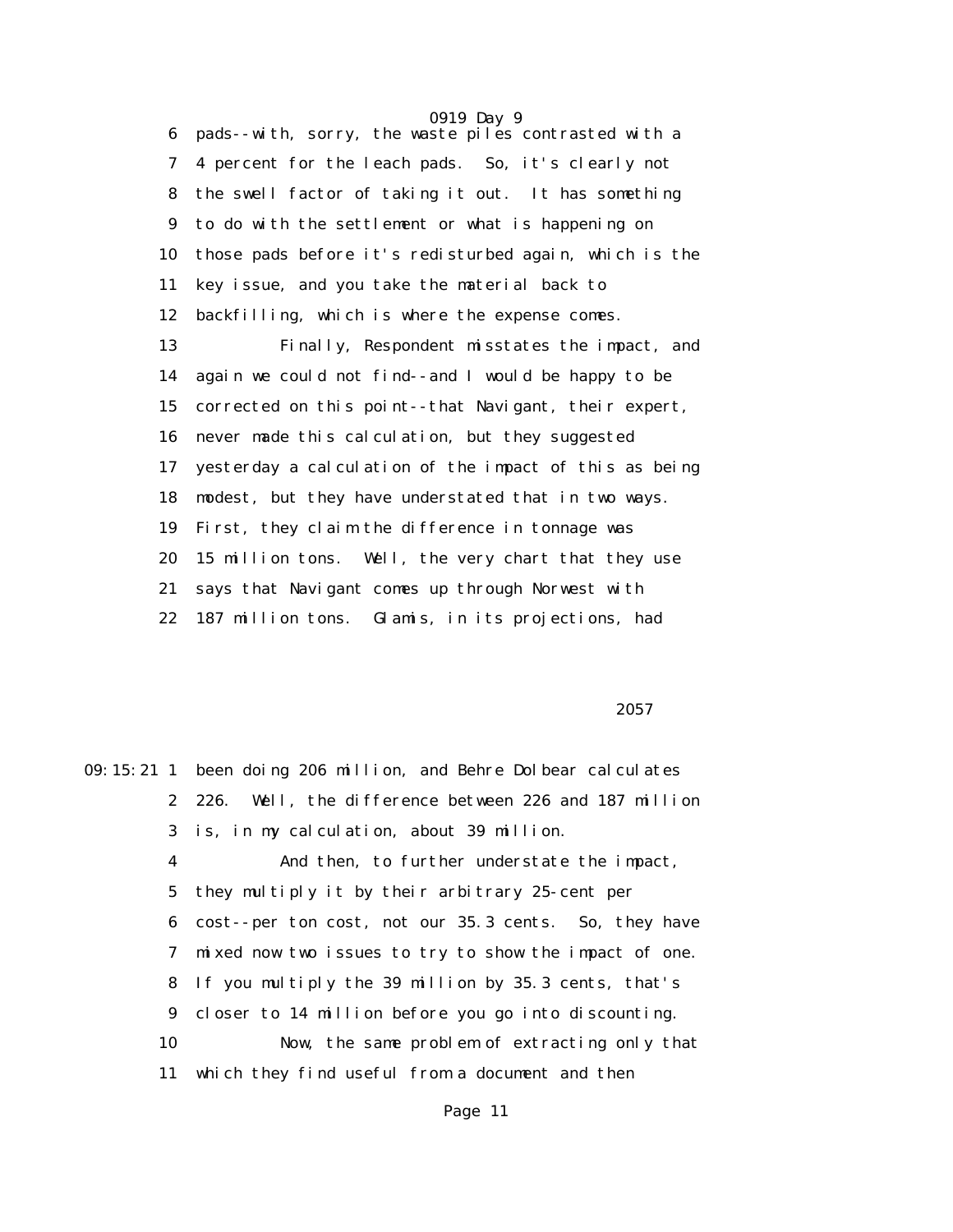0919 Day 9 12 elevating that document to something that it isn't is 13 demonstrated by their use of the January 2003 analysis 14 that Mr. Voorhees did to see if the project remained 15 viable after the backfilling. So, you only need to 16 look at this document to see it's not a valuation of 17 the Project like the extensive expert reports that 18 have been submitted to you, so if we can pull that up, 19 please.

 20 So, you have got two of them, January, the 21 pre--the April 20, 2002, which is Navigant Exhibit 11, 22 and then you have the January 9, 2003, Navigant

 $2058$ 

09:17:01 1 Exhibit 13.

 2 And then each of them does have a spreadsheet 3 behind it, and they cite to this spreadsheet as 4 suggesting that this is some very extensive analysis. 5 But now let's look at what actually is going on in 6 this document.

 7 If you look at where they are putting the 8 reclamation costs, if you see this line, which is the 9 direct operating cost line, all they have done is take 10 a number of \$52 million, divide it by four, and add it 11 to the existing numbers that were there. So, it's 12 clearly a set number. It's no analysis of where the 13 costs are actually going to be incurred, but it's just 14 a straight let's put these numbers in at the end of 15 the Project to see how it goes.

 16 Now, when you go and say, well, okay, where 17 did they get that number for, there is no calculation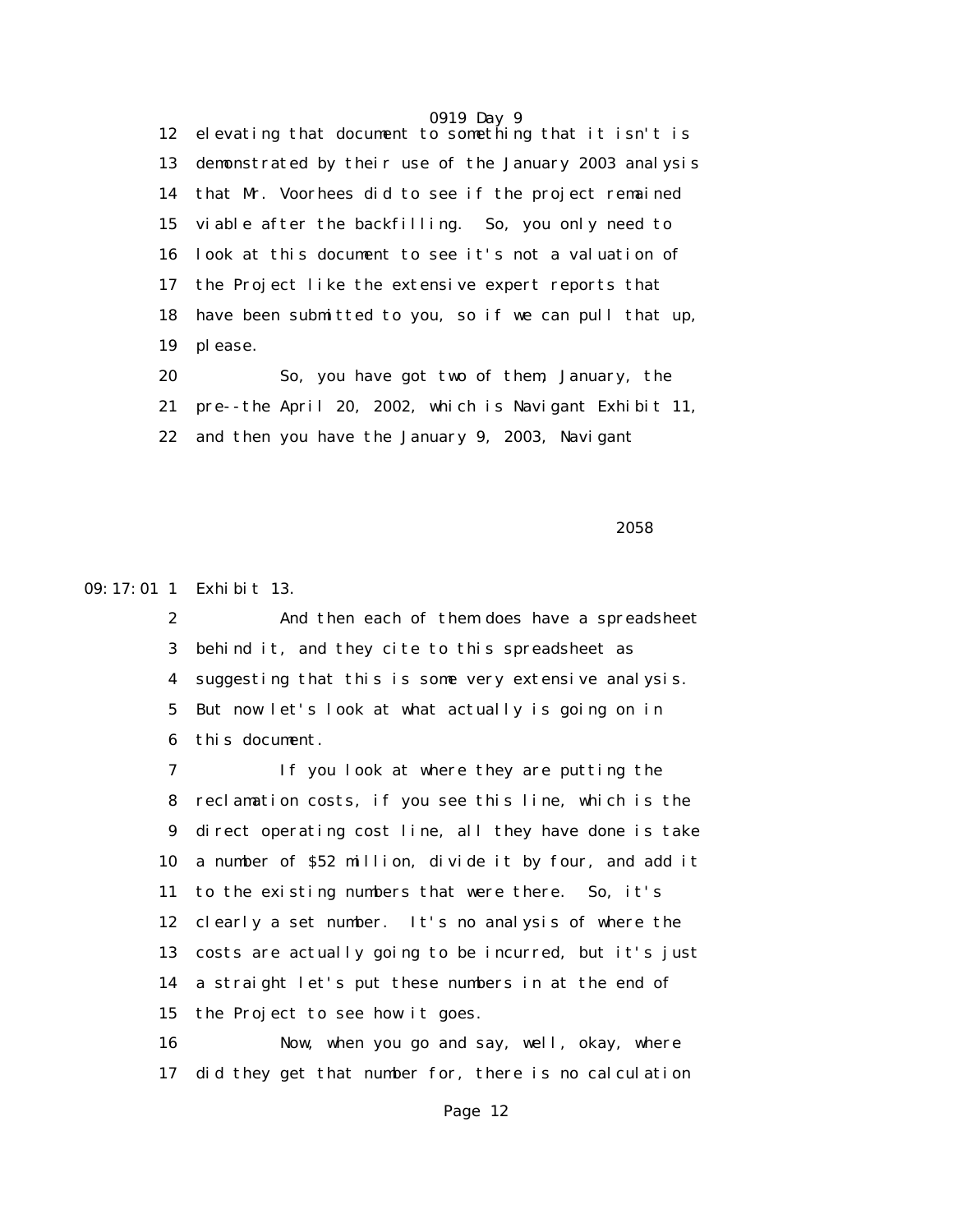18 or analysis in these spreadsheets or in the computer 19 model that's nowhere referenced except for by 20 Respondent. Let's go to the front page of the January 21 analysis. What they have done is simply estimated a 22 cost of 25 cents per ton. There is no basis given

 $2059$ 

09:18:17 1 anywhere for that estimate or whether that was simply 2 a number taken to get an order of magnitude decision 3 as to viability of the Project. 4 They clearly think it's low because if you 5 multiply 25 cents by 206 million tons, that's less 6 than 52 million. They round it up. 7 So again, there is nothing on this document 8 that gives you confidence that it was a valuation, 9 intended to be a valuation, of the property. In fact, 10 as the Glamis witnesses testified, its intention was 11 quite different. It was a business decision-making 12 document. It was a decision, do you go forward now 13 that complete backfilling is there? And, under their 14 decision criteria, the answer was no. 15 So, there's no need to go back and see are 16 reclamation or binding costs in here. They weren't. 17 Do we have the right per-ton estimate? They didn't. 18 But they knew enough already to know that this project 19 was dead if full backfilling--if the emergency 20 regulation stayed in effect or S.B. 22 was passed. 21 Now, they also attack us on the notion that 22 we did not address any number of other criticisms.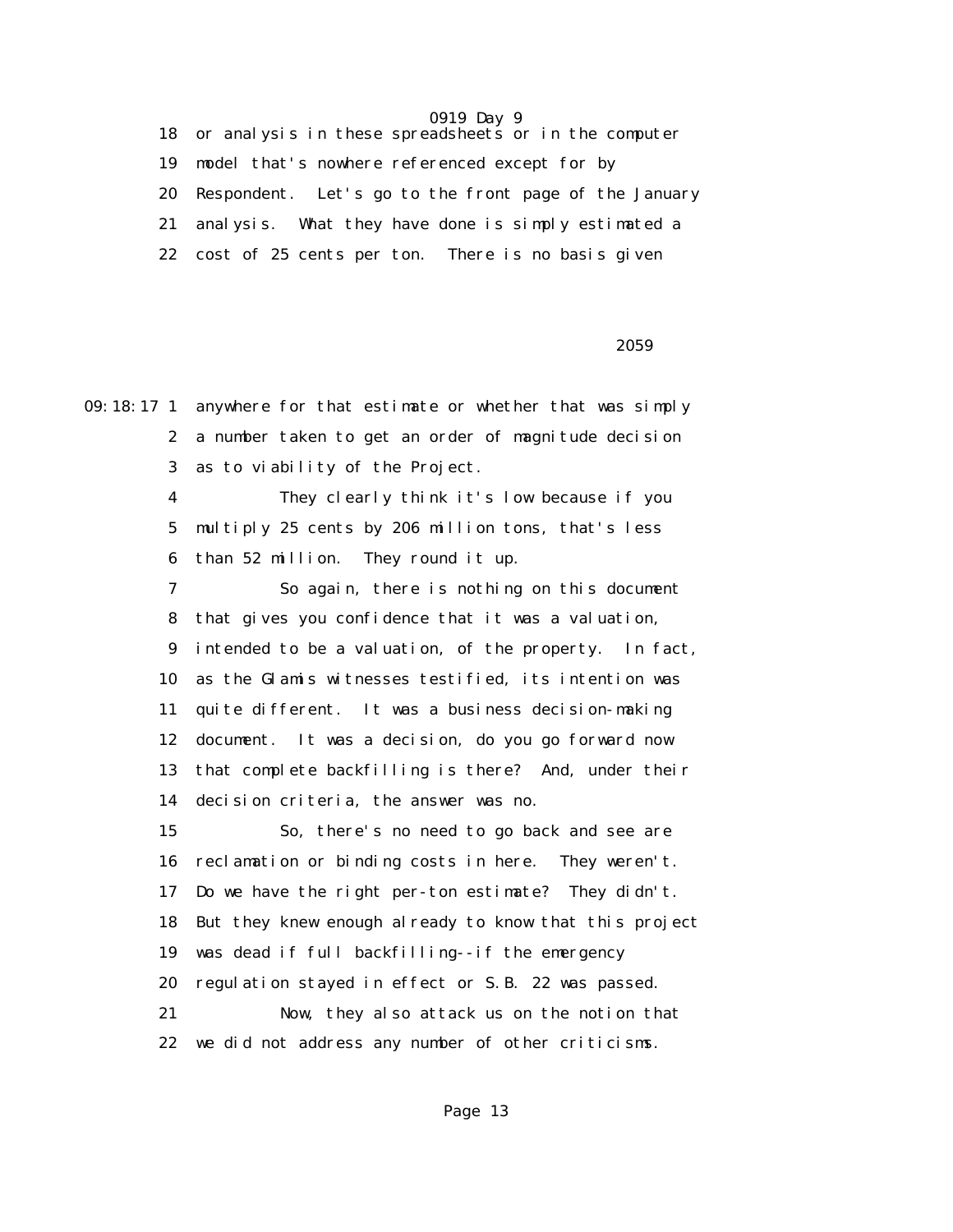$2060$ 

09:19:43 1 The fact is we have addressed the criticisms. Behre 2 Dolbear systematically goes through them. In our 3 arguments and pleadings, we have taken the position of 4 focusing on those that are most important and have the 5 most significant impact, and the bonding costs are one 6 of those.

> 7 Their position is that they cite to a number 8 of companies, none of which are similarly situated to 9 the type of gold company that Glamis was that could 10 not get backing that was not cash-backed financing, 11 either Letters of Credit or bonds.

> 12 They cite even today Goldcorp, which is a 13 significantly larger company than Glamis, which can 14 from banks obtain noncash-backed securities, although 15 nothing like the size they would have needed for this 16 project.

 17 And another issue that they criticize us on 18 is the so-called "Singer Pit mineralization," which is 19 the third pit. Now, Behre Dolbear has answered this 20 question. It again involves the failure to appreciate 21 the difference between resources and reserves. The 22 east and West Pits were proven reserves. The Singer

 $2061$ 

09:21:00 1 Pit was an exploration potential. And when you have 2 an exploration potential, as Behre Dolbear explains, 3 when you're valuing, it has some level of value if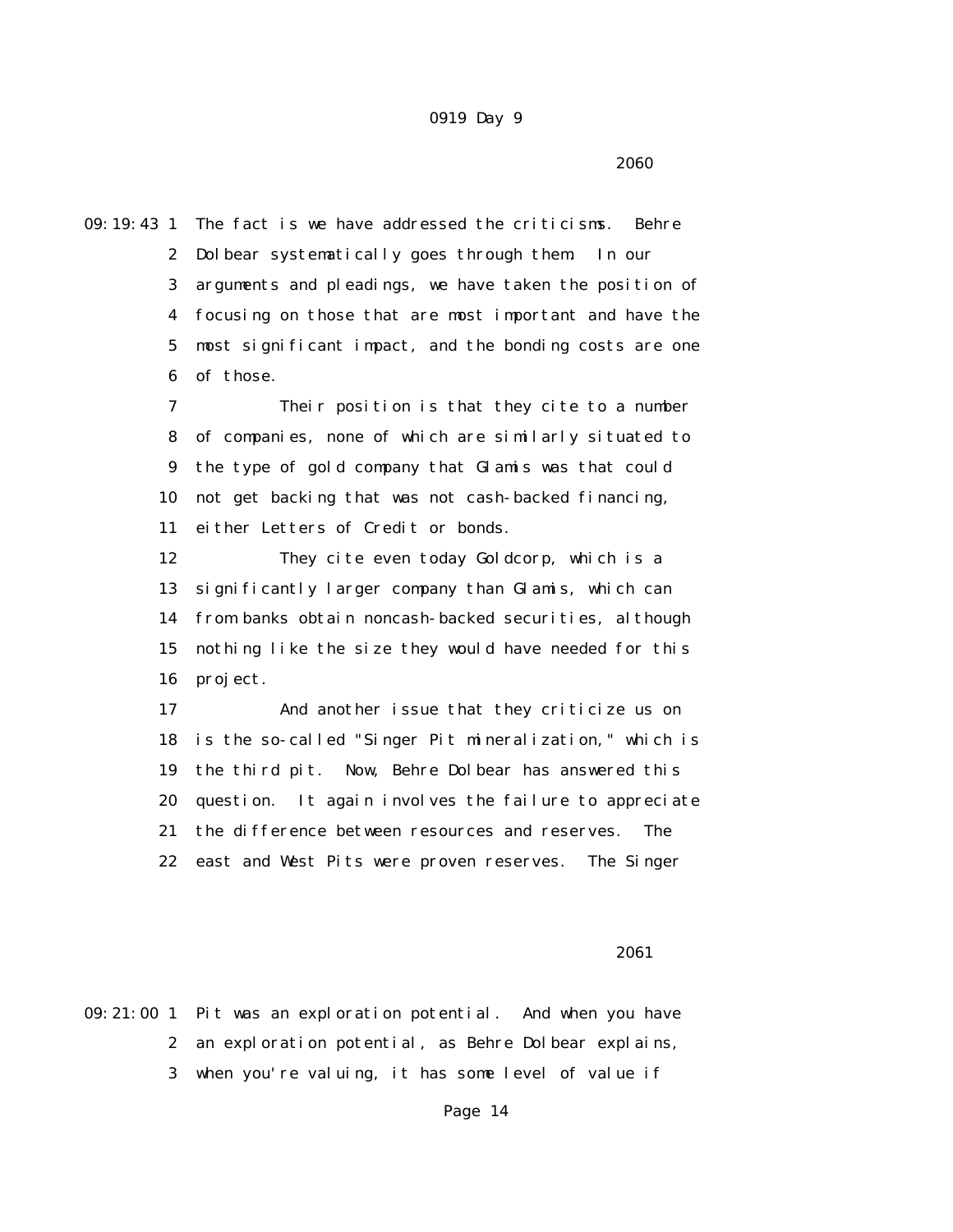0919 Day 9 4 you're going to be at that site mining because then it 5 makes sense to continue exploring and see what else is 6 there.

 7 But if there are not, if the backfilling 8 regulations make it uneconomical, you don't add more 9 value for this unexplored potential.

 10 Finally, with respect to valuation, we were a 11 little surprised to hear Respondent retract their 12 statement from August that the current price is a red 13 herring. But then, when you heard the reasons, it's 14 simply Behre Dolbear bashing. And the fact that 15 because this month we are on an upswing in the gold 16 price, it allows them to say it's raised to another 17 \$60 million. But the fact is that no one uses current 18 spot to price.

 19 And this is proven out by the fact that we've 20 gotten--Glamis has gotten no offers for this. That is 21 really the only relevance of the current value of the 22 property is to show that it is still valueless, and

#### $2062$

09:22:25 1 the market shows this. This is not--this market for 2 Gold Properties is not 200 million homes in America 3 where if you don't put up a for sale sign out, no one 4 knows you're interested. There is a handful of gold 5 mines out there. If they are not core assets, if 6 they're not being developed, there is inevitably 7 interest in pursuing those, and yet Glamis, since the 8 January 17, 2001, denial and the--subsequent to the 9 California measures has received nothing except for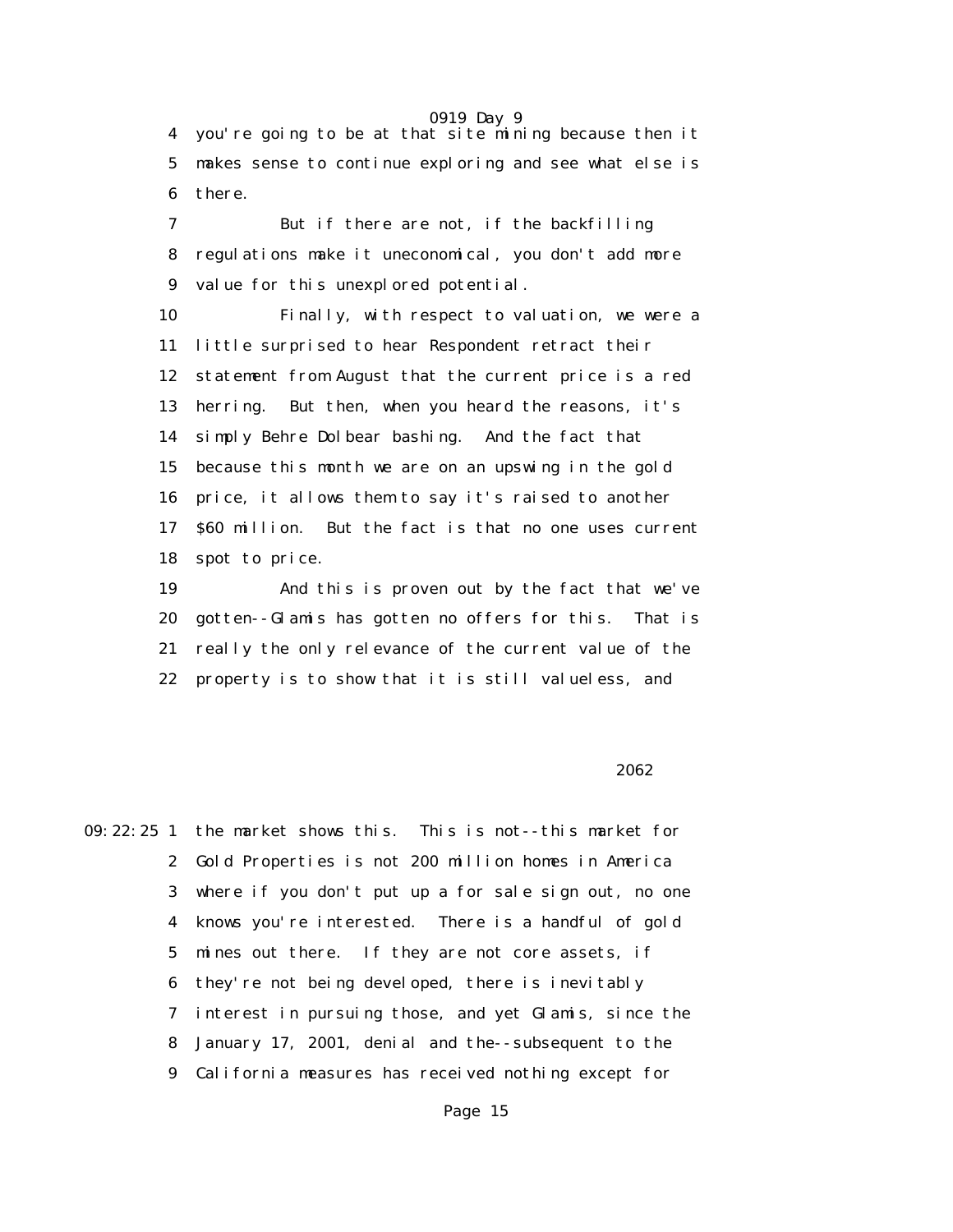0919 Day 9 10 one inquiry months ago which hasn't borne any 11 fruition, and certainly we would be happy to accept 12 the requirement that the Respondent wishes to put on 13 us of informing the Tribunal if there is any change. 14 You might remember or recall that Mr. McCrum 15 tried to sell the property to Mr. Houser during his 16 testimony unsuccessfully. 17 Now, with respect to reasonable expectations,

 18 we've never said the regulations are frozen. We agree 19 with the approach that--apparently Respondent does 20 too--that you come in expecting a natural evolution. 21 But a natural evolution is just that. This was 22 anything but. On the Federal side you had an

 $2063$ 

09:23:56 1 arbitrary, unlawful changing of the regime; and, on 2 the State side, while they went through legal process, 3 it was an arbitrary change without any scientific or 4 technical study from the long existing practice on 5 which we had relied and the studies on which we 6 relied, which it always said and which SMARA itself 7 contemplated, was that reclamation should be 8 site-specific, and backfilling is site-specific. 9 Now, when you go to the character of the 10 measures, there's a few points I want to make. First 11 of all, Respondent started off with citing the 12 1994--excuse me, the 2004 U.S. BIT in a note which the 13 United States has inserted and now argues for in 14 negotiating BITs which seeks to restrict 15 expropriation. Well, that's obviously a long time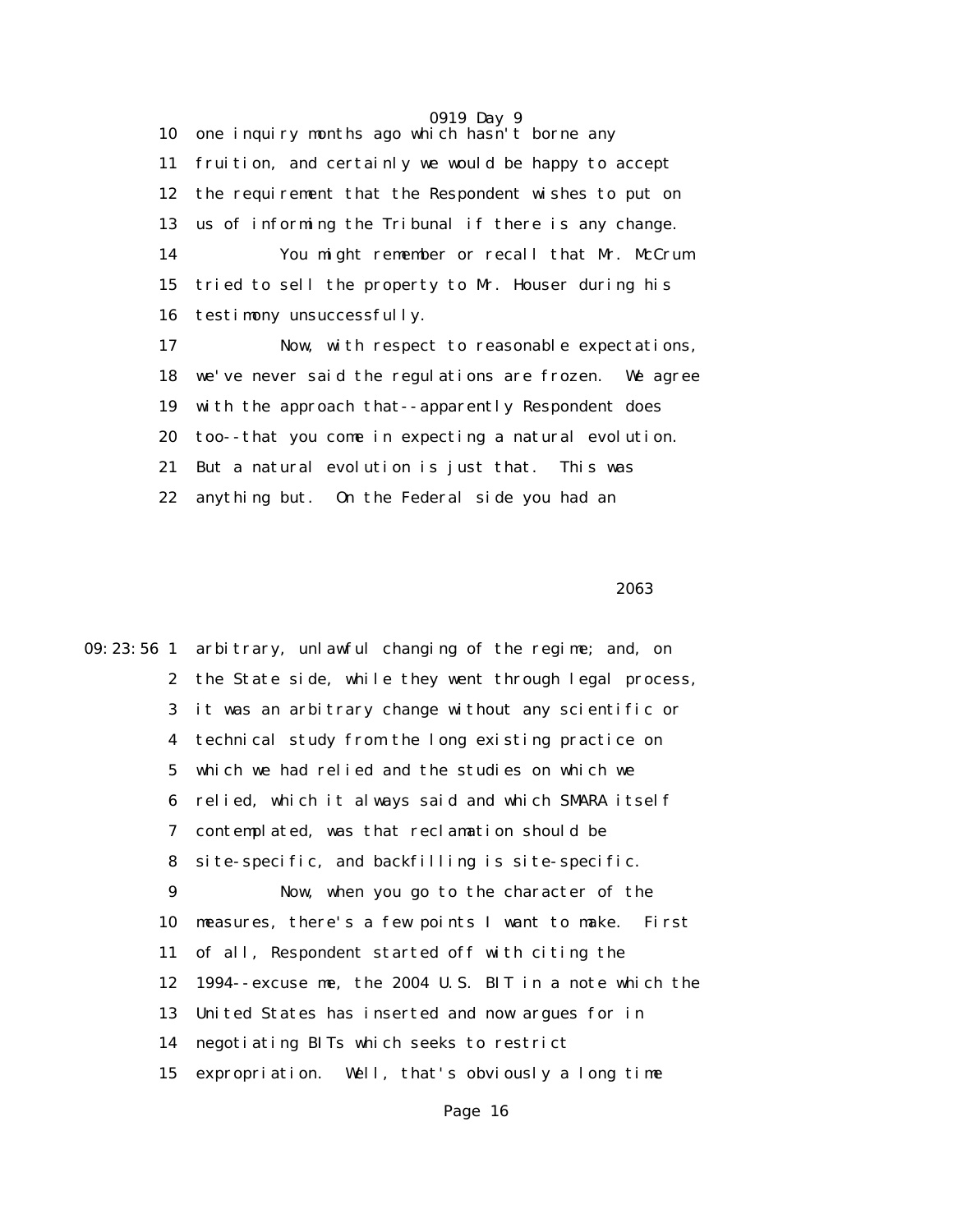16 after NAFTA which has no Chapter Eleven--Article 1110 17 has no such note, nor did the 1994 BIT itself. So, we 18 would submit that has nothing to do with this case. 19 Secondly, we believe Respondent's reliance on 20 the Fireman's Fund is completely misplaced. That case 21 does not stand for the proposition that discrimination 22 is not a factor to consider in the character of the

 $2064$ 

09:25:20 1 measure. What that case said was, at paragraph 207, 2 "A discriminatory lack of effort by the host State to 3 rescue an investment that has become virtually 4 worthless is not a taking of that investment." So, 5 that discrimination didn't result in a taking, but 6 that's because there was no property value left for 7 these worthless debentures.

> 8 And in paragraph 99 of that decision, they 9 say that discriminatory and arbitrary treatment are 10 part of the character of the measure analysis.

> 11 So, as Solicitor--former Solicitor General 12 Olson has pointed out, targeted measures are a sign 13 that the regulation is not bona fide.

 14 Similarly, this is a case where Glamis has 15 been asked to bear the total costs of preserving this 16 land for the Native Americans, for the Quechan Tribe. 17 That is a public interest, and the public could 18 certainly decide that it is worthwhile, given the 19 nature of the cultural resources to preserve that 20 land, but they shouldn't do it when the expense is 21 borne completely by Claimant.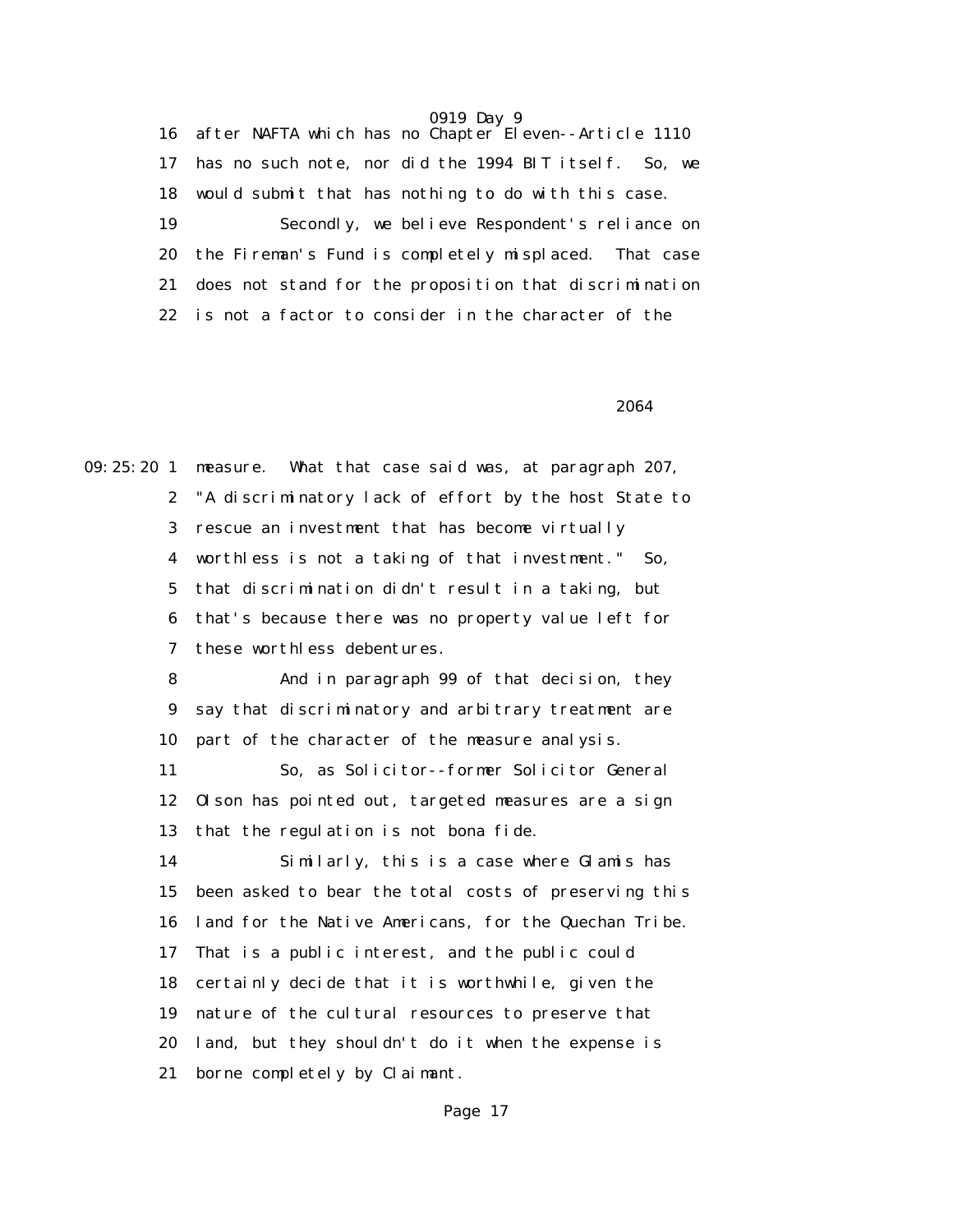22 And so, in answer to the Tribunal's question

 $2065$ 

09:26:42 1 yesterday afternoon in looking at their general 2 question five, we are in complete agreement that it is 3 part of the test for the Tribunal to evaluate the 4 character of the questioned governmental acts applying 5 a balancing test by assessing whether the measures are 6 reasonable with respect to their goals, the 7 deprivation, and paying attention to the rights of 8 Governments to regulate in the public interest, but 9 with the general prohibition of Governments to 10 discriminate or act arbitrarily. 11 So, turning, then, to their 1105 arguments 12 for a moment, they really made two points. They said 13 we hadn't shown that it was arbitrary as to how the 14 Imperial Project was treated vis-a-vis other projects 15 in assessing cultural resources, and they tried to 16 defend the Solicitor Leshy's opinion. 17 Now, I want to start your--start this by 18 turning your attention--and this is not an exhibit, 19 but I want the record to reflect Exhibit 96. I showed 20 you a part of this during the opening statement. It 21 is a summary of a meeting in December 1997 between the 22 Quechan and Ed Hastey, the State Regional Director

 $2066$ 

09:28:09 1 after the studies had been done and before the Project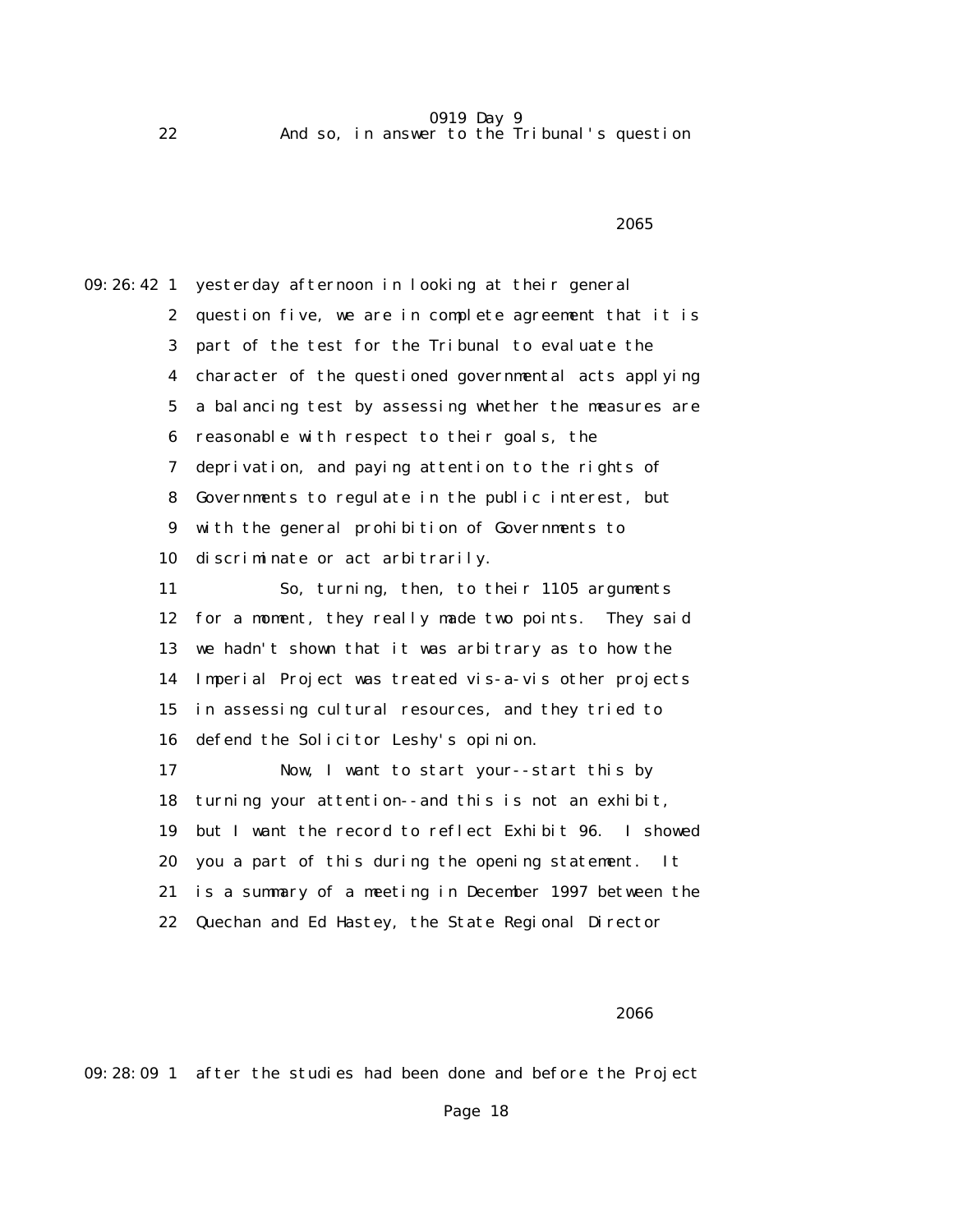0919 Day 9 2 was put on ice until it was denied in 1991. 3 Now, the interesting thing about this 4 document is it records any number of the Quechan 5 statements about their concern for the area, not one 6 of which said it's unique. Rather, the emphasis was 7 that we'd already, as on page two of this document, 8 Mr. Cachora, the historian for the Quechan, noted that 9 the Tribe had given up significant areas already for 10 several other mining operations. On this particular 11 project, he said the Tribe met and finally said no. 12 And then on the last page, he said they let 13 other mining operations go by, but there is not much 14 left. This is our last stand, he noted. We are at 15 the point of extinction. 16 So, the point is that this was not unique, 17 yet it was felt to have a tremendous impact on those 18 resources left. And when we look at their chart, 19 which they went through yesterday, this chart is 20 highly misleading, and the whole bean counting 21 approach to what resources and what their impact is 22 should be rejected, and let's just go through a few of

 $2067$ 

#### 09:29:41 1 these.

 2 So, if we look first at the Imperial Project, 3 they have a check mark under no previous mining, but, 4 in fact, there had been activities at that site. So, 5 if you look at the Schaefer and Schultz study, mining 6 and some military maneuvers left a mark on the 7 cultural landscape of the Project area. Cultural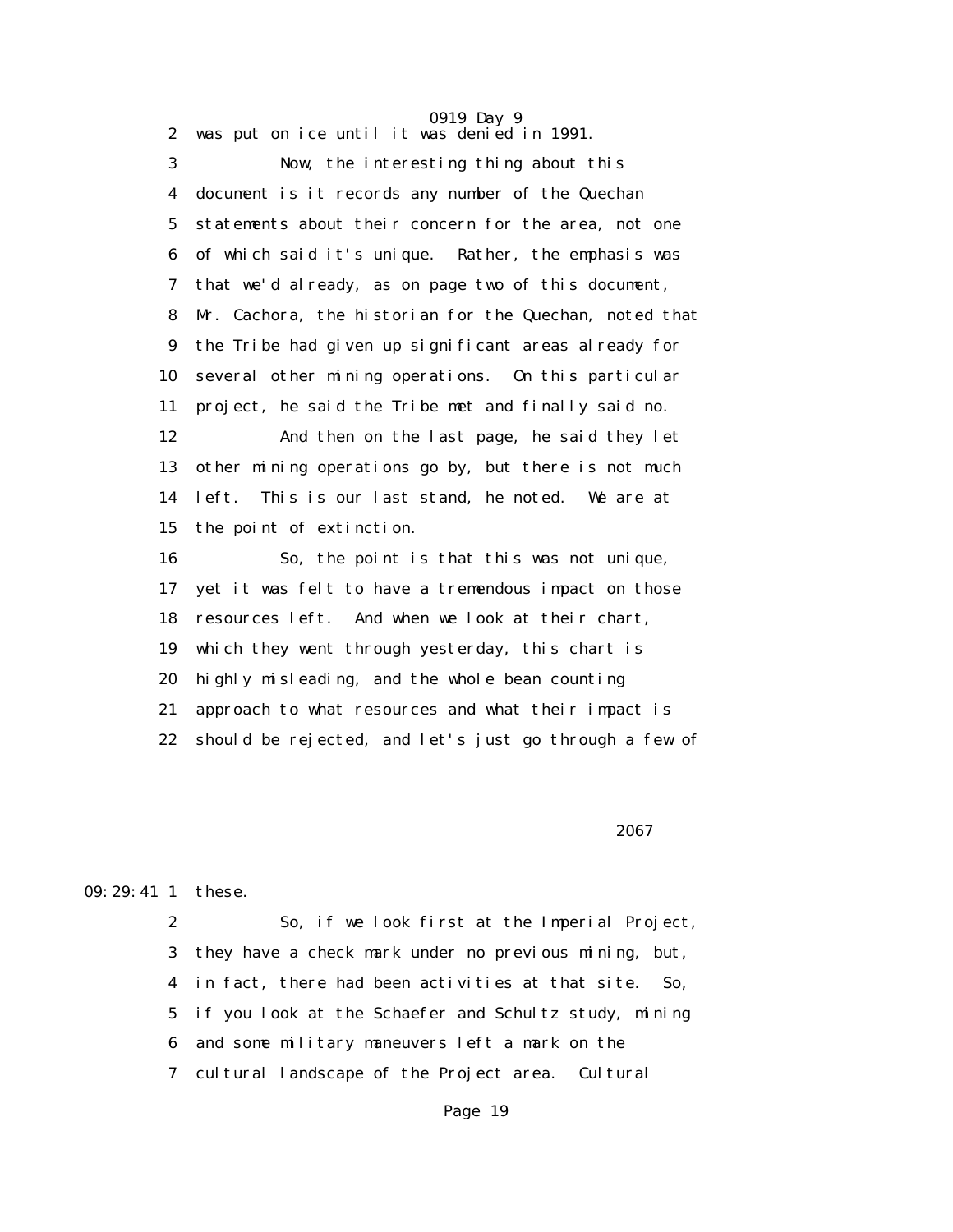0919 Day 9 8 resource surveyors noted that cultural sites such as 9 trail segments in the Project area had been 10 obliterated by things like a modern drill pad and 11 off-road vehicles. So, that's really an X. 12 Now, if we look at Briggs, again Respondent 13 says no mining there. Let's see what they said. 14 Respondent cites a cultural resource survey to suggest 15 that the site is materially different from the 16 Imperial site in its level of previous disturbance. 17 Cited source notes only the presence of a handful of 18 underground mine features, such as a cement platform, 19 six underground mine portals, and some prospects. 20 So, not very extensive mining. 21 The Mesquite Landfill. What the Respondent 22 has said here, and it's also another distinguishing

 $2068$ 

09:30:59 1 factor between the Quechan's concerns as reflected 2 there between the Imperial Project area and the 3 Mesquite Landfill, at least as reflected in the 4 protest letter, is that in the Imperial Project area, 5 the Tribe just wasn't expressing concern about 6 preserving archeological resources or just about the 7 historic value of the resources there. 8 But, in fact, if you go to the Tribe's 9 letter, this proposed project will erase for all time 10 the remains of a significant ancient Indian settlement 11 or religious center or the combination of the two. 12 And if you look at the convergence notion, 13 our representatives found materials that were either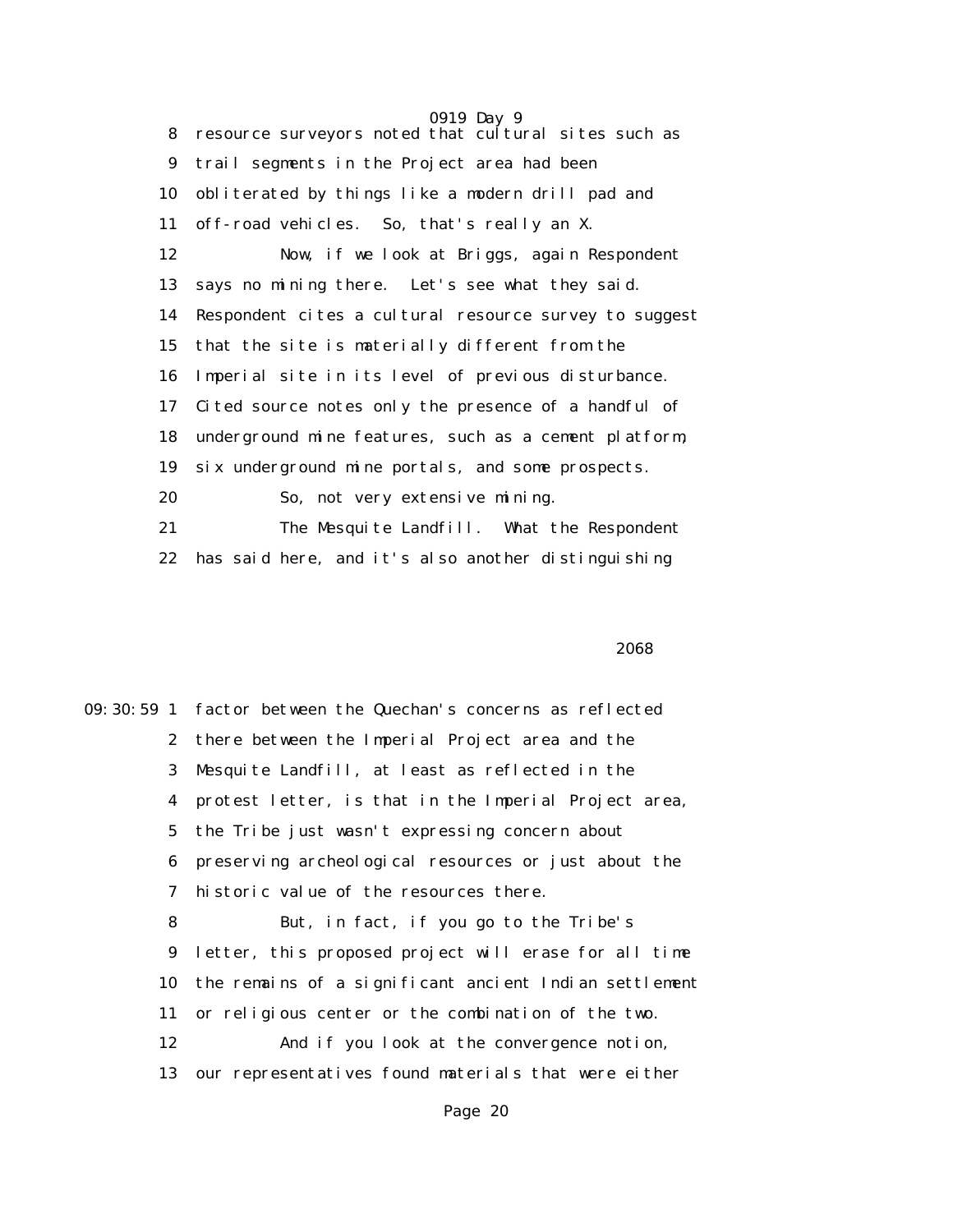14 missed or not cataloged during the resource surveys. 15 And thus, it's for Respondent to suggest there was no 16 convergence between Native American concerns and 17 archeological evidence ignores the Tribe's own belief 18 on this. 19 So, that one is a check. Or at least a 20 question mark. 21 Let's go to one that's not even on here, 22 North Baja Pipeline. Well, they didn't put it on here

 $2069$ 

09:32:09 1 because it's got more NRHP sites than any of the 2 others. 3 Now, what about Native American concerns? 4 Respondent claims that the Baja Pipeline is 5 distinguishable because no Tribe stated that the final 6 approved pipeline route would destroy key cultural 7 resources such that it would impact their ability to 8 use an area for sacred and/or religious ceremonial 9 purposes. 10 But, in fact, elders of the Mohave Tribe 11 expressed "major concern" for "physical and spiritual 12 aspects of the trail network." Considering this 13 concern, they would like the Project to bore 14 underneath trail segments. They feel that severing 15 trails with mechanical equipment would have an adverse 16 effect on the spiritual and geographical continuity of 17 those important resources. 18 So, with respect to convergence, as 19 Dr. Cleland's testimony reveals, not all the trail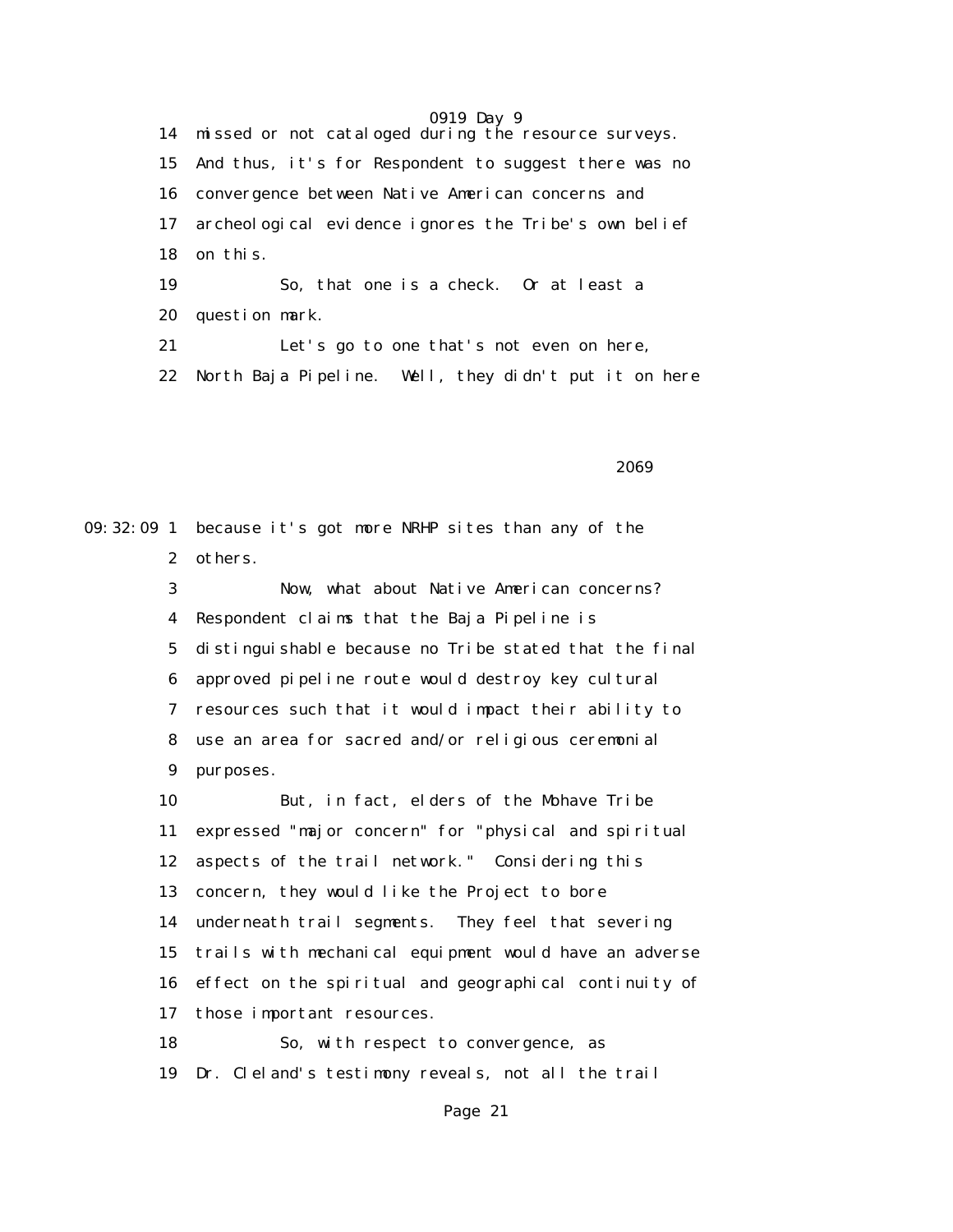- 20 segments were, in fact, avoided. Some were served and
- 21 destroyed by the pipeline route.
- 22 Now, let's go to Castle Mountain. Now,

2070

09:33:25 1 Respondent is quite right, this letter is not in the 2 record. It is, however, in the EIS portions of 3 which--of the Castle Mountain EIS, portions of which 4 are in the record, and as we understand the decision 5 and the agreement between us, that those documents can 6 be supplemented. We are happy to furnish as an 7 electronic copy the complete because we think that the 8 Tribunal should not be given a misleading impression 9 of these. We appreciate the Tribunal didn't want the 10 full copies in hard copy, just the pages, so that's 11 all we have given so far, but after this, at whatever 12 time is convenient, we intend to give them the full 13 electronic copy. 14 So, what did the Tribe say? They raised a

 15 concern about adverse visual effects of the Project on 16 the landscape and the ability to practice our 17 religion. Now, although the Respondent shows the BLM 18 offered some responses to the Tribe, it ignores the 19 fact that BLM's responses did not address possible 20 adverse impacts to the view of Avikwaame, which we all 21 know from the map is the one at the north, the Spirit 22 Mountain, the Creation Mountain, or to the Tribe's

2071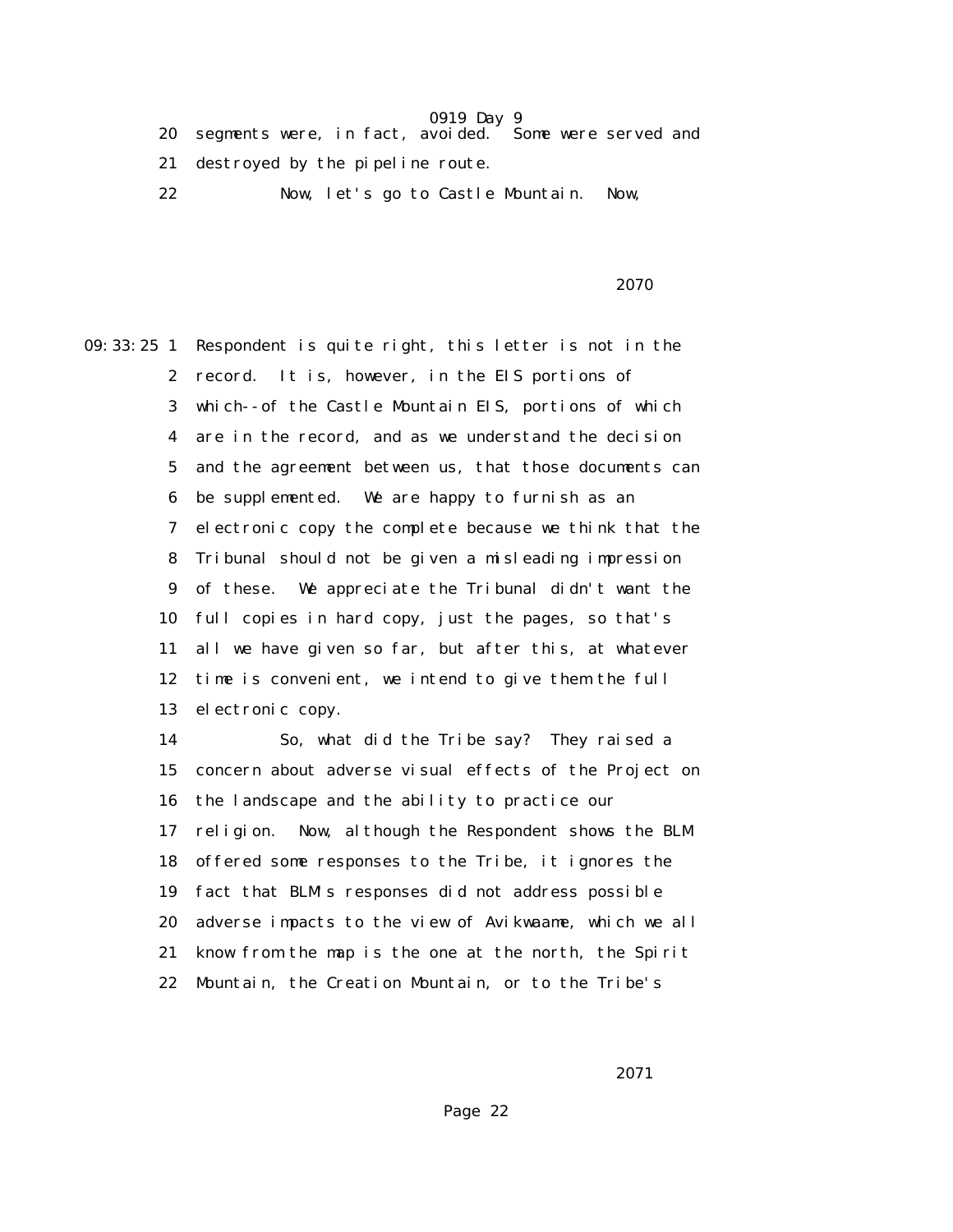09:34:41 1 religious expression.

 2 The Quechan expressed similar concerns about 3 the alleged adverse effects on the Imperial Project on 4 Picacho Peak, which is seven miles east. So, again, 5 this is apples to apples. It's visual impact to their 6 significant mountains. And if you go back to that 7 December 16 memo I spoke about, Exhibit 96, you will 8 see again in that memo they express it's the mountains 9 which are significant to them.

 10 So, if we go back to Castle Mountain, again, 11 Fort Mohave Tribe's letter, the Respondent concludes 12 based on BLM's response comments in the Final EIS that 13 the Fort Mohave Tribe's concerns about the Project 14 were based on mistaken information about the location 15 of the project. But the Tribe's letter reveals its 16 concern that objects found in the Project area may 17 have originated from sacred locales.

 18 Now, the Tribe also expressed a view that we 19 have not been given an opportunity to express our 20 concerns with projects like Castle Mountain Mine. 21 Thus, to suggest that there was no convergence ignores 22 the archeological evidence and the Tribe's complaints

<u>2072</u> and 2007 and 2007 and 2007 and 2007 and 2007 and 2007 and 2007 and 2007 and 2007 and 2007 and 2007 and 20

09:35:55 1 about not having adequate consultation, which is what 2 they did get in the Imperial Project. 3 So now, let's look at the Mesquite Mine 4 expansion, and again, this was--the Quechan letter is 5 not in the record until Monday, but is subject to the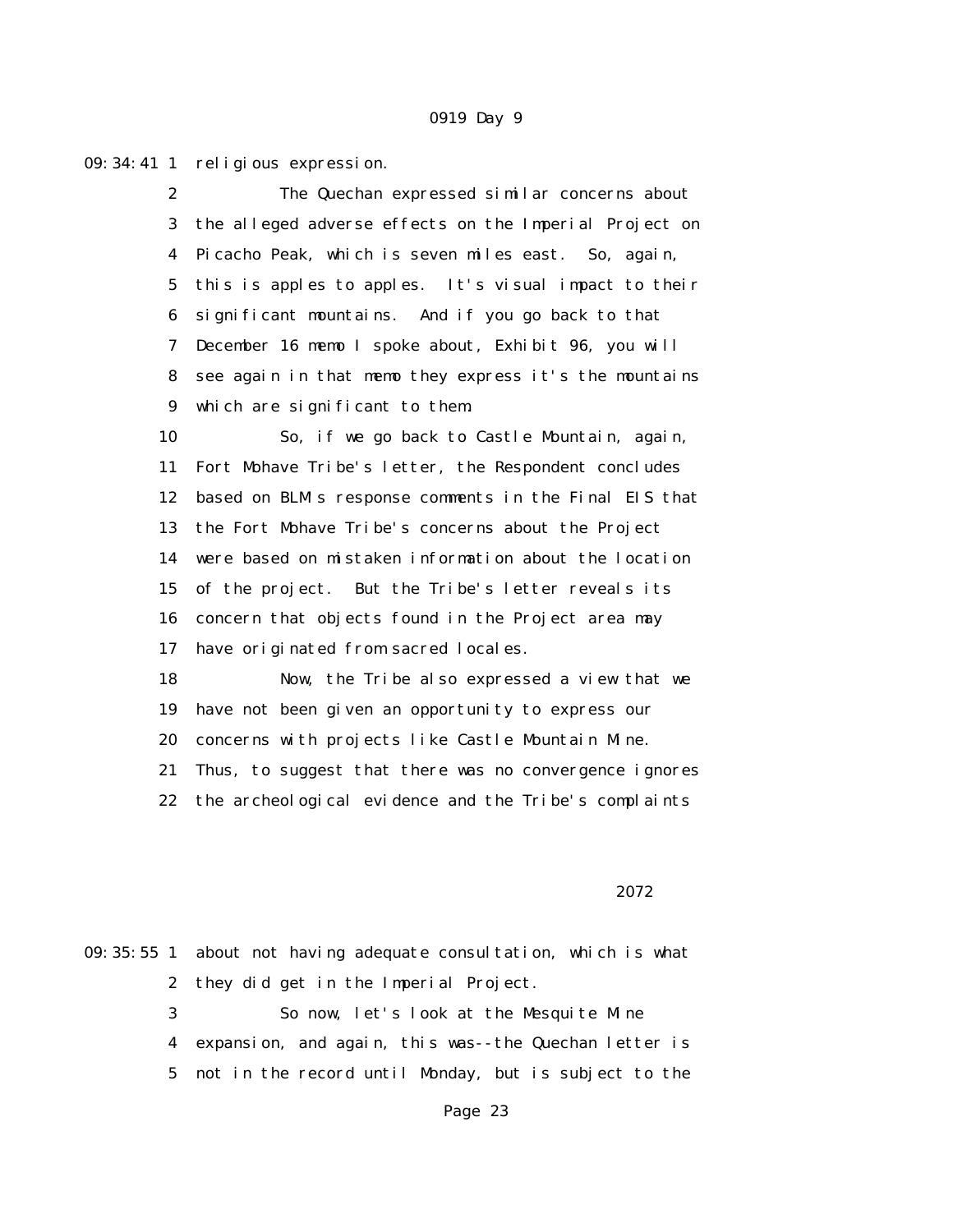6 same issue.

 7 After issuance of the Draft EIS, the Quechan 8 expressed to BLM in a letter that it continues to be 9 concerned about the mine expansion's impact on 10 cultural resources. 11 The Quechan asked BLM to seek a more positive 12 statement, again, do more consultations as had been 13 done at Imperial for the potential existence of 14 religious or cultural sites within the Project area. 15 So, that's at least a question mark as well. 16 And finally, going back to the Imperial 17 Project for a moment, we heard yesterday, again in 18 closing, that Dr. Cleland had testified that the 19 concerns raised by the Imperial Project were the 20 greatest he had heard in his 30 years' experience, and 21 he did say that. But what they forget to tell you at 22 that point is they don't mention that he admitted the

<u>2073</u> and 2007 and 2007 and 2007 and 2007 and 2007 and 2007 and 2007 and 2007 and 2007 and 2007 and 2007 and 20

09:37:10 1 Imperial Project was the only Federal mining project 2 he had ever worked on; and as far as we know, the only 3 other project in the CDCA of this magnitude he worked 4 on was the North Baja Pipeline. 5 So, in conclusion, what you see is a chart 6 that is very much different than what has been 7 depicted to you, and the Imperial Project isn't 8 abnormal or unique, and yet it was subjected to 9 significantly different standards. And the effect of 10 being subjected to different standards at the Federal 11 level was to stop the mine and then ultimately the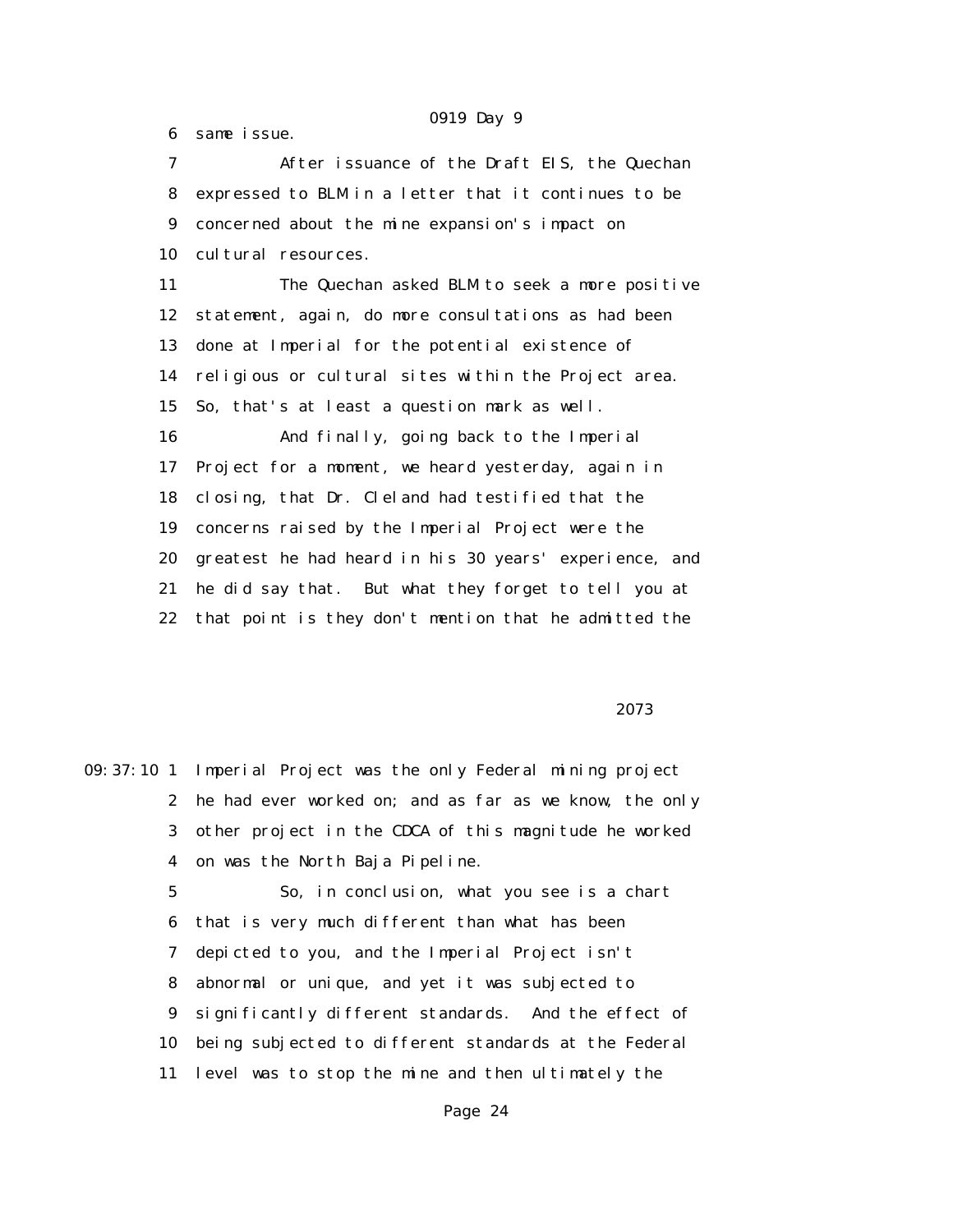0919 Day 9 12 motivation for the State of California in its actions. 13 So, turning, then, to the M-Opinion, 14 Solicitor Leshy's opinion in which he converted the 15 undue impairment standard into a discretionary 16 authority to block mines, contrary to nearly 20 years 17 of established practice, now, they say that was an 18 issue that was left open, and we have cited to no 19 legal authority that undue impairment had been had 20 been tied to the undue and unnecessary degradation 21 standard in FLPMA 6(b). In fact, we have shown you 22 all the documents in which--that we've got--in which

2074 **2074** 

09:38:46 1 Interior had done exactly that, and there were plenty 2 of others which they withheld under various privilege. 3 But again, going back to the opening, there 4 is a simple answer. The very BLM official, Bob 5 Anderson, who they did not bring to the hearing, but 6 who drafted the original 3809 regulations, he has said 7 they intended them to be the same, and we can show you 8 that memo from Bob Anderson to Karen Hawbecker just 9 after the rescission in 2001. We purposely did not 10 define undue impairment in 1980 because we all 11 concluded it meant the same as undue degradation. 12 And then they ignore the fact--now, I would 13 point out as well that if you looked at our submission 14 in February of 2006--2007 for--no, 2006--it's been so 15 long we have been having this fun--on the submission 16 of privileged documents, Attachment D-1, at 18, one of 17 the documents we sought, document 36 on that chart is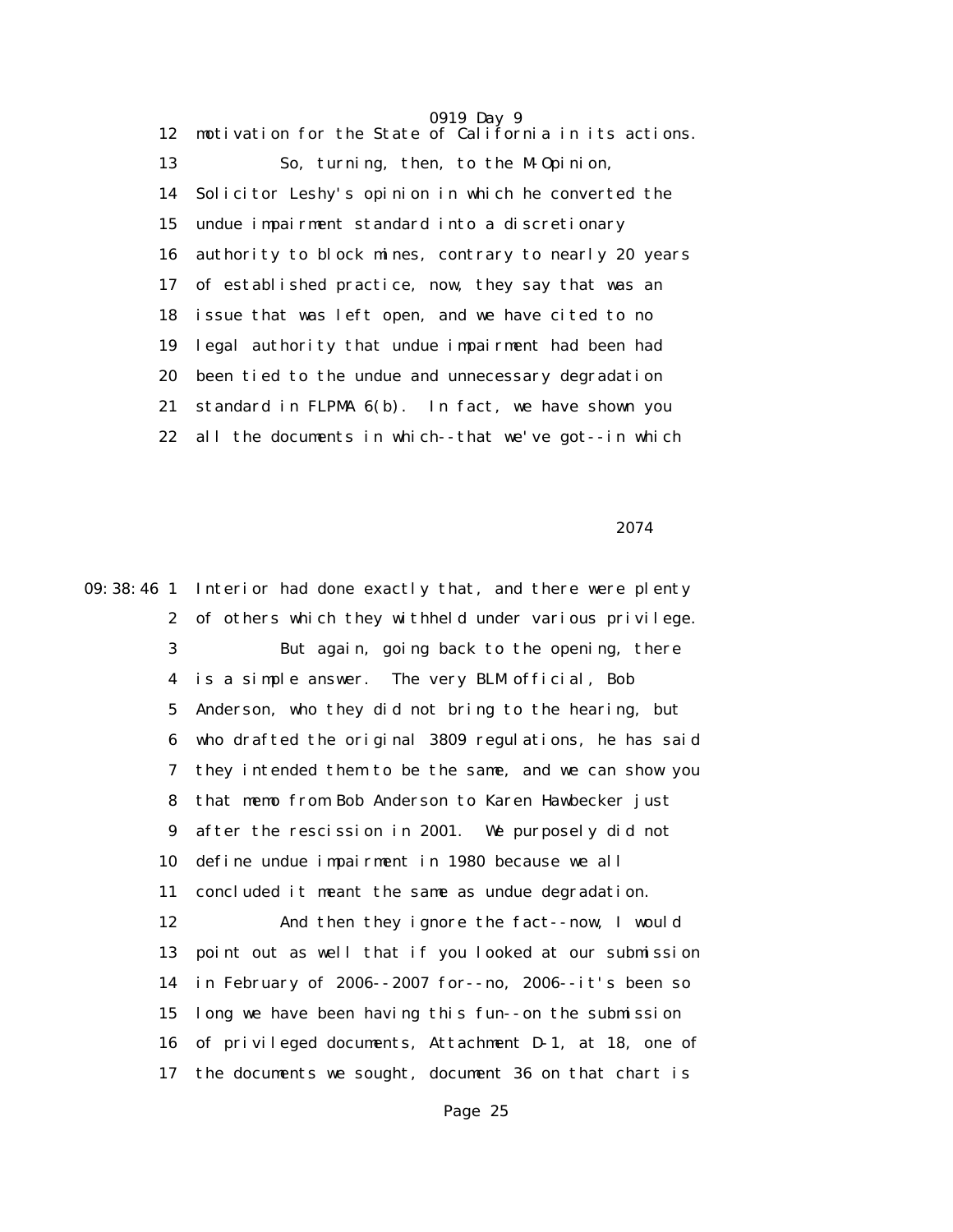|              |    | 18 an Anderson document commenting on the Leshy Opinion |
|--------------|----|---------------------------------------------------------|
|              |    | 19 in March of 1999.                                    |
| 20           |    | Now, the Respondent also ignores the fact               |
|              | 21 | that the FLPMA section that imposes undue impairment    |
| $22^{\circ}$ |    | specifically says it has to be imposed through          |

<u>2075</u> and the set of the set of the set of the set of the set of the set of the set of the set of the set of the set of the set of the set of the set of the set of the set of the set of the set of the set of the set of th

09:40:35 1 regulation. So, if, as they say, it wasn't done in 2 the 1980 regulations, if it wasn't, in essence, the 3 same as undue and unnecessary degradation, then they 4 certainly couldn't by memo all of a sudden make an 5 interpretation that they had discretionary authority. 6 And that is, in fact, what Myers criticized and why he 7 revoked it.

> 8 Now, I will make one other point here simply 9 because the question was raised yesterday on the 10 delay, the arbitrariness of the delay. I would just 11 point you to this December 1998 schedule in 12 which--internal BLM schedule--in which interestingly 13 they say there is no schedule. And when you look at 14 this document, you see that the valid existing rights, 15 the mineral exam, the validity exam were to be done 16 within a few short days. And if you look at the 17 document itself, every other uncompleted item on here 18 is directly attributed to Leshy.

 19 So, now let's turn, then, to the California 20 measures and some of the ways that Respondent has 21 distorted our position there.

22 We are not saying that this was merely an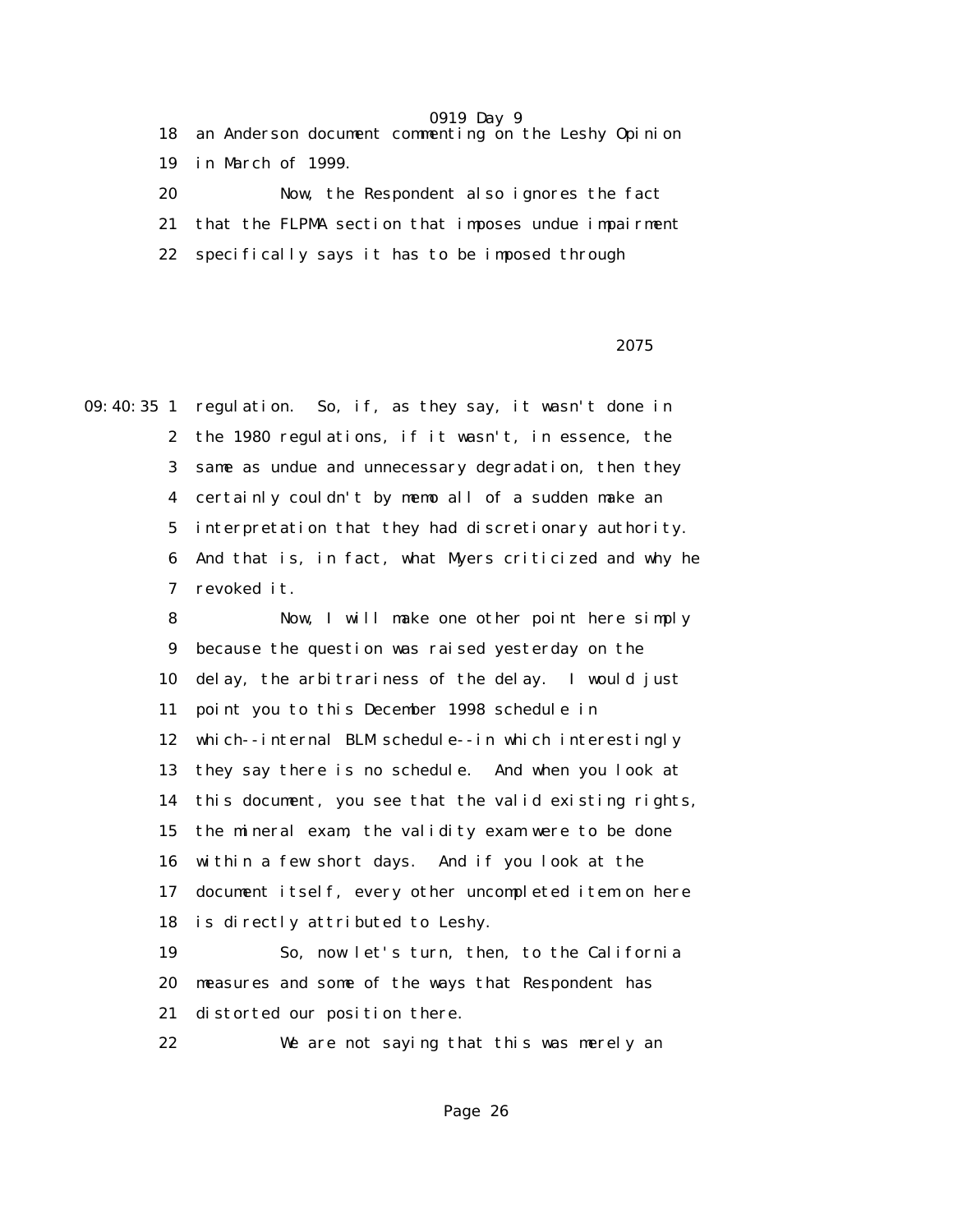$2076$ 

09:42:00 1 imperfectly implemented regulation, that it didn't 2 cover other kinds of mines and other kinds of dangers 3 is not reason to criticize it. We are criticizing it 4 because it was intended to prohibit mining at the 5 Imperial Project site. That is the only way to 6 interpret the words used by Governor Davis to make it 7 cost-prohibitive. And there is no dispute that 8 Governor Davis directed his Secretary of Resources to 9 have regulations promulgated by the Board to destroy 10 the mine, to make it cost-prohibitive, which they did. 11 Nor can these be considered objectively 12 reasonable to any of the stated rationales, and the 13 rationales vary each time they talk about it as to 14 whether it is preservation of the cultural resources, 15 and we have pointed out that that's not really a 16 protected by here, repeatedly. If you look at 17 Respondent's Exhibit 82, the Baksh Report, he says, 18 "If the Trail of Dreams was to be physically damaged, 19 it would affect our ability to dream in the future." 20 This is, in essence, the convergence that they 21 themselves cite, the convergence between those 22 artifacts which are on the ground and the spirituality

<u>2077</u> and 2007 and 2007 and 2007 and 2007 and 2007 and 2007 and 2007 and 2007 and 2007 and 2007 and 2007 and 20

09:43:26 1 of the site. And in destroying the artifacts on the 2 ground, which is what mining does, and the backfilling 3 can't cure that, you've necessarily affected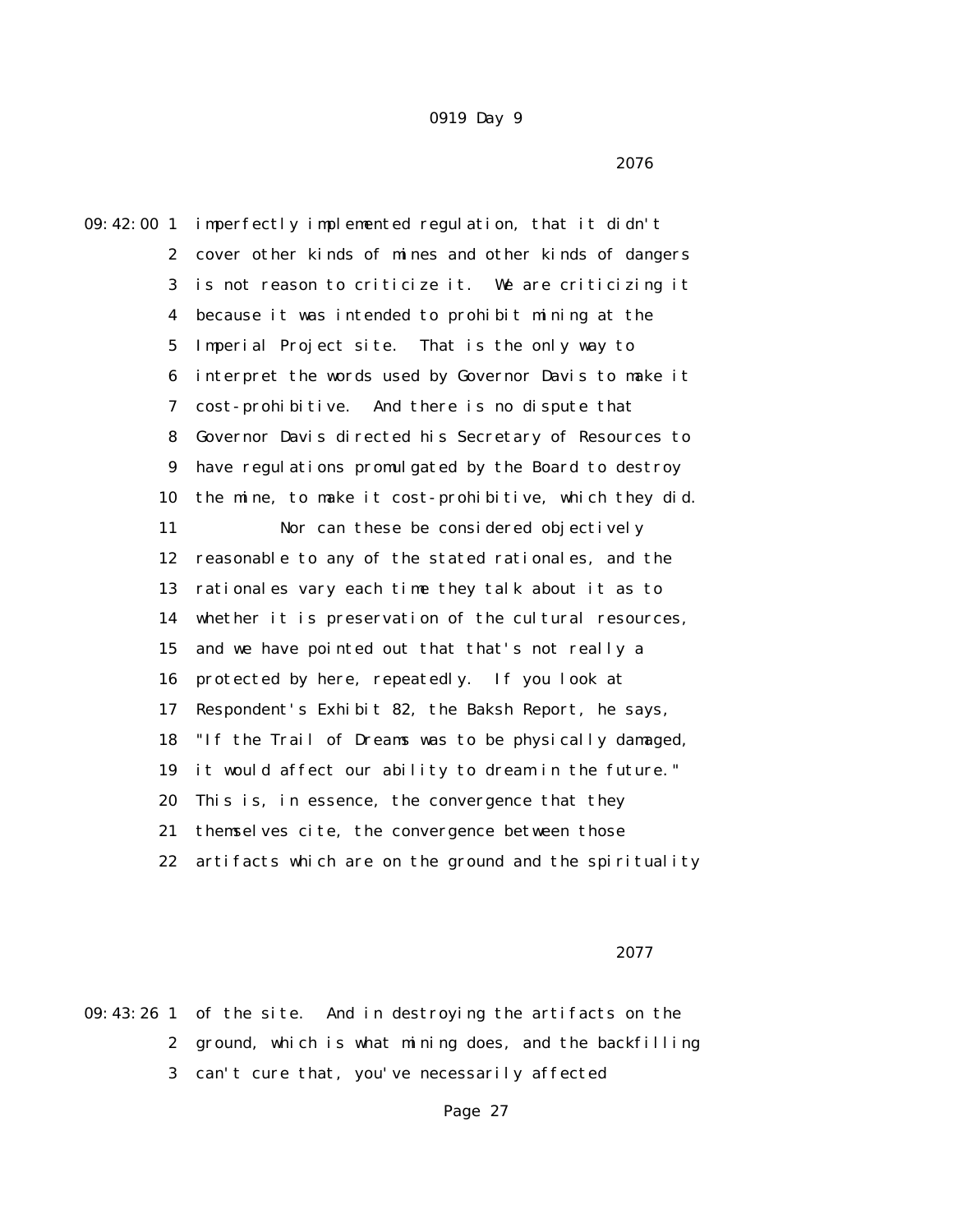4 significantly that site, which is also why, as they 5 admit, the Quechan didn't want the mine there, period. 6 They didn't care about backfilling. It wasn't a 7 compromise to accept backfilling. That was the way to 8 kill the mine.

 9 So, the other thing about the arbitrariness 10 of the Board regulations that I would just like to put 11 out that they raised yesterday, as they insist again 12 that aggregate mining was considered as part of that 13 record; but again, they fail to point out that the 14 only discussion of aggregate mine is by those saying 15 don't include us. You want to kill Imperial, that's 16 fine, don't get the aggregate mining industry at the 17 same time. And an example of that is this document, 18 the Respondent's Exhibit 129. We understand the Board 19 had concerns regarding potential environmental impacts 20 of the proposed Imperial Project. However, we believe 21 that the proposed emergency regulation is overly broad 22 and would negatively impact those engaged in aggregate

<u>2078</u> and 2007 and 2007 and 2007 and 2007 and 2007 and 2007 and 2007 and 2007 and 2007 and 2007 and 2007 and 20

09:44:52 1 mining operations.

 2 And that was because in order to define what 3 was a metallic mine, they had to decide how much 4 of--if you got some metallics while you were mining 5 the aggregate, did you automatically, even though the 6 aggregate business was your predominant business, did 7 you ultimately become a metallic mine.

 8 But they didn't ever do any scientific or 9 technical studies to rebut the preexisting studies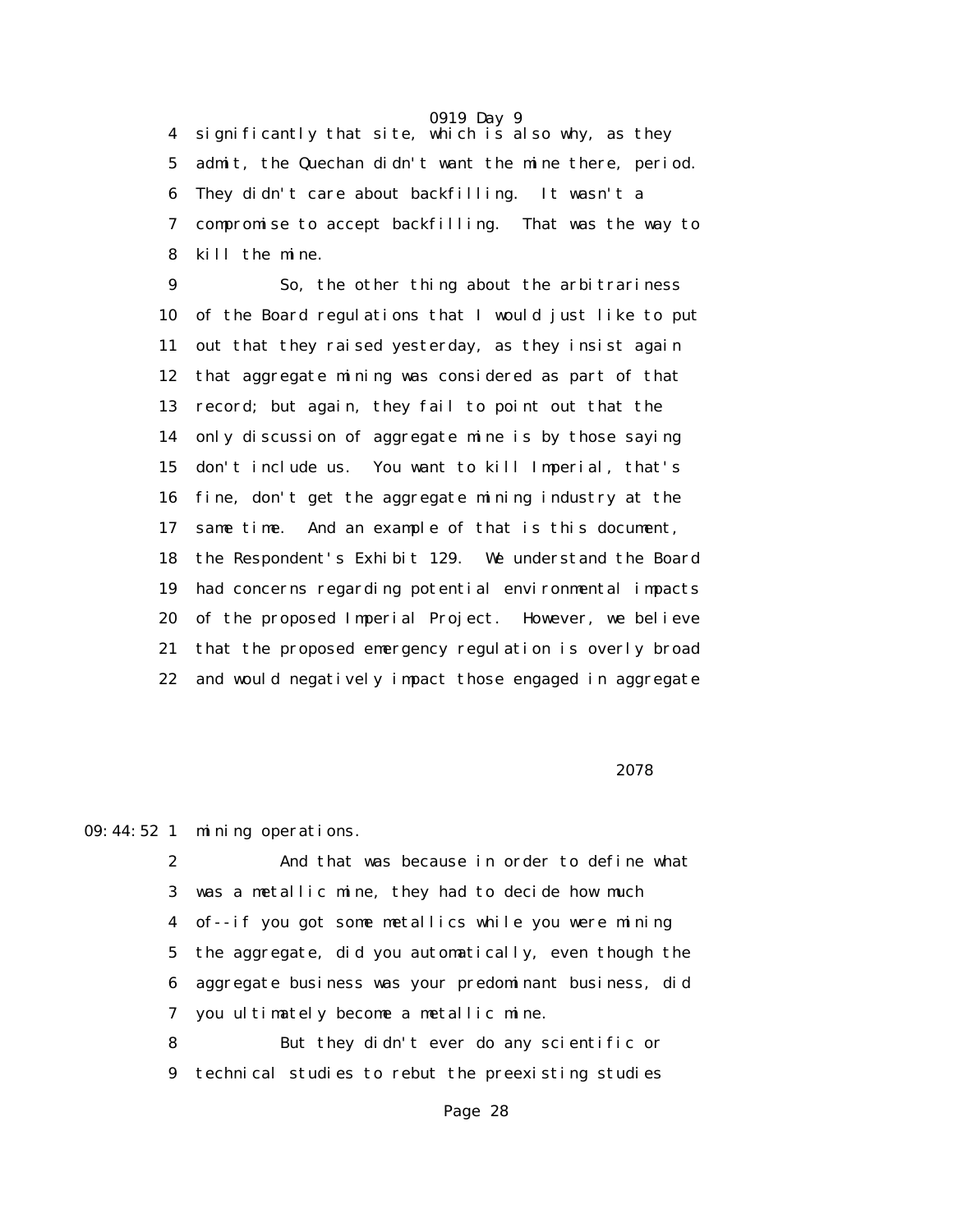0919 Day 9 10 that had all concluded that mandatory backfilling was 11 not either environmentally sensible or feasible, that 12 this was not an appropriate thing to do. Nor did they 13 distinguish between the boron nonmetallic mines 14 leaving open pits, if it's a safety reason, or if it's 15 the gaping hole we heard about yesterday. We already 16 determined the boron beginning hole is the largest one 17 out there in the State of California from these 18 perspectives. 19 So, now, let's turn, then, to, finally, to

 20 the 1105 standards and the answers to some of the 21 Tribunal's questions posed yesterday. 22 Now, fair and equitable treatment, as we have

2079

09:46:17 1 said repeatedly, is a recognized standard under 2 customary international law. That is what the United 3 States has repeatedly said. We believe that to be 4 true. That's what the Free Trade Commission Note 5 says. And to the extent that it's read to say that, 6 we don't challenge it in any way. If it's read to 7 amend 1105 to add on a proof burden that didn't exist, 8 to say that in looking at what does fair and equitable 9 treatment require, you can only look at domestic State 10 practice, we reject that and other tribunals have 11 rejected that, including Mondev, on which Justice 12 Schwebel served. That is because you can also look at 13 the normal sources of international law, including 14 BITs that are incorporating the same fair and 15 equitable treatment standard.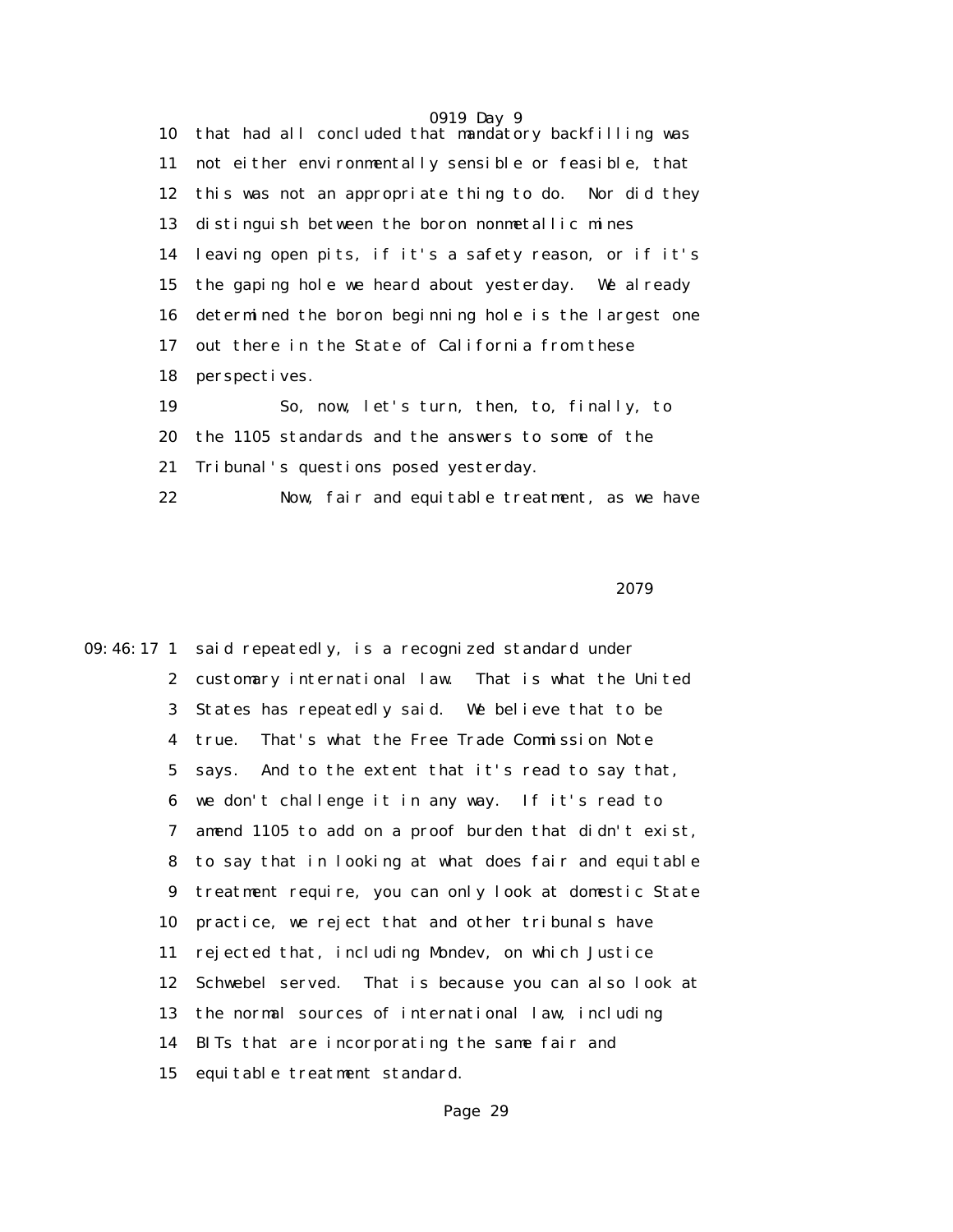16 So, what does that mean with respect to this 17 academic exercise, largely academic exercise of is it 18 autonomous or as we often hear broadly autonomous 19 versus customary international law? There could be a 20 fair and equitable treatment standard that is 21 autonomous, meaning that the Treaty, by its terms, 22 provides for more than customary international law.

 $2080$ 

09:47:59 1 But when you look at the cases on which we have 2 relied, they aren't doing that. They are applying, 3 and most of them expressly state they are applying 4 that, at the end, they don't see any difference in 5 this and the facts and the standards that they are 6 applying to those facts between the customary 7 international law standard and whatever might be 8 accorded to under the Treaty itself.

> 9 Now, finally, the last question was on the 10 contracts and whether--and the notion, as I understand 11 the Government's argument, is that, well, because a 12 breach of contract cannot be actionable under 13 international law, then surely legitimate 14 expectations, something less than a contract, and it 15 could not be actionable. Well, that misunderstands 16 contract law. It misunderstands international law. 17 The international law does permit in areas 18 where the host Government is acting in its sovereign 19 capacity, and primarily in investment-type contracts, 20 concession-type contracts as opposed to commercial 21 buying of goods, that those can be actionable under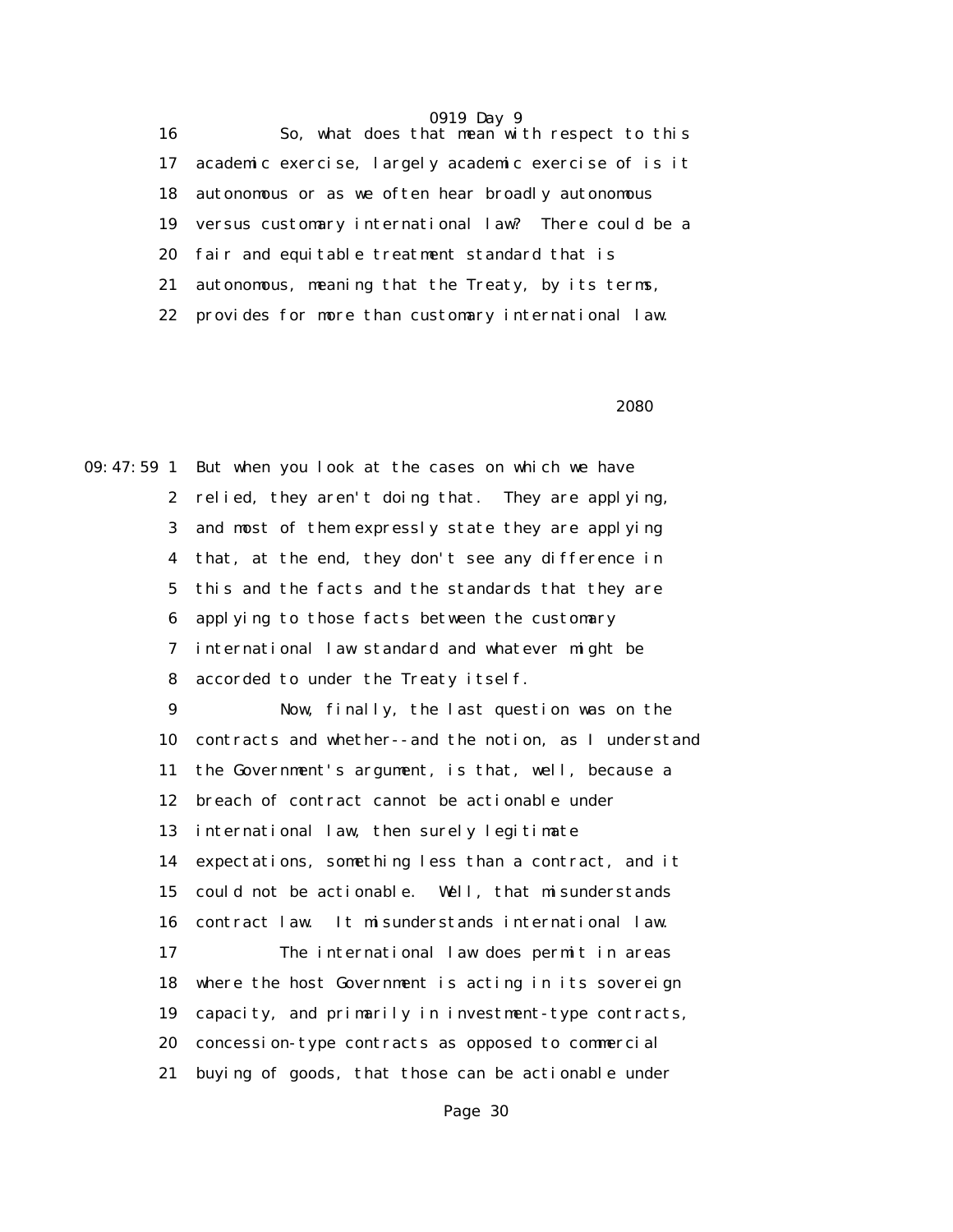22 international law.

2081 **2081** 

09:49:22 1 But, in any event, a contract breach is a 2 very different thing than what we are required to show 3 to prevail under the good-faith principle under fair 4 and equitable treatment, which is the genesis of the 5 legitimate expectations because there it is a 6 balancing of what our expectations coming into the 7 investment were versus the Government's right to 8 regulate. 9 In a breach, it doesn't matter what the 10 motive is. You look solely to the assurance. And if 11 you breach the terms of that contract, then it is a 12 breach. If you don't, it doesn't matter 13 whether--except for in some egregious cases of 14 complete bad faith. It is a much less onerous 15 standard than what we have set for ourselves under the 16 good-faith principle. 17 And the other principle that is well 18 acknowledged is the due process, lack of arbitrariness 19 prong, which is--again goes back to the notion of 20 being treated in accordance with the rule of law when 21 you come into a country and make your investment, and 22 you're entitled to rely, not that the regulations

#### 2082

09:50:44 1 won't change, but they will not be arbitrarily and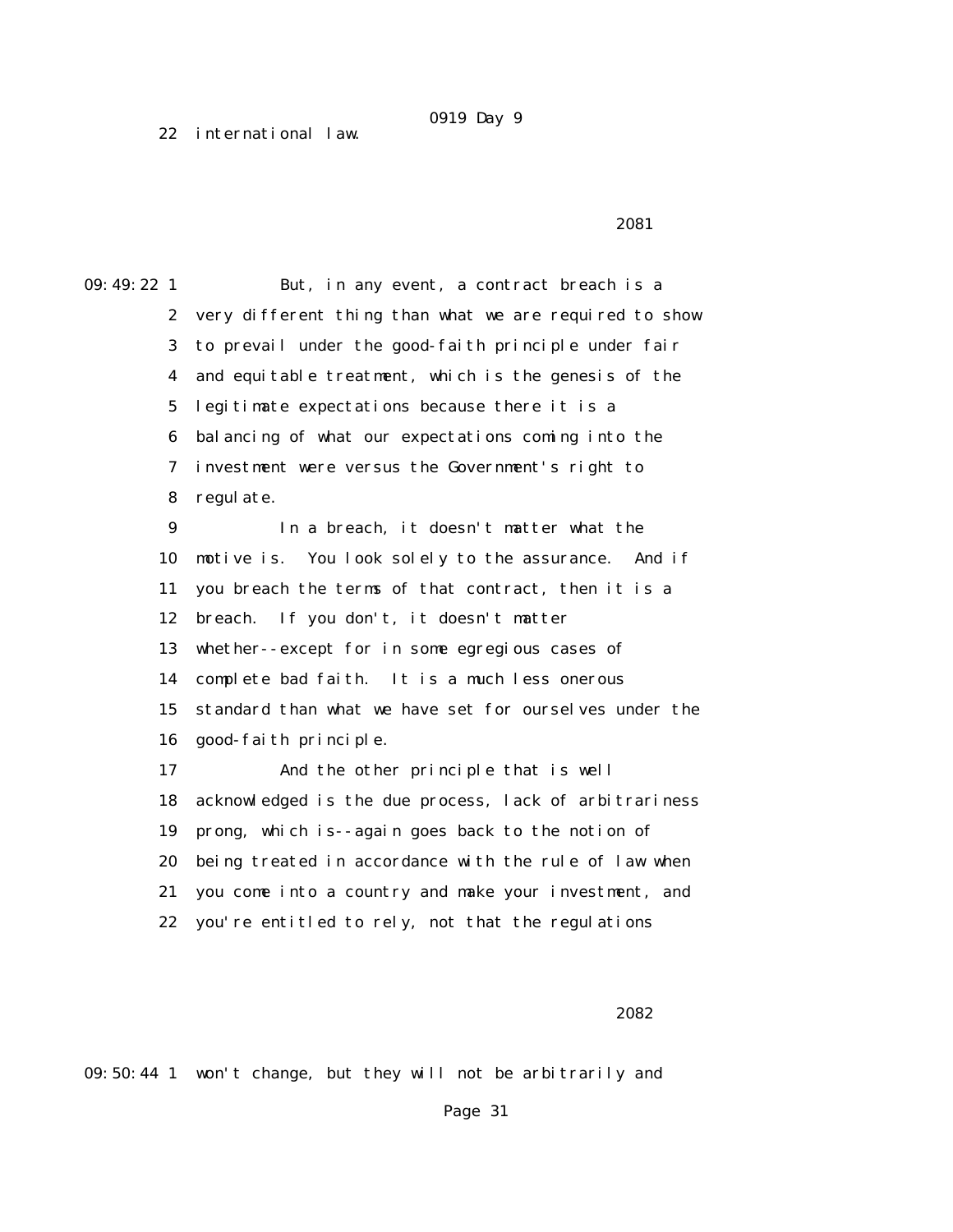|              | 0919 Day 9                                             |
|--------------|--------------------------------------------------------|
| $\mathbf{2}$ | discriminatorily applied to you or modified simply to  |
| 3            | target your investment.                                |
| 4            | And so, for these reasons, we believe that             |
| 5            | Claimant is entitled to the full value of the mineral  |
| 6            | property, which is the \$49.1 million, or at a minimum |
| 7            | under 1105 for the restitution interest in having made |
| 8            | its investment of over now 15.2 million, and not been  |
| 9            | able to extract the gold it was promised.              |
| 10           | And with that, we complete our rebuttal, and           |
| 11           | we thank you very much.                                |
| 12           | PRESIDENT YOUNG:<br>Mr. Gourley, thank you.            |
| 13           | We will adjourn until 12:30, at which time we          |
| 14           | will have our next lesson on swell factor. Thank you.  |
| 15           | (Off the record from 9:50 a.m. until                   |
| 16           | $12:30$ p.m., the same day.)                           |
| 17           |                                                        |
| 18           |                                                        |
| 19           |                                                        |
| 20           |                                                        |
| 21           |                                                        |
|              |                                                        |

2083 - 2083 - 2083 - 2084 - 2084 - 2084 - 2084 - 2084 - 2084 - 2084 - 2084 - 2084 - 2084 - 2084 - 20

|                  | <b>AFTERNOON SESSION</b>                          |
|------------------|---------------------------------------------------|
| $\boldsymbol{2}$ | PRESIDENT YOUNG: Good afternoon. We welcome       |
| 3                | you back.                                         |
| 4                | The time is now Respondent's.                     |
| 5                | REBUTTAL ARGUMENT BY COUNSEL FOR RESPONDENT       |
| 6                | MS. MENAKER: Thank you, Mr. President and         |
| 7                | Members of the Tribunal. I will be giving now the |
|                  |                                                   |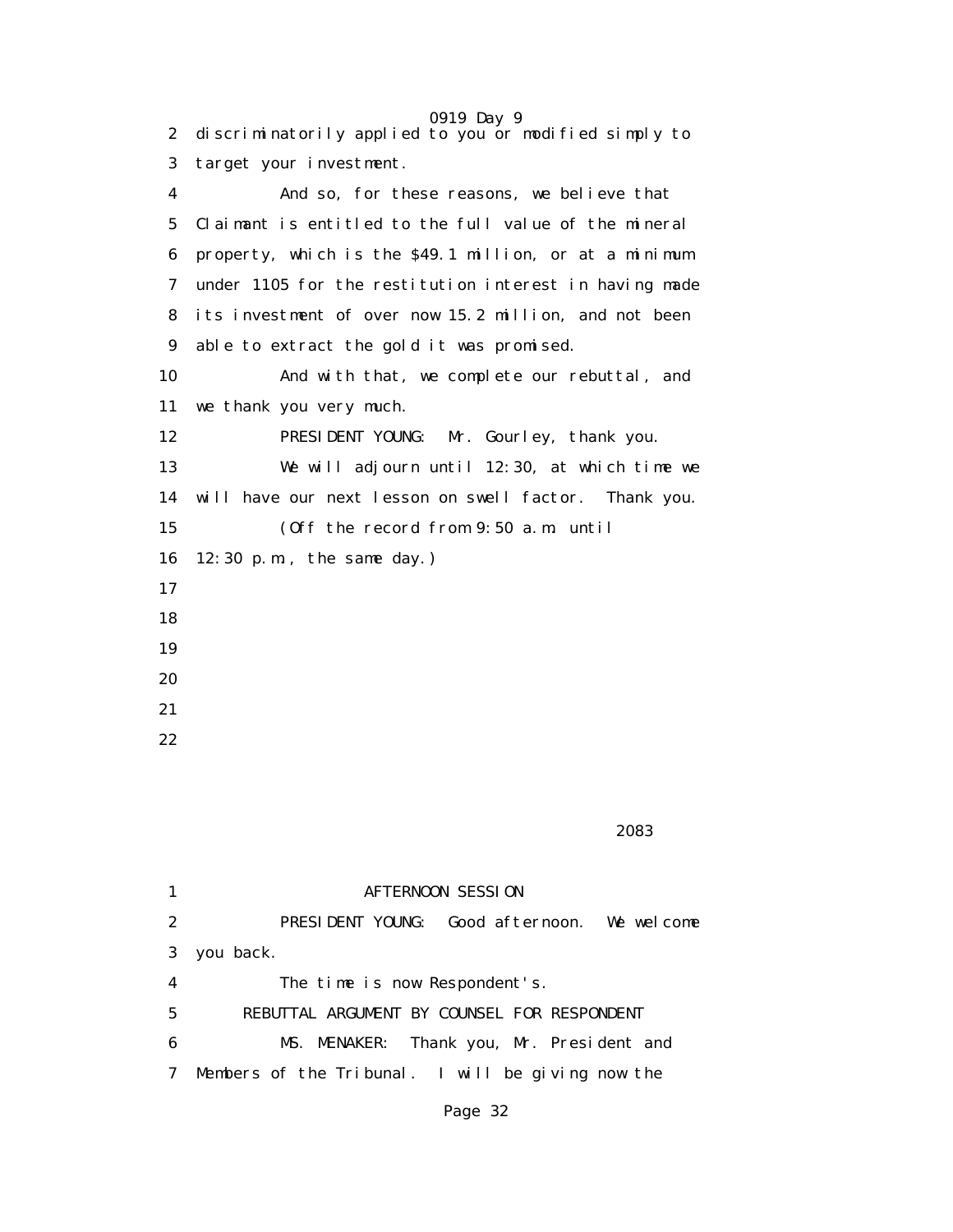0919 Day 9 8 closing remarks for Respondent today, and then 9 hopefully if I have time, I will turn it over to 10 Mr. Bettauer to close out our presentation. 11 And I'd like to begin by making a few remarks 12 regarding our expropriation defense as it relates to 13 the California measures. 14 And yesterday, the Tribunal asked several 15 questions relating to the expropriation claim, and I 16 want to briefly return to the issue of the property 17 right that's at issue here and the framework in which 18 we have placed our legal analysis in order to 19 hopefully eliminate any confusion that may have--still 20 remaining about our position in this regard. 21 The Tribunal is correct that the parties 22 agree that the property interest at issue here, which

2084 **2084** 

12:37:39 1 are unpatented mining claims, that that property 2 interest is a Federal property interest. And the 3 parties also agree that the Federal property interest 4 is subject to reasonable State environmental 5 regulations. 6 The Tribunal has inquired about the extent of 7 the State's ability to regulate those Federal 8 unpatented mining claims, and the answer, in our view, 9 is straightforward, and that is that the State may 10 only regulate to the extent that its regulations are 11 not preempted by Federal law. 12 So, to use President Young's terminology from 13 yesterday, it is a one-fold analysis, and that is that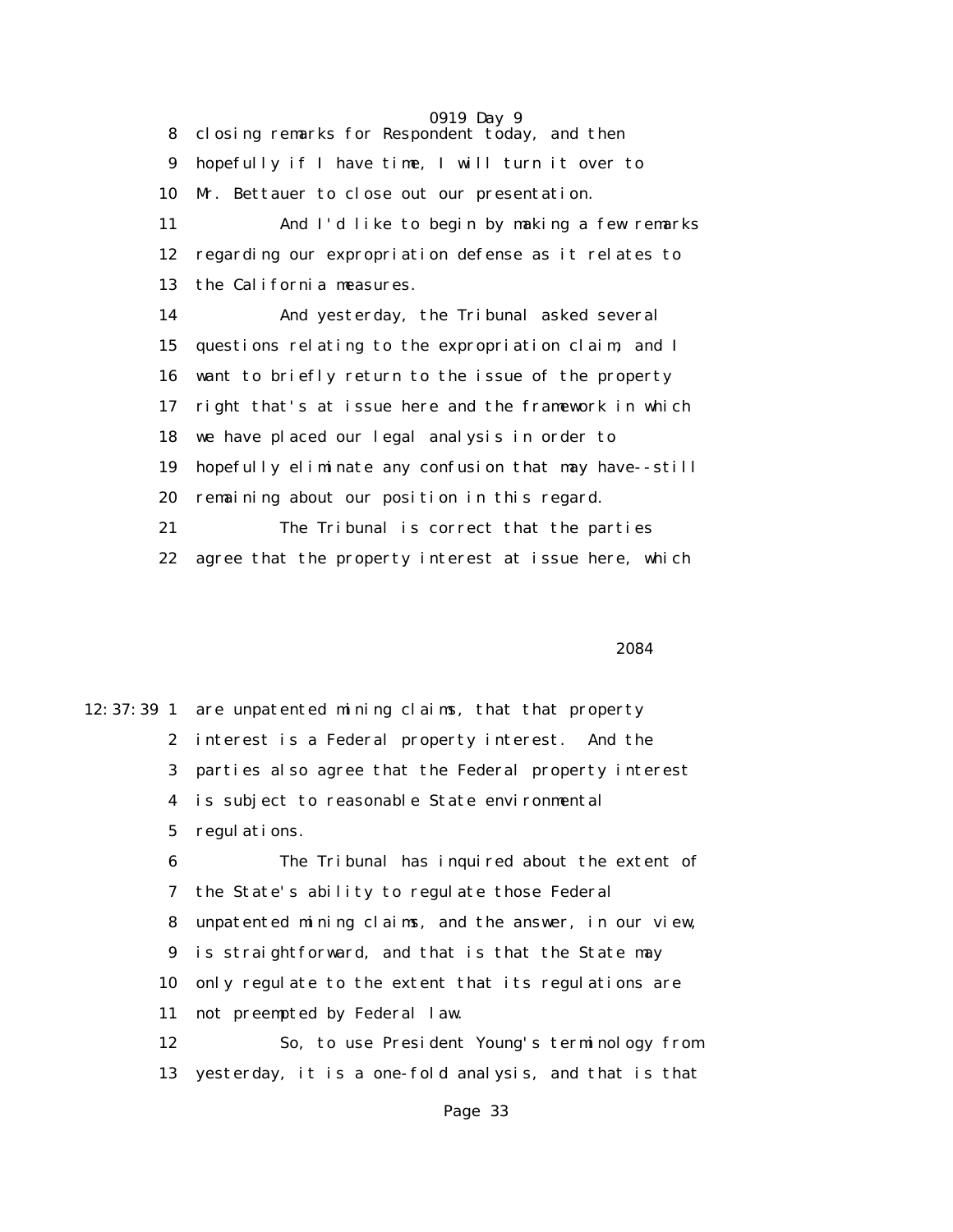0919 Day 9 14 preemption is the limit of the State's authority on 15 Federal lands. In the case of unpatented mining 16 claims, U.S. Courts have interpreted this to mean that 17 a State may impose reasonable environmental 18 regulations. 19 Now, there is a separate legal question when 20 engaging in an expropriation analysis. And in that 21 analysis, the threshold inquiry always is, what is the

22 extent of the Claimant's property rights? So in other

 $2085$ 

12:38:39 1 words, what is included in the Claimant's bundle of 2 rights? And this is where the background principles 3 analysis is relevance.

> 4 The extent of the Claimant's interest in its 5 property is defined by the Federal Mining Law, and 6 because the Mining Law provides that unpatented mining 7 claims are subject to state environmental regulation, 8 a mining Claimant's property interest is further 9 limited by any preexisting State laws that apply to 10 those mining claims.

 11 So, the Claimant's bundle of rights includes 12 the rights to mine the unpatented mining claims, but 13 only in a manner that is not precluded by "background 14 principles" of law. And the key here is that the 15 preemption and the "background principles" analysis 16 are separate inquiries because preemption involves a 17 question of the limits of a State's authority to 18 regulate, while the "background principles" are 19 limitations on a particular Claimant's property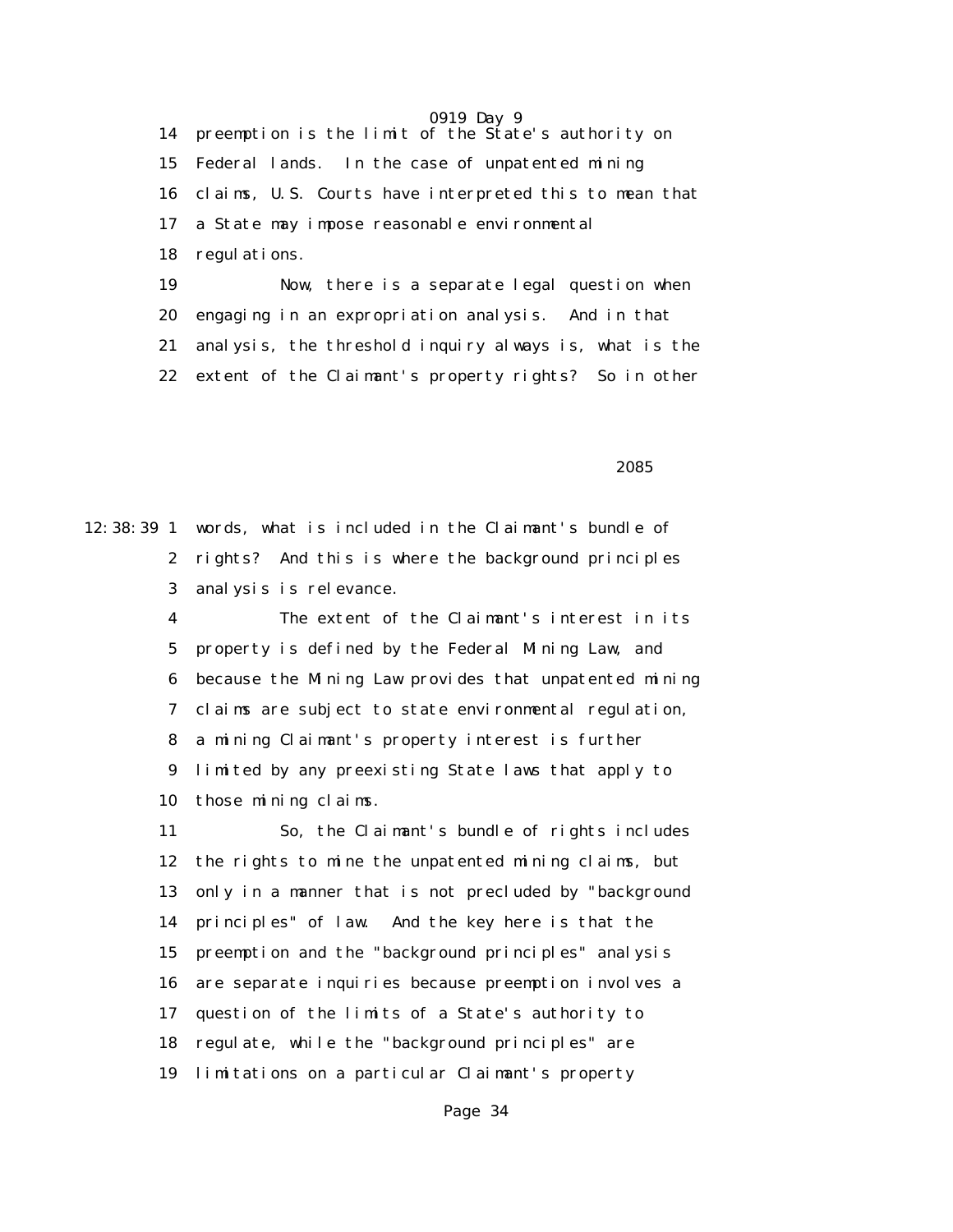20 interest.

 21 So, a mining Claimant's property interest and 22 its unpatented mining claims may be circumscribed by

 $2086$ 

12:39:40 1 any number of "background principles" of State law, 2 but each of those "background principles" may only 3 limit the Federal property interest to the extent that 4 they are not preempted by Federal law.

> 5 And on this point, I just want to make one 6 remark in response to what Claimant argued this 7 morning and it stated that there was, "simply no 8 authority for a State statute to be a "background 9 principle" that can confine and constrain the Federal 10 property interest that's been granted." And this is 11 simply incorrect. And I would direct the Tribunal's 12 attention to the Kinross Copper Case that we have 13 cited in our written submissions and discussed at last 14 month's hearing. There the property interest at issue 15 was the same as it is here. It was unpatented mining 16 claims. And the Court found that a background 17 principle in that case was an Oregon State 18 environmental statute, and so there that is an example 19 of a State statute that is found to be a "background 20 principle" that restricts the nature of the Federal 21 right, to use Claimant's words.

22 Now, here, as far as our "background

 $2087$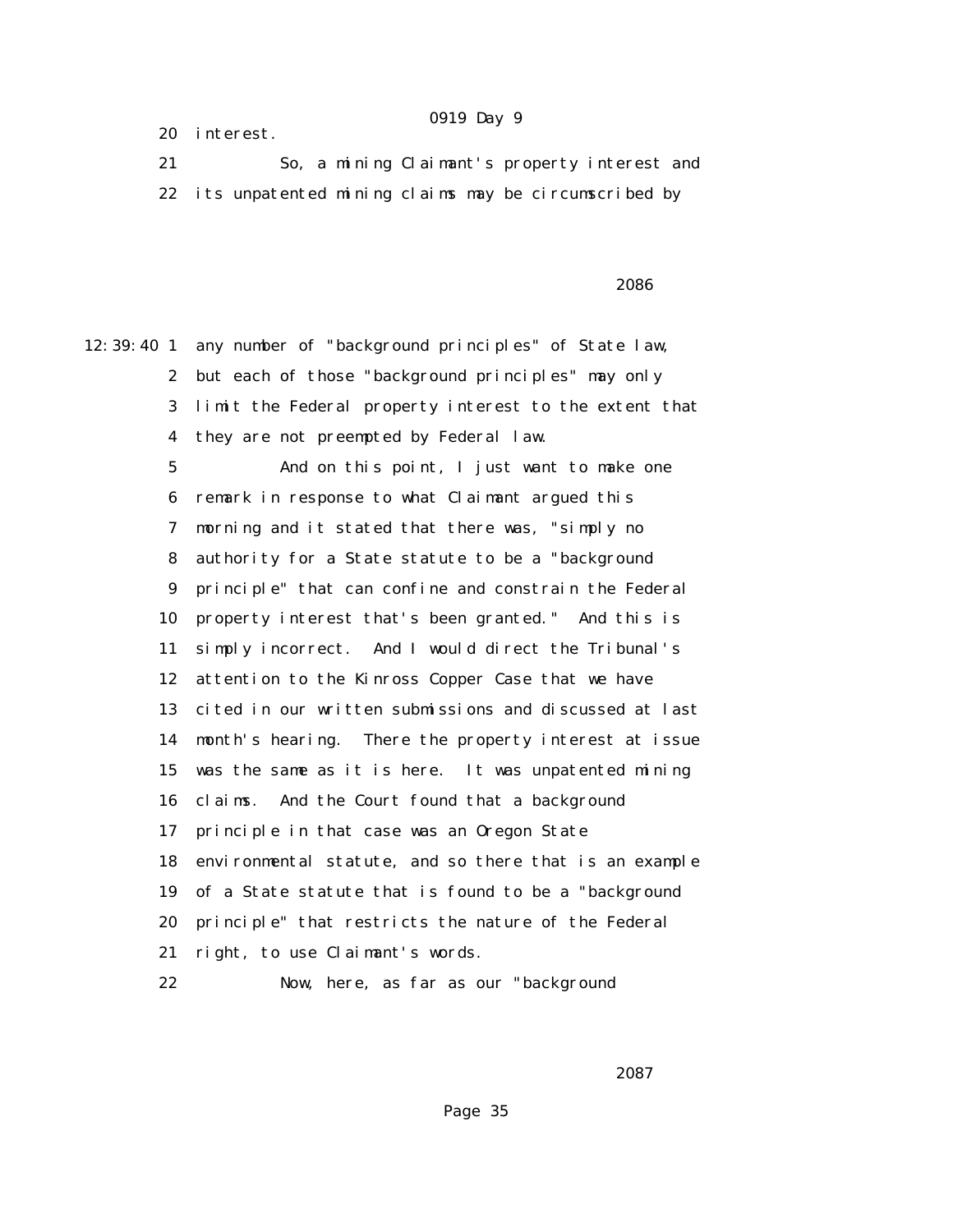| $12:40:57$ 1     | principles" defense is concerned, Claimant raised a    |
|------------------|--------------------------------------------------------|
| $\boldsymbol{2}$ | few issues this morning. It argued with respect to     |
| 3                | the argument regarding the Senate Bill 22 that that    |
| 4                | could not be found to be an application of a           |
| $\mathbf 5$      | "background principle" because the Sacred Sites Act    |
| 6                | doesn't apply on Federal lands, and I believe that all |
| 7                | of the issues they raised this morning we have briefed |
| 8                | and we discussed yesterday, so I don't intend to       |
| $\boldsymbol{9}$ | elaborate on that any further.                         |
| 10               | And the same is true with respect to their             |
| 11               | argument that the SMGB is not a reasonably--an         |
| 12               | objectively reasonable application of SMARA because    |
| 13               | SMARA sets site-specific standards, and you will       |
| 14               | recall that Mr. Feldman addressed those issues         |
| 15               | yesterday.                                             |
| 16               | And finally, on that one issue, today Glamis           |
| 17               | noted or argued, excuse me, that there was no          |
| 18               | obligation to backfill in SMARA, and therefore SMARA   |
| 19               | couldn't be a "background principle," and that is just |
| 20               | a wrong approach. The issue here is that there is an   |
| 21               | obligation. The obligation at issue in SMARA is the    |
| 22               | obligation to return the lands to a usable condition,  |
|                  |                                                        |
|                  |                                                        |

#### 2088

12:42:12 1 and that is the obligation which was later specified 2 in the SMGB regulation as it pertains to open-pit 3 hardrock mining.

 4 So, only if the Tribunal finds that Glamis 5 did, in fact, have a property right that was affected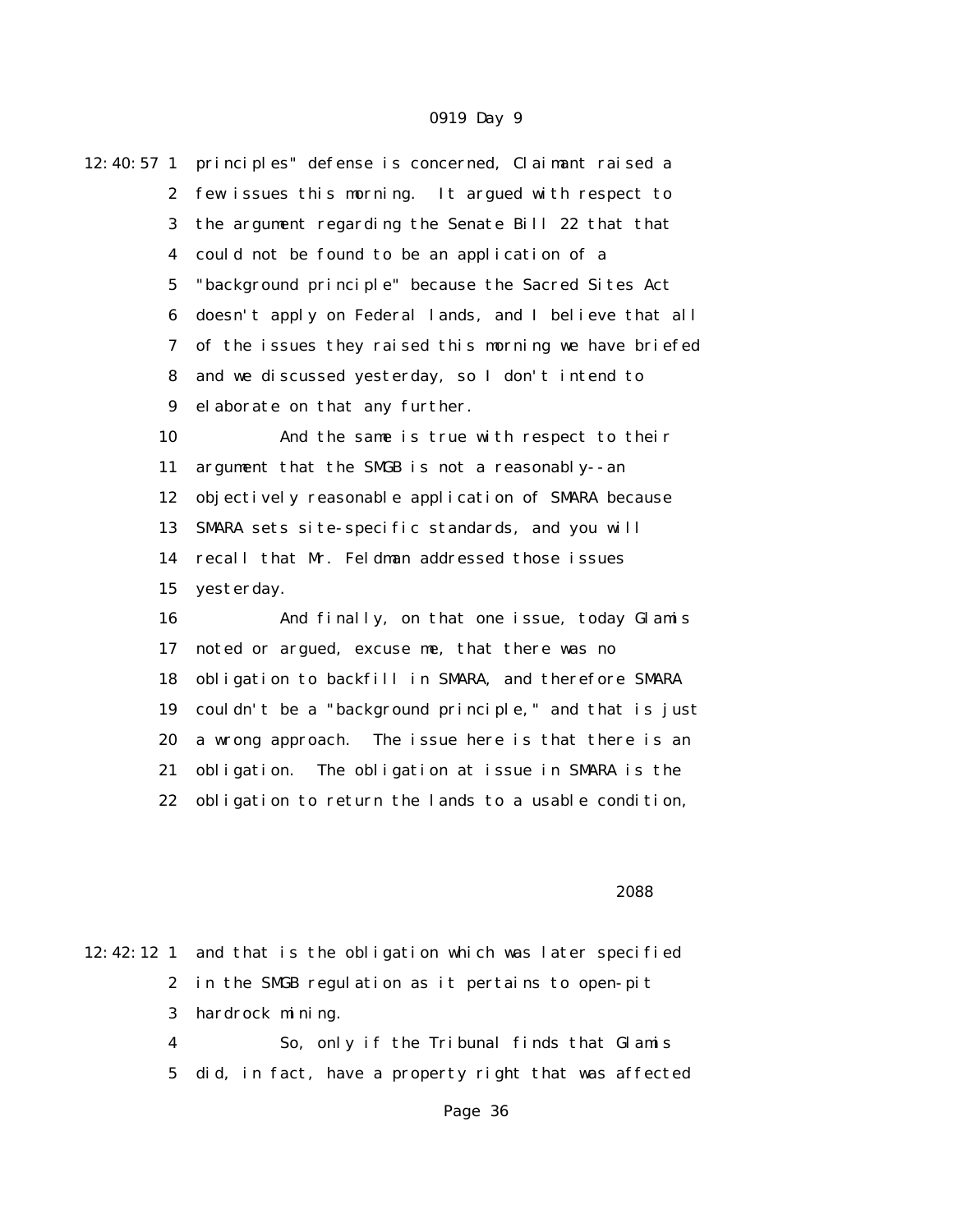6 by the California measures at issue here, and if it 7 rejects our "ripeness" defense, would it then go on to 8 evaluate the three factors that the parties have 9 discussed? But before moving on to make a few remarks 10 about those three factors, I want to briefly respond 11 to Claimant's argument on our "ripeness" defense.

 12 This morning, Claimant argued that this case 13 was exactly like Whitney Benefits, but it is not. In 14 Whitney Benefits, as Claimant explained this morning, 15 that concerned a ban on surface mining, albeit on not 16 underground mining, but nevertheless it was a ban on 17 mining, so it is just like the Eighth Circuit case 18 which they have repeatedly cited, the St. Lawrence 19 County case, which also concerned a ban. 20 Here, there is no ban on mining. Neither of

 21 the California measures bans any type of mining. What 22 Glamis has done is, they are bringing a facial

 $2089$ 

12:43:30 1 challenge to those statutes, and they are asking you 2 to find that those statutes or the regulation and the 3 legislation that they do, in fact, constitute a ban, 4 but precisely because it hasn't been applied and on 5 their face it's not a ban, there is no evidence upon 6 which this Tribunal could find that those measures do 7 constitute a ban. They simply have not met their 8 burden of showing that either of those statutes have 9 been applied to them in a manner that prevents them 10 from mining their unpatented mining claims, or that 11 either of them have been applied to them in a manner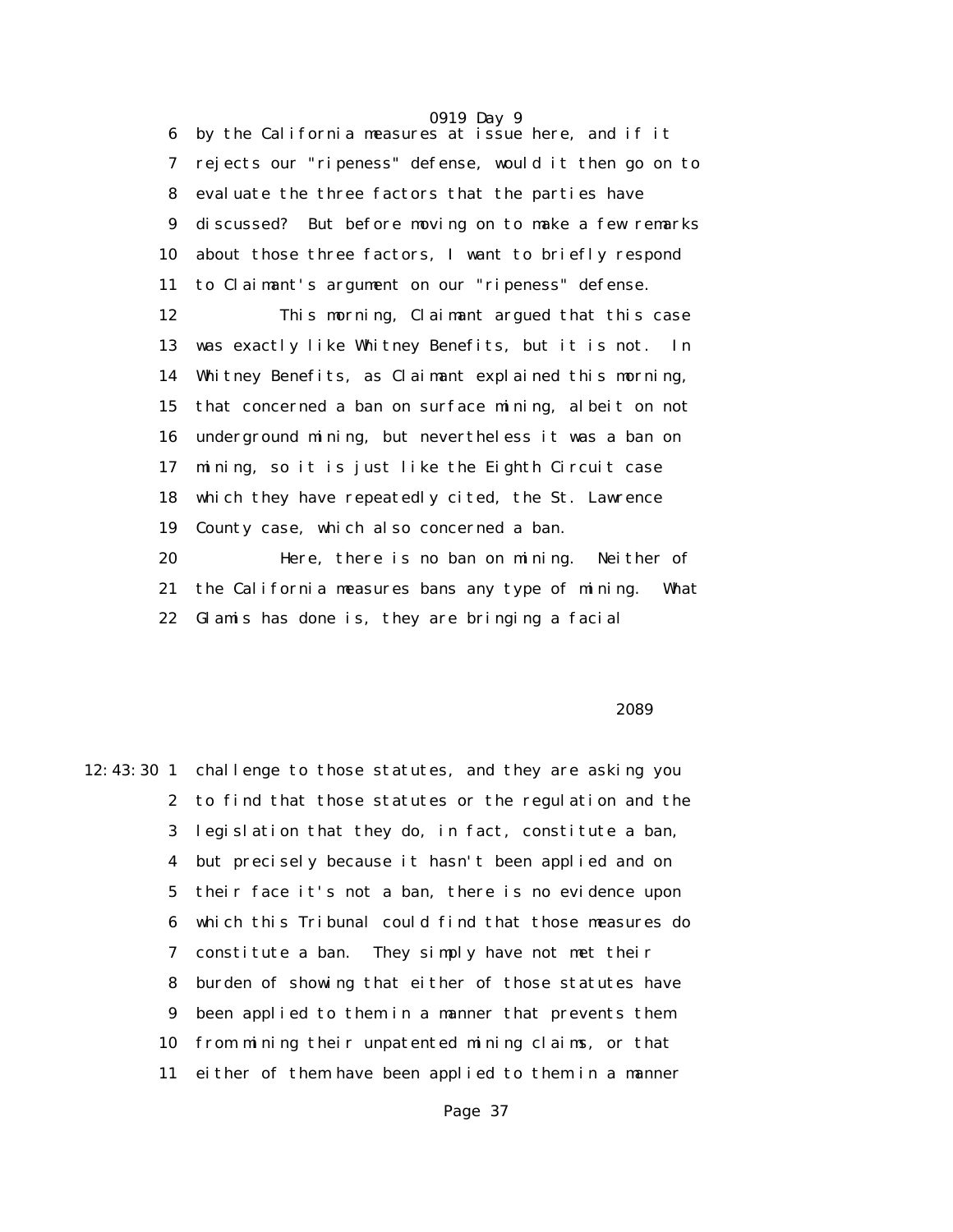12 that bans mining. 13 And, in fact, we have shown that another 14 mining company, Golden Queen, is going forward with 15 its mining operations, notwithstanding the California 16 reclamation requirements; and, this morning, Glamis 17 argued that that was just speculative. 18 But in light of this evidence, they--clearly 19 Glamis has not met its burden of showing that the 20 California measures would operate as a ban on mining 21 in every circumstance. They simply have fallen far, 22 far short of that, especially in light of the showing,

 $2090$ 

12:44:43 1 in light of the evidence of Golden Queen.

 2 So, their claim challenging the California 3 measures is simply not ripe. It has never been 4 applied to them.

 5 Now, I would just like to make a few points 6 on each of the three factors which, again, the 7 Tribunal need only consider if it rejects both our 8 "background principles" defense for both of the 9 measures and the "ripeness" defense. 10 On the issue of valuation, I would just note

 11 that this morning Glamis acknowledged that the 12 January 9, 2003, document, the valuation memorandum, 13 was a, "business decision-making document." And the 14 Tribunal should reject Glamis's request that it ignore 15 this contemporaneous document that was prepared in the 16 ordinary course of business by and for Glamis's top 17 executives concerning matters falling within their own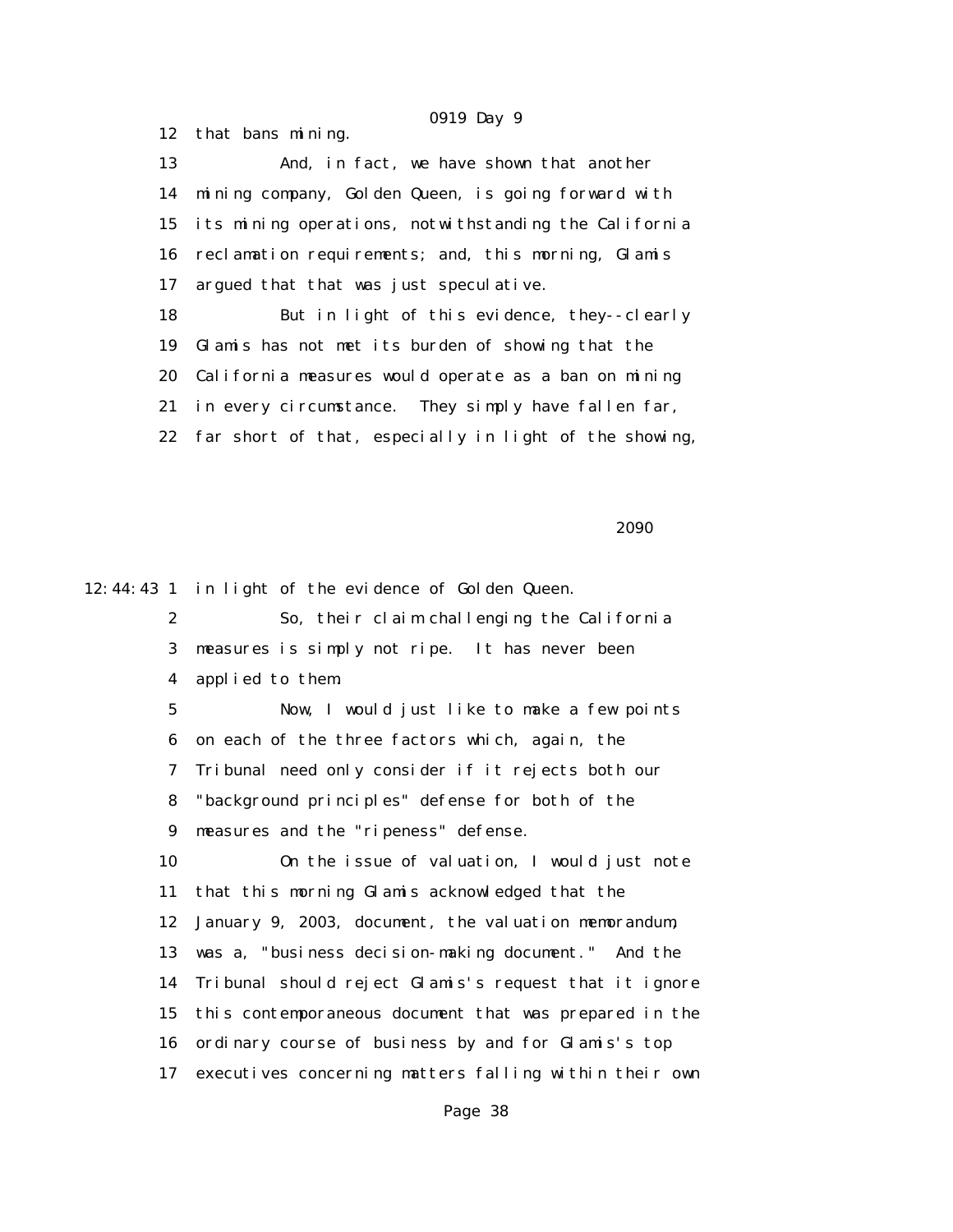18 stated competence.

 19 There are just three points that I will make 20 on the specifics because we have dealt--we have spent 21 an awful lot of time dealing with the minutiae that 22 specifics or details, excuse me, of the valuation

### 2091 **2091**

12:45:50 1 expert reports and I won't go into detail here, but 2 just to note that, one, Glamis this morning said that 3 we had misstated the impact of the swell factor. That 4 is simply incorrect. Only a portion of the difference 5 in tonnage between the two parties was attributable to 6 the swell factor, the Tribunal will recall. The rest 7 of the difference in the tonnage was attributable to 8 the fact that Behre Dolbear had envisioned moving all 9 of the material off of the leach pad rather than 10 leaving it at 25 feet, as the regulation permits.

> 11 Second, on the issue of financial assurance, 12 today for the first time Glamis conceded that Goldcorp 13 has used a noncash-backed financial assurance, and we 14 have shown that Glamis could have done so as well, and 15 there is ample authority in the record in Navigant's 16 first reports at pages 71 and 72, identifying which 17 companies have used this, and this evidence remains 18 unrebutted.

 19 And finally, just one short point about the 20 Singer mineralization. Glamis this morning argued 21 that, once it was determined, once Glamis made the 22 determination that the project would have been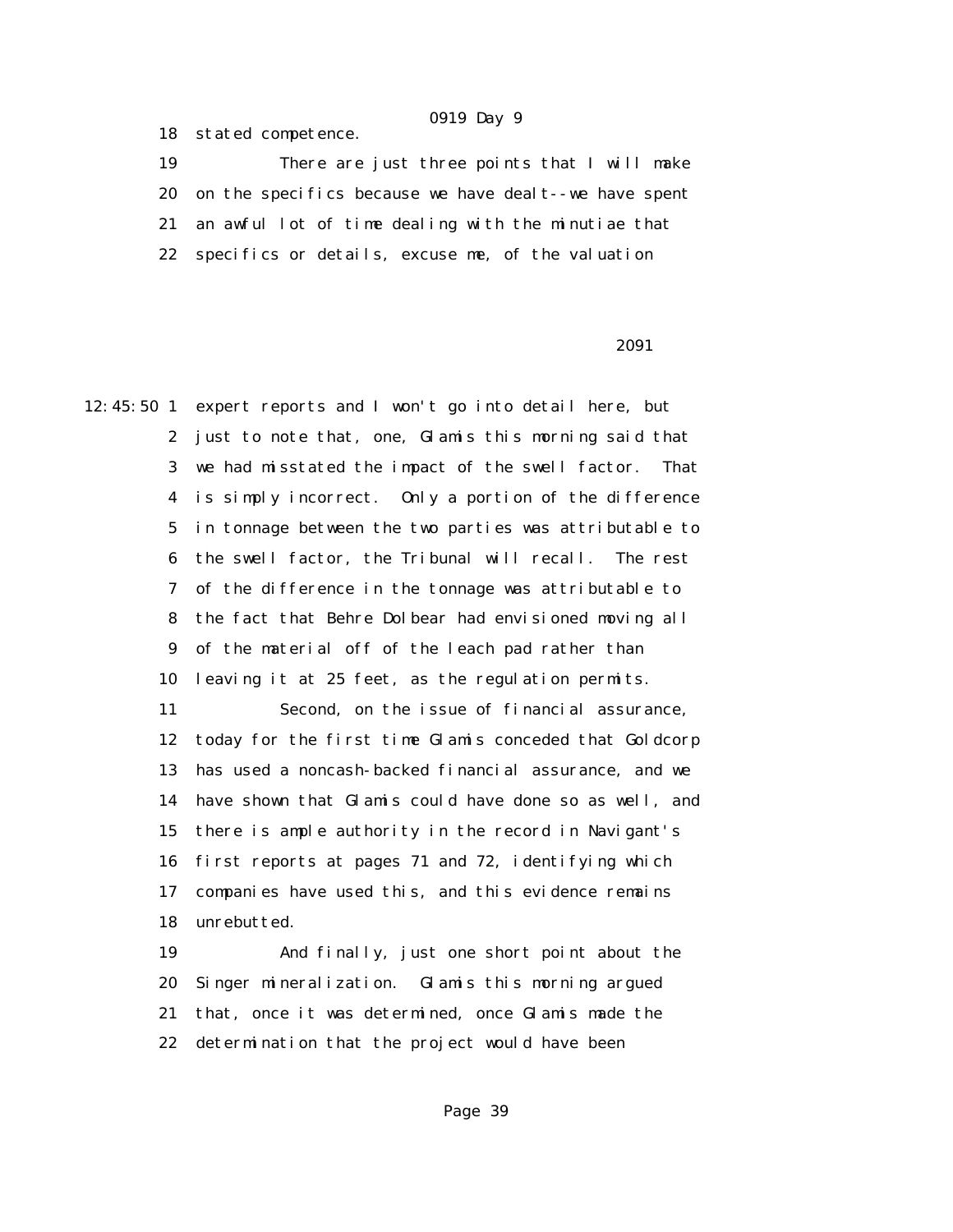$2092$ 

12:47:05 1 economical, it didn't go on to consider the Singer 2 mineralization, but that's just illogical because once 3 you consider the Singer mineralization, that adds 4 value, and we've explained how it adds value in two 5 respects, not only to the value of the gold, but the 6 strategic value of putting off the cost of backfilling 7 for an extra two years.

> 8 So, what Glamis is arguing is, in essence, 9 saying it's like if you're adding up a row of numbers 10 and at one point you reach a negative number that you 11 just stop counting. That doesn't make sense if the 12 numbers that follow are positive numbers. It may 13 change the result. You simply can't stop counting at 14 that point.

 15 To move on to the second factor, an 16 investor's reasonable investment-backed expectations, 17 there are just two points that I would like to make in 18 this regard, and one is concerning a question that the 19 Tribunal had which was how does the investment-backed 20 expectations, what kind of relevance does it have to a 21 "background principles" analysis? And we submit that 22 an investor's reasonable expectations are only

 $2093$ 

12:48:14 1 relevant to the three-factor balancing test in the 2 indirect expropriation analysis and not to the

3 "background principles" analysis.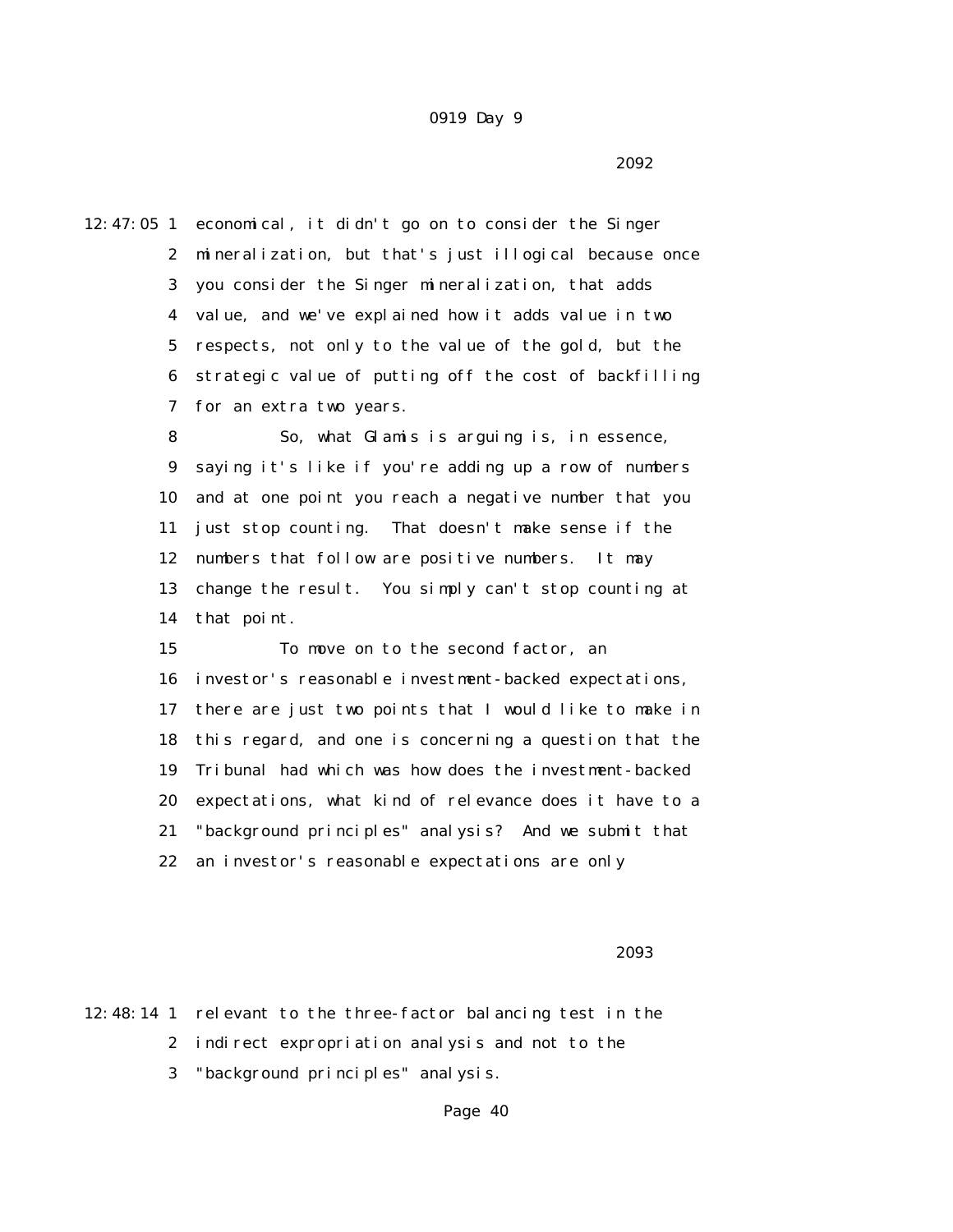0919 Day 9 4 Now, as it turns out, in the present case the 5 very laws that we are arguing are "background 6 principles," which are the Sacred Sites Act and SMARA, 7 would also be relevant to the reasonable expectations 8 factor if the Tribunal were to conduct this separate 9 indirect expropriation analysis. And this is because 10 both because SMARA and the Sacred Sites Act form part 11 of the regulatory framework in which Glamis was 12 operating, and so those laws necessarily would have 13 affected its reasonable expectations. 14 But notwithstanding that fact, an investor's 15 reasonable expectations are not relevant to the 16 inquiry of whether a Claimant's property interest is 17 circumscribed by "background principles" of State law. 18 And the second point, on the issue of 19 reasonable expectations, we just want to confirm for 20 the Tribunal that the standard that is set forth in 21 question 1(4) where it stated that once it was going 22 to inquire into the reasonable investment-backed

#### $2094$

12:49:28 1 expectations, whether it's correct to determine 2 whether the investor acquired the property in reliance 3 on the nonexistence of the challenged regulation, and 4 we agree that that is correct, that the Tribunal 5 should, when analyzing this factor, conduct a 6 fact-specific inquiry to determine whether the 7 investor acquired its property in reliance on the 8 nonexistence of the regulation. 9 Here, in this case, in the case like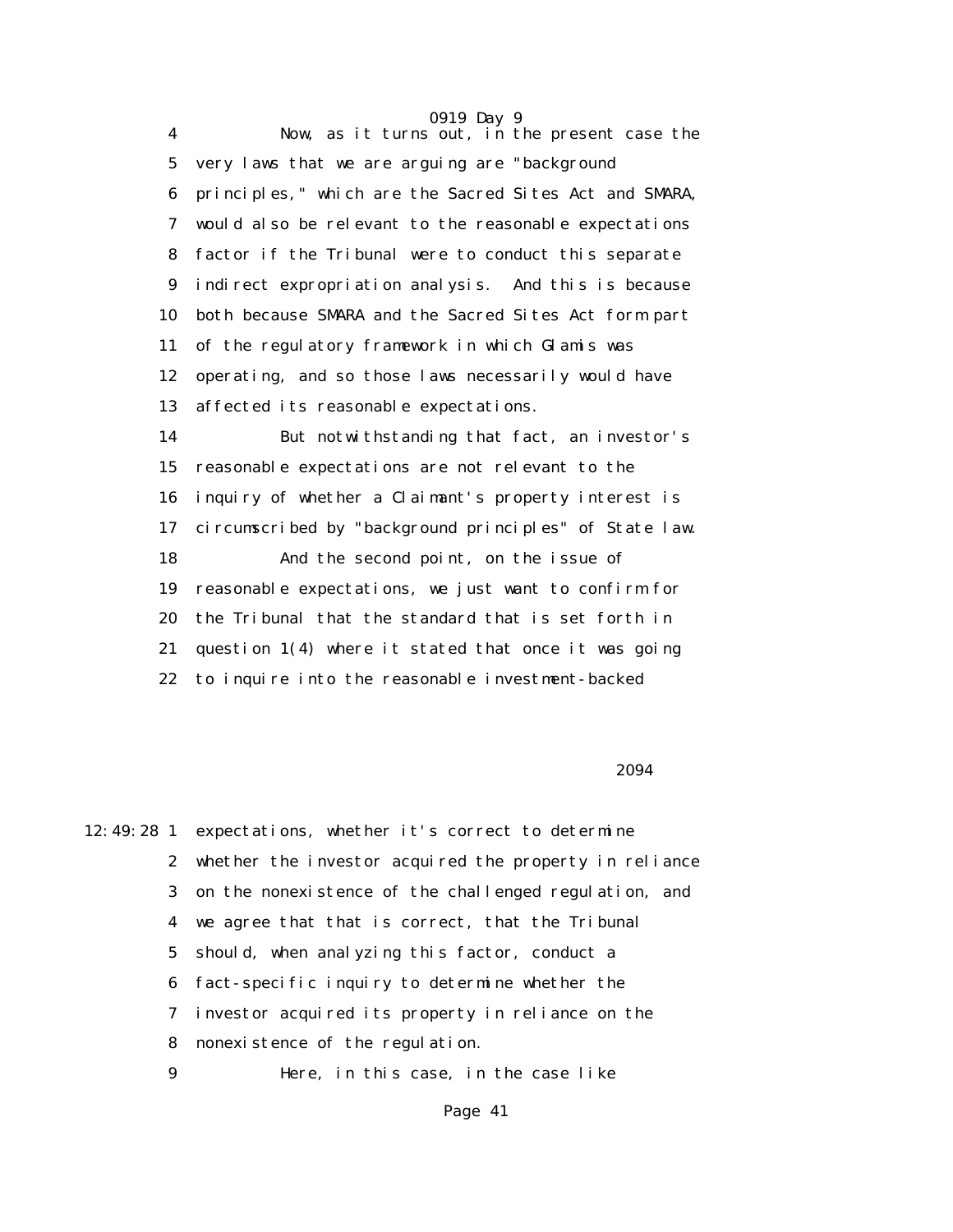0919 Day 9 10 Glamis's, where the investor is operating in a highly 11 regulated industry, it could have only acquired its 12 property in reliance on the nonexistence of the 13 challenged regulation if it received a specific 14 assurance from the Government that the challenged 15 regulation would not be imposed on it. 16 And finally, on the character of the 17 action--and here also I would just like to make a few 18 points--the first is with respect to Glamis's 19 contention this morning that the language in the U.S. 20 Model BIT is somehow not relevant for this Tribunal's 21 inquiry, and with that we strongly disagree. The 22 provision, the obligation that is contained in our

 $2095$ 

12:50:43 1 Model BIT is the same expropriation obligation that is 2 contained in the NAFTA, and there is no dispute that 3 the expropriation obligation is an obligation that 4 arises under customary international law, so it is the 5 same obligation in both treaties, in our latest Model 6 BIT. The United States has provided guidance for 7 tribunals by further elaborating on the content of 8 that customary international law requirement, but 9 there is no reason to draw a distinction between the 10 two obligations. 11 And, if one looks at the Methanex decision, 12 the analysis that the Tribunal engaged in there is 13 entirely consistent with the guidance that was 14 provided in our 2004 Model BIT. And, in our view, it 15 is somewhat telling that Glamis is seeking to run away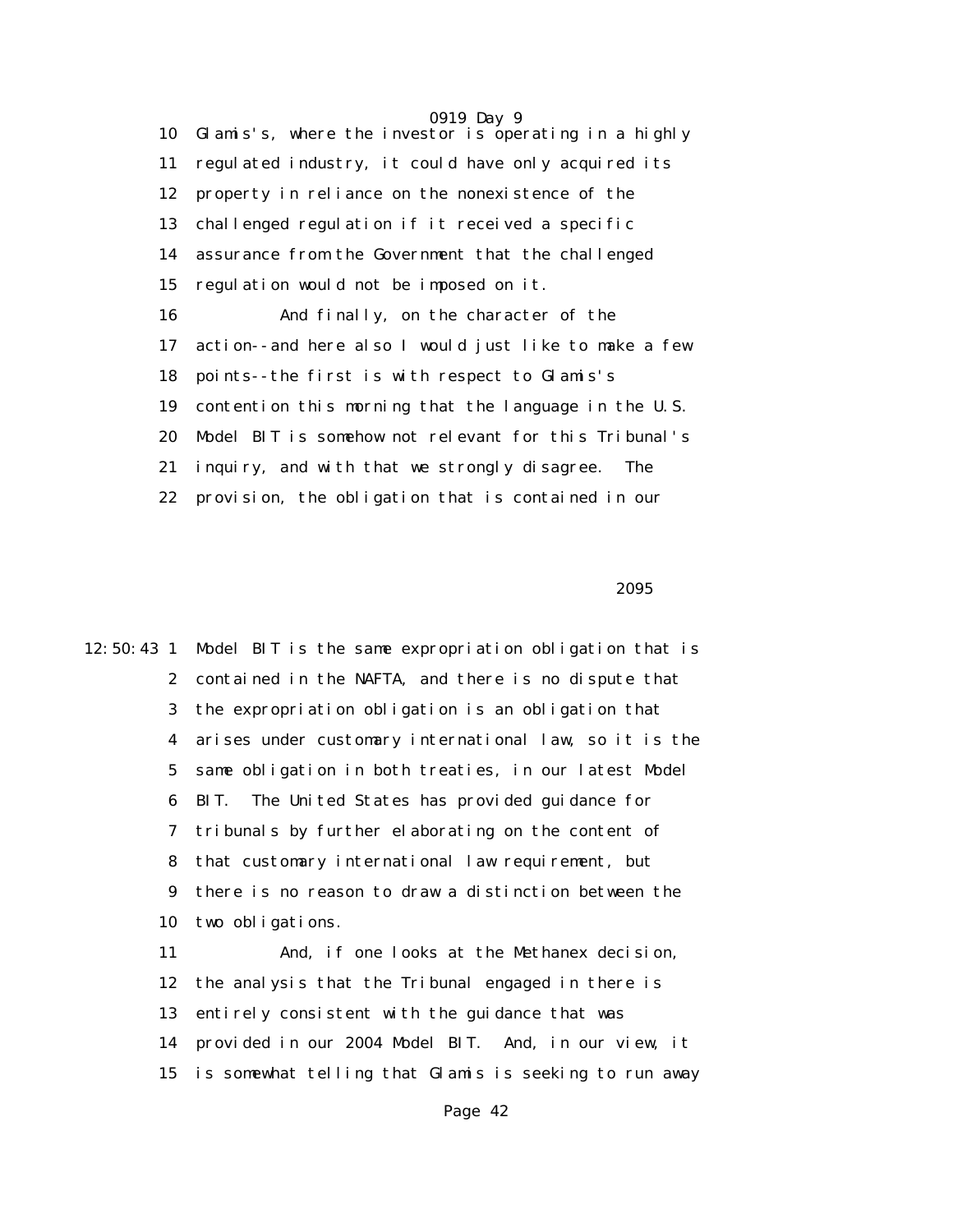16 from that language or to have this Tribunal disregard 17 it because that is the proper governing law; and if 18 its claim would fail in connection with an application 19 of those guiding factors, then we submit they have 20 certainly not shown that there has been any customary 21 international law violation here.

22 Now, I won't repeat the arguments that I made

 $2096$ 

12:52:03 1 yesterday with respect to the Fireman's Fund case, but 2 again we just reiterate that in our view, that 3 Tribunal engaged in a correct analysis on the proper 4 role of discrimination and arbitration--excuse me--and 5 arbitrariness in an expropriation analysis.

> 6 The final point that I would like to make on 7 this character factor is Glamis's statement which it 8 made this morning that it was being asked to bear an 9 undue or disproportionate burden. And again, that is 10 simply not the case. Here, they said that they were 11 being asked to bear a burden that should be borne by 12 the public as a whole, that this land was sought to be 13 preserved for cultural resources purposes, and they 14 shouldn't have to bear the burden of that expense. 15 But this is simply not a case like, for 16 instance, the Santa Elena case, where the Government 17 of Costa Rica decided to preserve some land, to set it 18 aside as a cacti reserve, and there there was no 19 dispute because the liability was not contested, but 20 the investor did not have to bear that cost alone. 21 That is not what's happening here because again, this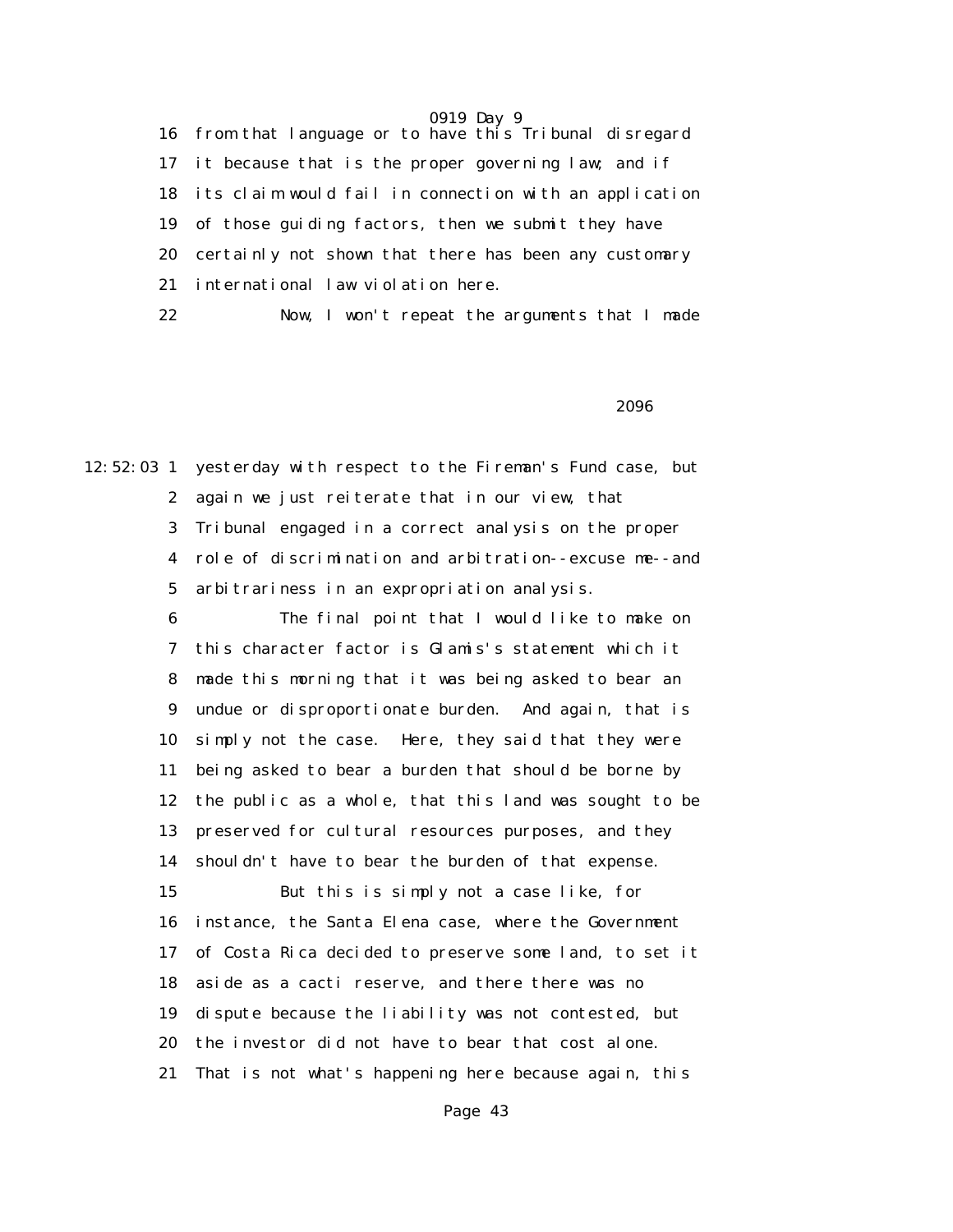0919 Day 9<br>The Government did not tell  $22$  is not a ban on mining.

 $2097$ 

12:53:22 1 Glamis that it could not engage in any activity here 2 and that it was preserving the land for any other 3 reason or turning it into a park, for instance. It 4 withdrew that land, but pursuant to all valid rights 5 including Glamis's, and Glamis has every opportunity 6 to mine that land. 7 And so, here, again as we mentioned 8 yesterday, this is not a burden that we are asking 9 that should be borne by the public that we are 10 shifting to Glamis. We are merely asking Glamis to 11 reclaim the land, to clean up the damage that it would 12 cause by its own activities. 13 Now, I would like to now move on to the 14 expropriation claim as it pertains to the Federal 15 measures. 16 As we noted in argument last month, as the 17 Fireman's Fund's Tribunal has stated, a failure to act 18 or an omission by a host State may constitute a State 19 measure that is tantamount to expropriation under 20 particular circumstances, but these cases will be rare 21 and seldom concern the omission alone. And here there 22 has been no omission, no failure to act. Glamis has

#### $2098$

12:54:45 1 argued that its Plan of Operations, the processing of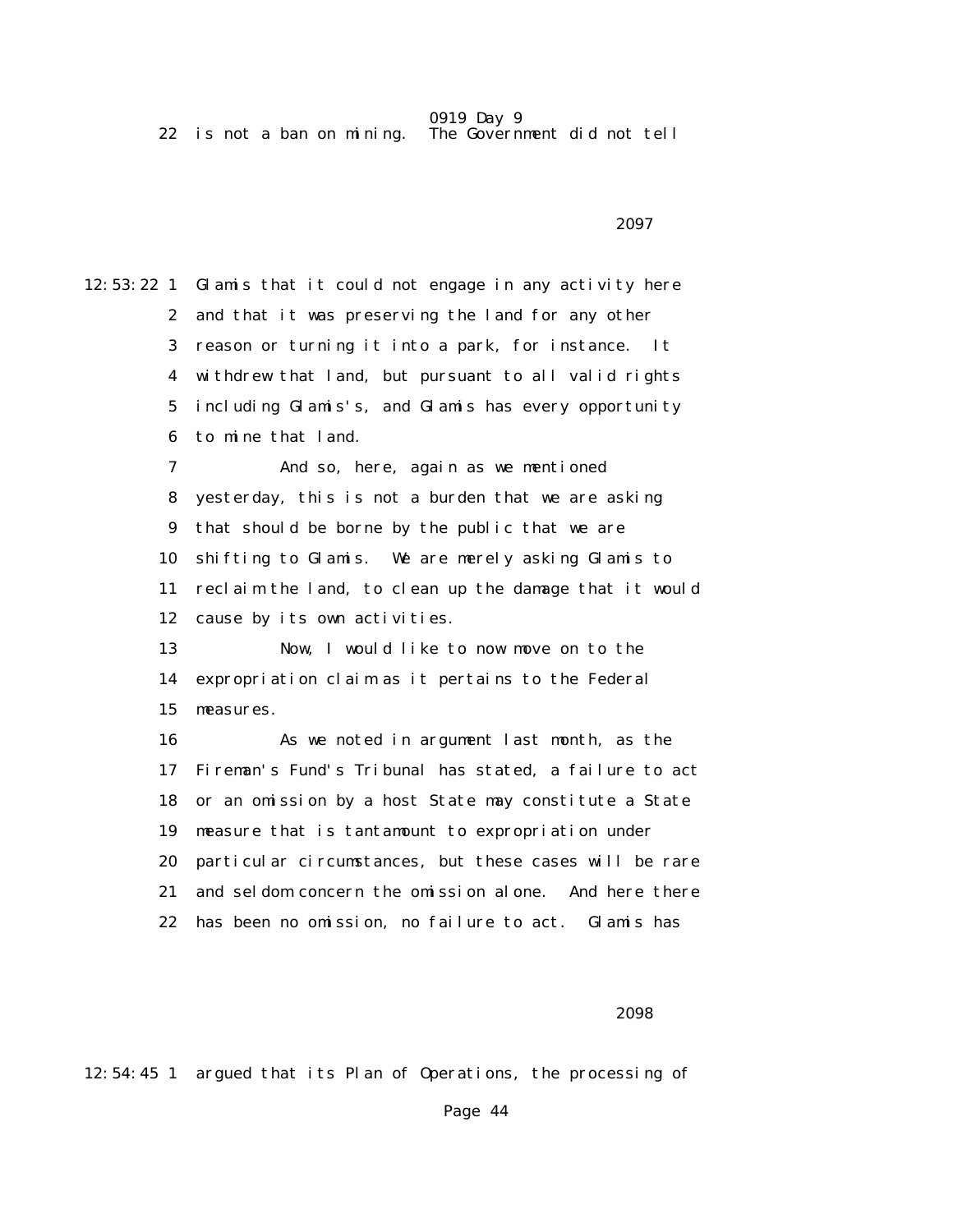0919 Day 9 2 that plan has been unduly delayed or somehow that that 3 delay constitutes an expropriation. But in the case 4 where a delay has been found to be expropriatory--and 5 we have briefed this in our written submissions-- that 6 is where it has been demonstrated that the Government 7 has simply failed to act, and here the record is clear 8 that the Government did not fail to act. The Federal 9 Government had consistently and persistently processed 10 Glamis's application at every step of the way.

 11 Glamis again repeated today that the--it 12 was--on average, it should have taken two to three 13 years to process a Plan of Operations, and that's 14 simply untrue. We pointed in the record to testimony 15 by its expert and the Mining Association which stated 16 that it is not at all unusual for the processing of a 17 Plan of Operations to take a decade or more. And in 18 this case, where Plan of Operations raise difficult 19 legal and factual issues, it is to be expected that 20 the processing will take a long time.

 21 Now, to the extent that the Tribunal is to 22 consider a claim that the mining claims have been

 $2099$ 

12:56:14 1 expropriated because there was a failure to approve 2 Glamis's Plan of Operations, the time frame for any 3 such claim must stop in 2003, when Glamis submitted 4 this claim to arbitration. And the Tribunal will 5 recognize, of course, that at the time Glamis 6 submitted its claim, it was at that time that it 7 stated that the breach had already occurred, that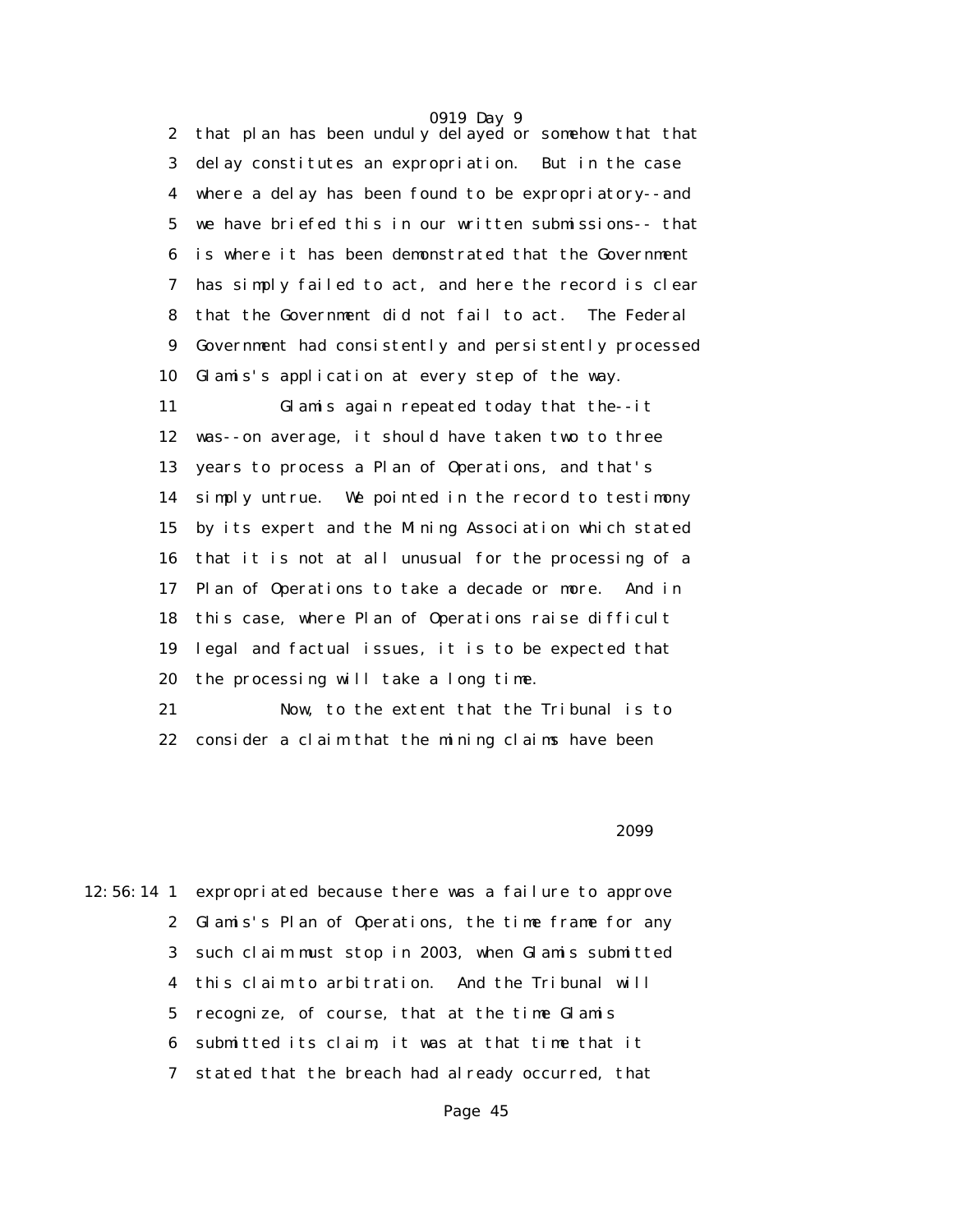0919 Day 9 8 there had been an expropriation at that time. It 9 can't now point to a failure of the Government to 10 approve its plan after 2003 as being the breach. We 11 have shown that up to the time when it decided to 12 pursue arbitration, at every point during that time 13 frame--and we produced time lines last month--that the 14 DOI was actively engaged in processing Glamis's claim. 15 And then it decided to turn to arbitration and argued 16 that at that point, no later than that point, there 17 had been a breach of Article 1110 by the Federal 18 Government.

 19 So, if there has been a failure to approve, 20 it had to have occurred by that time, and the Tribunal 21 will recall that that is the reason why in the 22 discovery disputes between the parties it said the end

2100

|                 | 12:57:34 1 date for discovery as of the date that Glamis |
|-----------------|----------------------------------------------------------|
|                 | 2 submitted its claim to arbitration because the breach  |
| 3               | would have had to have ripened into a breach into an     |
| 4               | expropriation no later than that date.                   |
| $5\phantom{.0}$ | Now, in response to the Tribunal's questions             |
| 6               | yesterday, let me say that we have shown that after      |
| 7               | Glamis submitted its claim for arbitration, that it      |
| 8.              | clearly abandoned the process of pursuing approval for   |
| 9               | its Plan of Operations.                                  |
| 10              | Now, yesterday, in response to the Tribunal's            |
| 11              | questions, the Tribunal asked us if it found that        |
| 12              | Glamis had not abandoned the claim, how would Glamis's   |
| 13              | failure to have taken any action, whether that be to     |
|                 |                                                          |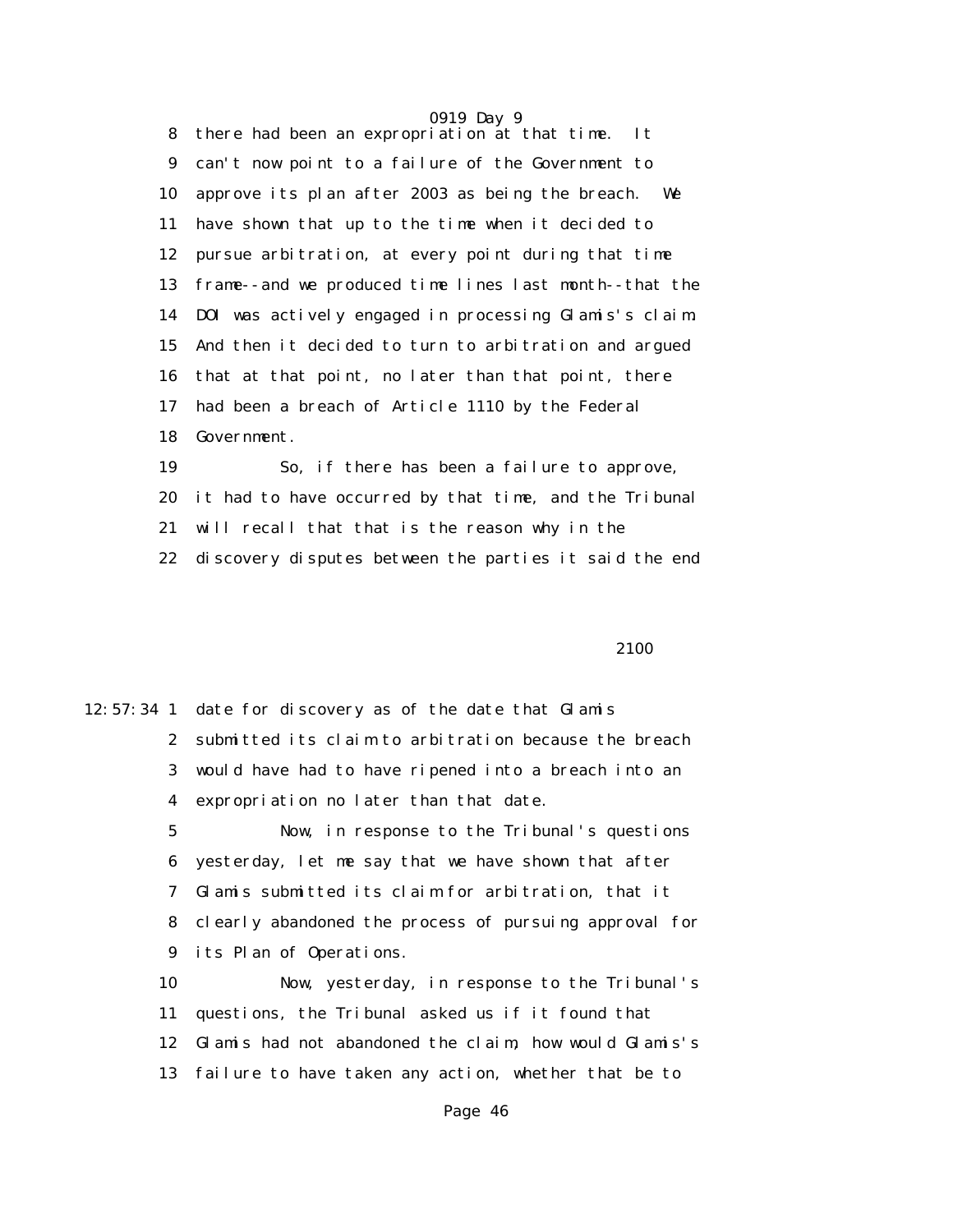14 file a suit under the APA or even to pick up the phone 15 and call DOI or to send a letter to DOI, how would 16 that have affected Glamis's expropriation claim. And 17 again, our first response is the Tribunal ought not to 18 consider that because these are events--the breach 19 cannot have occurred after the time that the claim was 20 submitted, but assuming for the sake of argument that 21 we're considering this, we noted yesterday that 22 Glamis's failure to take any action in this regard

2101

12:58:53 1 would weaken its expropriation claim, and we cited to 2 the Tribunal the Generation Ukraine case, and you will 3 recall that we also cited in our written submission 4 the Feldman versus Mexico case and the EnCana case. 5 But I would like to elaborate on that for one 6 more moment. And, in fact, Glamis's failure to take

> 7 any action in this regard would not only weaken its 8 expropriation claim but, in fact, would be fatal to 9 its expropriation claim. And the reason for that is 10 Glamis can't contend that the basis for its 11 expropriation claim was the failure of the Federal 12 Government to approve its Plan of Operations when it 13 has received no final decision from the Department 14 denying its Plan of Operations. And it certainly has 15 received no such decision.

> 16 Now, Glamis also cannot claim futility in 17 this respect because Glamis has made no effort to 18 contact DOI or BLM concerning its Plan of Operations, 19 so it's simply not credible for Glamis, after having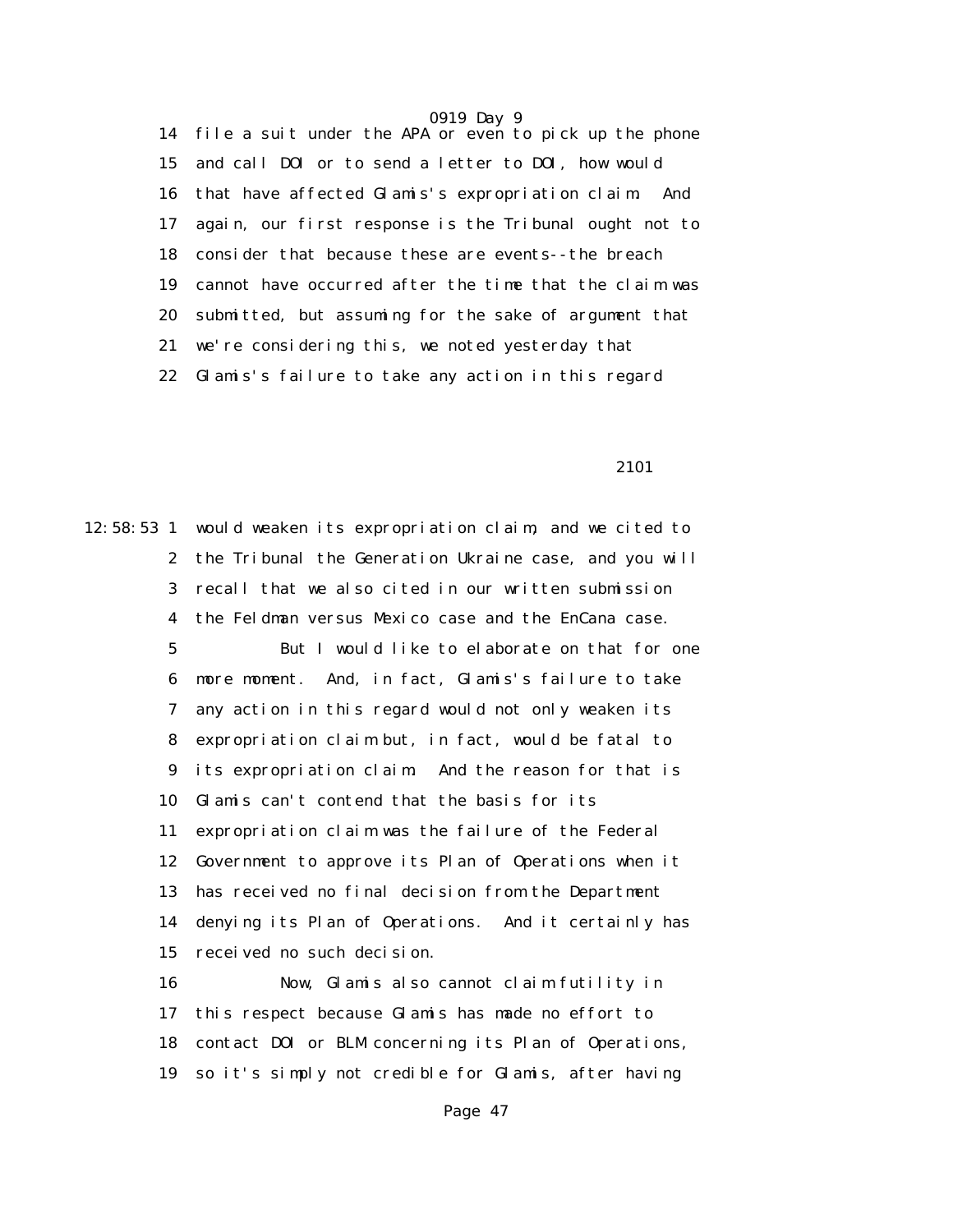20 informed the DOI that its claims have been

21 expropriated, after thanking them for its efforts,

22 after telling them that it's going to pursue other

### 2102

13:00:06 1 avenues of relief and after never having followed up 2 with DOI, despite its historical persistence in 3 keeping in constant contact with them, for it now to 4 claim that any effort for it to have contacted DOI 5 would have been futile and that DOI would have not 6 acted on its Plan of Operation. There is simply no 7 evidence in the record to support such a conclusion. 8 And, in fact, the testimony that we heard at 9 last month's hearing simply confirms the evidence 10 that's already in the record, and that evidence shows 11 that Glamis had no intention of pursuing approval of 12 its Plan of Operations after going to arbitration and 13 had decided to abandon it. 14 But, again, if the basis for its 15 expropriation claim is the Federal Government's 16 failure to approve it, that claim is not ripe because 17 it has never received a denial of that Plan of 18 Operations, and it can't contend that it would have 19 been futile for it to continue to engage with DOI on 20 this point because it has made absolutely no effort to 21 engage with DOI. In fact, it has done the opposite. 22 It has sent every message to DOI that it was

2103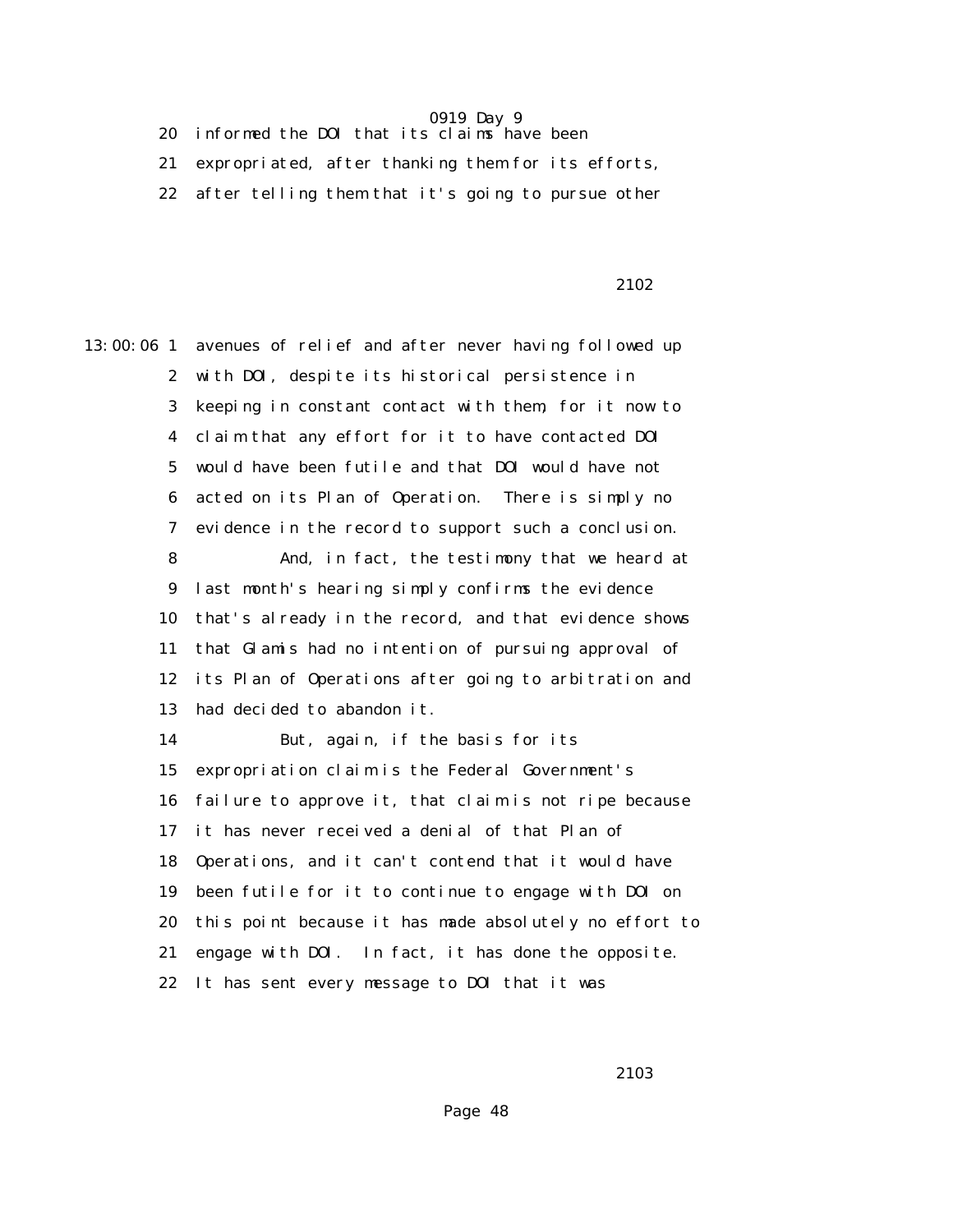13:01:15 1 abandoning the process, and in that case, its failure 2 to take any action defeats its expropriation claim 3 with respect to the Federal measures.

> 4 I will turn now to Glamis's minimum standard 5 of treatment claim. Glamis has the burden of proof to 6 show that a rule of customary international law has 7 been violated.

 8 Now, the first thing that a Claimant must do 9 and that a tribunal must assess is, if Claimant has 10 identified a customary international law rule that 11 disciplines the type of action at issue, and then if 12 it has, then it can see what standard applies to that 13 rule. But the Tribunal can't simply choose an 14 adjective and then attach that adjective to every type 15 of State conduct and measure every type of State 16 conduct against that adjective, whether that adjective 17 be unfair, inequitable, egregious, arbitrary. That's 18 just not how customary international law works. And I 19 would ask the Tribunal to take a close look at the ADF 20 decision in this regard because I think that it 21 illustrates this point well.

22 So, let me turn to the California measures

#### 2104

13:02:32 1 and show how this works in that context.

 2 Now, here Glamis has argued that the 3 California measures violate customary international 4 law because they are arbitrary; but, again, we have 5 shown that they have not identified any rule of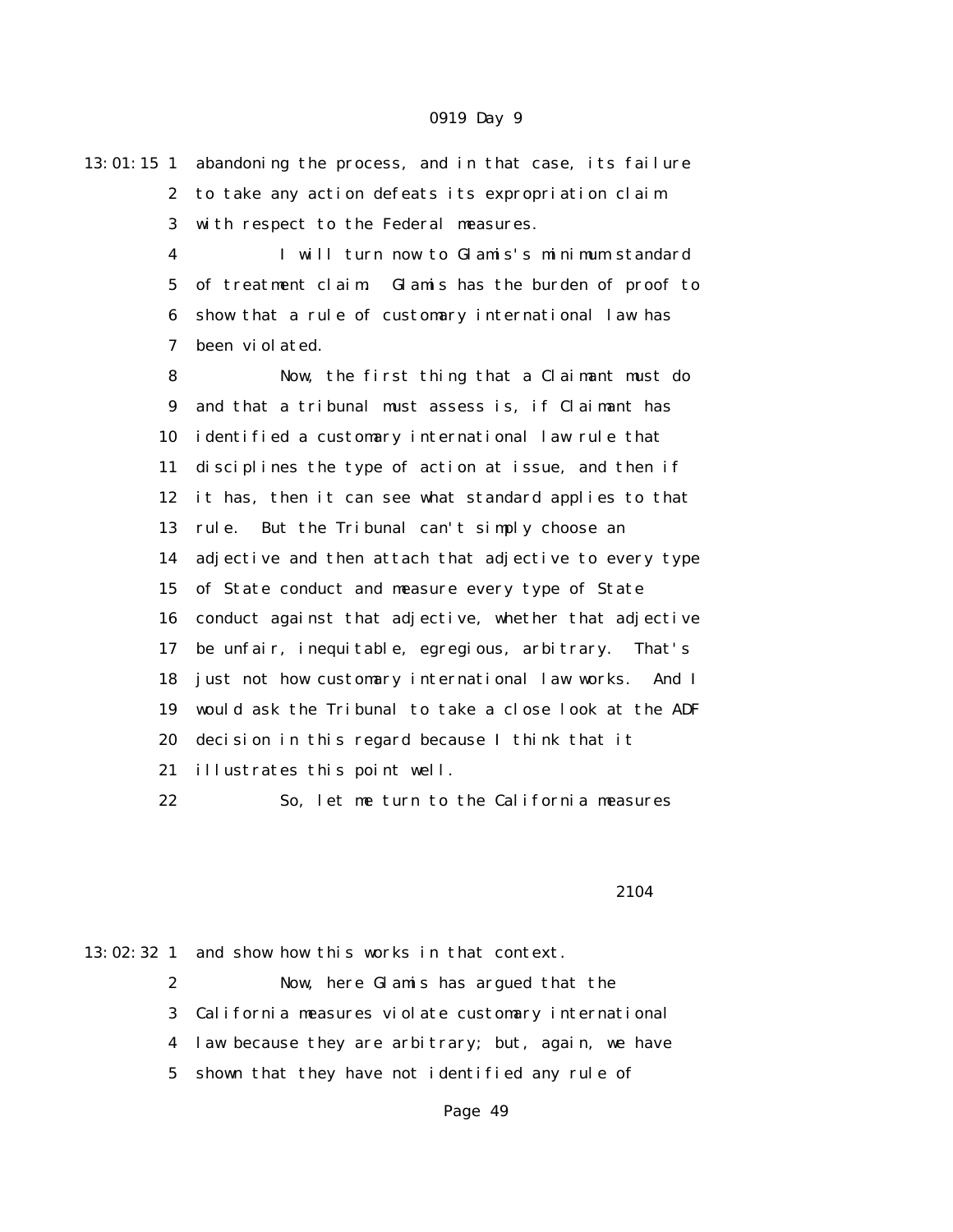6 customary international law that prohibits so-called 7 "arbitrary legislation" or "arbitrary regulations." 8 Now, the ADF Tribunal was faced with a very 9 similar claim. There the Claimant was challenging a 10 buy America provision, basically a requirement in a 11 statute that materials used be bought and fabricated 12 in the United States. And there, the Claimant argued 13 that the regulations--that the statutes were per se 14 unfair and inequitable, and the Tribunal rejected that 15 so-called per se argument.

 16 What it did was it went to see whether 17 Claimant had proven that there was any rule governing 18 that type of State conduct, any kind of general and 19 consistent State practice adopted out of them by 20 States out of a sense of legal obligation, and we 21 showed in that case that State practice in this regard 22 varied considerably. That many States had procurement

2105

13:03:57 1 legislation, and many States discriminated in their 2 procurement choices in favor of nationals. 3 Just like we have shown here, that State laws 4 in the area of mining vary considerably. They range a 5 broad spectrum from banning certain types of mining to 6 imposing almost no reclamation on mining at all. 7 And the ADF Tribunal found looking at that, 8 that the Claimant hadn't shown that customary 9 international law governs the substance of that type 10 of activity by the State, and so there it said that it 11 rejected this per se argument. And we have done the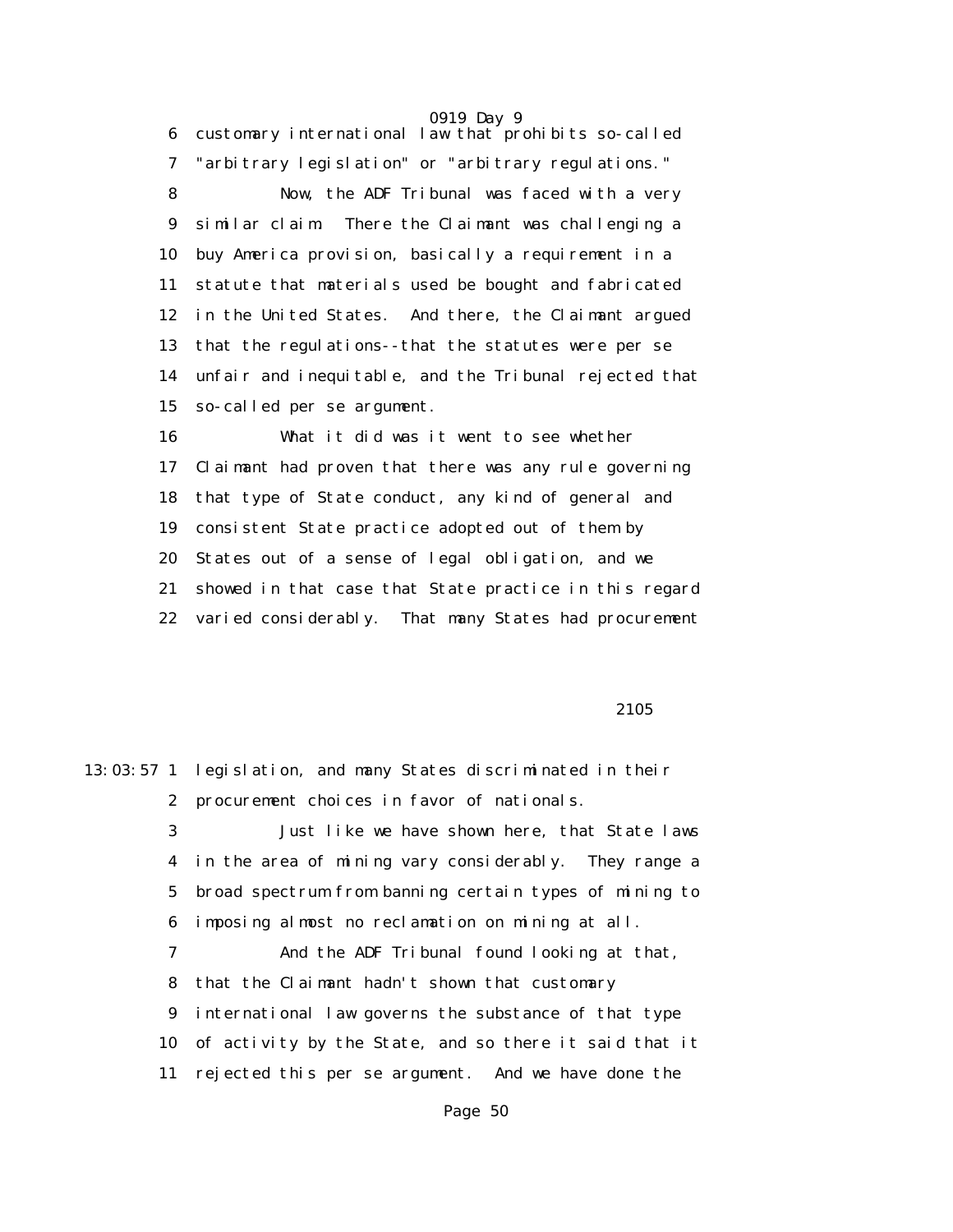12 same here.

 13 Now, Glamis has argued that that is not the 14 issue, that you don't look to see--look at the content 15 of the law, and that simply pointing out differences 16 among states is irrelevant, but it's not at all 17 irrelevant. And again the UPS Tribunal did the same 18 thing. There the challenge was to an anti-monopoly 19 law, competition law, and both United States in its 20 Article 1128 submission and Canada in the case 21 introduced ample evidence that although the burden was 22 not on the Respondent, but did introduce evidence

2106

13:05:12 1 showing that competition law varied widely among 2 States, and there that Tribunal also found that there 3 was no general and consistent State practice in that 4 regard.

> 5 So, here the Tribunal--the Claimant in ADF 6 argued these regulations are arbitrary, they're 7 unfair, and certainly you will have many economists 8 that would opine that these are arbitrary, that they 9 don't act in a fair manner, that they're not good for 10 the economy, that they do all sorts of bad things, 11 just like the competition law, but that was not the 12 place for the Tribunal to look at the content or the 13 substance of those measures and to determine whether, 14 in its view, they were arbitrary or whether they were 15 rationally related to their goals.

 16 Rather, what they had to see was whether 17 there was any restriction on the State from regulating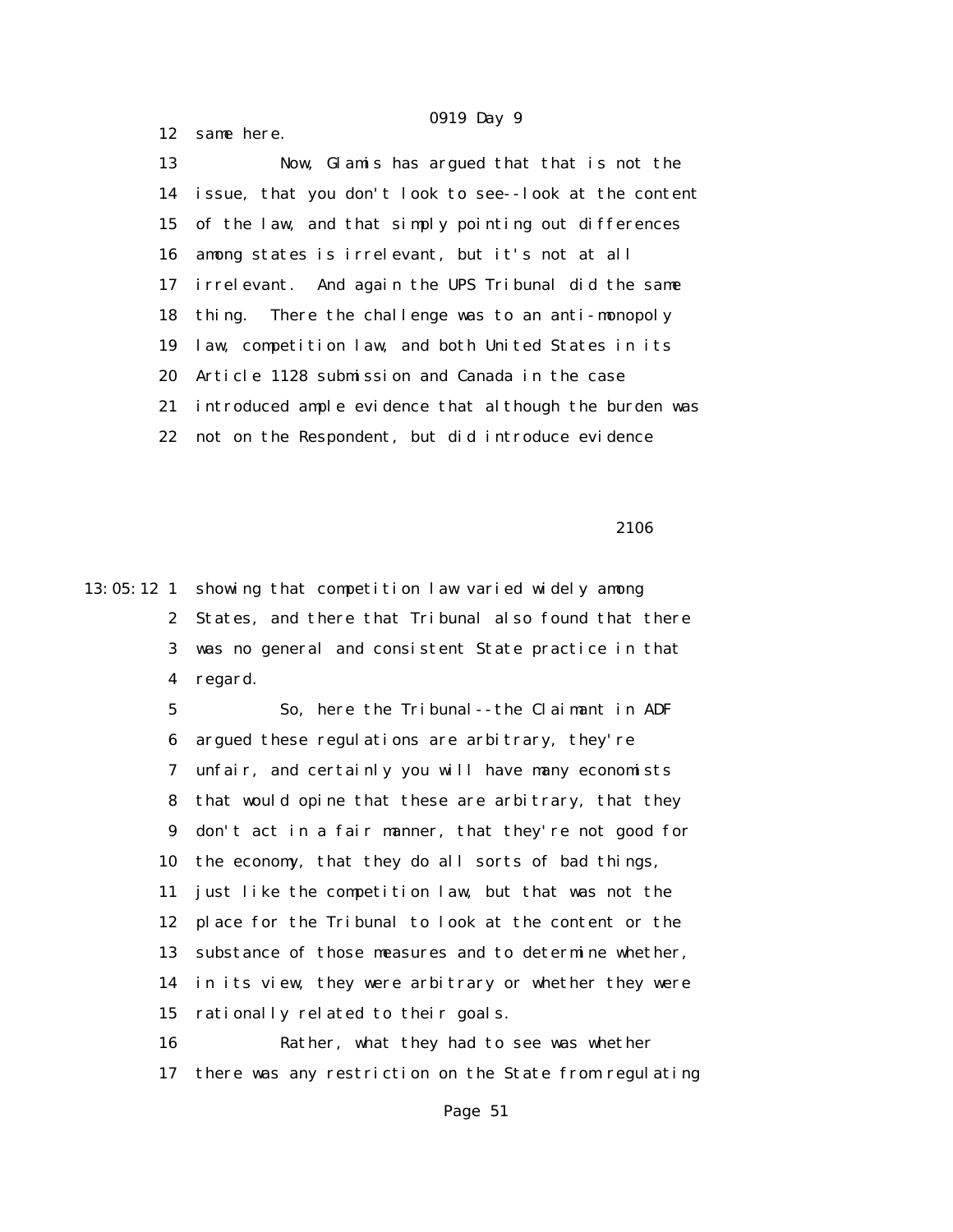18 or, excuse me, from applying--whether there

19 was--customary international law prescribed any

20 discipline on that type of State conduct, and it found

21 that it had not.

22 So, then, in any event, we have shown that

### 2107

13:06:24 1 neither of the California State measures were 2 arbitrary, and nothing that Glamis has said this 3 morning contests that. We have shown that despite the 4 fact that some cultural resources would be destroyed, 5 that does not render the S.B. 22 arbitrary in any 6 sense of the manner because it was a compromised 7 legislation. It still was rationally related to its 8 goals. And similarly, we have shown that the SMGB was 9 perfectly rational in deciding to have--adopt a 10 regulation that governs metallic and nonmetallic 11 mines. But again, this is not the correct mode of 12 analysis, we submit, but we have shown that, in any 13 event.

> 14 And again, I would say that, to the extent 15 that Claimants point to any or argue that customary 16 international law did discipline this type of conduct 17 at all, they have conceded that this was lawful 18 conduct, that these rules were promulgated in a lawful 19 manner. So, there is nothing that they have even 20 raised that could possibly intersect with the 21 customary international law violation in that respect. 22 Now, when one looks at the Federal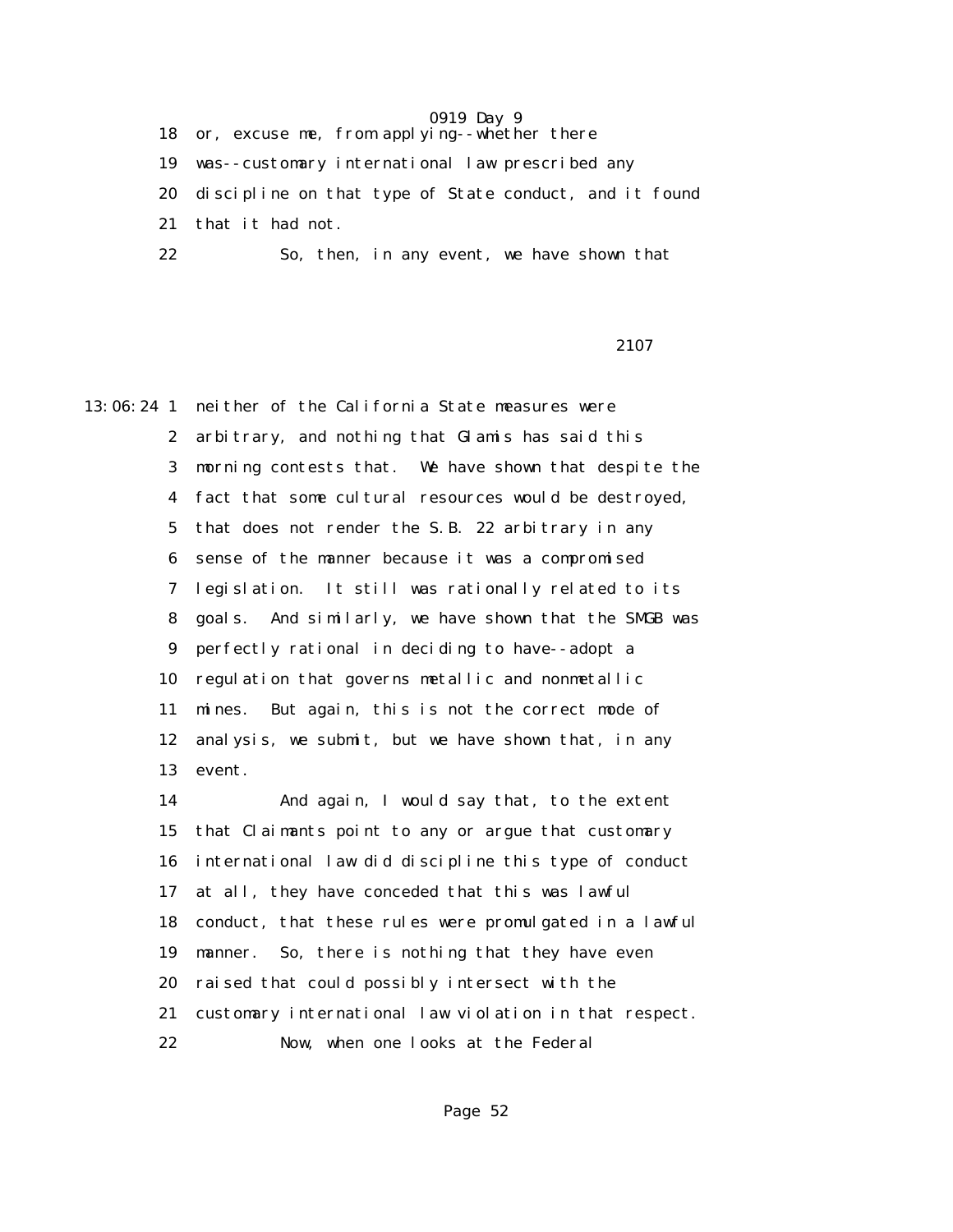2108

13:07:44 1 Government's actions in connection with Glamis's 2 Article 1105 claim and the administrative processing 3 of that claim in particular, Glamis again hasn't shown 4 what customary international law rules apply in that 5 circumstance. The closest analogy might be perhaps, 6 you know, a denial of justice, the denial of justice, 7 excuse me, rule that applies in a judicial context, 8 but here Glamis hasn't even shown the content of any 9 purported due process principle to the facts of this 10 case. 11 And even in the denial-of-justice context,

 12 the Tribunal will recall that it's very clear that a 13 wrong decision by a court or an agency that's acting 14 in an adjudicatory context doesn't give rise to a 15 denial of justice, nor does a procedural error give 16 rise. It must be something of a much higher order of 17 magnitude. As the Loewen Tribunal stated, it must 18 offend judicial propriety. As the Thunderbird 19 Tribunal stated--and here, they were talking about in 20 the context of an administrative procedure, it noted 21 that administrative irregularities must be grave 22 enough to shock a sense of judicial propriety. And we

2109

13:09:14 1 talked about the ELSI case yesterday which talks about 2 conduct that is contrary to the very rule of law. 3 And Glamis has shown nothing that would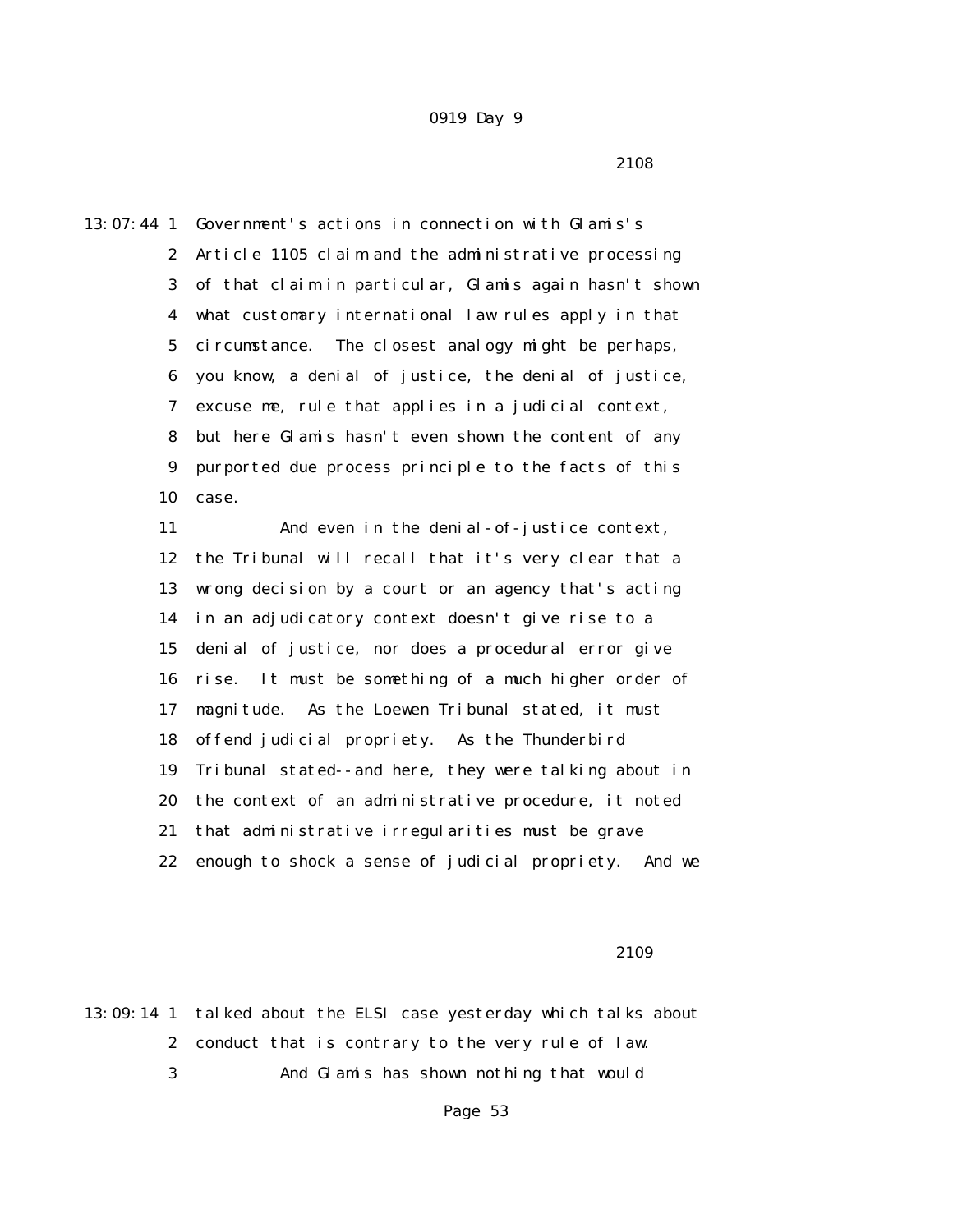4 approach this magnitude.

 5 Now, its claims in this regard are basically 6 based again on its argument that it received different 7 treatment with respect to the processing of its--that 8 the other--that DOI had approved other projects that 9 were similar to its project, and, therefore, its 10 treatment was arbitrary. And again, its attack on the 11 Leshy Opinion.

 12 With respect to the treatment of other mines, 13 we have shown that the Imperial Project raised unique 14 concerns, and that information is in the record, and 15 we would urge the Tribunal to review that carefully. 16 We, of course, don't have time to remark on 17 every factual allegation that Glamis made this 18 morning, but we again urge the Tribunal to look at the 19 record because the record simply does not bear out any 20 other conclusion other than the unique status of the 21 Imperial Project.

22 Now, this morning Glamis referred to a

2110

13:10:24 1 statement made by Lorey Cachora of the Quechan Tribe, 2 where he said that they had let other projects go, but 3 they were taking a last stand with respect to the 4 Imperial Project. 5 Now, we have noted that the Federal

 6 Government has an obligation to consult with Native 7 Americans, and we have also noted that as of the mid 8 to late 1990s, typically speaking, Native American 9 tribes were much more vocal in letting their concerns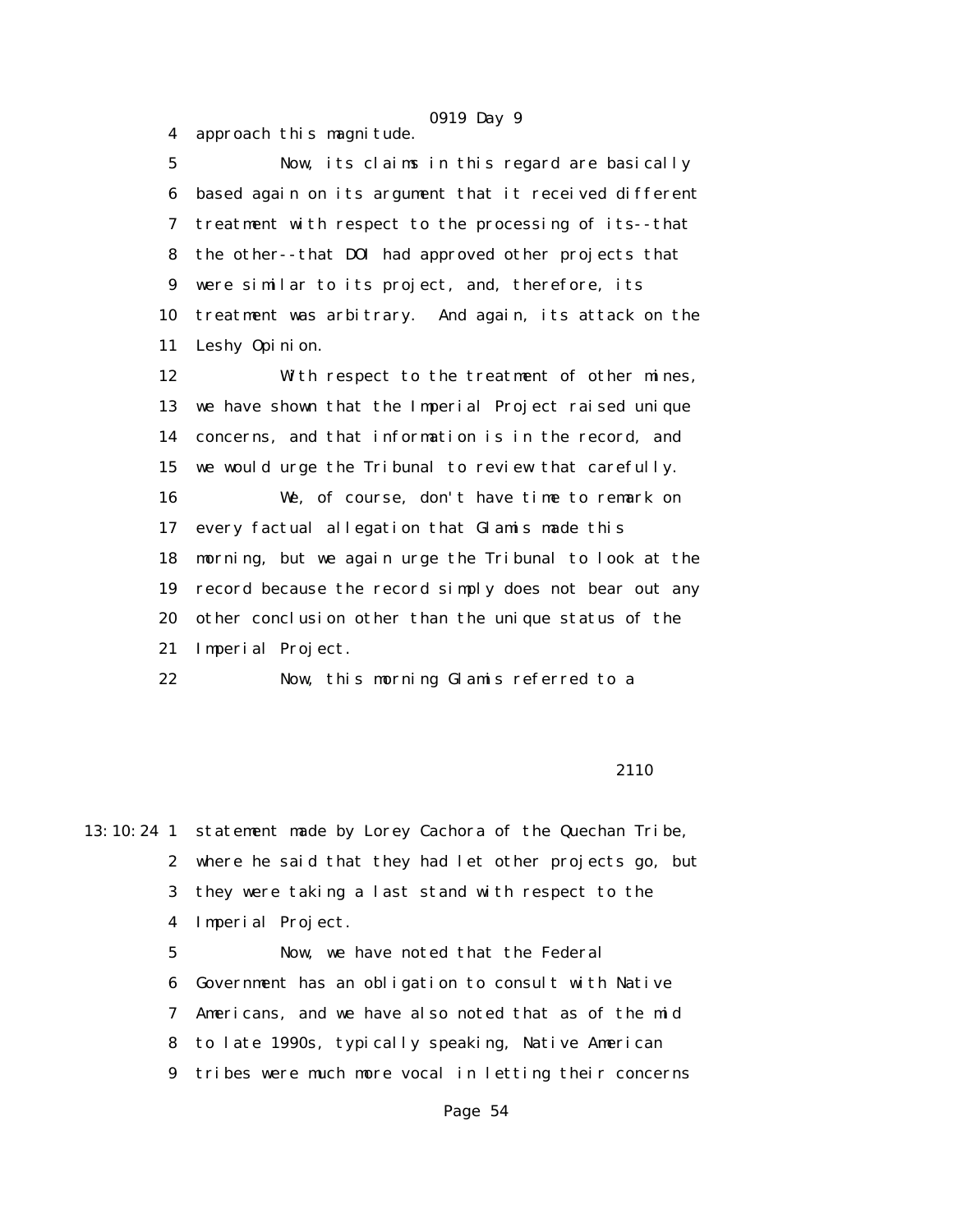10 be known to the Federal Government. 11 Now, whether this was because Native 12 Americans became more familiar with their legal 13 rights, whether it was because they saw the 14 destruction that was occurring all around them and 15 decided to take a last stand, or whether it was 16 because they had finally had the economic means to 17 hire attorneys who could inform them of their legal 18 rights, we don't know, but it doesn't matter. The 19 fact is that the Government can only act on 20 information which it is told. And regardless of what 21 the Tribe's motivations were, the fact is that here 22 they did express these concerns, and that these

2111

13:11:26 1 concerns were unlike concerns raised with respect to 2 any of the other projects.

> 3 And even looking at the chart that Glamis put 4 up this morning, it's curious to note that even when 5 they changed the checks and the Xes, the only projects 6 that had even two checks were the Imperial Project and 7 the Baja Pipeline project. But here there is ample 8 evidence in the record to show again the impacts of 9 the Baja Pipeline project would have been or are and 10 would have been nothing like the impacts from the 11 Imperial Project. Some of this is just self-evident. 12 The impacts of an underground buried pipeline are not 13 going to be the same as the impacts of a huge, massive 14 open-pit mine.

> 15 But we also have Dr. Cleland's testimony that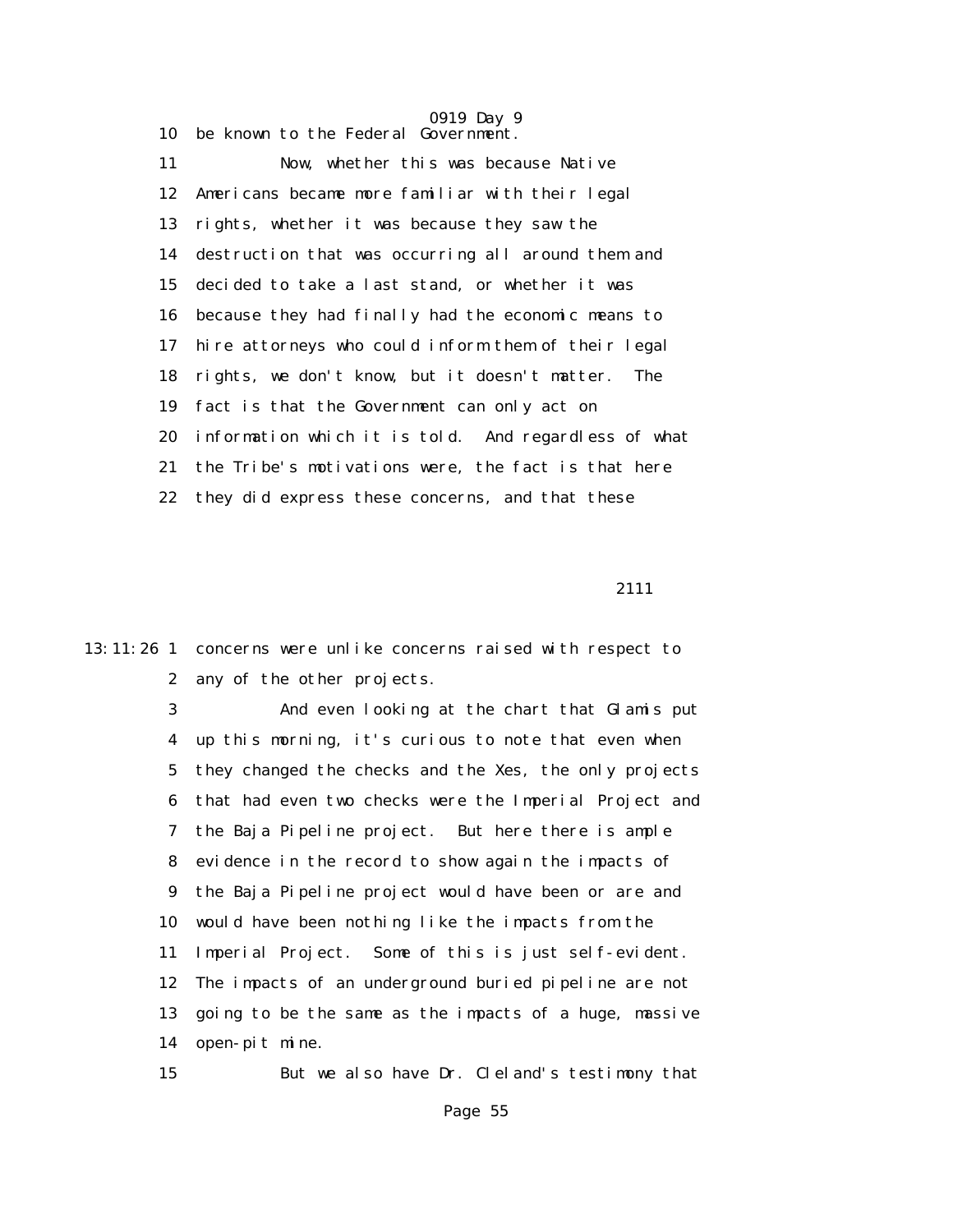16 the impacts were not the same, nor were the concerns 17 raised the same, and Glamis acknowledged that 18 Dr. Cleland had worked on both of these projects. 19 And I just remind the Tribunal that 20 Dr. Cleland is not a paid expert in these proceedings. 21 He is a witness. He is an archaeologist that worked 22 on both of these projects and is describing for the

2112

13:12:40 1 Tribunal his findings.

 2 But most importantly, of course,the reason 3 why that Baja Pipeline project is not on that chart is 4 Mr. Benes very carefully explained yesterday, that you 5 can't compare apples to oranges. He was comparing the 6 treatment received by the Imperial project with the 7 treatment received by other projects during that same 8 time frame. And the Baja Pipeline project was 9 approved after the Record of Decision denying the 10 Imperial Project was rescinded. At that time, the DOI 11 was not applying the undue impairment standard to deny 12 any projects, and there is no indication that, in 13 fact, we can say as a matter of fact, that that 14 standard would not have been applied to Glamis's 15 project to deny it after that time, as well. 16 Now, on the Leshy Opinion, again, Glamis said 17 today that it--we have shown that Glamis can't even 18 show that the Leshy Opinion was wrong, much less that 19 somehow the issuance of the Leshy Opinion constituted 20 a violation of the minimum standard of treatment under 21 customary international law. Today, they responded by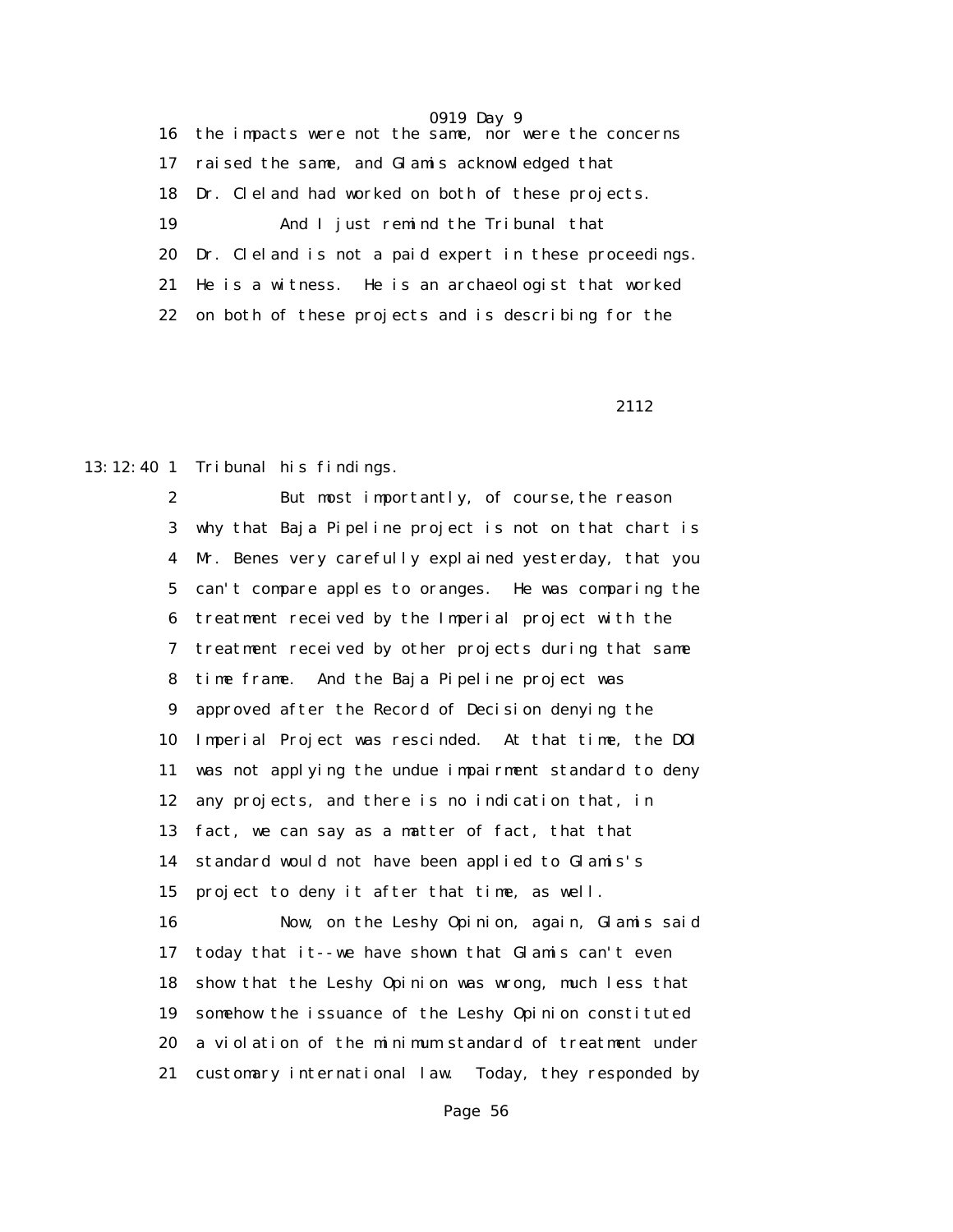22 saying that they had put forth legal authorities, and

13:14:08 1 they intimated that they would have put in more, but 2 that some of these documents were withheld from them 3 on the grounds of privilege.

> 4 But the law is public. What's important here 5 is what the law says and how the law has been 6 interpreted and not what individuals say informally in 7 private E-mails when they're opining on the law. They 8 can't show that the Interior Department issued this 9 decision at odds with legal precedent by pointing to 10 documents because legal precedence is public. It's 11 out there, and we have shown what the law was. We 12 have pointed to the statutes, we have pointed to other 13 cases, and we have shown that their interpretation of 14 undue impairment didn't contradict anything that was 15 there. And in this respect, the E-mail that--which 16 was really the only source that Glamis has pointed to, 17 Mr. Anderson's E-mail is completely irrelevant. That 18 is a personal opinion of a nonattorney on the 19 interpretation of a legal standard. And while he may 20 have been involved in drafting the statute, that has 21 no legal import. I mean, it's akin to interviewing 22 one member of Congress that voted or even drafted a

2114

13:15:41 1 piece of legislation that's not part of the official

### 2113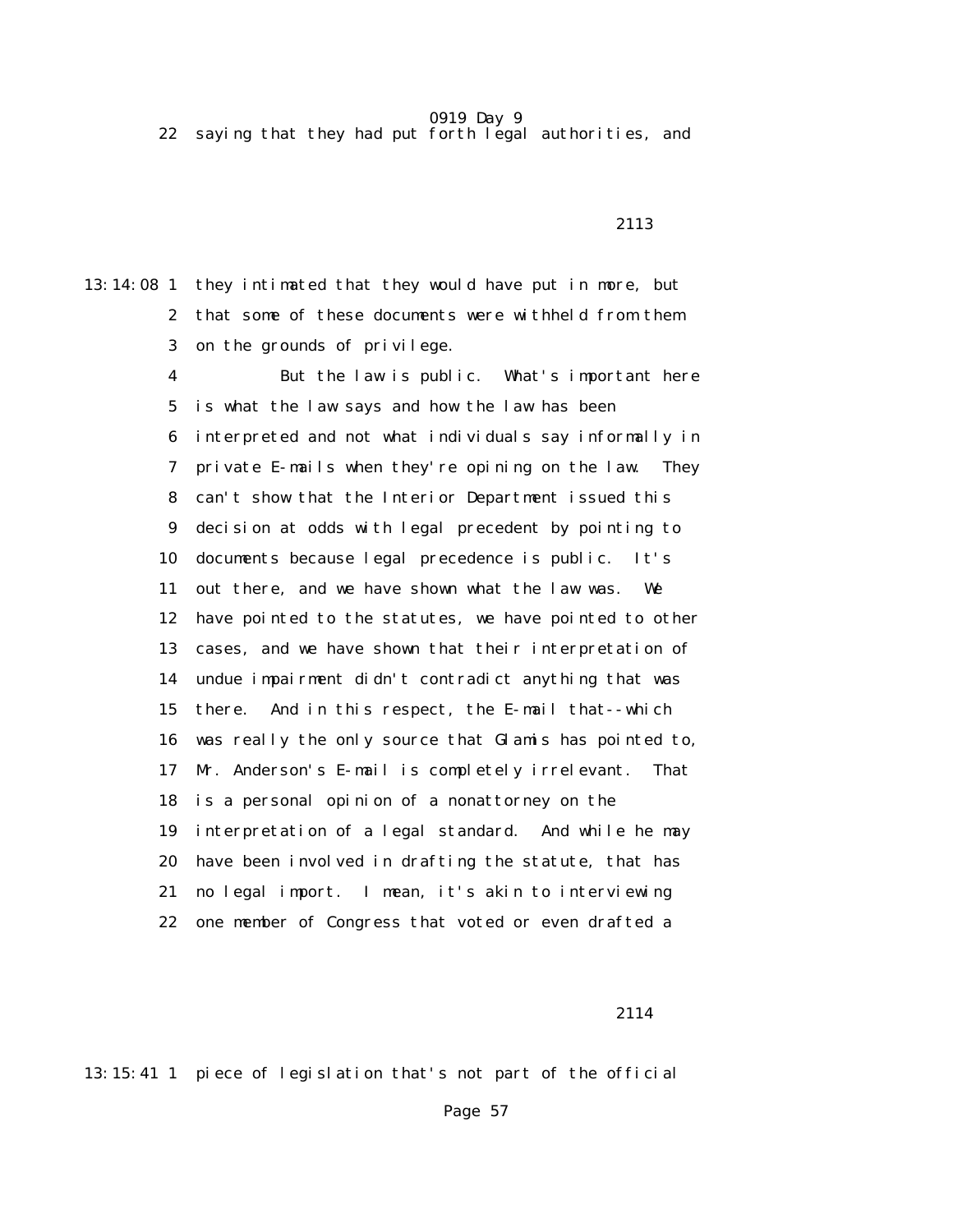2 legislative history, and his opinions are certainly 3 not the law. They can't show that there was anything 4 in the law that contravened what DOI showed or 5 determined.

 6 And in this respect, I think, again, the ADF 7 Tribunal's decision is particularly instructive. 8 There, like here, the Claimant argued that the United 9 States had refused to apply preexisting case law, and 10 this ignored its so-called legitimate expectations. 11 But just like we have shown here, that the legal 12 authority that Glamis has put forward is all legal 13 authority that is interpreting the unnecessary and 14 undue degradation standard and not the undue 15 impairment standard, in that case, just coincidentally 16 perhaps, the Claimant was doing the same thing. It 17 was introducing evidence of the Department of 18 Transportation's interpretation of the Buy American 19 Act and not the Buy America Act. Now, in that case it 20 truly was the case that the statutes do sound the 21 same, but nevertheless they could not show or they 22 couldn't show that the interpretation given by the

2115

13:17:01 1 agency contravened any law, but more importantly, even 2 though it looked at that on the merits to see whether 3 the determination contradicted law just like the 4 Tribunal can here, more importantly, what it found 5 was, and I quote, and this is from paragraph 190 of 6 the decision, it says: "Even had the investor made 7 out a prima facie basis for its claim, the Tribunal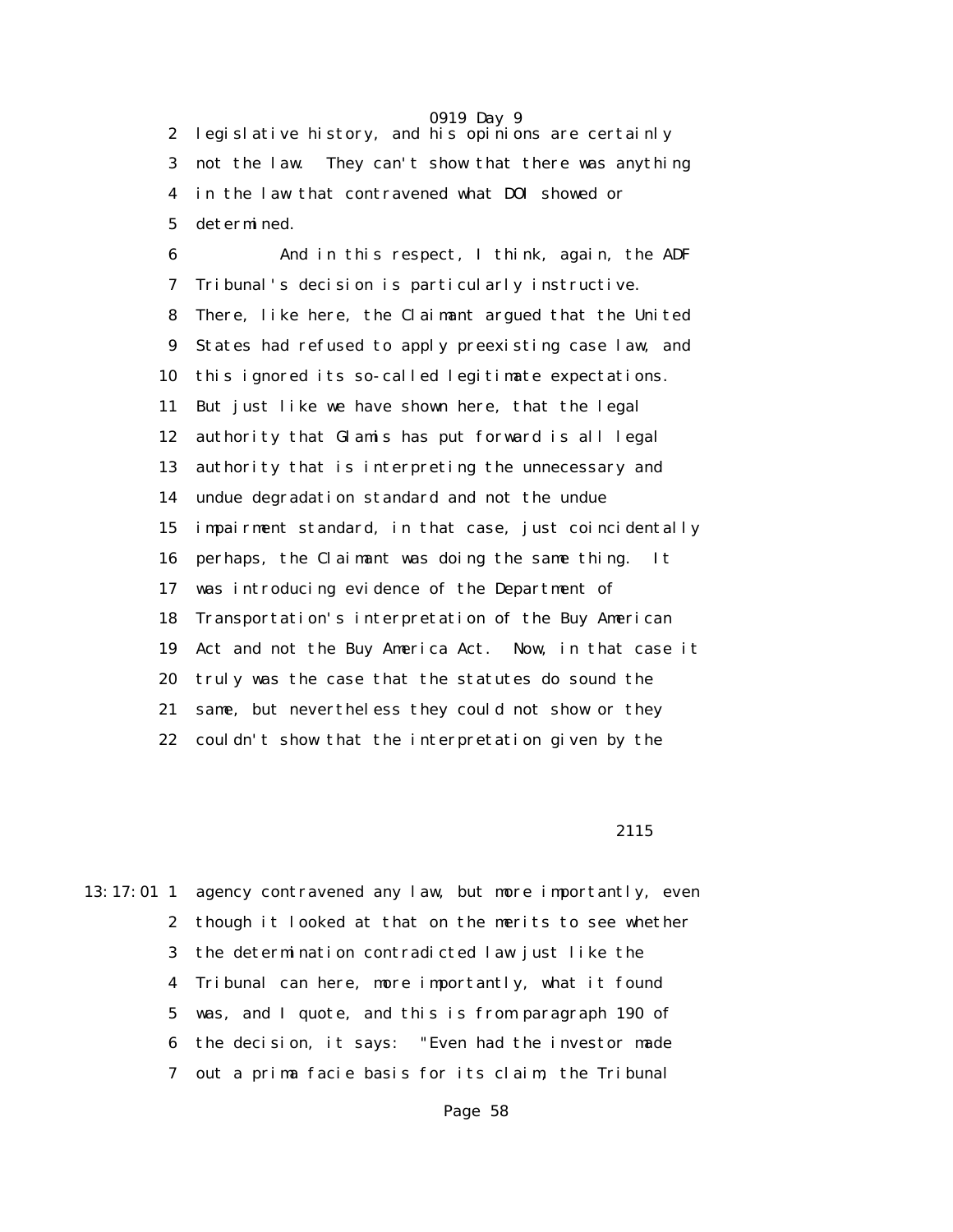0919 Day 9 8 has no authority to review the legal validity and 9 standing of the U.S. measures here in question under 10 U.S. internal administrative law. We do not sit as a 11 Court with appellate jurisdiction in respect of the 12 U.S. measures. Our jurisdiction is confined by NAFTA 13 Article 1131 to assaying the consistency of the U.S. 14 measures with relevant provisions of NAFTA Chapter 15 Eleven and applicable rules of international law. The 16 Tribunal would emphasize, too, that even if the U.S. 17 measures were somehow shown or admitted to be ultra 18 vires under the internal law of the United States, 19 that, by itself, does not necessarily render the 20 measures grossly unfair or inequitable under the 21 customary international law standard of treatment 22 embodied in Article 1105(1)."

#### 2116

13:18:13 1 It then went on to say, "Something more than 2 simple illegality or lack of authority under the 3 domestic law of the State is necessary to render an 4 act or measure inconsistent with the customary 5 international law requirements of Article 1105(1)." 6 And Glamis has shown nothing more here. 7 And again, we remind the Tribunal that, in 8 this case, the facts are even stronger because, even 9 if there had been some illegality, which they have not 10 proven, that was all corrected by the rescission of 11 the very decision that they complain about. 12 So, there is certainly no facts on which the 13 Tribunal could find a breach of the customary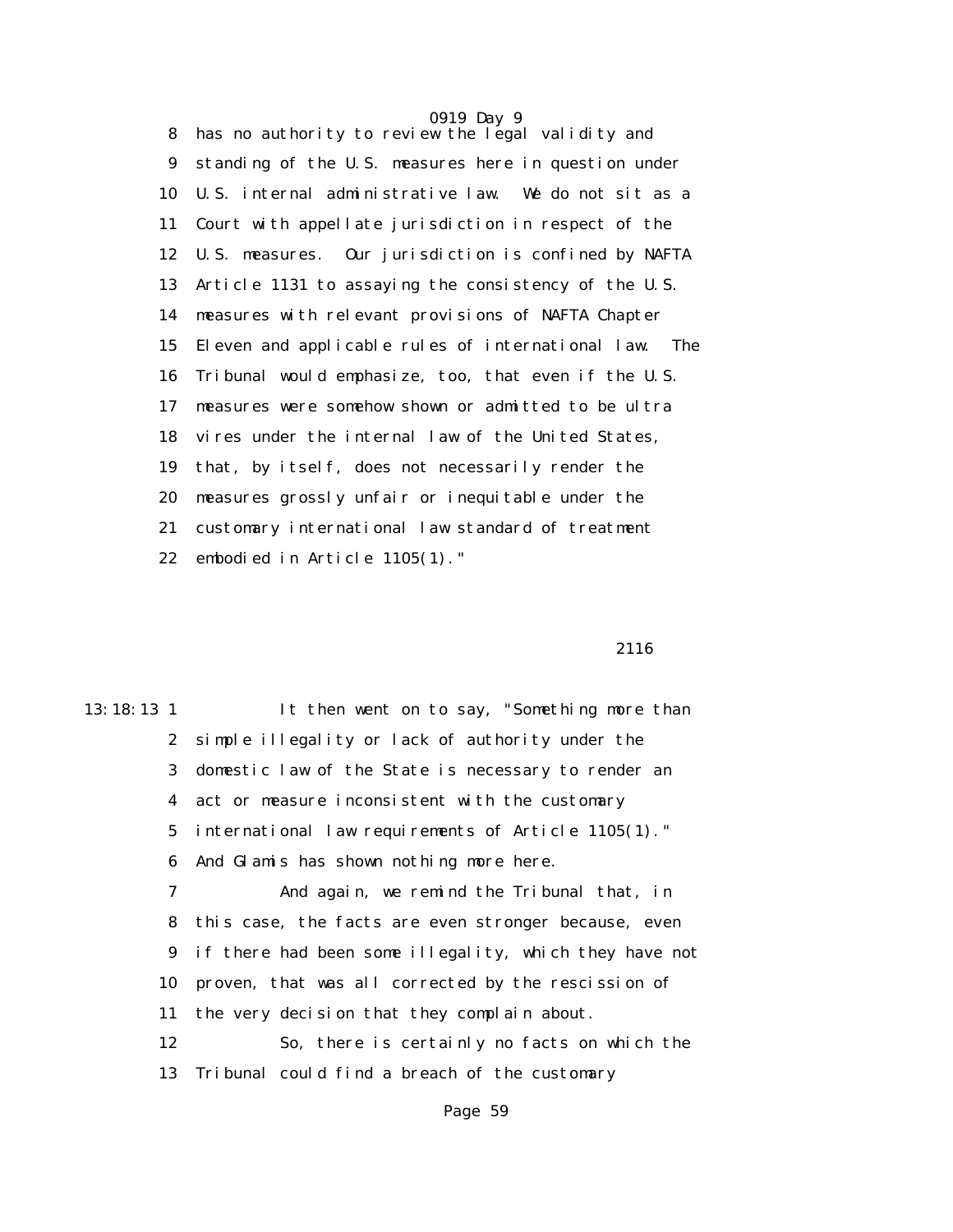14 international law minimum standard of treatment. 15 And finally, the last point that I just want 16 to make is Glamis's reference this morning to a 17 so-called duty of good faith when interpreting the 18 customary international law minimum standard of 19 treatment. Now, good faith, of course, is a principle 20 that must be used in interpreting treaties, but it is 21 not a stand-alone obligation. And again, the ADF 22 Tribunal referenced this because the Claimant there

2117

13:19:32 1 made a similar argument and said, "An assertion of a 2 breach of a customary law duty of good faith adds only 3 negligible assistance in the task of determining or 4 giving content to a standard of fair or equitable 5 treatment."

> 6 But even more on point is the ICJ's case in 7 the border actions between Nicaragua and Honduras, 8 where it also cites the Nuclear Tests case, where it 9 says the principle of good faith is one of the basic 10 principles governing the creation and performance of 11 legal obligations, and I don't think anyone disagrees 12 with that.

 13 And it says, but it is not in itself a source 14 of an obligation where none would otherwise exist, 15 and/nor is it here. As we have made clear, the 16 Tribunal's task in this case is to interpret the 17 provisions of the Treaty, namely the expropriation and 18 the minimum standard of treatment provision, but is 19 not to engage in an ex aequo et bono determination or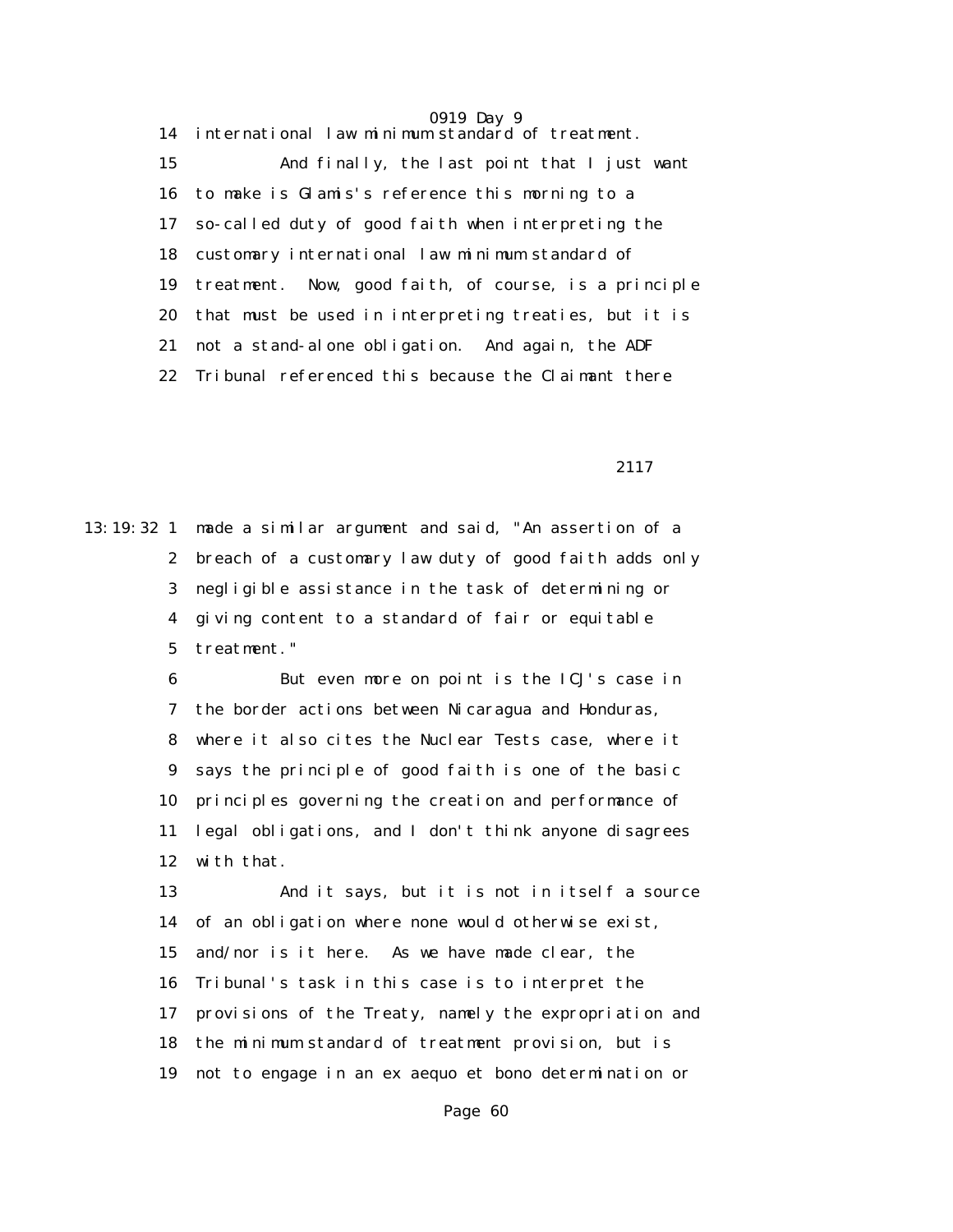20 to just determine on the basis of equity.

 21 In any event, as we have shown, the equity 22 certainly in this case do not weigh in Glamis's favor.

#### 2118

13:20:53 1 And with that, I would turn the floor over to 2 Mr. Bettauer to make our closing remarks. 3 Thank you. 4 PRESIDENT YOUNG: Mr. Bettauer. 5 MR. RONALD BETTAUER: Thank you very much, 6 Mr. President, Members of the Tribunal. 7 Ms. Menaker has summed up our technical 8 arguments, and we again urge you to look at the 9 record, our previous statements, the previous filings, 10 the remarks made in the August hearing. I think, by 11 now, all these points will have been amply disposed 12 of. 13 What I would like to do is just take a few 14 minutes now to conclude our rebuttal presentation by 15 stepping back for a second and give you my assessment 16 of this matter. 17 This morning, Glamis's counsel accused the 18 United States of distortions and misrepresentations, 19 this from a Claimant that discounts documents when it 20 finds it convenient, that discounts evidence when it 21 finds it convenient to do so. 22 Now, the United States, of course, doesn't

2119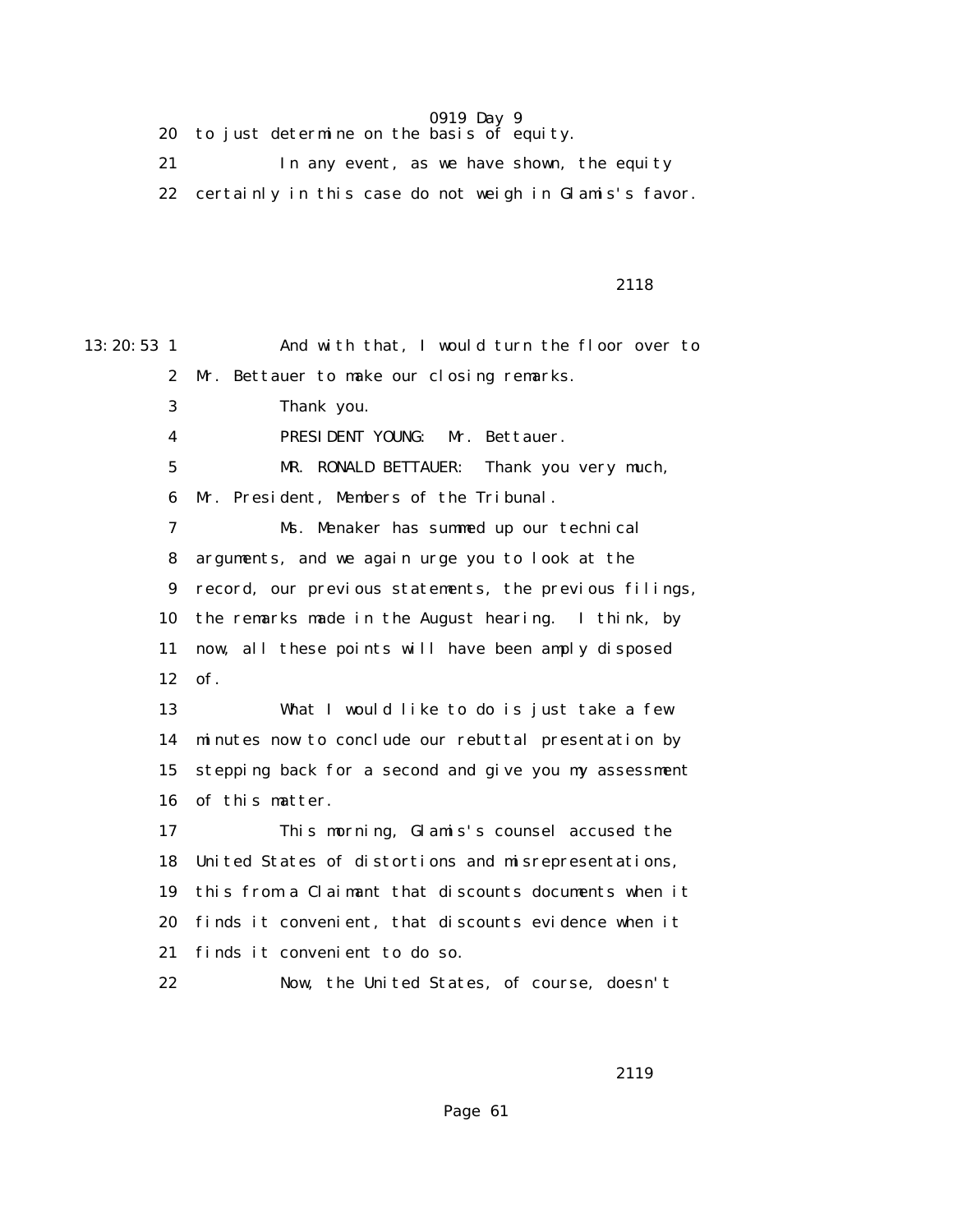13:22:14 1 accept that kind of allegation. Rather, as I point 2 out, it is Claimant who is now--by now practiced at 3 slinging aspersions and at name calling. They have 4 attempted to discredit witnesses, evidence, and, 5 indeed, us.

> 6 I said yesterday that we recognize we have 7 different views than Glamis as to what happened and 8 what the legal consequences are of those events. But 9 we trust that the Tribunal now, having the evidence 10 before it and all the filings before it, can 11 distinguish what actually happened and can credit the 12 evidence that is there, including the contemporary 13 evidence, and will see through Glamis's smokescreen 14 and come to see clearly what is going on. 15 Was there an expropriation? We find it 16 difficult to understand how Claimant can maintain its 17 property rights were taken in full or virtually in 18 full and still maintain its mining claims. It pays 19 the annual fees to maintain its property rights, so it 20 must think it has them. It had a discussion of 21 selling those mining rights recently, so it thinks it 22 has them, and yet it's saying it doesn't have them.

#### 2120

13:23:52 1 Something doesn't compute here. It doesn't 2 make sense. 3 In this situation, taking all the facts in 4 evidence, it will be hard to justify finding that an 5 expropriation had occurred, it seems to me. Was there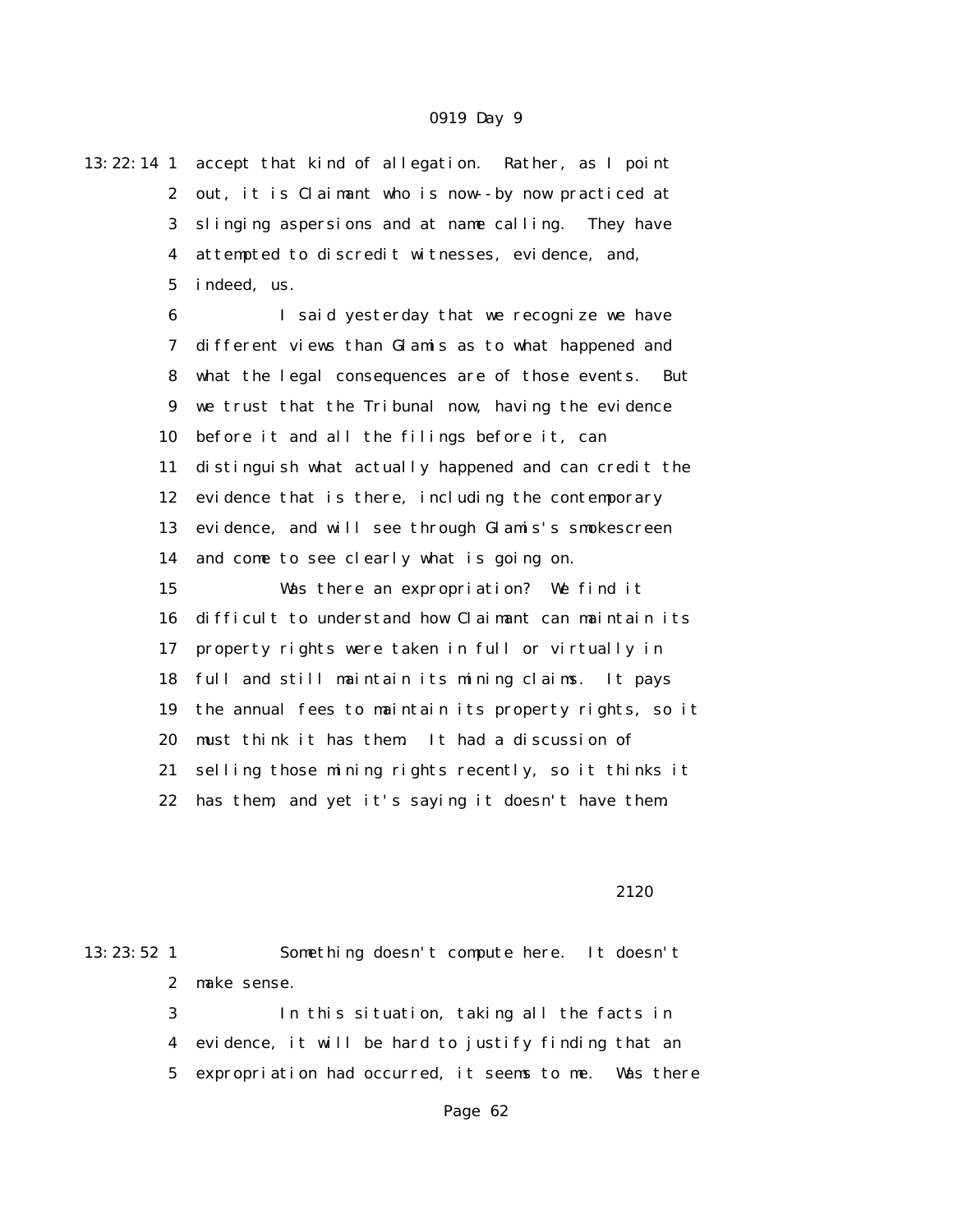0919 Day 9 6 treatment that violated the customary international 7 law minimum standard of treatment of foreign 8 investors? Well, first, as Ms. Menaker has just 9 explained, it's hard to understand what treatment the 10 Claimant alleges was in violation of what specific 11 rule. It's not that we assert that there must be a 12 particular rule concerning unpatented mining claims, 13 but there must be some rule in some way stated, more 14 than a catch phrase that is stated, is shown to be 15 observed by States out of a sense of legal obligation, 16 and that is shown to have been breached by the United 17 States in some concrete manner. Claimant just hasn't 18 shown that. They relied on catch phrases drawn from 19 other cases without really explaining how those catch 20 phrases apply and why it is appropriate to apply them 21 in this case.

22 So, although the facts don't suggest unfair

#### 2121

13:25:22 1 and unequitable treatment in a way cognizable under 2 the NAFTA, we have gone on to show that they don't 3 constitute unfair or inequitable treatment in any 4 commonsense way, either. In the Federal process, 5 Glamis managed to convince DOI to reverse an 6 unfavorable ruling and convinced them to continue 7 processing their plan until the California measures 8 were enacted, and Glamis itself decided to pursue this 9 course of action, this arbitration. 10 How can that be unfair or inequitable? 11 Glamis turned around the Federal Government and was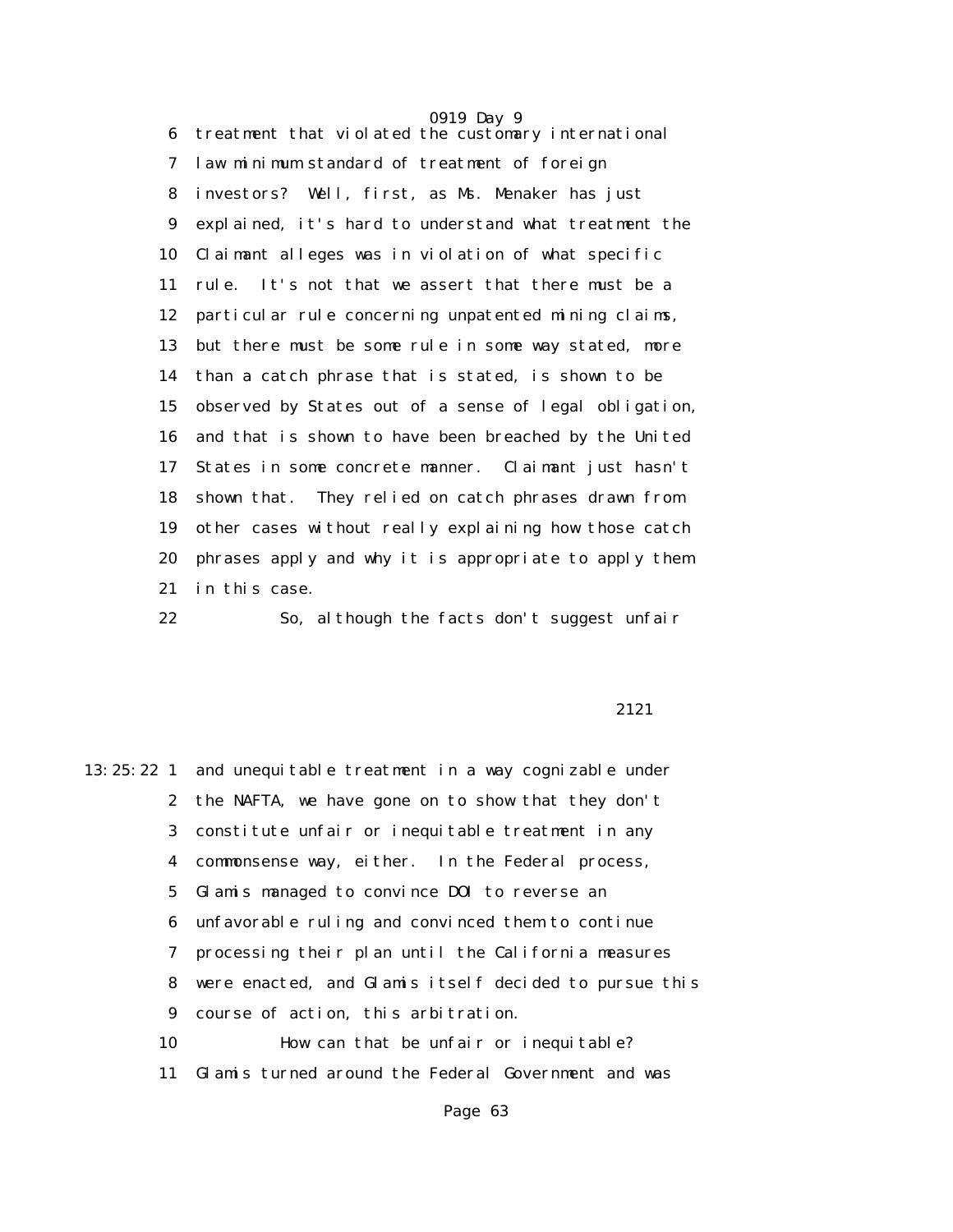0919 Day 9 12 able to have its Plan of Operations processed, but 13 then decided on a different course of action. 14 In California they participated in the Board 15 and State legislative process, and they participated 16 fully themselves and through the Mining Association. 17 There is no suggestion that the proceedings 18 were not lawful, that they suffered from some level of 19 illegality; everybody seems to have admitted that. 20 So, how can that be unfair or inequitable even in a 21 commonsense way? 22 Well, Glamis did not fully get what it wants.

2122

13:26:58 1 It did not get a right to mine without complying with 2 reasonable requirements put out by the State related 3 to the environment. They wanted to take the gold and 4 not be subject to appropriate State measures requiring 5 that they clean up and remediate the environment. And 6 this was environmental degradation that they created 7 or that they would create if they were to go forward 8 with the Plan of Operation as they proposed. 9 In effect, they wanted a free ride from 10 appropriate State regulation. 11 As I said yesterday, this was not a question 12 of asking them to shoulder a public benefit, and 13 Ms. Menaker just mentioned that, too, but of asking 14 them to pay for reclaiming the damage to the 15 environment that they themselves caused. Surely, this 16 is within the realm of expectation of any reasonable 17 investor. It is a business risk that a State will ask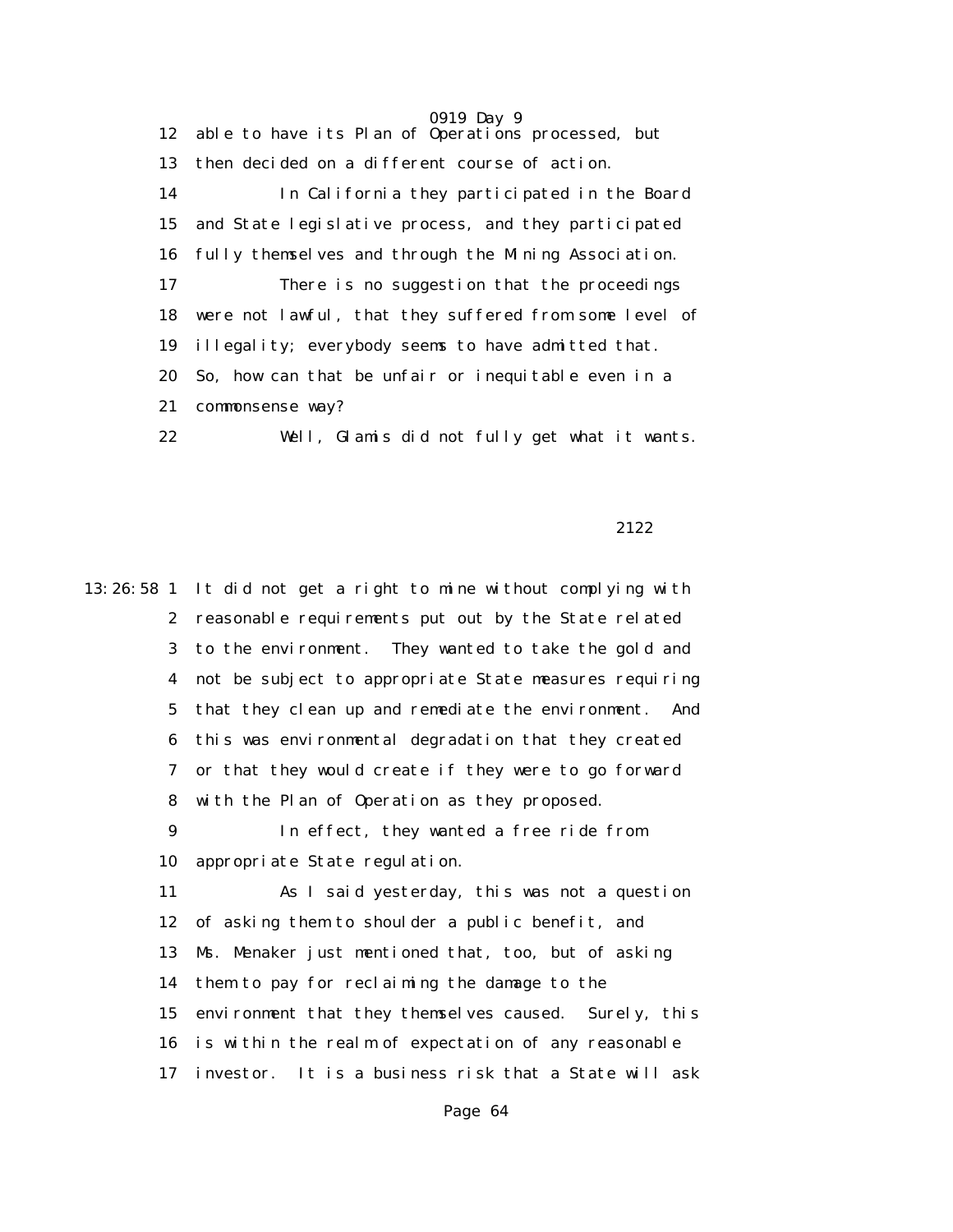18 you to clean up the environmental mess you create.

19 And businesses take such a risk, and NAFTA doesn't

20 ensure against such a risk.

21 How could requiring such a cleanup be

22 considered an expropriation? How could requiring such

2123

13:28:38 1 a cleanup be considered unfair? We don't see how it 2 would be possible to explain to our public and 3 legislature that a State could not take reasonable 4 action consistent with the Federal and State 5 legislative scheme without compensation--excuse me, 6 how it could not take such action and not have to--and 7 be lawfully allowed to take such action, and we don't 8 understand how such an action would be considered by 9 anyone to be a violation of a NAFTA obligation, when 10 the steps were reasonable, when the State is required, 11 when the State has required cleanup by a company or 12 person of environmental degradation it creates. 13 This surely isn't a burden that should fall 14 on the taxpayer. It is a burden that should fall on 15 the company seeking to conduct the activity. If it 16 were a burden that would fall on the taxpayer, it

17 would raise all sorts of questions.

 18 So, our submission, Mr. President, Members of 19 the Tribunal, is that both from a technical 20 perspective, as has just been explained by Ms. Menaker 21 and has been explained by our team throughout this 22 argument and in our briefs, and from a commonsense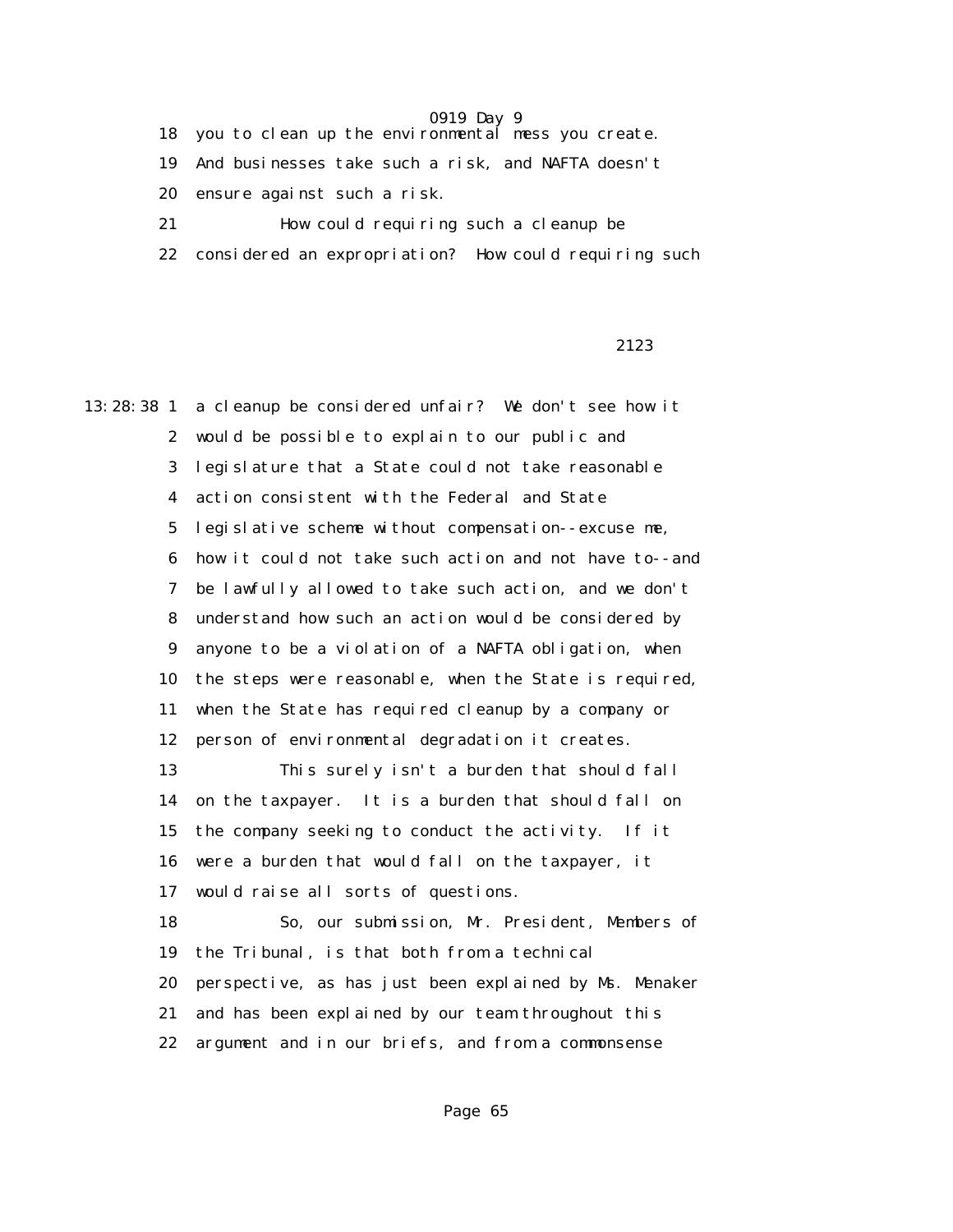13:30:13 1 perspective, these claims have no merit. We request 2 that the Tribunal dismiss the claims made by Glamis, 3 both for expropriation and for violation of Article 4 1105. We think they are meritless. We think we have 5 shown that over the course of this hearing and in the 6 course of our pleadings, and we think it would be 7 fully justified for you to do so. 8 So, with that, I will conclude our 9 presentation. We still have a few minutes left, but I 10 think you will value having that time. I will 11 conclude our presentation and thank the Tribunal for 12 its attention. Thank you. 13 PRESIDENT YOUNG: Thank you very much, 14 Mr. Bettauer. Thank you, Respondents, for doing that 15 entire presentation without mentioning swell factor 16 once. 17 We will stand adjourned for 15 minutes at 18 which point we invite you to come back and we have 19 some more questions we'd like to ask the parties. 20 Thank you very much. 21 (Brief recess.) 22 PRESIDENT YOUNG: I want to start by thanking

### 2125

13:48:31 1 the parties for their very extensive and diligent work 2 in helping illuminate this for us. We appreciate it 3 very much. We do have some additional questions we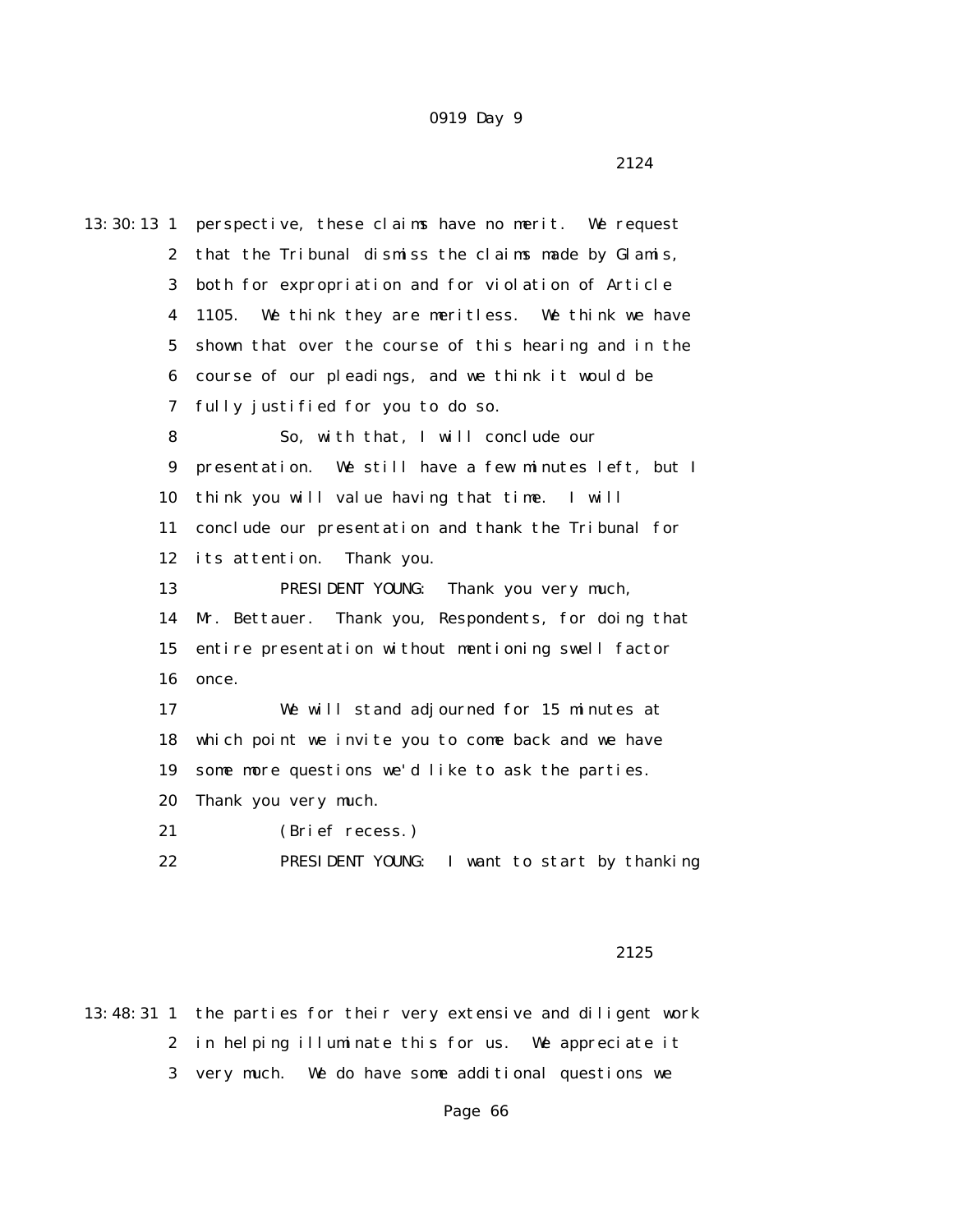4 would like to ask and put to the parties.

 5 Before we start, however, we did give the 6 option yesterday of addressing some of the questions 7 today. I know some of those have been actually 8 answered in the closing arguments, but if there are 9 additional questions that we asked yesterday that 10 weren't addressed that you would like to take a few 11 minutes and address now, we would be happy to start 12 with those.

13 Mr. Gourley?

 14 MR. GOURLEY: I won't promise that I have 15 kept complete accurate count, but I do know two 16 questions that were outstanding to us that I'm 17 prepared to answer at this time. 18 PRESIDENT YOUNG: Perhaps you could start 19 with those, and then we will ask Respondent with

20 respect to any questions they feel left over from

21 yesterday that they would like to respond to.

22 MR. GOURLEY: The two questions that I've

2126

13:49:37 1 got, the first was Professor Caron asked us to address 2 specific assurances.

> 3 The specific assurances that we relied on are 4 of the general nature and a specific nature, but they 5 both--one is the no buffer zones language in the 6 California Desert Protection Act, and the other is 7 State Director Hastey. In both those instances that 8 goes to--

9 (Sound interference.)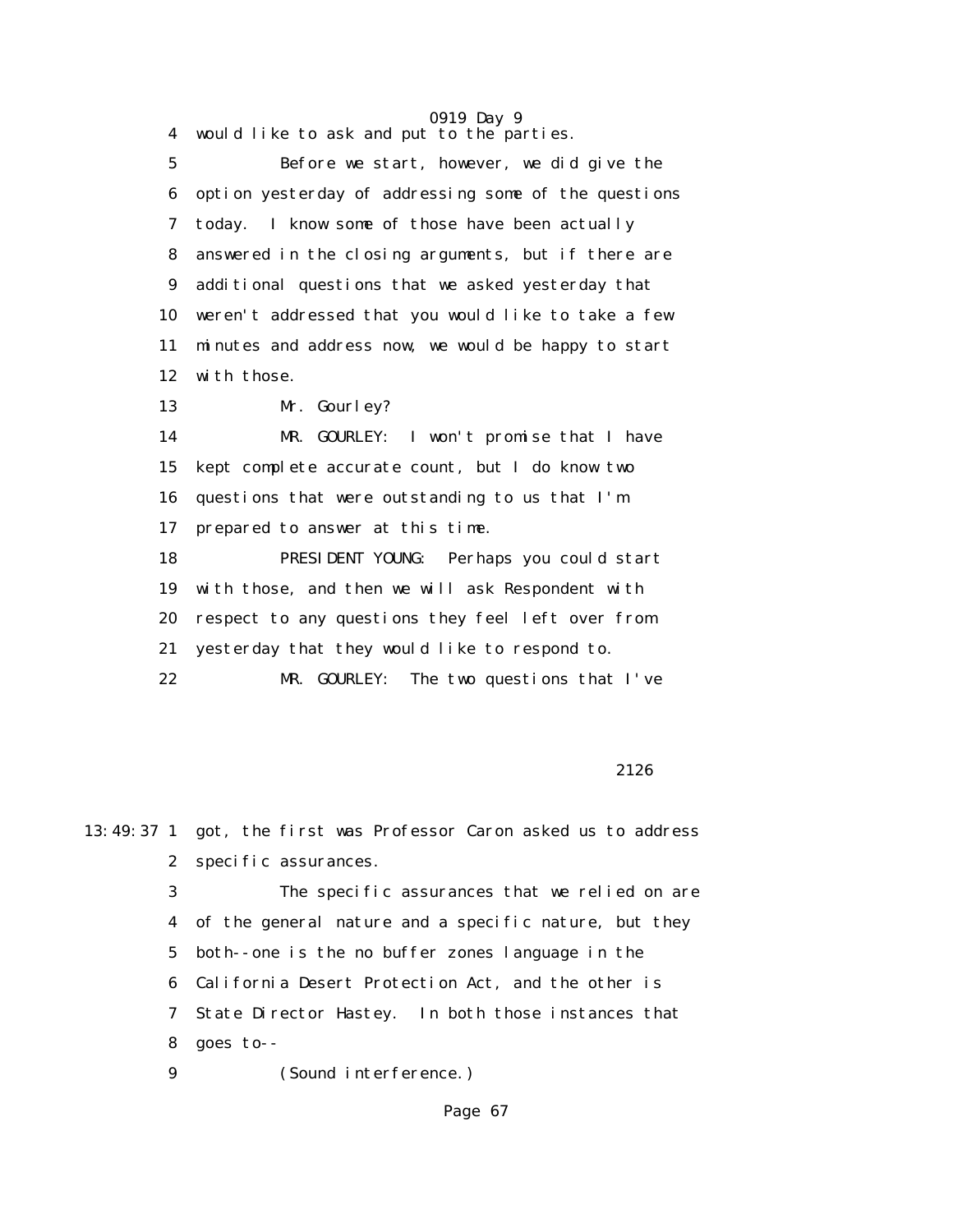0919 Day 9 10 PRESIDENT YOUNG: We would ask everyone to 11 turn off their BlackBerries or cell phones. Thank 12 you. 13 MR. GOURLEY: Both of those assurances go to 14 the Federal measure, not to the State measure. 15 And the second question that was one of the 16 original questions which I'm not sure we ever got out 17 was the question of the State--of the rights to the 18 mine and whether--to the mineral rights and whether 19 those would be extinguished. The answer is this, and 20 it also goes to a point that they have made. 21 We have from our very first Memorial said 22 that if we were compensated for the loss, we would

2127

13:51:24 1 relinquish those rights, and the only reason that 2 Glamis continues to pay Respondent to maintain them is 3 so that we do not lose jurisdiction in this case. 4 So, it has nothing to do with value. And, 5 again, were we compensated, those rights would pass. 6 ARBITRATOR CARON: If I can just follow on 7 the answer to your first question. So, you mentioned 8 as the specific assurances the buffer zone; is that 9 correct? 10 MR. GOURLEY: No. That's the general 11 assurance. 12 ARBITRATOR CARON: The specific assurance is 13 State Director Hastey's statement. 14 And in the testimony by Mr. McArthur, that 15 was the portion of the transcript that refers to, "I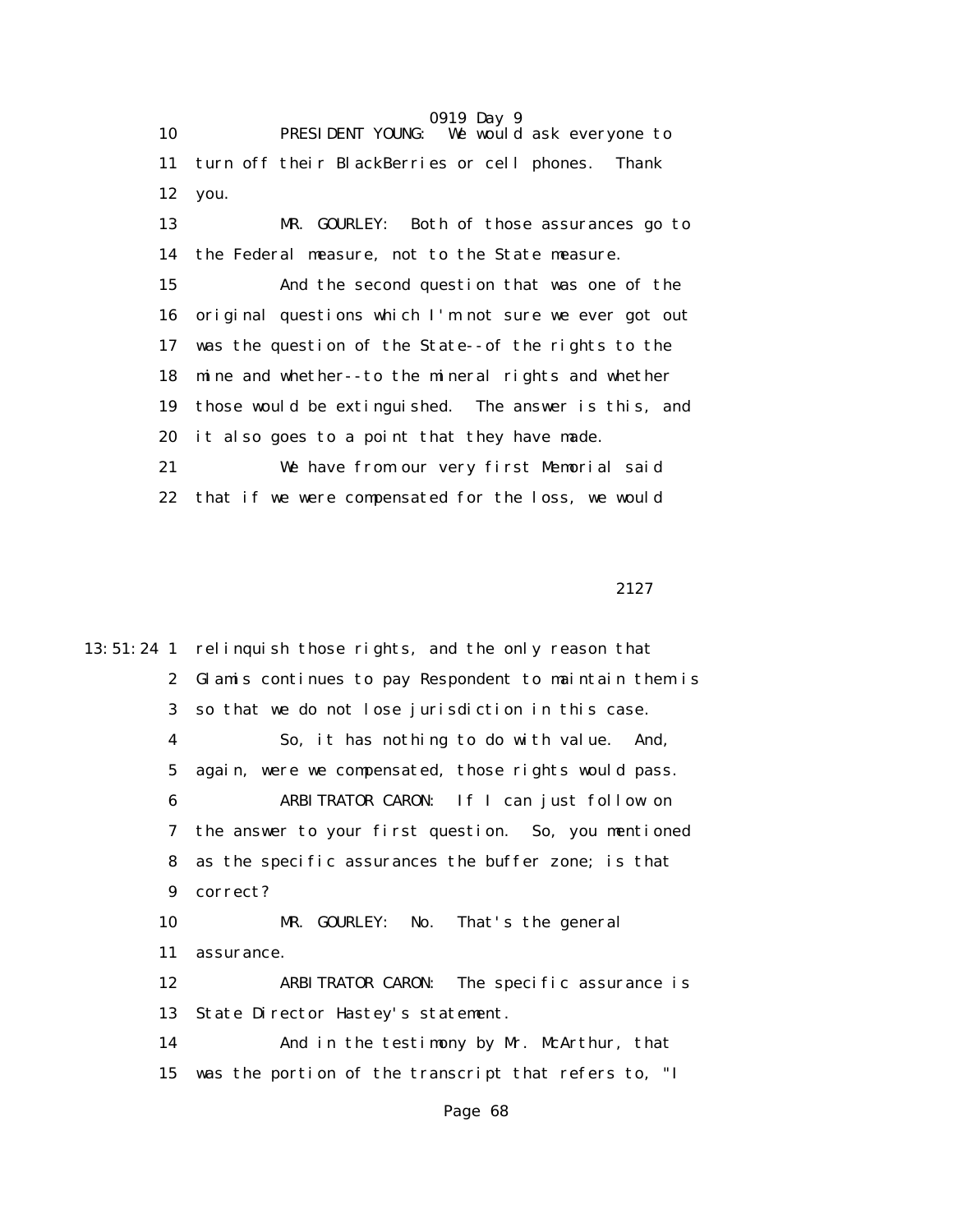16 looked him in the eye," that portion of the

17 transcript; is that correct?

18 MR. GOURLEY: Yes.

 19 ARBITRATOR CARON: So, I guess if you could 20 just expand on it for a moment. When I read that 21 statement, there's a couple of questions that come to 22 mind. First, it is a statement as to--not as to

2128

13:52:48 1 timing, as to delay. It's a statement as to 2 eventually his belief that permits--you will get 3 permits and not necessarily the content or the 4 requirements of those permits, but you will get 5 permits. That's one part. 6 And the second part is the authority, why one 7 would rely on that oral statement of a State Director 8 or view that as an assurance. 9 Thank you. 10 MR. GOURLEY: The State Director Hastey was 11 the decision maker for approving the mine until it was 12 removed from him by Solicitor Leshy. 13 So, the assurance that he was telling 14 Mr. McArthur that he understood and he knew Glamis 15 understood that under the Mining Law, as amended, we 16 were entitled to permit for the mine. We had a 17 reasonable plan, and we had proposed the appropriate 18 mitigation. We were willing to propose more 19 mitigation for the discovery of the cultural values. 20 So, that's the reliance that McArthur had on that was 21 to continue to proceed to process the Plan of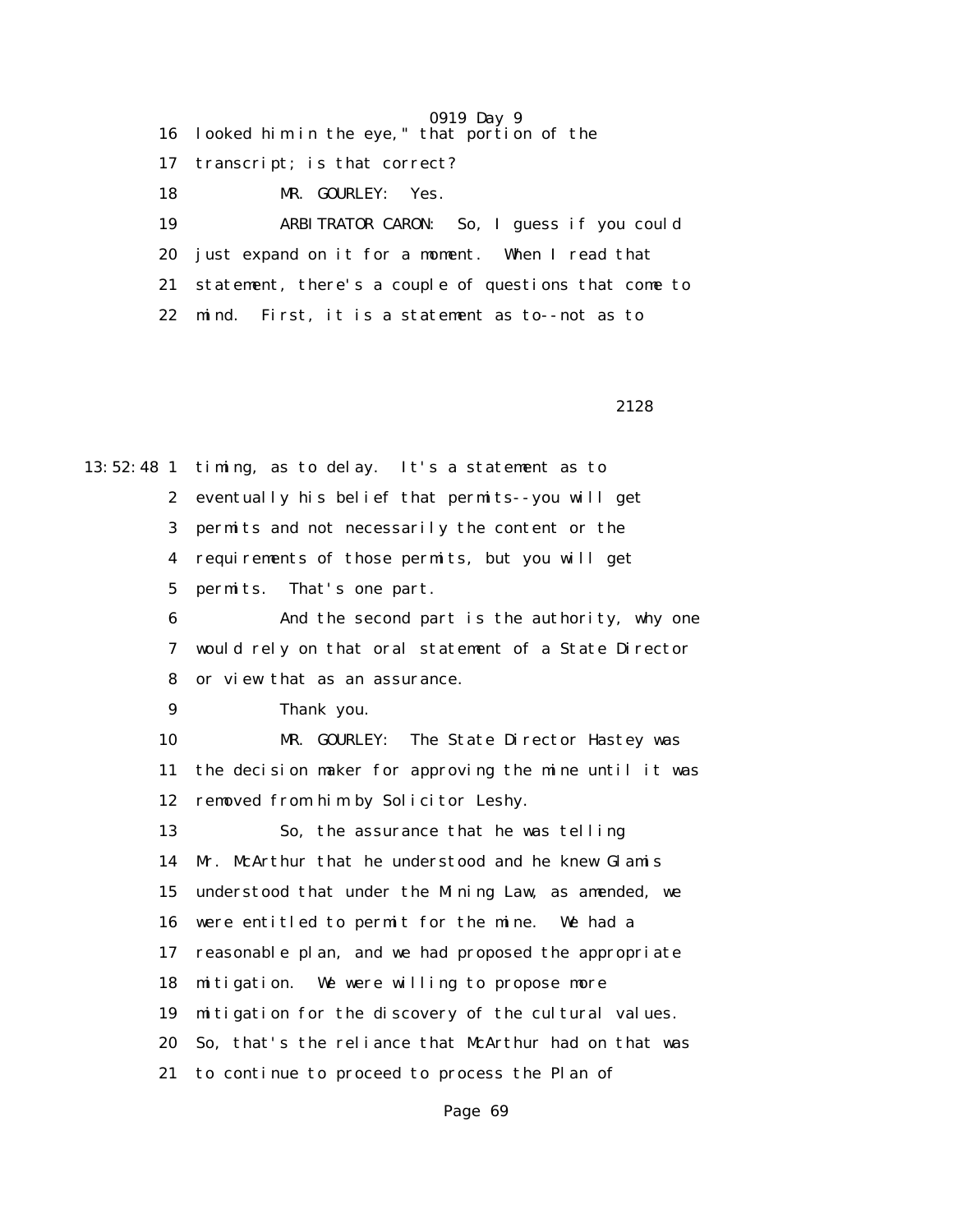22 Operation.

```
 2129
```
13:54:20 1 PRESIDENT YOUNG: Thank you. 2 Does Respondent feel there are any questions 3 left over from yesterday that you didn't have an 4 opportunity to answer in the closing statement and 5 would like to address now? 6 MS. MENAKER: Yes, there are. Before I do 7 that, may I offer a response in response to--that's 8 okay? 9 PRESIDENT YOUNG: Yes. 10 MS. MENAKER: So, on the two questions I 11 would like to respond. The first is Glamis just said 12 that the fact that they are maintaining their mining 13 claims, paying royalties on those doesn't have 14 anything to do with their expropriation, whether there 15 has been an expropriation, but they did that in order 16 to retain jurisdiction in this case, and that's simply 17 wrong. In our view, the only reason to pay for those 18 claims is because those claims are still worth 19 something. 20 Had they not paid for them or had not 21 continued to maintain them, yes, their rights in those 22 claims would have been extinguished pursuant in

2130

13:55:26 1 accordance with law, but that would not divest this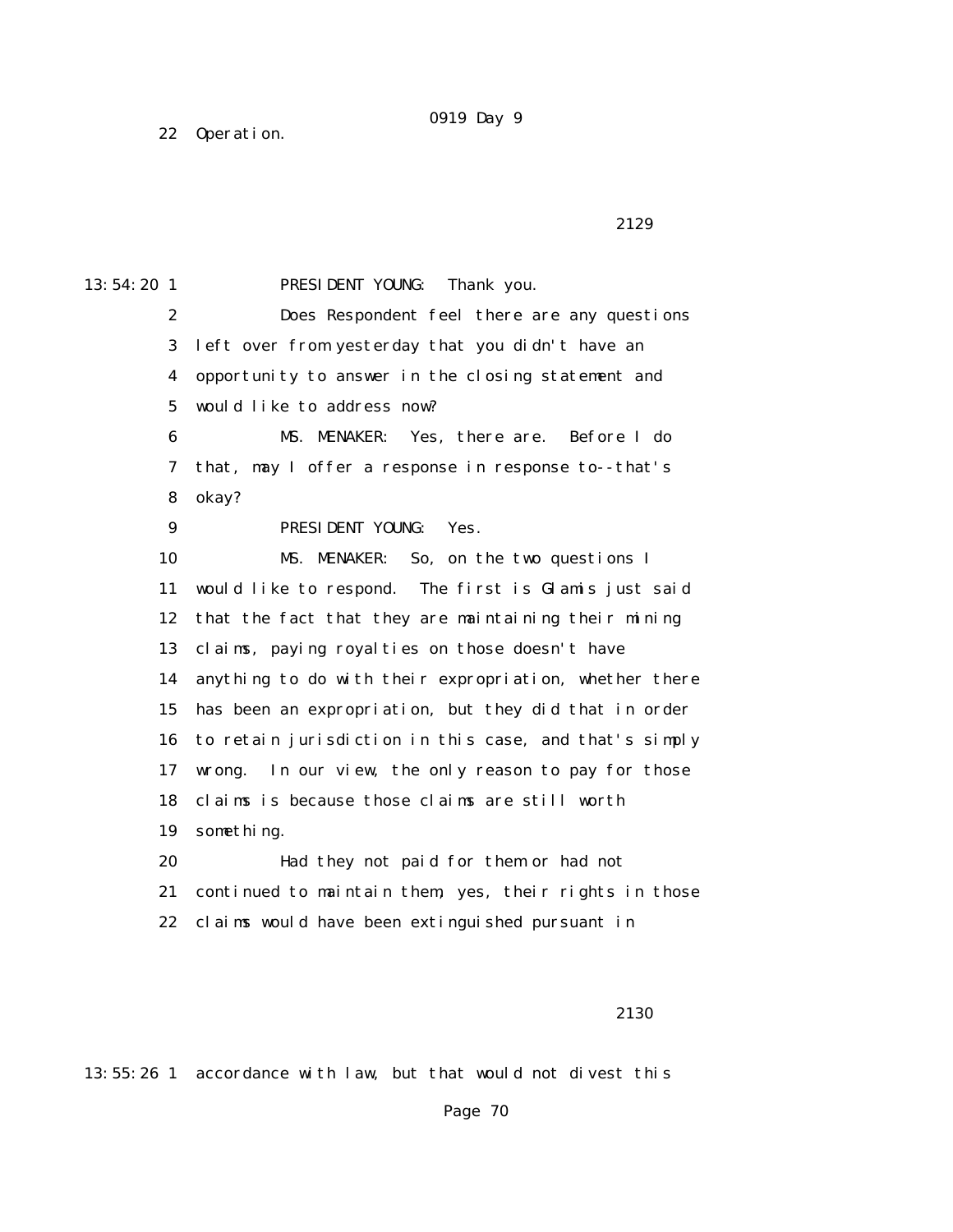0919 Day 9 2 Tribunal of jurisdiction. That happens in 3 expropriation cases all the time. If there was a 4 direct expropriation and the Government took title to 5 your property, of course you could still bring an 6 expropriation claim. You wouldn't own or control the 7 investment at that point in time, but that's the whole 8 point of bringing the claim. It's for a claim for 9 expropriation. You don't have to show that 10 you--that's what you're complaining about. 11 So, it's simply wrong to say that they're 12 maintaining those claims in order to retain 13 jurisdiction in this case. One thing has nothing to 14 do with the other, and we submit the very fact that 15 they continue to pay to the Department funds to 16 maintain these claims is evidence that they think that 17 the claims have some value. 18 The second point is on this alleged specific 19 assurance, and this fails for several reasons. First 20 of all, all we have in the record is one stray remark 21 made by one of Glamis's witnesses. Obviously, 22 self-interested, on this ground. But just as

2131

13:56:40 1 importantly, again, even if we were to credit that 2 remark, all he said is it will take time, but you will 3 get your permit.

> 4 Again, that helps them with nothing as far as 5 their claim that there has been an expropriation 6 because there has been--it's taken a long time for the 7 processing. He didn't say anything with respect to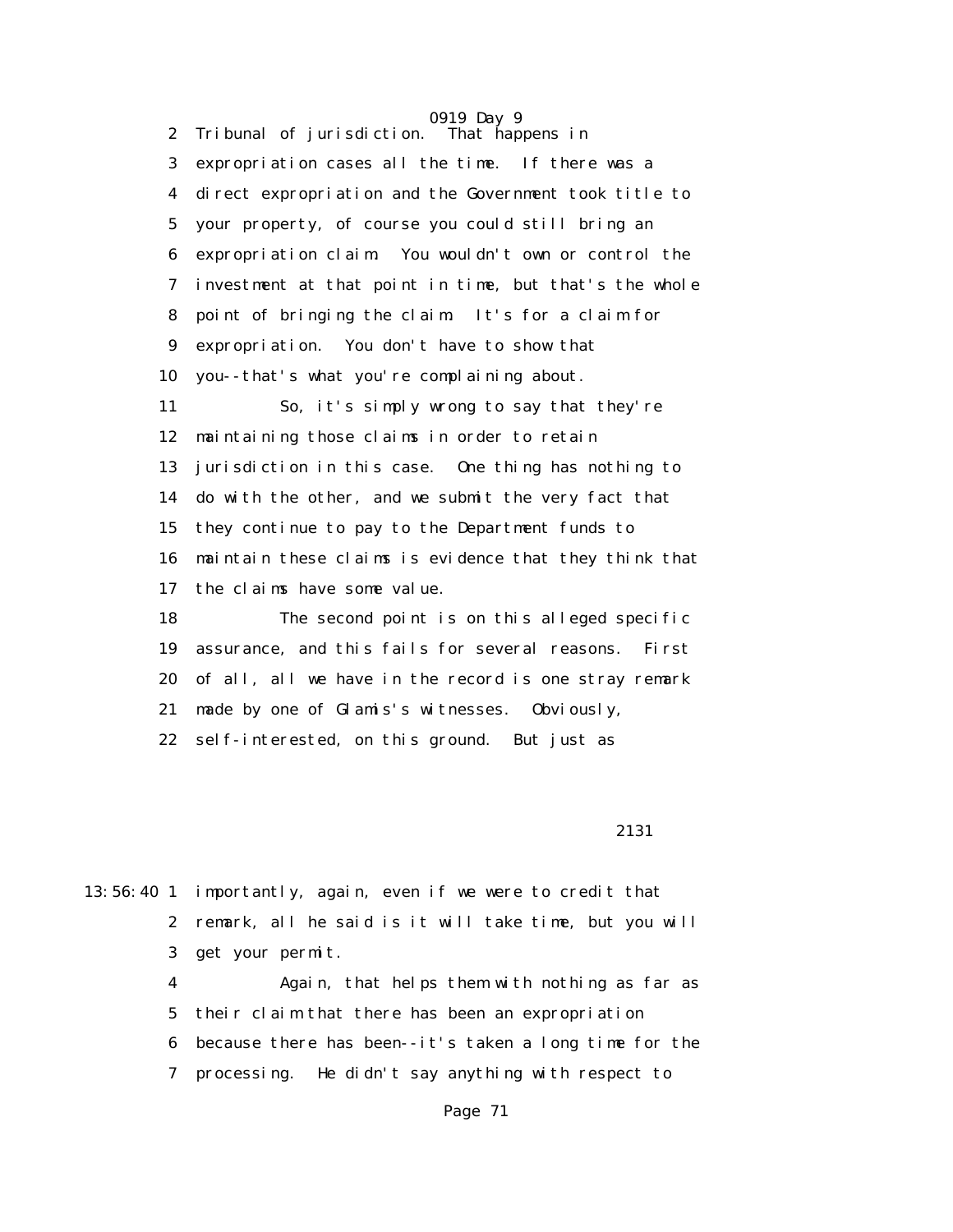8 the processing time.

 9 At most, it goes to an issue of his views 10 that the Leshy Opinion might be wrong for them to say 11 that they were entitled to some sort of approval, but 12 again, this is not sort of any official assurance. 13 But even so, it amounts to nothing because as we have 14 shown the Leshy Opinion is not expropriatory.

 15 But again, this is not the type of specific 16 assurance that Tribunals look to when they're talking 17 about specific assurances. The specific assurances 18 Tribunals look to are assurances that were given to 19 the Tribunal in order to make its investment and upon 20 which it relied when making its investment. When you 21 look at the Argentina cases, that's what happened. 22 Argentina decided to privatize its public utilities,

### 2132

13:57:53 1 so it put out first offering memoranda, but it entered 2 into contracts to induce those investments, making 3 specific assurances, you will be able to charge in 4 dollars. You don't have to worry about inflation 5 issues. We are going to adjust the tariffs in 6 accordance with the U.S. Producer Price Index because 7 those were the things that investors were worried 8 about is the economic situation in Argentina and 9 whether they could still make a profit there. 10 So, the State made specific assurances in 11 order to induce these investments. It took those 12 contractual arrangements and actually elevated them 13 into laws which were later codified, and then it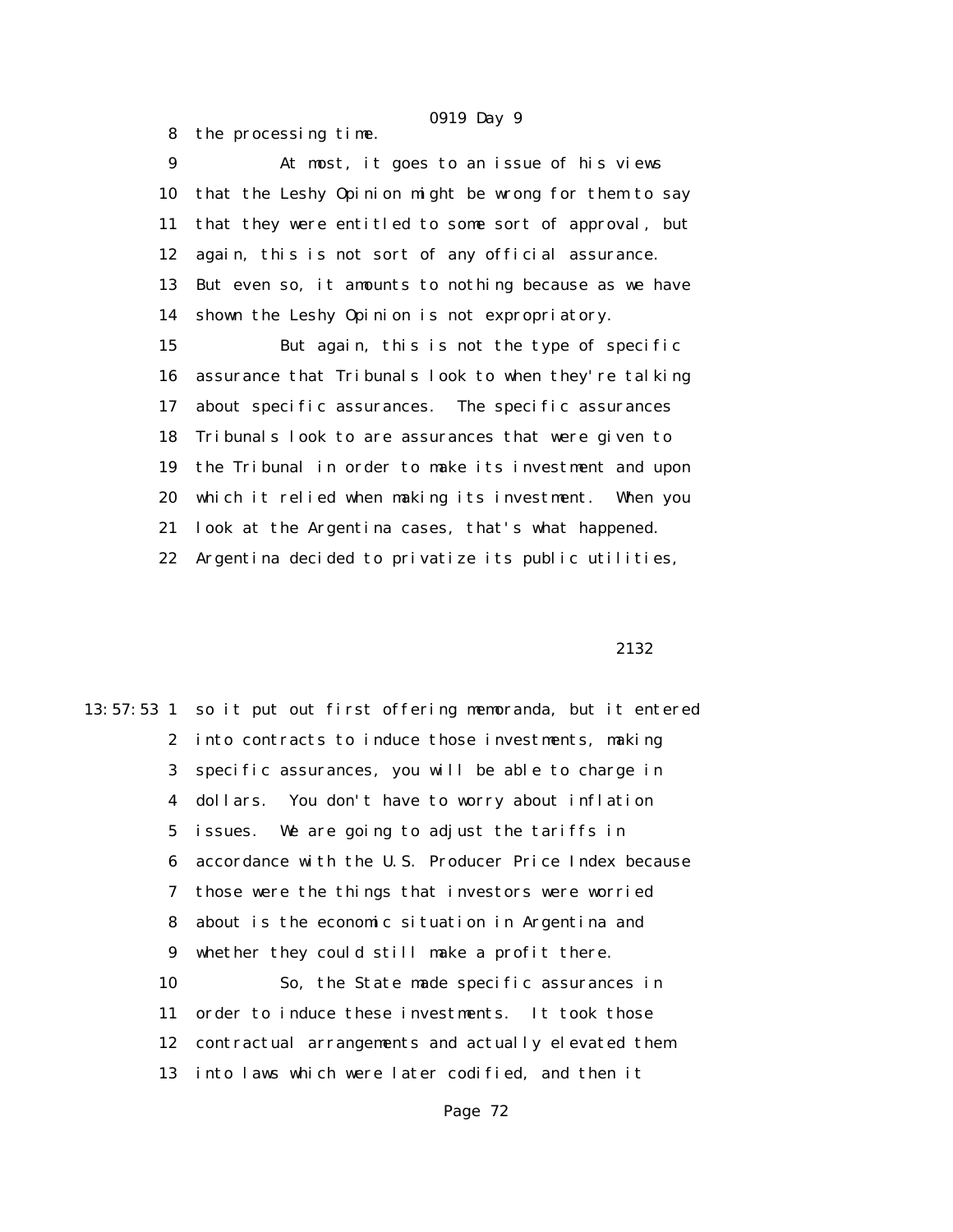15 Here, regardless of what Mr. Hastey said or 16 didn't do, that wasn't a specific assurance that was 17 given to Glamis in order to induce them to make their 18 investment. This is something that is purportedly 19 happening years later and has nothing to do with a 20 specific assurance to make an investment. 21 As far as the questions that were left 22 unanswered from yesterday, I believe the Tribunal did

14 reneged on those.

2133

13:58:59 1 ask a question about the Argentina cases, and how the 2 Tribunals in those cases interpreted the fair and 3 equitable treatment provision. And those cases, the 4 Tribunals, for the most part, are not interpreting it 5 or do not interpret-- 6 PRESIDENT YOUNG: I'm happy to read the 7 opinions myself. I wanted to know the U.S. 8 Government's decision on their interpretation of those 9 rules. In other words, do you agree with the standard 10 for the application of fair and equitable articulated 11 in those opinions? Or is that the range of opinions 12 you're rejecting? That's what I'm trying to get clear 13 on. Does the question make sense? I'm happy to 14 rephrase it if I'm not clear. 15 In other words, what I'm interested in is you 16 indicated that some Tribunals perhaps--and the Pope

17 decision is certainly one of those, and I understood

18 that--is one where the Tribunal had introduced an

19 autonomous standard beyond customary international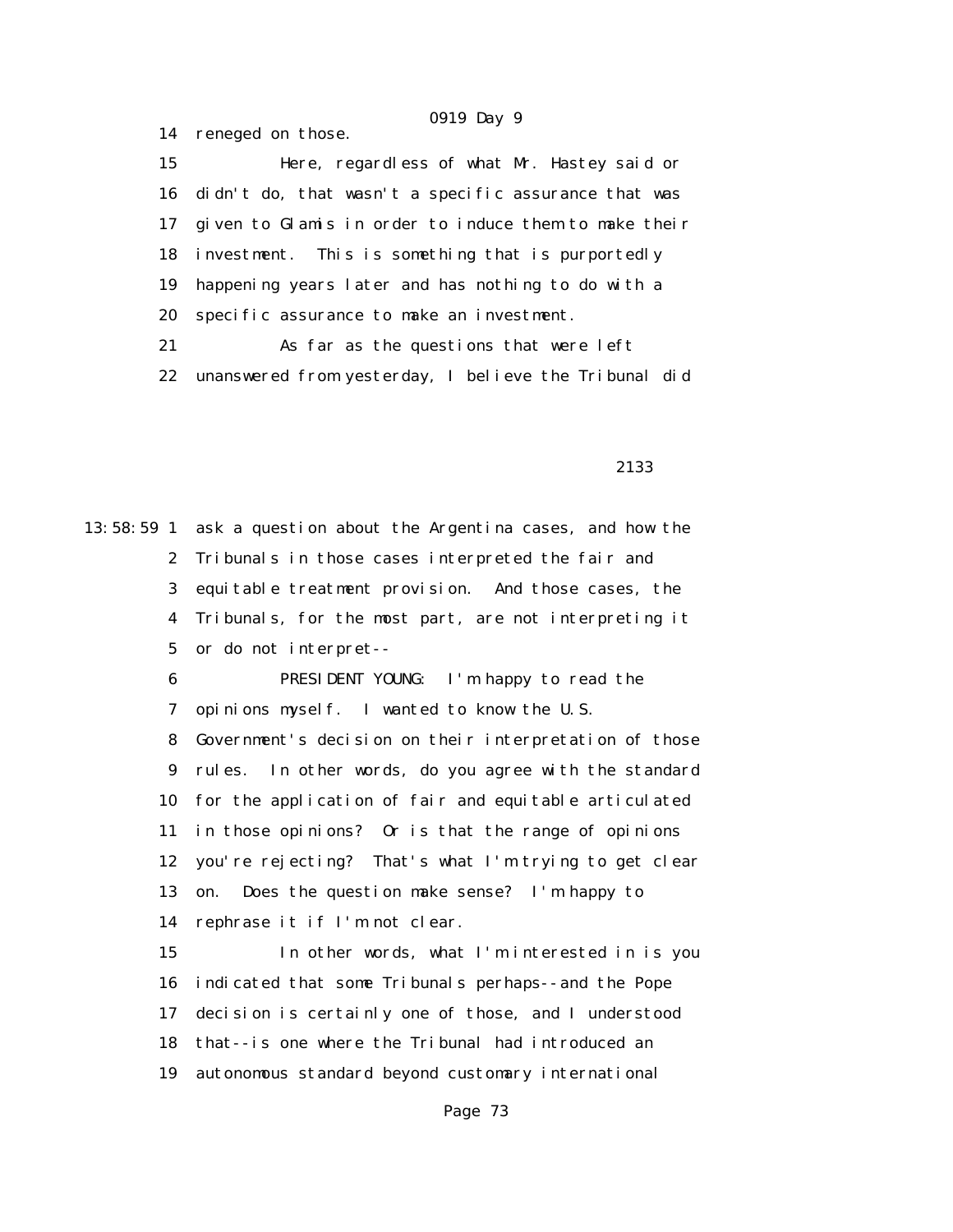20 law. What I am interested to know is whether you 21 think the Tribunals in the Argentinean cases or other 22 cases did that as well, or whether you are comfortable

#### 2134

14:00:30 1 with the standard articulated in those other cases. 2 MS. MENAKER: We do not believe that the 3 standard that's articulated in those cases is 4 reflective or has been shown to be reflective of the 5 minimum standard of treatment under customary 6 international law. Many of those Tribunals explicitly 7 state that they are not tying the standard to that. 8 And when they have gleaned the standard, as far as we 9 can tell, many of them have looked at language from 10 the preamble and have basically elevated that into a 11 standard without examining State practice. 12 Now, this is much like what the Metalclad 13 Tribunal did with respect to the transparency language 14 that's in the preamble. 15 Now, I would also just mention that that's 16 not to say that in none of those cases do we think 17 there might not have been established a breach of the 18 minimum standard of treatment. We haven't undertaken 19 that analysis, but as I mentioned the repudiation of 20 contract issue, for one, is a standard that we 21 recognized, but it just hasn't been interpreted like 22 that, and none of the Tribunals undertook an analysis

<u>2135</u>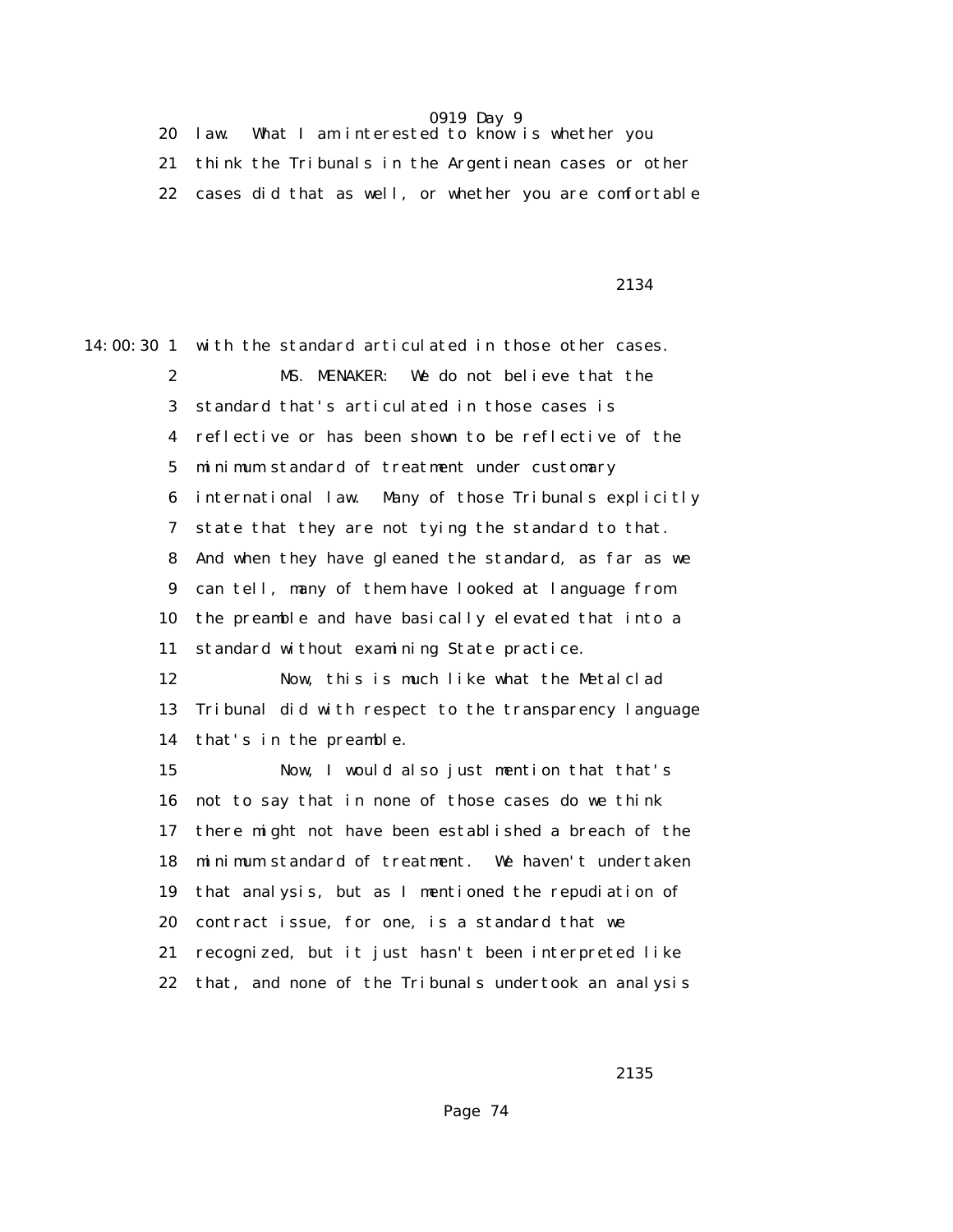| $14:01:41$ 1     | that we can see where it examined whether there was    |  |  |  |
|------------------|--------------------------------------------------------|--|--|--|
| $\mathbf{2}$     | general and inconsistent State practice and opinio     |  |  |  |
| 3                | juris in formulating the so-called standard of fair    |  |  |  |
| 4                | and equitable treatment, so we do reject it on those   |  |  |  |
| $\bf 5$          | grounds.                                               |  |  |  |
| 6                | PRESIDENT YOUNG:<br>Thank you very much.               |  |  |  |
| 7                | Continue if you have other questions you               |  |  |  |
| 8                | would like to address, please.                         |  |  |  |
| $\boldsymbol{9}$ | Does the Tribunal want us to<br>MS. MENAKER:           |  |  |  |
| 10               | address Glamis's very late minute request for          |  |  |  |
| 11               | these--for documents that are outstanding? I just--    |  |  |  |
| 12               | PRESIDENT YOUNG:<br>Yes. As we indicated in            |  |  |  |
| 13               | our earlier decision regarding discovery is that we    |  |  |  |
| 14               | have these issues under advisement. We will decide as  |  |  |  |
| 15               | we narrow down the issues that we think are            |  |  |  |
| 16               | dispositive to make decisions about the disputed       |  |  |  |
| 17               | But if you would like to say a few words<br>documents. |  |  |  |
| 18               | about that, we would be happy to hear that now.        |  |  |  |
| 19               | MS. MENAKER:<br>Thank you.                             |  |  |  |
| 20               | We do believe to the extent that the Tribunal          |  |  |  |
| 21               | is going to revisit this request that the request      |  |  |  |
| 22               | should be denied.                                      |  |  |  |
|                  |                                                        |  |  |  |

#### 2136

14:03:03 1 As an initial matter, we would note that the 2 Claimant is correct that we did assert 3 deliberative-process privilege over the documents at 4 issue, but we just remind the Tribunal that at the 5 time we also asserted the Governor's privilege over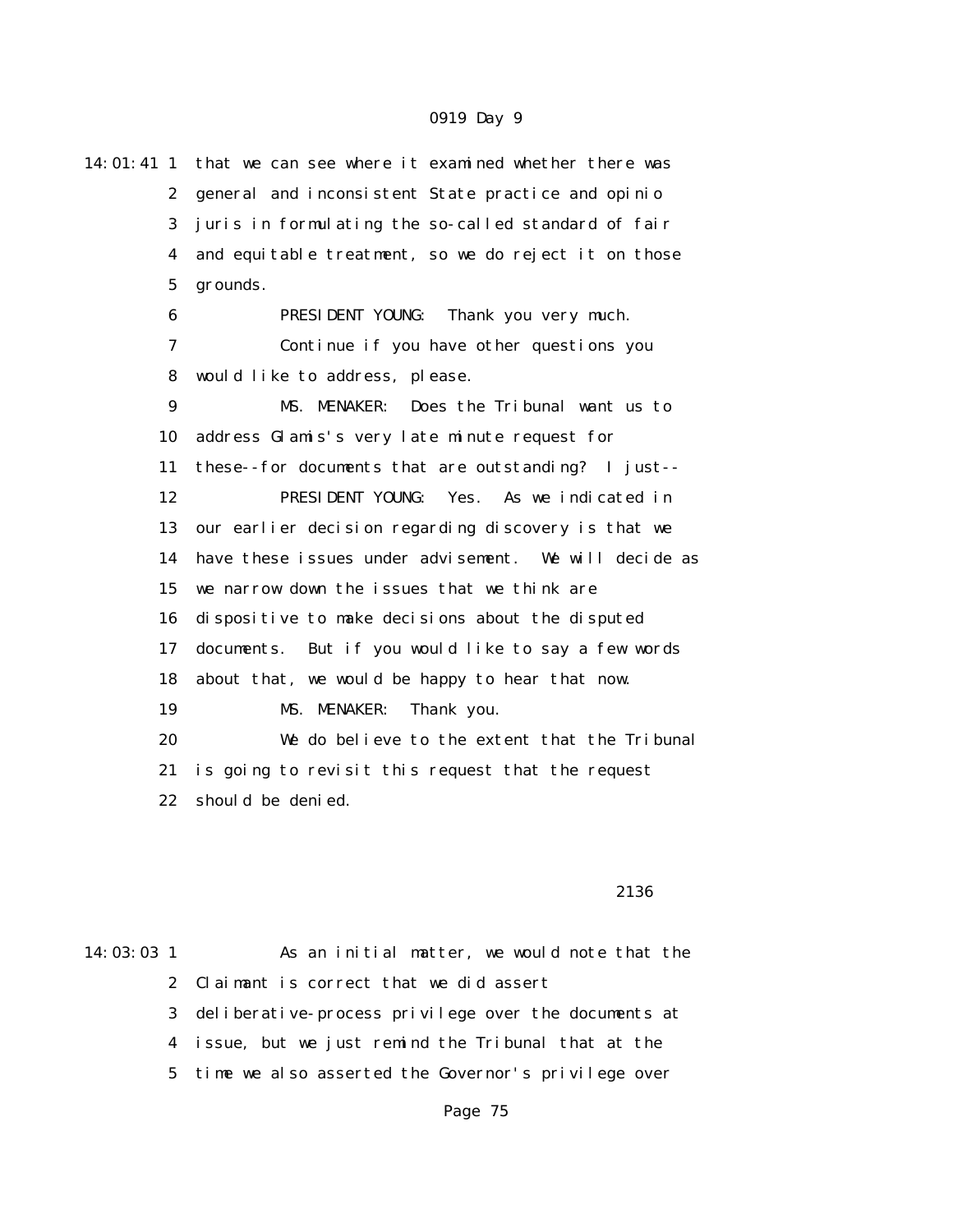6 this issue, and we would ask to the extent that the 7 Tribunal is going back to look at this, that it again 8 revisit--that it again take a look at the statements, 9 the arguments that we made with respect to the 10 Governor's privilege, which is an absolute privilege. 11 But to the extent it analyzes this under the 12 deliberative-process privilege, it should--the 13 Tribunal should reject the request. The request 14 really is based on sheer speculation on Glamis's part, 15 and Glamis has not proven any need for the documents. 16 In fact, at this stage, it's quite surprising that its 17 still seeking the documents.

 18 It argued that it had a so-called theory that 19 the six documents might suggest and provide additional 20 evidence as to why or what the Government's rationale 21 for S.B. 22 and the backfilling regulations were, and 22 that they--it might provide additional information

2137 **2137** 

# 14:04:13 1 that those measures were focused on the Glamis 2 Imperial Project.

 3 There is ample evidence in the record as to 4 what the Government's rationale for the two measures 5 were, and we have addressed this at length. It is 6 clear on the face of both of the measures what their 7 stated purposes were. And the fact that they were 8 focused on the Glamis Imperial Project is not at 9 issue. We have never contested the fact that the 10 Glamis Imperial Project provided the impetus or the 11 reason why that brought to the fore the problem which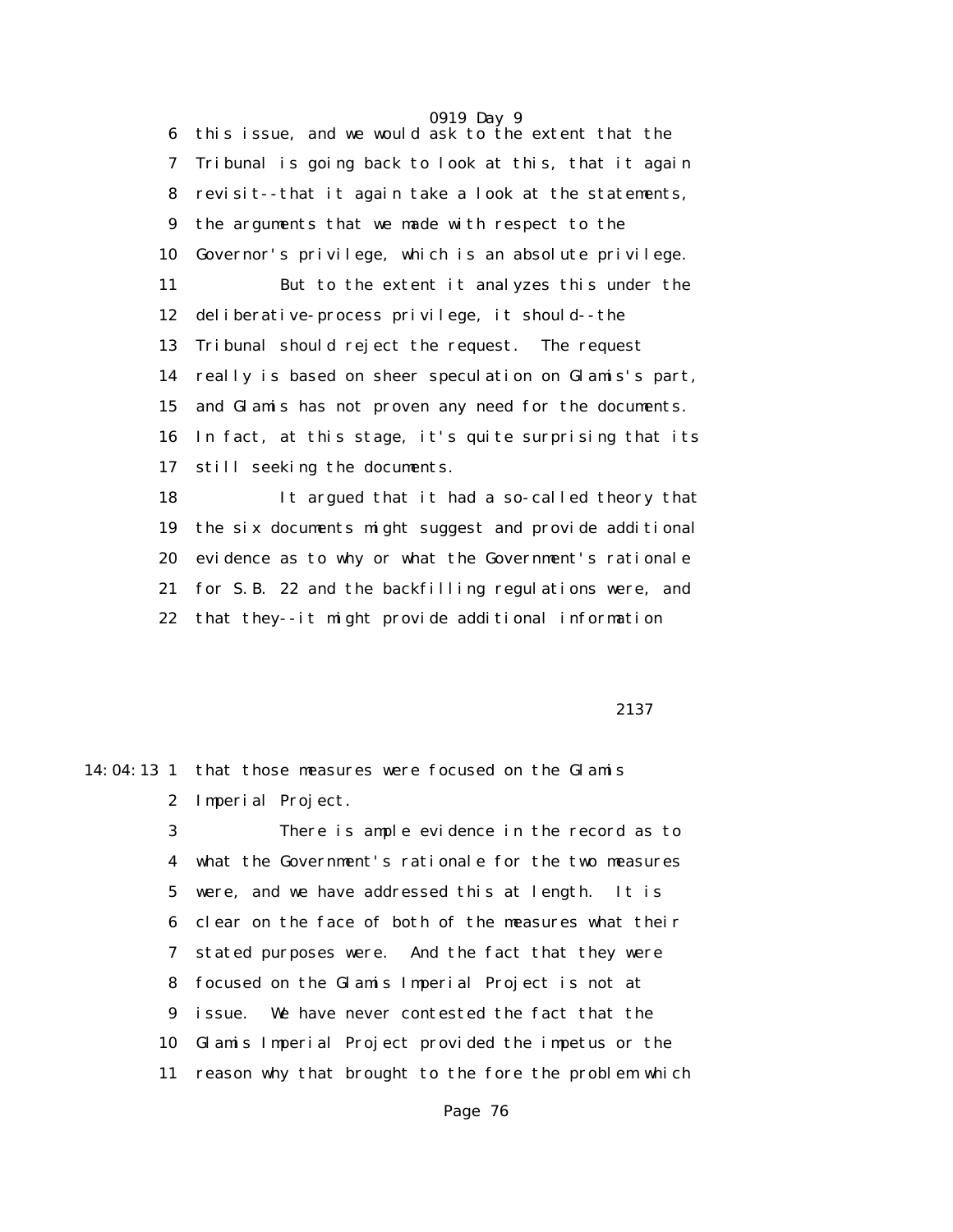0919 Day 9 12 the Legislature and the SMGB Board sought to address. 13 There is no need for more evidence on that point. 14 It is quite different from what Glamis has 15 been arguing, that they are somehow solely targeted by 16 this or that it was discriminatory. We've argued at 17 length and explained why one proposition does not 18 follow from the other. 19 Now, also, I think Glamis said something 20 about perhaps it would shed light on what the Governor 21 was thinking about during this time period, or it 22 casts some kind of doubt. They said that if the

2138

14:05:27 1 Governor had no ability over the backfilling

| 2 regulations, what was the Governor deliberating about |
|---------------------------------------------------------|
| 3 during this time period?                              |

 4 Well, the documents in question were created 5 between April 4th and 7th, 2003. The Governor signed 6 Senate Bill 22 on April 7th, so it's really--it's not 7 surprising at all that there were executive agency 8 deliberations with the Governor's Office regarding the 9 bill and the hours that were leading up to its 10 signing.

 11 It's also not surprising that given the fact 12 that the SMGB Board was slated to vote on regulations 13 just a few days later that the documents might address 14 the substance of the regulations as well as the Bill's 15 text.

 16 Also, the--I think that's all. I mean, 17 Glamis has not offered any basis for the Tribunal to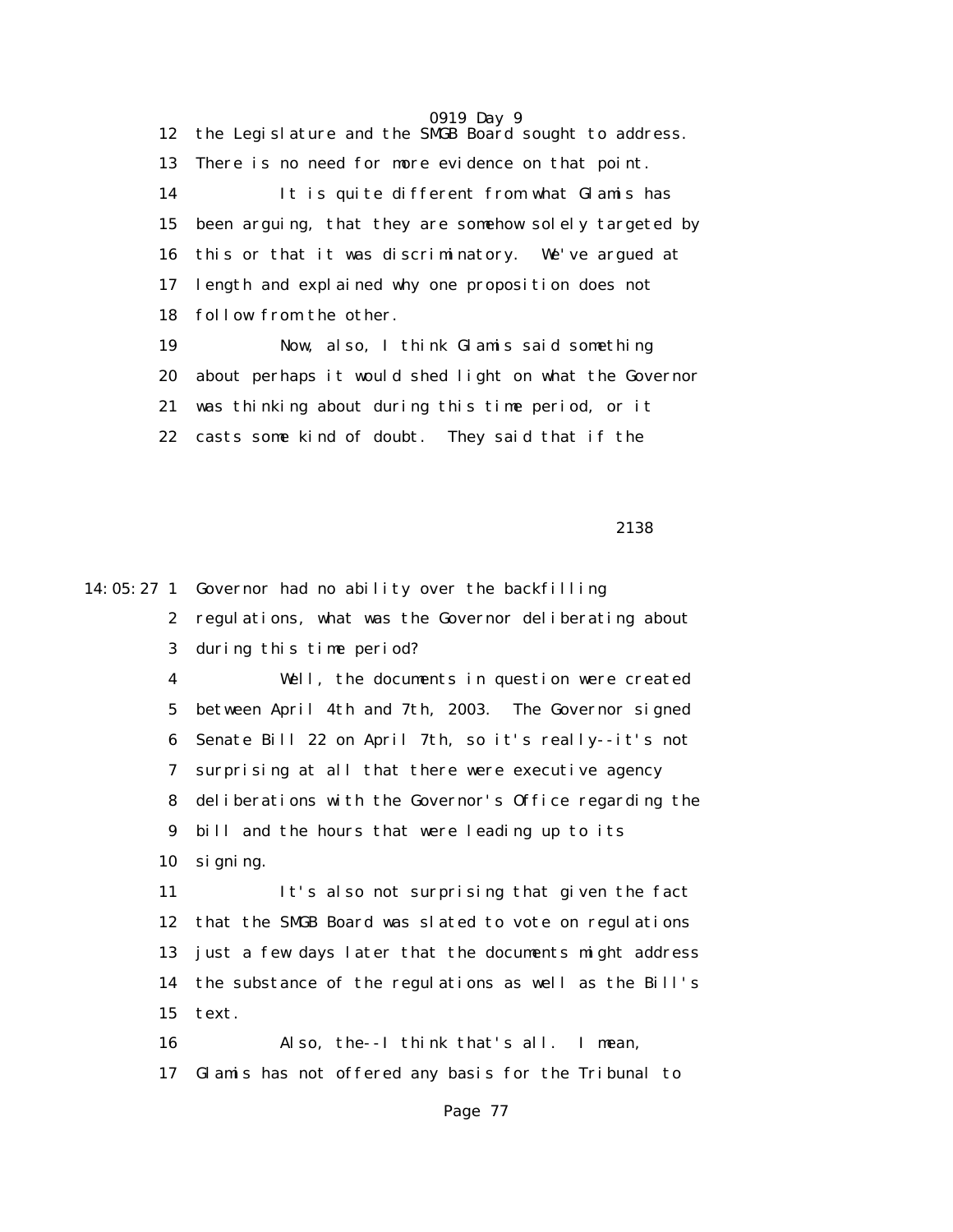18 rule that the State of California's need to protect 19 the deliberative process of its policymakers is 20 outweighed by Glamis's need for the documents on the 21 theory that the documents might suggest or provide 22 additional information about the California measures.

2139

14:06:36 1 PRESIDENT YOUNG: Thank you. 2 Claimant, do you have any response to that? 3 MR. GOURLEY: Just two points, Mr. President. 4 First of all, when you do revisit the 5 pleadings that are now a year-and-a-half ago, you will 6 see that the California Governor's privilege is a 7 records privilege for records request under FOIA type. 8 It expressly by the Court of Appeals of California 9 does not apply to litigation. 10 Secondly, the point and the importance of 11 those documents, and this is, to us it seems, a 12 contested issue, although if Respondent is now 13 admitting that, we would accept that, the two 14 measures, the S.B. 22 and the regs are inextricably 15 intertwined, and they were both caused by the same 16 motivation to make the mine costs prohibitive, so that 17 you could not mine at that location, which is the ban 18 that they deny. 19 So, these documents go directly to that time 20 when the two measures were again joining because S.B. 21 22 was being passed and the emergency regulations were 22 coming up to become final, and that's the importance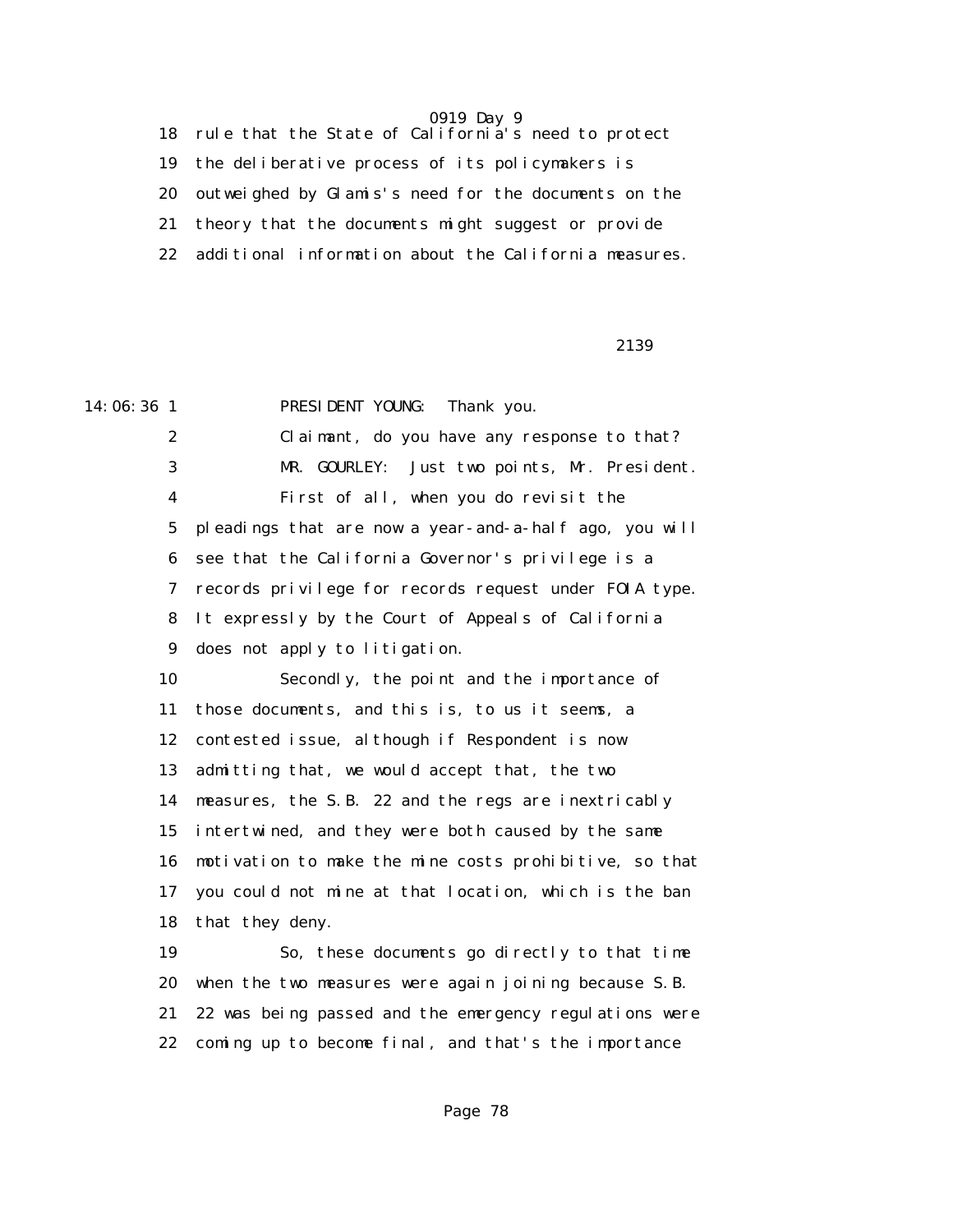14:08:06 1 of them that outweighs the--any need six years later, 2 five years later, for the State of California to keep 3 those confidential. 4 PRESIDENT YOUNG: Thank you. 5 MS. MENAKER: If I may just very briefly 6 respond to that. 7 PRESIDENT YOUNG: Yes. 8 MS. MENAKER: Thank you. 9 We have not conceded in any fashion or at 10 least not in the manner Glamis has suggested that the 11 measures were inextricably intertwined. All we have 12 said it that it would not be surprising at all for the 13 Governor to be informed of information as to what's 14 happening in one of the executive agencies. 15 We also certainly did not say that--when we 16 said that Glamis's project may have been the impetus 17 for the Legislature and the Board to take up this 18 issue, we did not ever say that the motivation of both 19 measures was to make the mine costs prohibitive. I 20 think we have made that clear throughout. 21 And the one thing that I failed to mention 22 before that I would just mention again, and this is on

2141

14:09:10 1 the privilege log for the documents, is that these 2 documents, which are E-mails, they address public 3 outreach strategies in light of the bill and the SMGB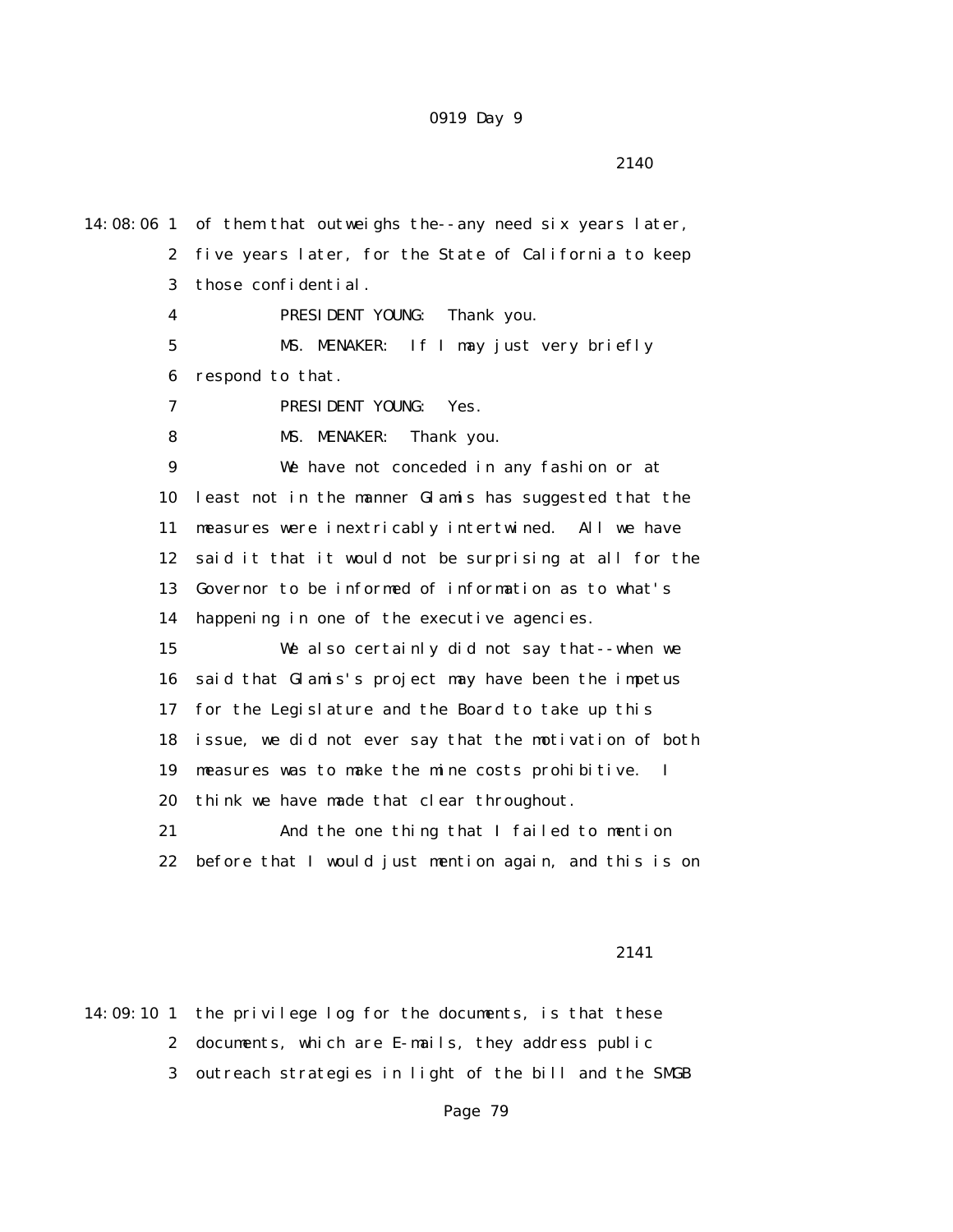0919 Day 9 4 regulations which, in light of the administrative 5 record, you know, it shows that those were going to be 6 acted upon. 7 And so, there is nothing suspect about the 8 fact that both measures are being discussed in these 9 E-mails with the Governor's Office. 10 PRESIDENT YOUNG: Claimant? 11 MR. GOURLEY: The only point to respond to 12 that is the--if you go back to the Governor's press 13 release itself, the outreach there was to assure the 14 other mining--elements of the mining industry in the 15 State of California that this measure had been 16 targeted as narrowly as possible to a portion that is 17 of new mines of the 3 percent which were metallic 18 mines of the entire mining industry. And that, again, 19 is what these documents are addressing. 20 MS. MENAKER: You can note our disagreement 21 with that statement, but I don't want to belabor that 22 point.

#### 2142

14:10:46 1 PRESIDENT YOUNG: I think we are assuming--we 2 will assume a can opener here, as economists tell us. 3 Ms. Menaker, are there other questions that 4 we had left standing as of yesterday that the 5 Respondent would like to address? 6 MS. MENAKER: I don't think so, but by all 7 means, let us know. 8 PRESIDENT YOUNG: Thank you. With that, we 9 will add some additional questions to the mix.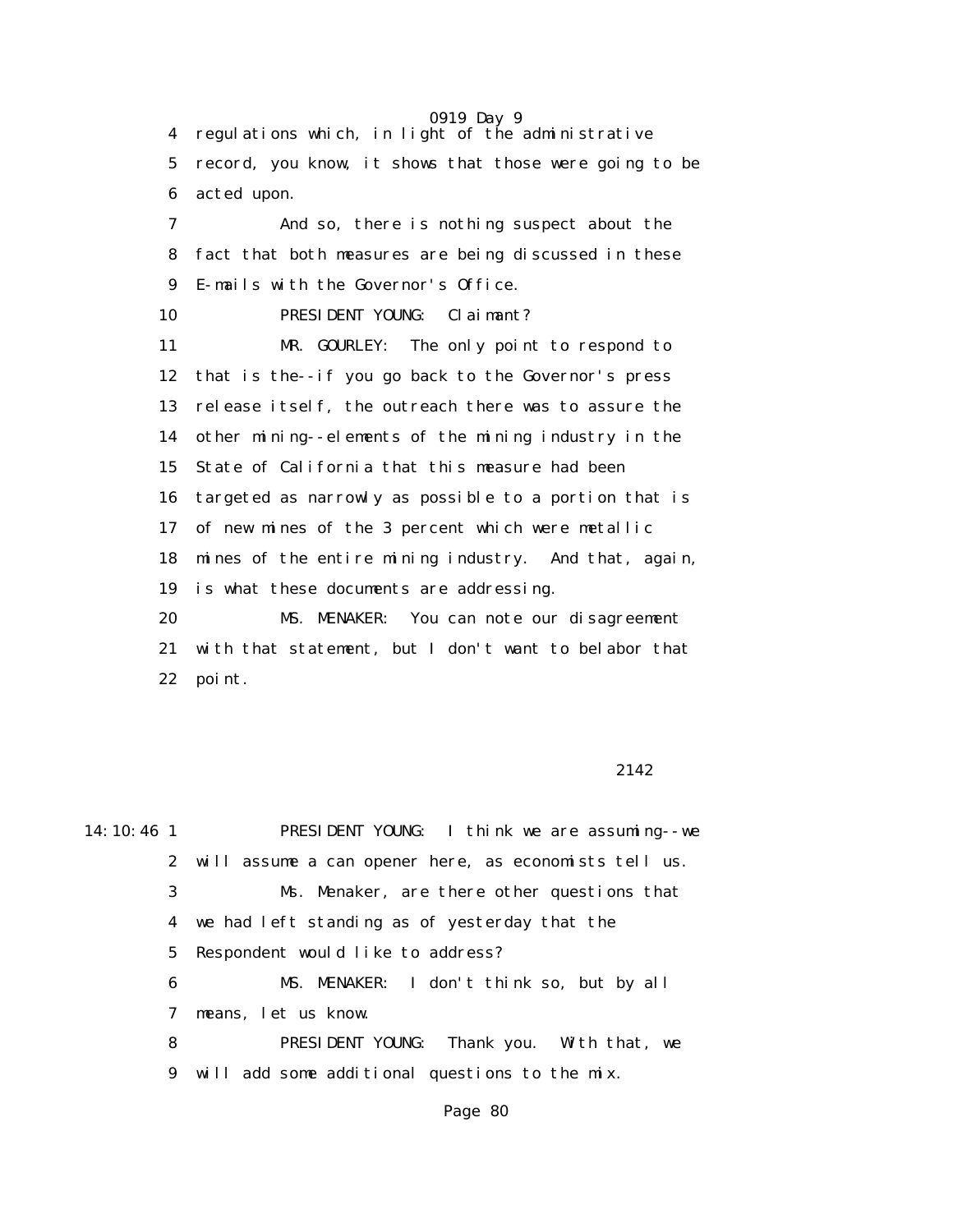|    | 0919 Day 9                                            |
|----|-------------------------------------------------------|
| 10 | We'll start with Professor Caron.                     |
| 11 | <b>QUESTIONS FROM THE TRIBUNAL</b>                    |
| 12 | ARBITRATOR CARON: I have a series of                  |
| 13 | questions. This first group of questions relates to   |
| 14 | ripeness. They are to both parties. I will try to     |
| 15 | phrase them in a way that we can have short answers   |
| 16 | and proceed through them. Both of my colleagues on    |
| 17 | the Tribunal also have questions concerning ripeness. |
| 18 | They may add questions at various points, but we will |
| 19 | try to work through this a little bit.                |
| 20 | In part, I just want to start with a very             |
| 21 | basic question. We've heard about two different       |
| 22 | things. One, need the Claimant have done anything     |

2143

14:11:56 1 after the adoption of the regulations? Was that 2 sufficient at that point? So, that is more or less 3 the Whitney Benefits case and that line of discussion. 4 The second discussion we have heard quite a 5 bit about is continued pursuit of the process. What 6 significance should we take from the July 2003 letter 7 where the NAFTA arbitration is initiated and Glamis 8 Gold informs the Department of Interior of that. 9 Now, what I just want to make--to get the 10 views of both parties quickly, is this a two-step 11 analysis or are those two separate prongs? So, for 12 example, first we ask the question, need the Claimant 13 have done anything once the regulations were adopted? 14 Step one. 15 Second, if they needed to do something more,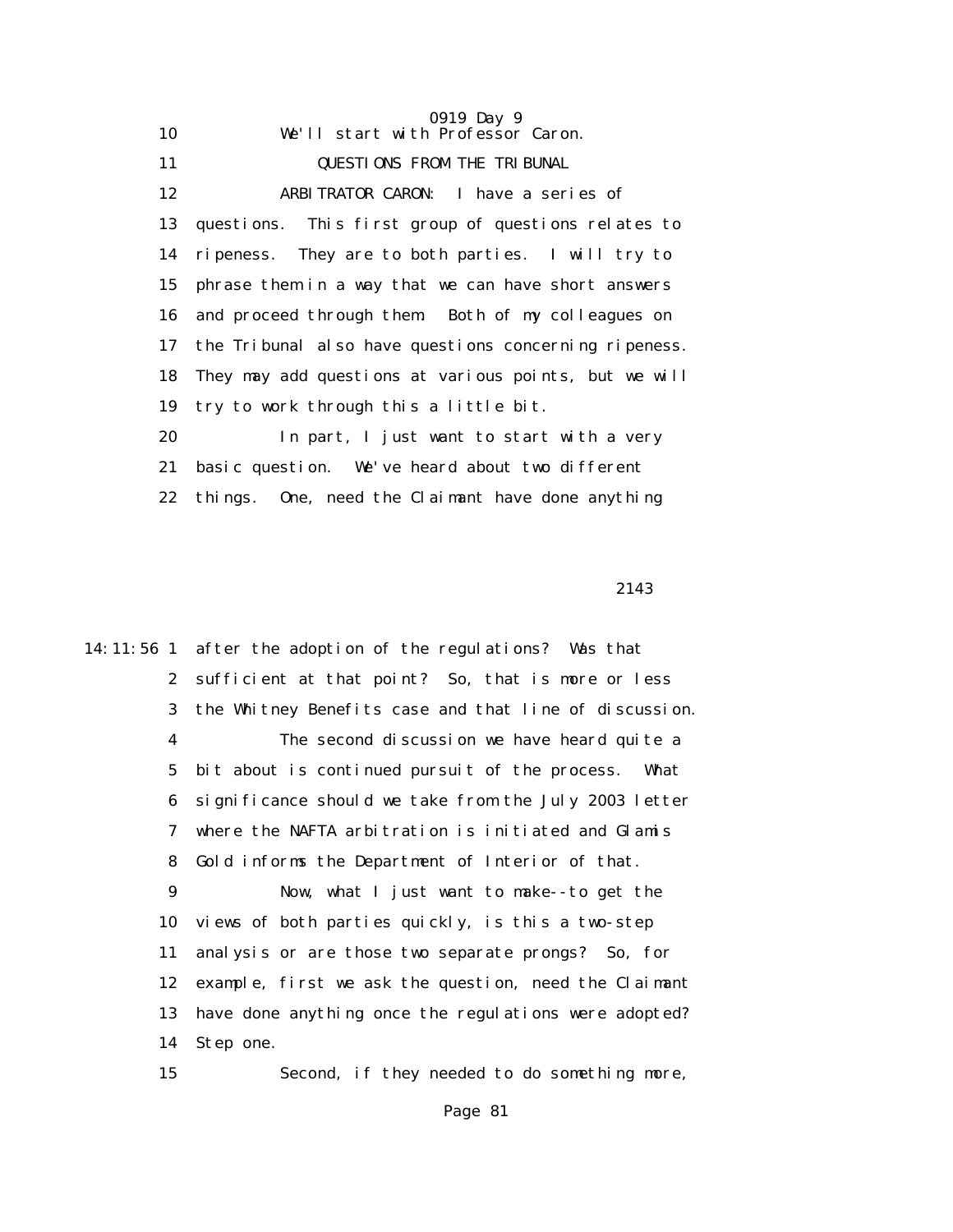16 then we look at the continuation of the process and 17 through the series of letters up to the July 2003 18 letter.

 19 MR. GOURLEY: Claimant's position is that 20 once the regulations were adopted, there was nothing 21 more that could be done or that Respondent has shown 22 that we could do. There was no plan that could make

2144

14:13:26 1 an economically viable project go forward.

 2 With respect to the second, we don't see the 3 correspondence in July as really part of the ripeness 4 discussion. I think I understand how you have 5 connected the two. We have always understood the 6 Respondent's argument there to go to the delay issue. 7 But again, all we did at that stage--and Metalclad is 8 a good example of this--the actual expropriation that 9 was at issue in Metalclad occurs months after the 10 claim is filed, when they pass a Decree that removes 11 the site forever. There is nothing about filing the 12 claim that stops action on the permit, if there is 13 something that could be done.

 14 Our position is there is nothing that could 15 be done, and people did recognize that, both Interior 16 and Glamis. We would have been happy to have them 17 continue, we asked them to continue, but...

 18 ARBITRATOR CARON: If I could switch to the 19 Respondent, then, and just to say--so, what I take the 20 significance of the later correspondence is I have 21 understood Respondent to argue it is Glamis Gold that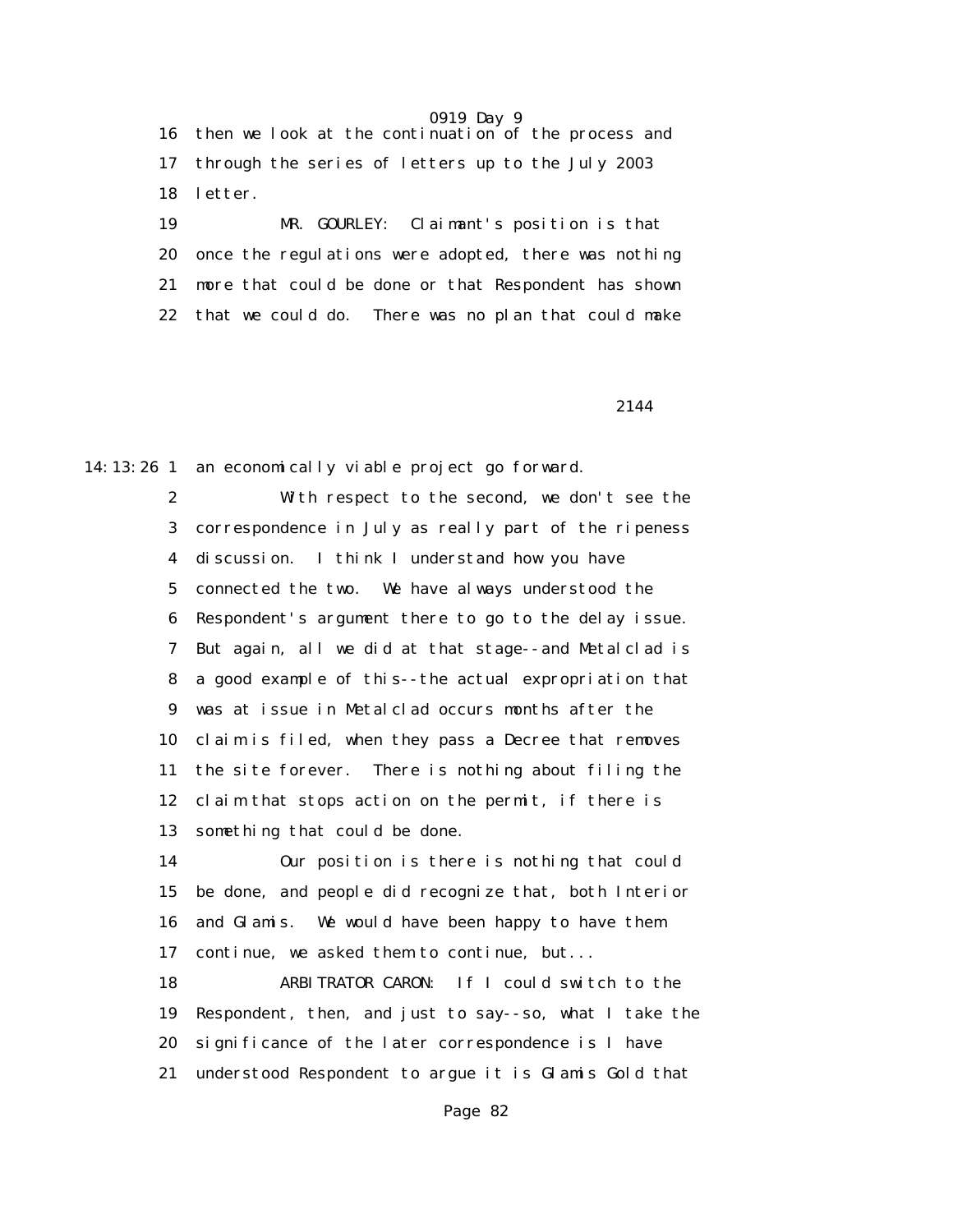22 suspended the process, ended an ongoing process that

2145

14:14:55 1 they should have pursued, and therefore it's not ripe. 2 But what I take from what you said is you 3 first start with the regulation, you believe that 4 that's the end of the matter. If it's not the end of 5 the matter, you didn't really see the relevance of the 6 second question. Is that correct? 7 MR. GOURLEY: I guess what I would say is, if 8 the regulation isn't enough, then it is Respondent's 9 burden, since it is an affirmative defense, to show us 10 what should we have done. It's not call up Interior. 11 I mean, is there some plan? If they're trying to say 12 it's not ripe because we stopped them, then, as we 13 have heard a lot, we reject that out of hand. 14 ARBITRATOR CARON: So, to the Respondent, is 15 it a two-step analysis in that way? 16 MS. MENAKER: I don't know if I would call it 17 a two-step analysis, but the answer to your first 18 question, need Claimant have done anything after the 19 adoption of the regulations? It's yes. Right now, 20 what they have done is they are making a facial 21 challenge to the regulations which--it's not ripe. 22 Those regulations have never been applied to it. What

2146

14:16:13 1 it needed to do was put itself in a place where those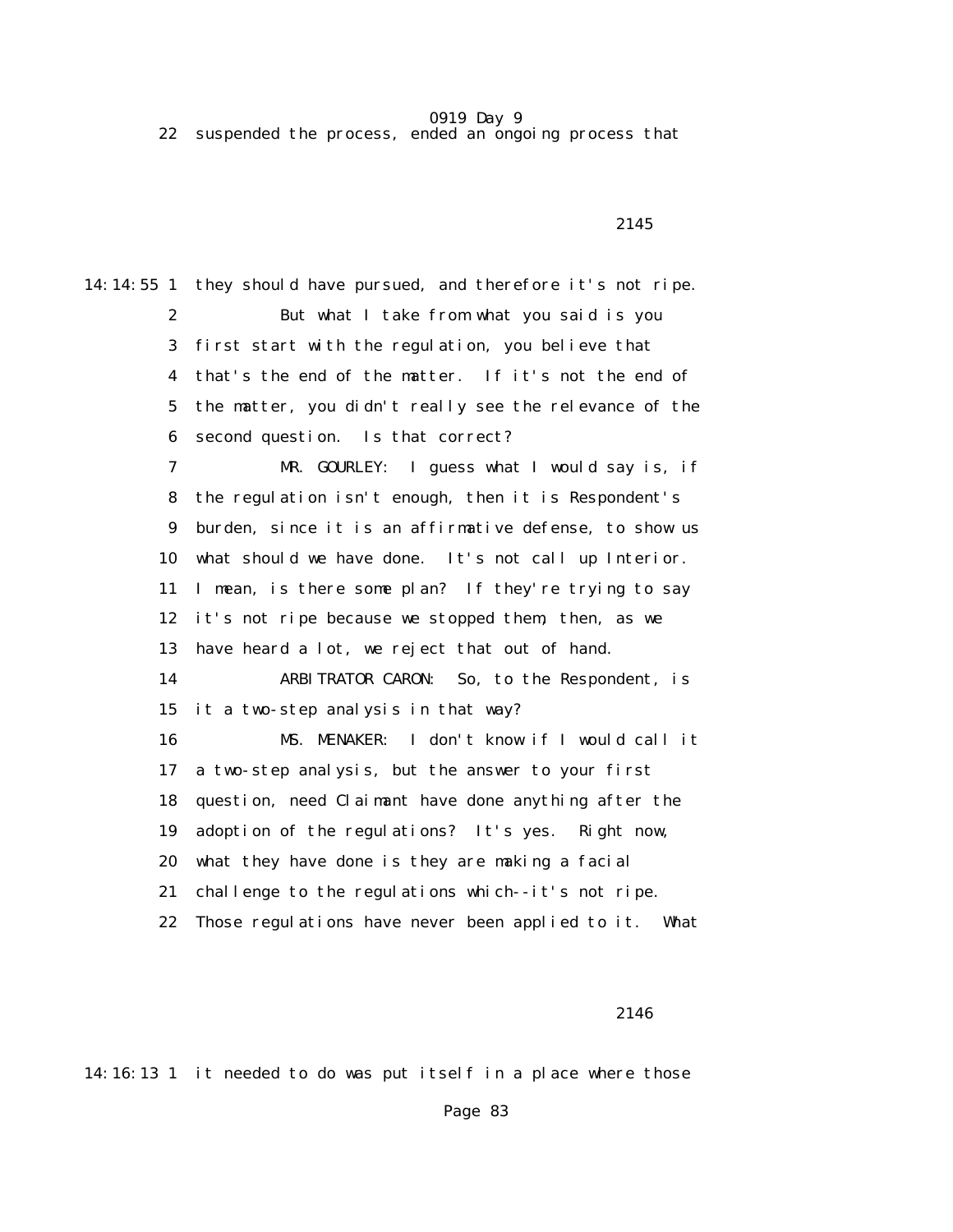2 regulations could be applied to it so that the 3 Tribunal could see the impact that those regulations 4 had on the plan. What they have said is the impact is 5 a ban. It prevented them from going forward. That's 6 not proven, and they never put them in the place to 7 show that.

 8 We are saying that had those regulations had 9 been applied, they would not have operated as a ban. 10 They would not have demanded a--necessitated a denial 11 of their Reclamation Plan. That would be--or to 12 prevent them from mining, and the economic impact 13 would have been different from what they say. 14 Now, as far as the continued pursuit of the 15 process, the reason why that is relevant is because 16 what they needed to do in order to put themselves in a 17 position to have those regulations applied is to 18 continue with the process of having a Plan of 19 Operations processed. But they clearly put an end to 20 that when they told the Department of Interior that 21 they were abandoning.

22 For them to say now that they would have been

2147

14:17:18 1 happy to have them continue is just a gross distortion 2 of the record, and I won't go into that, but I just 3 want to note that Glamis said it is somehow our burden 4 to show what should have been done, and that's just 5 wrong because their claim is not ripe. We have the 6 burden. We have shown that it's not ripe. They want 7 to now come back with the defense and say it would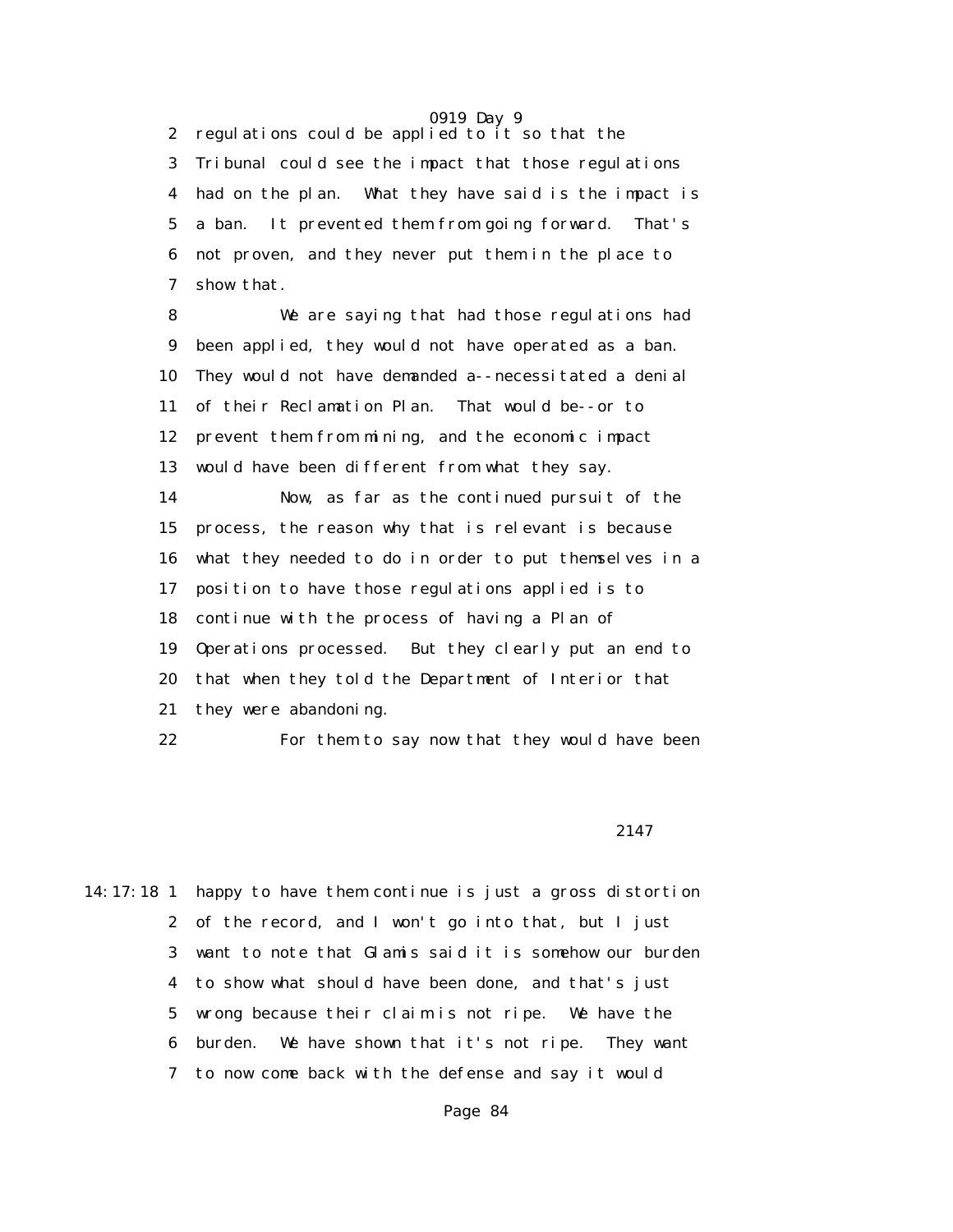0919 Day 9 8 have been futile. If they want to raise a futility 9 defense, that is their burden to show that. They have 10 not shown that it would be futile, as I discussed 11 earlier today. 12 ARBITRATOR CARON: Thank you. 13 If I could proceed to a next question, I 14 think which goes in this way towards the effect of the 15 regulation full stop, what I understand--I was a 16 little--I saw a slight difference between what 17 Mr. Feldman was saying yesterday and what Ms. Menaker 18 said just an hour ago, and there seemed to be two 19 different things. One, if the Claimant had proceeded 20 further--and we could have a discussion about what 21 that means to proceed further--there seems a couple of 22 options. One, they could have proceeded with some

2148

|              | 14:18:48 1 plan as is at that time without incorporating the new |
|--------------|------------------------------------------------------------------|
| $\mathbf{2}$ | regulations, and have seen that denied as not meeting            |
|              | 3 the new regulations.                                           |
| 4            | They could have reconstructed the whole plan                     |
| $5^{\circ}$  | of operations to meet the new regulations, and                   |
| 6            | eventually seen either--and this is where I think                |
|              | 7 Mr. Feldman's remarks were you could not know the              |
| 8            | economic impact until you had done that.                         |
| 9            | And then Ms. Menaker's remarks seemed to be,                     |
| 10           | you could not know whether it would be banned, which             |
| 11           | to me seems to say that you would have been denied               |
| 12           | even though you had incorporated the new regulations.            |
| 13           | Then those seem to be two different things in that               |
|              |                                                                  |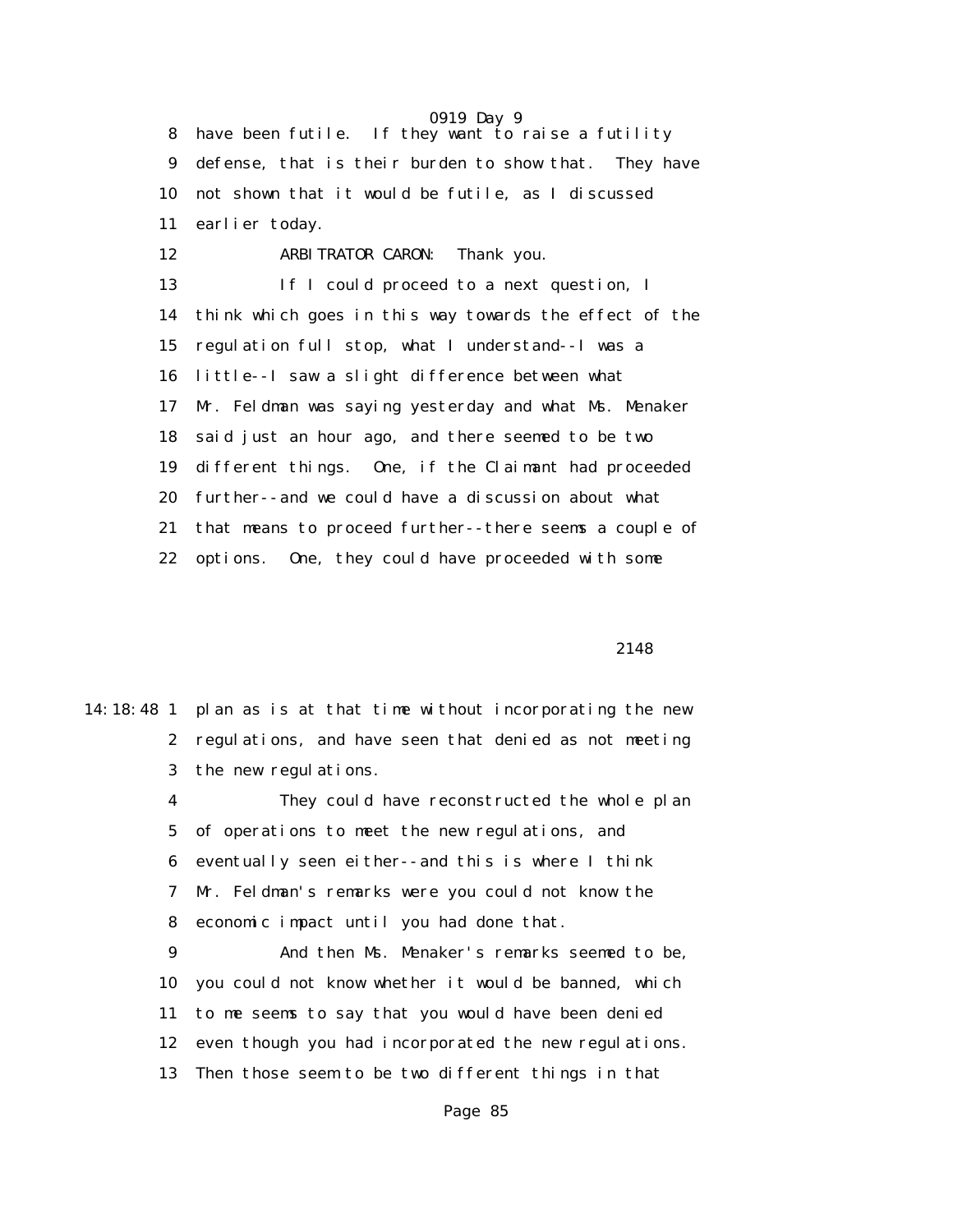14 way.

 15 So, could you just comment on, A, you're not 16 talking about submitting the old plan and being denied 17 because it doesn't meet the new regulations; B, which 18 of the two things are you talking about? Learning 19 more about the costs of actually doing it, of complete 20 backfilling, or seeing that this is actually an 21 attempt--they're unhappy with the fact that you're 22 actually trying to do it even with complete

2149

14:20:09 1 backfilling and are, therefore, banning you. 2 MS. MENAKER: And I can understand the 3 confusion, but let me just back up to say that when we 4 are talking about they could have proceeded, that is 5 they could have proceeded, you know, in accordance 6 with the regulations, and only then could you see the 7 economic impact because then you would see what the 8 plan was like with it. As we discussed gold being a 9 commodity, things change, prices change, and it's only 10 at a certain point in time you can assess the economic 11 impact.

> 12 When I was saying earlier that you could not 13 have known whether it would be banned, that's only 14 because I'm responding to an argument that Glamis has 15 made that what these--these regulations don't do what 16 they say they do. They have been making an argument 17 that they really are designed to prevent the Imperial 18 Project from ever going forward. They were designed 19 with pure motivation to kill the Project, and that is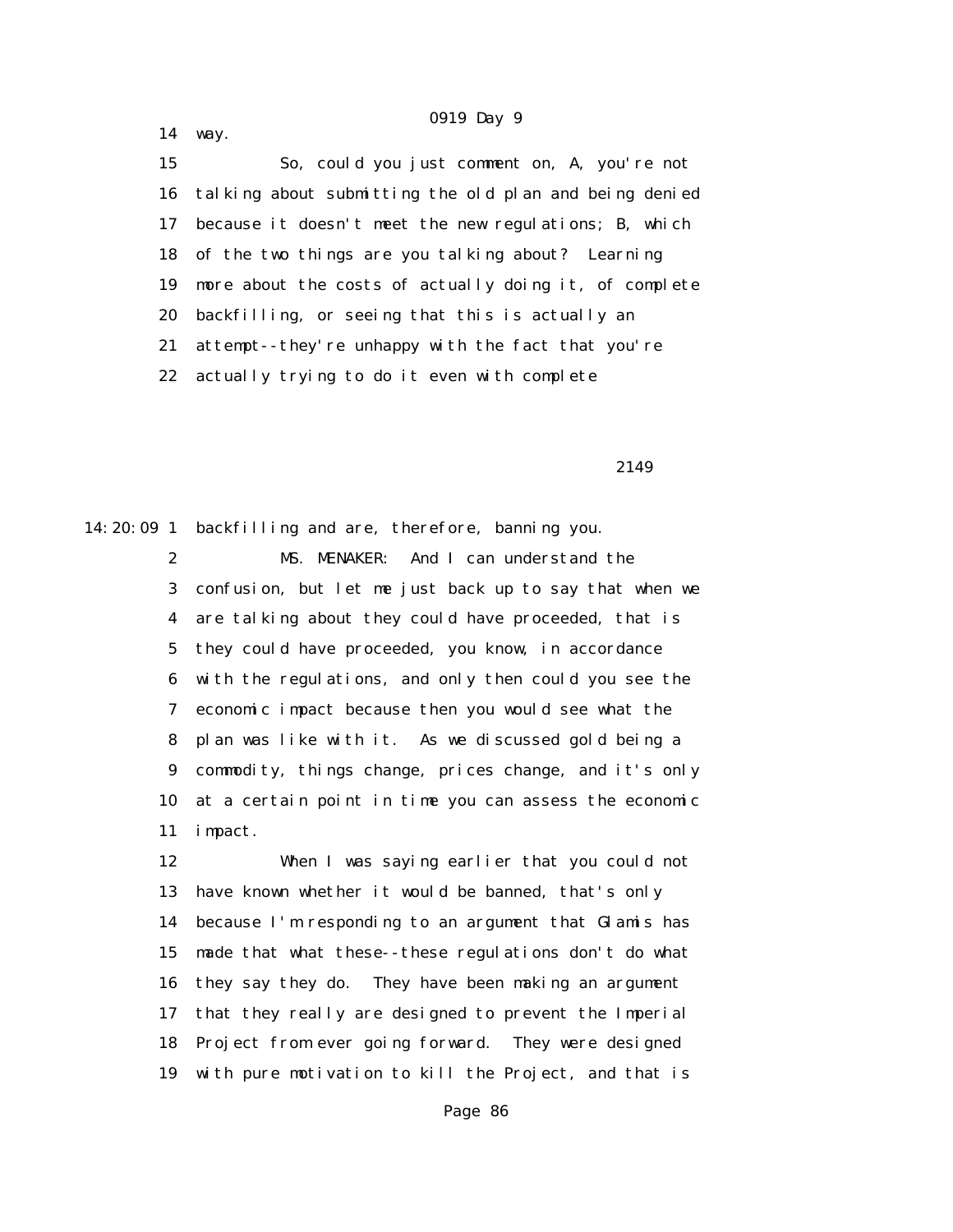20 how they would have been implemented, and there is 21 just no evidence in the record of that. They tried to 22 compare it to--to analogize it to the ban in Whitney

 $2150$ 

14:21:22 1 Benefits and St. Lawrence County, and we've shown that 2 this isn't a ban.

> 3 Then they're saying, well, you know, they've 4 almost made the argument that, yes, that was their 5 intent, and somehow that that perceived intent is 6 going to override the actual language of the 7 regulations. And what we are just saying is that is 8 clearly not what the regulations do. If that's their 9 argument, they have no evidence to support that. And 10 if they really want to make that argument, they would 11 have had to have gone, and then sure, then if the 12 Government actually denied their plan, even though it 13 complied with the regulations, then obviously they 14 could come back and say, you see, the regs don't do 15 what they say they do, but that's not just the case 16 here.

> 17 So, I didn't mean to introduce any confusion 18 on that point. It's just merely in response to their 19 argument.

 20 ARBITRATOR CARON: So, before Claimant 21 responds, let me just ask another question on that. 22 And that is, the question goes to why are the

2151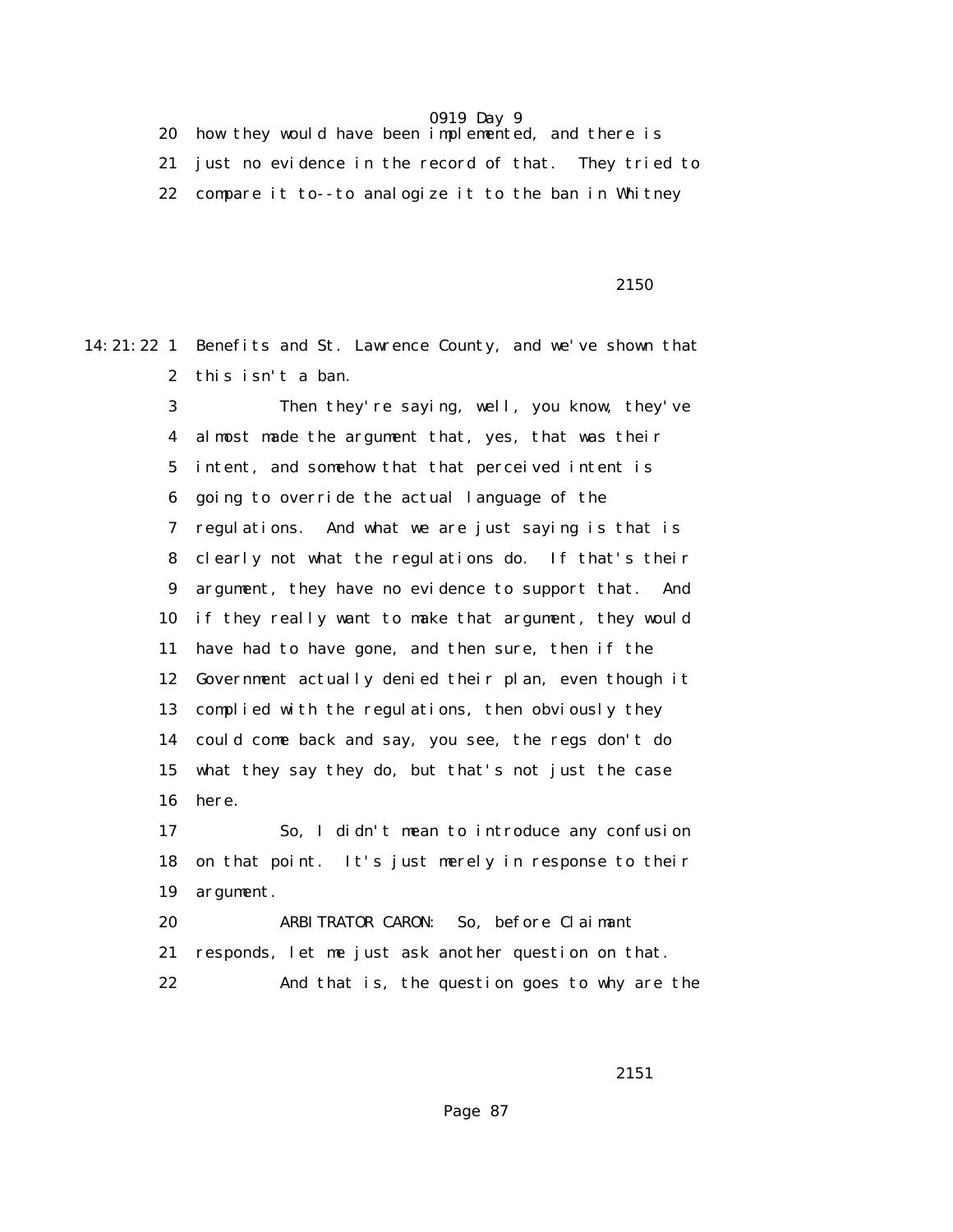| 14: 22: 24 1     | costs becoming more certain to see it implemented?     |  |  |  |
|------------------|--------------------------------------------------------|--|--|--|
| $\boldsymbol{2}$ | This was Mr. Feldman's point yesterday. I agree that   |  |  |  |
| 3                | as time passes, the estimate would become more         |  |  |  |
| 4                | precise, but you know what the requirements are going  |  |  |  |
| $\mathbf 5$      | This ties to a separate question of I don't<br>to be.  |  |  |  |
| 6                | understand what variance was possible. It seems that   |  |  |  |
| 7                | the regulations state pretty clearly what it has to    |  |  |  |
| 8                | be, what steps have to be taken.                       |  |  |  |
| $\boldsymbol{9}$ | So, the agencies would be pretty much                  |  |  |  |
| 10               | implementing those steps. You could project forward    |  |  |  |
| 11               | seeing the regulation that these are roughly the costs |  |  |  |
| 12               | i nvol ved.                                            |  |  |  |
| 13               | Yes, as time goes--I'm not even sure the               |  |  |  |
| 14               | implementing agency itself would make an estimate of   |  |  |  |
| 15               | costs rather than just simply require the acts, the    |  |  |  |
| 16               | certain mitigation measures.                           |  |  |  |
| 17               | So, and it's the gold price, at least for              |  |  |  |
| 18               | that period of time is not shifting that much perhaps, |  |  |  |
| 19               | so whether it's six months later or a year later, it   |  |  |  |
| 20               | might make a difference. It might not, solely on the   |  |  |  |
| 21               | price question, but--or the rise in costs of           |  |  |  |
| 22               | transporting the material back. But I'm not sure why   |  |  |  |
|                  |                                                        |  |  |  |
|                  |                                                        |  |  |  |

#### 2152

|             | 14:23:47 1 it's radically different to wait and actually try to |                                              |  |
|-------------|-----------------------------------------------------------------|----------------------------------------------|--|
|             | 2 figure out what the costs are.                                |                                              |  |
| $3^{\circ}$ |                                                                 | MS. MENAKER: If I could just consult on that |  |
|             | 4 for one moment.                                               |                                              |  |
|             | $5\degree$<br>(Pause.)                                          |                                              |  |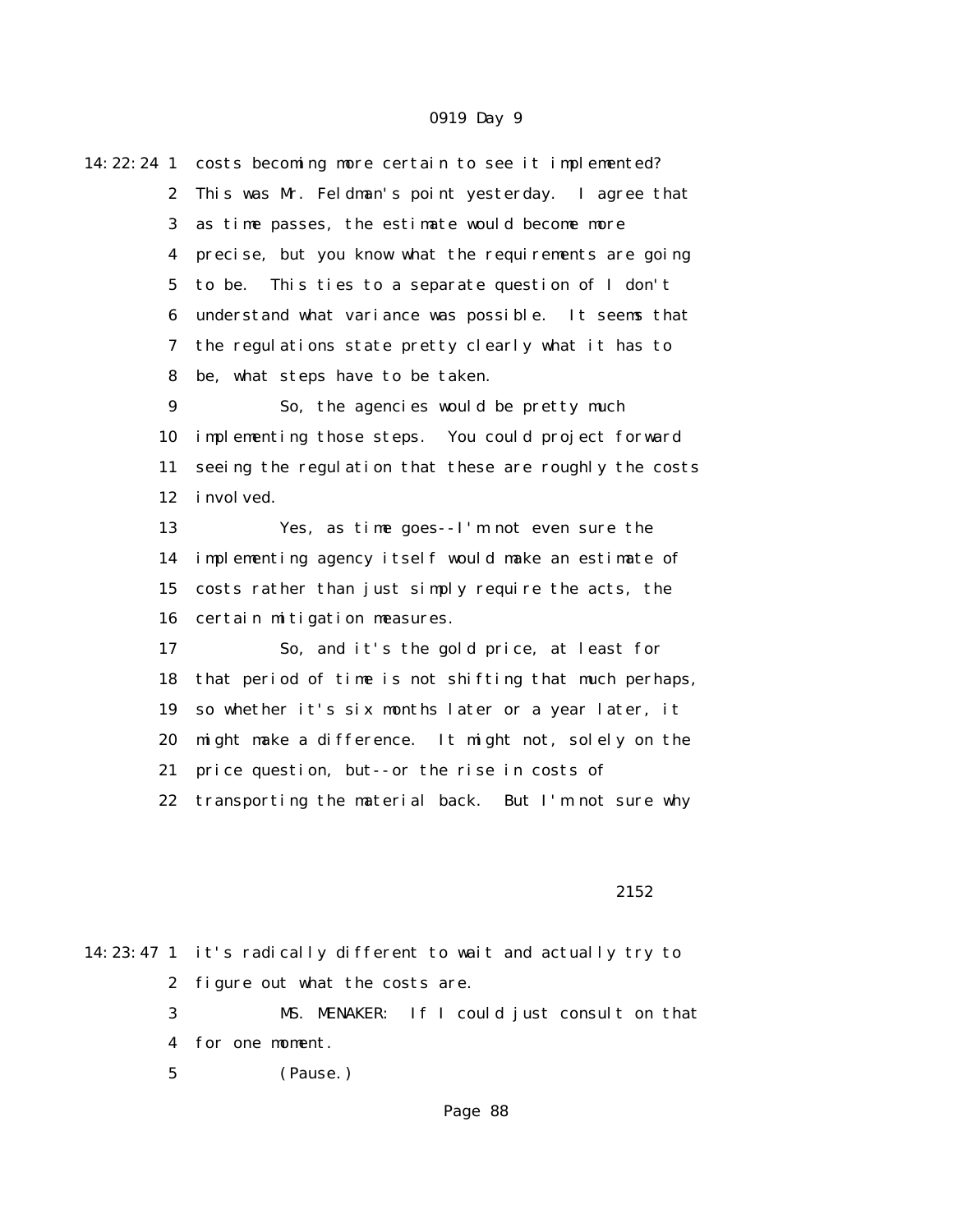0919 Day 9 6 MS. MENAKER: On that question, we think that 7 the law is clear that facial challenges are strongly 8 disfavored, and that the showing that a Claimant needs 9 to make when challenging a statute, regulation on its 10 face without having it be applied is much higher. It 11 must show that that statute acts in a manner that's 12 inconsistent with the law here, that it acts in an 13 expropriatory manner in every conceivable situation, 14 and that Glamis simply cannot show. It hasn't met its 15 burden of showing that; and, in fact, although it's 16 not our burden, we have introduced evidence that other 17 mining operators are seeking to go forward, Golden 18 Queen in particular, with its plan, despite these 19 regulations. 20 So, we have shown that it is not economically 21 infeasible for all operators. 22 So in that respect, with its facial

#### $2153$

14:26:46 1 challenge, it's just failed, and if it wanted to make 2 a challenge as applied, it hasn't done that, and it's 3 important to because, for some of the reasons you 4 stated, you do need to see what the economic impact is 5 at a particular time when it's actually been applied. 6 And here it--gold--I mean, it does fluctuate, costs do 7 fluctuate, and in the processing it would have still 8 been a matter of time before the whole processing went 9 through, and so, even if you are talking about, you 10 know, six months or however many months, that could 11 make a significance difference.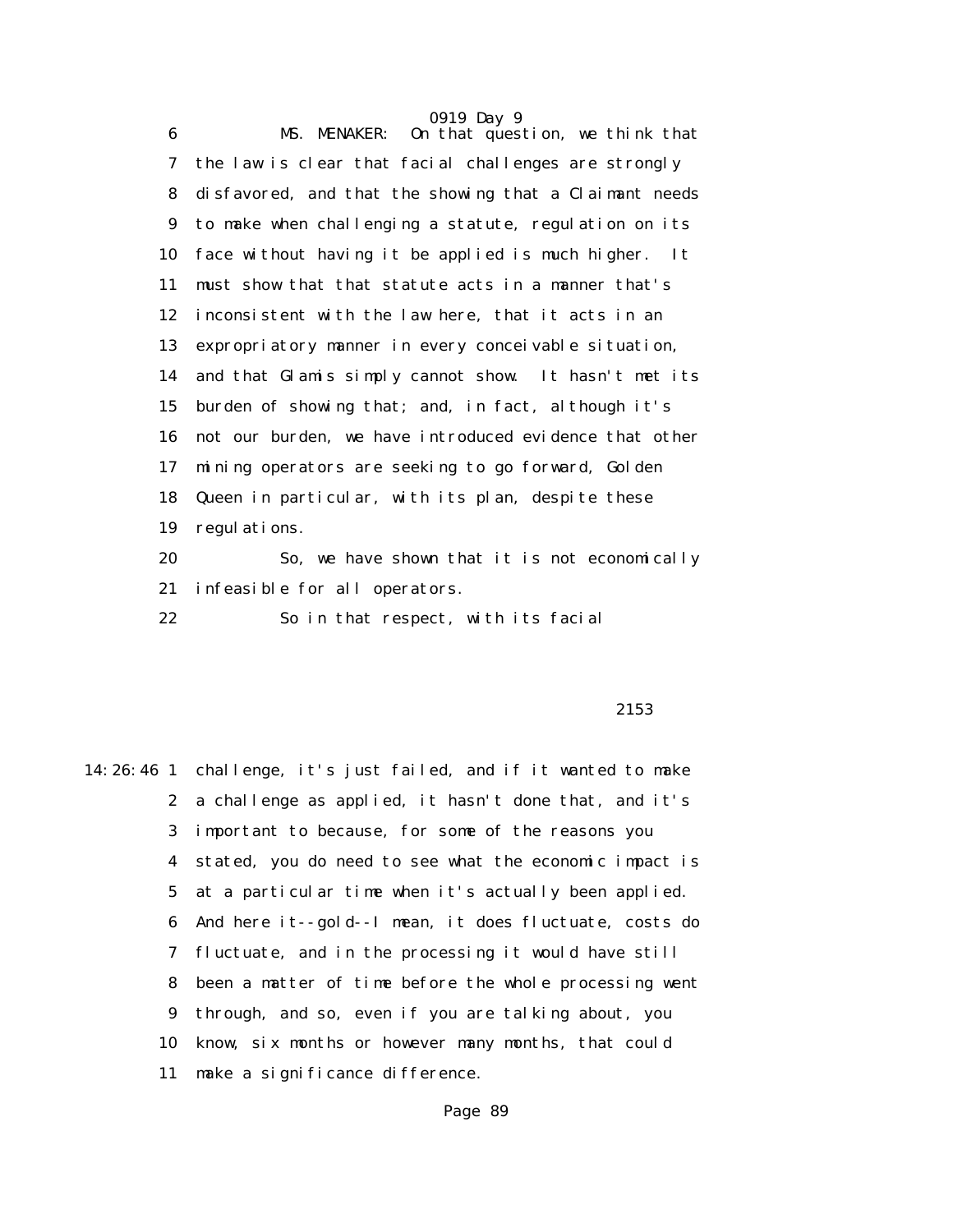12 Also, you will recall that at this point in 13 time, if the DOI were to be approving the Plan of 14 Operations, one of the other issues that would have 15 had to have been resolved is a determination of what 16 mitigation measures should be imposed on Glamis 17 specifically with respect to the cultural resource 18 issues. In the denial, they have denied the plan 19 because of that, but now that denial is rescinded, so 20 now they go back to just the process where they have 21 to impose mitigation measures. Without knowing what 22 those mitigation measures would have been, we don't

2154

14:27:56 1 know what the entire plan would be, and you can't 2 impose--you can't calculate the impact of the costs of 3 the backfilling regulations on that plan without 4 having all of this information available. 5 ARBITRATOR CARON: Thank you. 6 So, I would like to ask for the Claimant's 7 comments, and then I have related question to 8 Claimant, but why don't you go ahead. 9 MR. GOURLEY: Whitney Benefits was faced with 10 two choices after the statute at issue in that case. 11 They could submit a request for a permit for surface 12 mining, facially unlawful, denied, hopefully, or not, 13 it would be solely within the power of the United 14 States in that case to wait, which is what they have 15 done here, or they could submit for a permit to mine 16 underground, which was lawful, but couldn't feasibly 17 be done.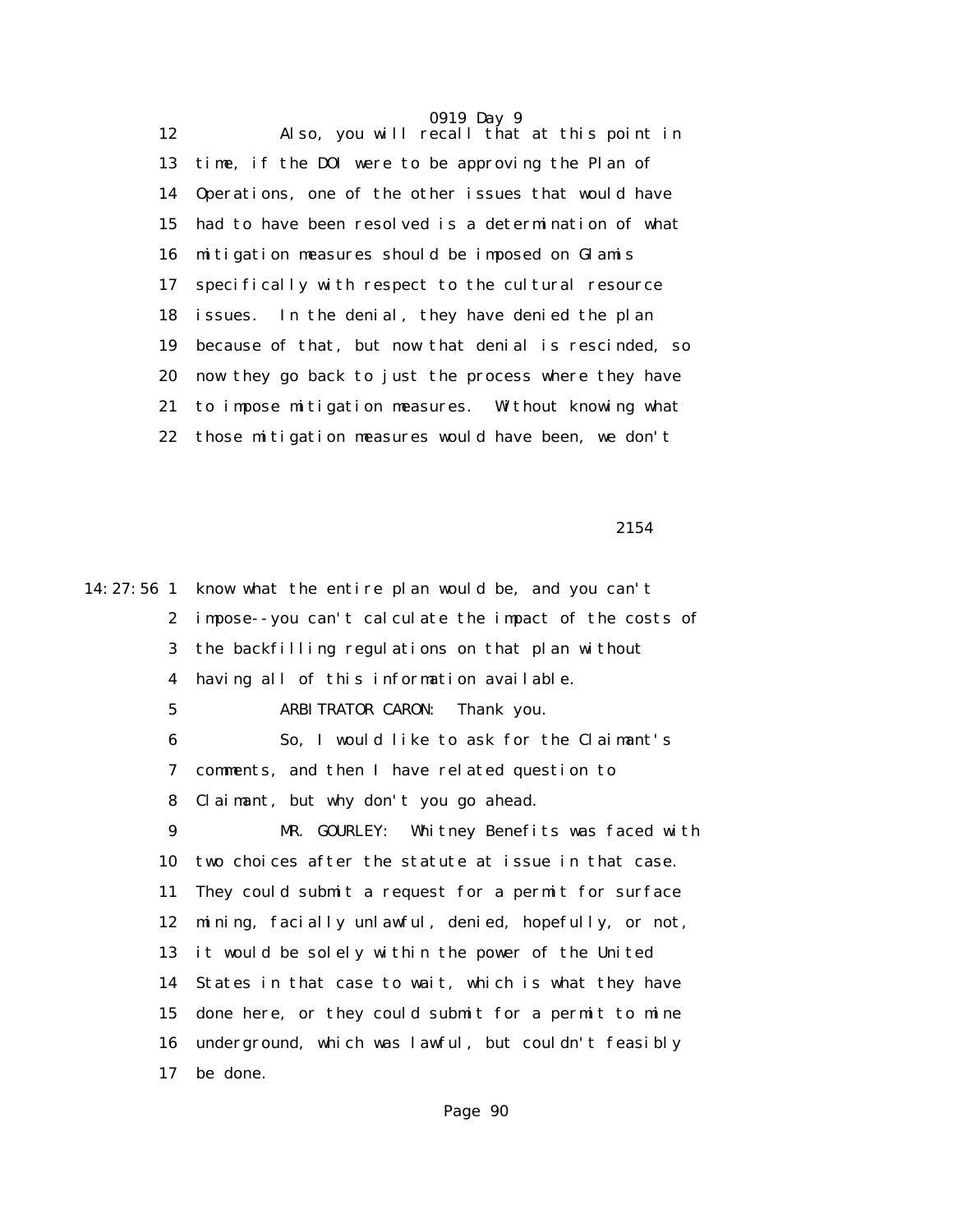18 So, this distinction between that Respondent 19 is trying to make here doesn't hold up. Respondent 20 would have you believe that Glamis had some other 21 choice here, which it doesn't. Its choice was the 22 same. It could stick with its plan, which called for

<u>2155</u>

14:29:27 1 partial backfill, could have been denied on April 14th 2 or December 13th under the emergency reg. Never was. 3 Or they could have structured an uneconomic one that 4 they never could perform to try to provoke an 5 acceptance that they would try to then challenge. I'm 6 not even sure how you challenge an acceptance. 7 So, that's the reason that it's futile. 8 There is nothing really for the mineral right holder 9 to do at that stage. 10 ARBITRATOR CARON: If I could ask Claimant a 11 question just on that point. 12 So, in the original plan for the Imperial 13 Valley project, you have an exhibit, it's an internal 14 memo in February of 1998, I think it's Exhibit 107. 15 In that memo, it appears they are planning for the 16 development of the Imperial Mine Project. There is a 17 statement that given what gold prices are at that 18 time, this may not be the best time to really take off 19 on that project, and so they say we could implement, 20 quote, the small mine concept. And then later, turned 21 it into I think the phrase was world-class mine 22 project.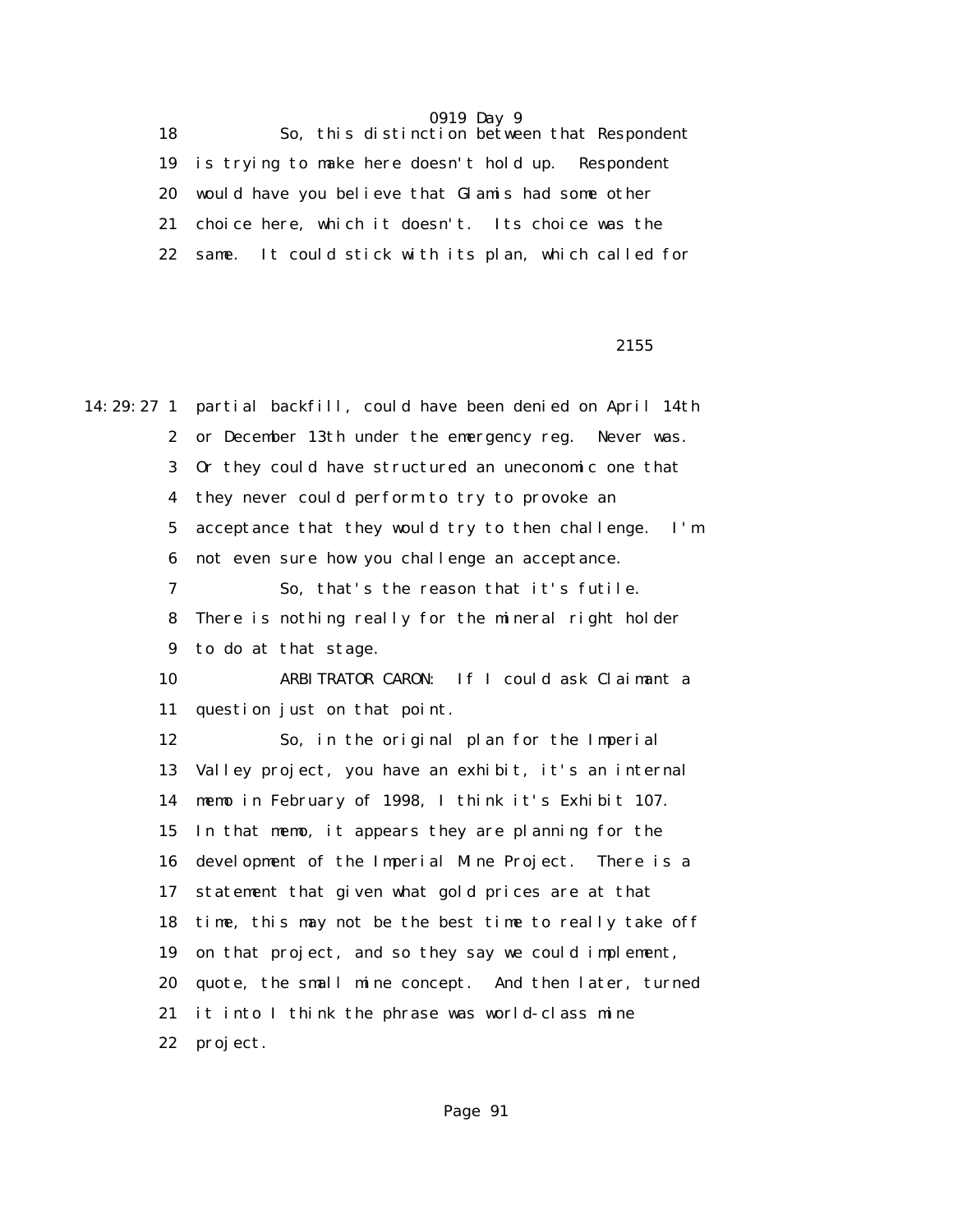$2156$ 

14:31:09 1 And the image there is that you go through, 2 you get approval, you have some--I'm not quite sure 3 you have a term of years that you have approval for 4 under that Plan of Operation--it's at the top of page 5 2--you have a term of years under which you can do 6 that operation. 7 So, if you were to get a permit under the new 8 regulations that you decided didn't make sense under 9 the current price, I wonder how the small mine concept 10 fits into that. Is it possible to simply say, well, 11 we are not going to start anything for two years? 12 Let's wait and see what the price is. We have an 13 approved project, it's not feasible now, it may be 14 feasible in two years. 15 MR. GOURLEY: The short answer is, no, that 16 companies, mining companies, wouldn't invest--I 17 mean,this goes back to the option theory--mining 18 companies are there to mine. It's not for them, you 19 know, outside a certain caliber of companies that are 20 willing to speculate, to hold assets for the future. 21 The small mine option is a notion that you open up a 22 mine and only mine that which is the easiest goal to

<u>2157</u>

14:32:47 1 get access to.

 2 But the complete backfilling still hurts if 3 not destroys that because the problem with complete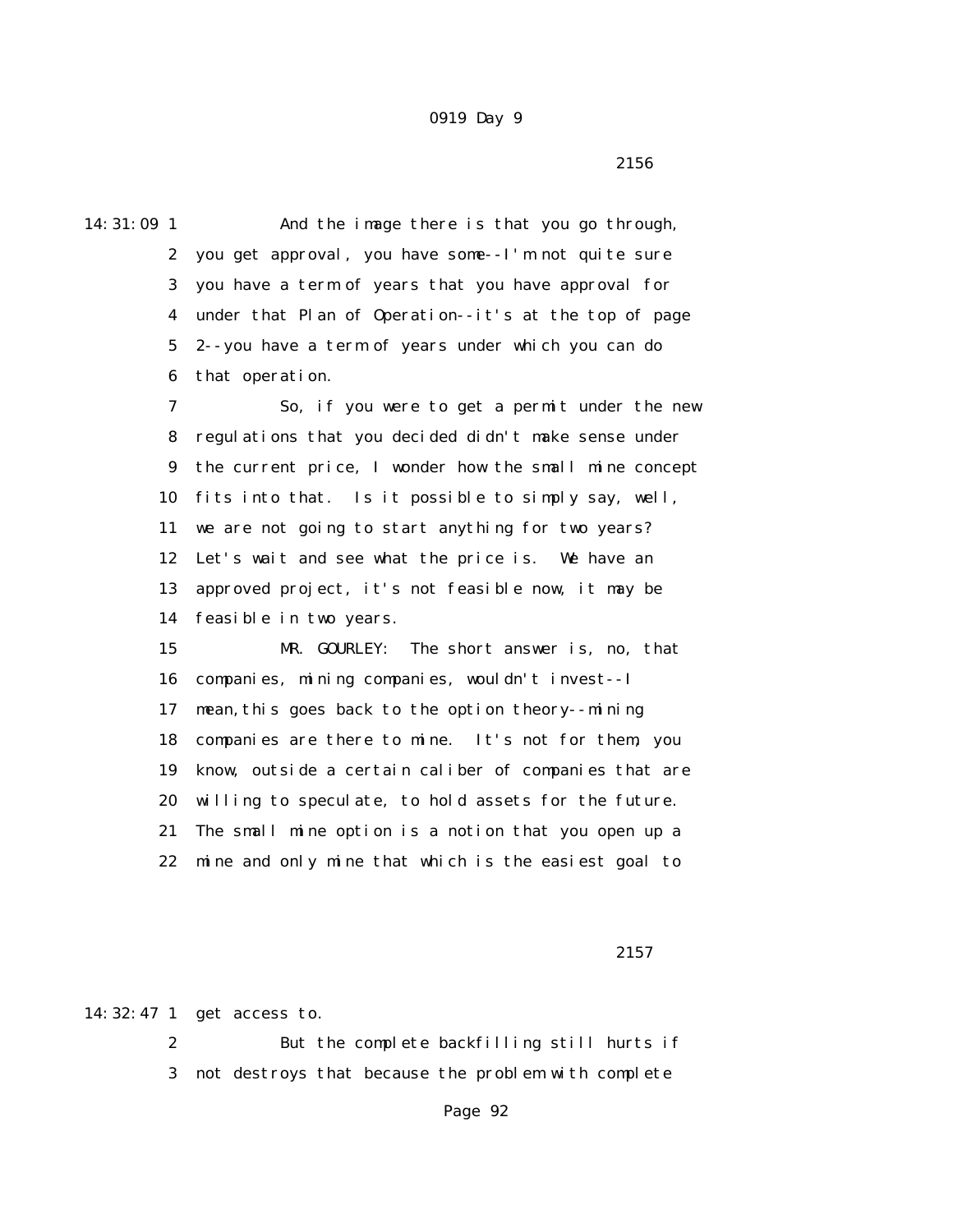0919 Day 9 4 mandatory backfilling is that--which differentiates it 5 from partial backfilling. In partial backfilling, as 6 you mine, you can take the material, you take the ore 7 rock to the leach pad, and the waste rock can go 8 directly to the first open pit. So, it's a one-step 9 operation. It doesn't require the two steps. It's 10 the second step which is the entire cost. 11 So, a single small pit, you are still going 12 to have the two steps. You have to pull out all of 13 the material and put it back. 14 So, there is nothing in the record that would 15 suggest that it would be any more economical than a 16 three-pit mine or a one-pit mine or a two-pit mine. 17 It's the mandatory complete backfilling, the two 18 steps, having to take all the material out and put all 19 the material back in two separate operations that 20 drives the costs to make it prohibitive. 21 ARBITRATOR CARON: So, a related question. 22 So, that conversation we just had proceeded on the

#### $2158$

14:34:08 1 assumption that you went through the process, and the 2 regulations were applied as they're written, and there 3 was a complete--permit was granted, complete 4 backfilling required.

 5 To the extent that your claim is that really 6 this project would be killed no matter what, are you 7 contending that the permit, if you had really tried to 8 do everything, the permit would be denied, that that 9 is the basis of your claim?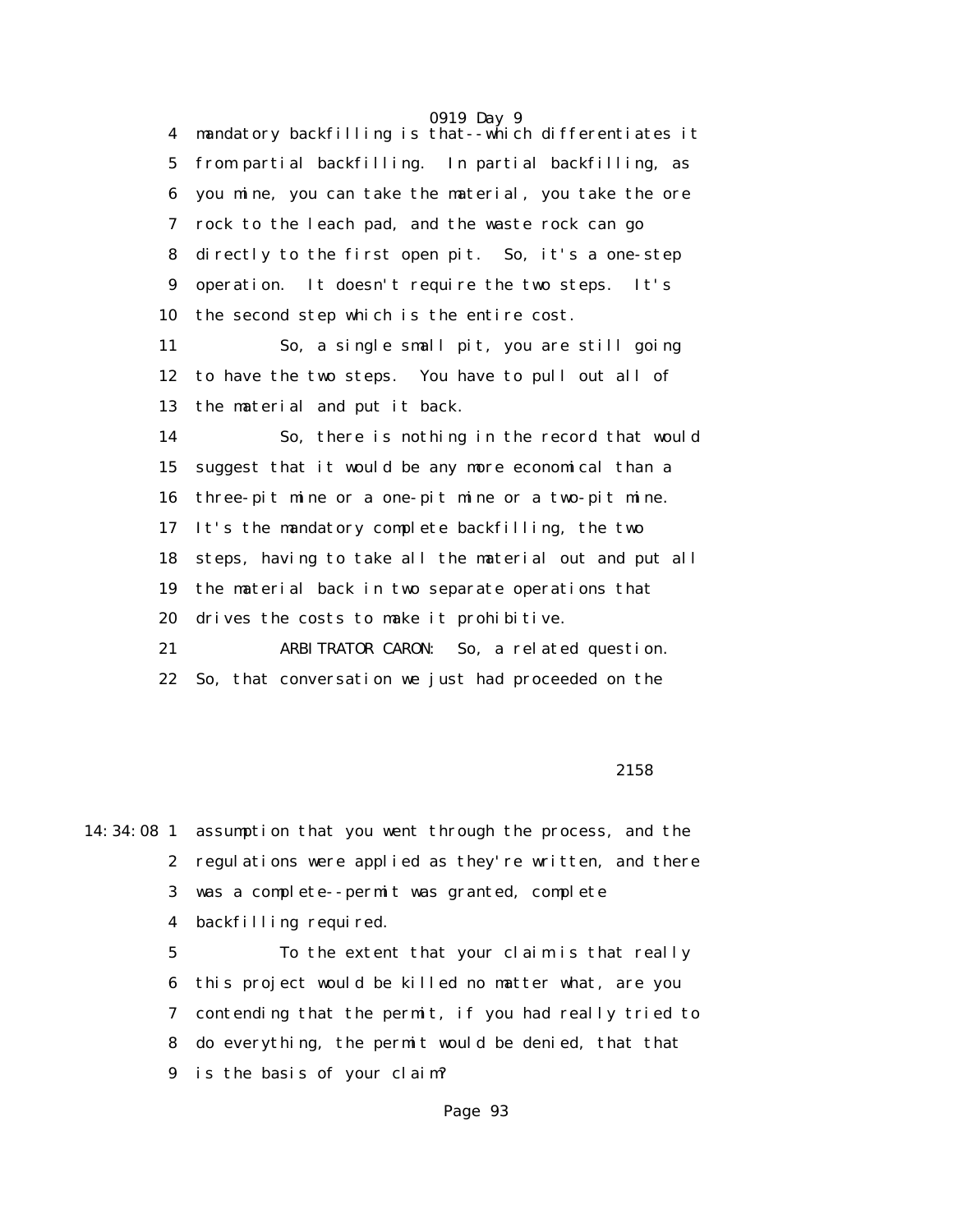0919 Day 9 10 MR. GOURLEY: I'm not sure I followed that. 11 If your question is that even if we had put a complete 12 backfill operation and even though we know that it is 13 uneconomic, would the Federal and the State have 14 denied it, the evidence certainly suggests that. I 15 mean, despite what you just heard from Respondent, we 16 have got eight years of targeted action to preserve 17 this--

 18 ARBITRATOR CARON: That's not so much my 19 question about does it suggest it as whether that is 20 the basis of your claim.

 21 MR. GOURLEY: That is a part of--that is an 22 element of the claim. We don't think you have to get

 $2159$ 

14:35:38 1 that far, but, yes, as we've said repeatedly, the 2 Project area is now stigmatized. That is one reason 3 why we don't think it has value even today. We 4 wouldn't get anyone to make an offer because you have 5 got everyone in the State of California and the past 6 Federal practice--Federal actions of denying the 7 Project at every turn.

> 8 ARBITRATOR CARON: But to go from stigma as 9 the measure of that for a moment, there is a separate 10 ripeness issue to the extent that is the basis of the 11 claim.

 12 So, when the regulation is passed, on its 13 face, it is not a ban, an actual ban. It is a 14 statement that ultimately you would get your permit on 15 the basis of those regulations. To state that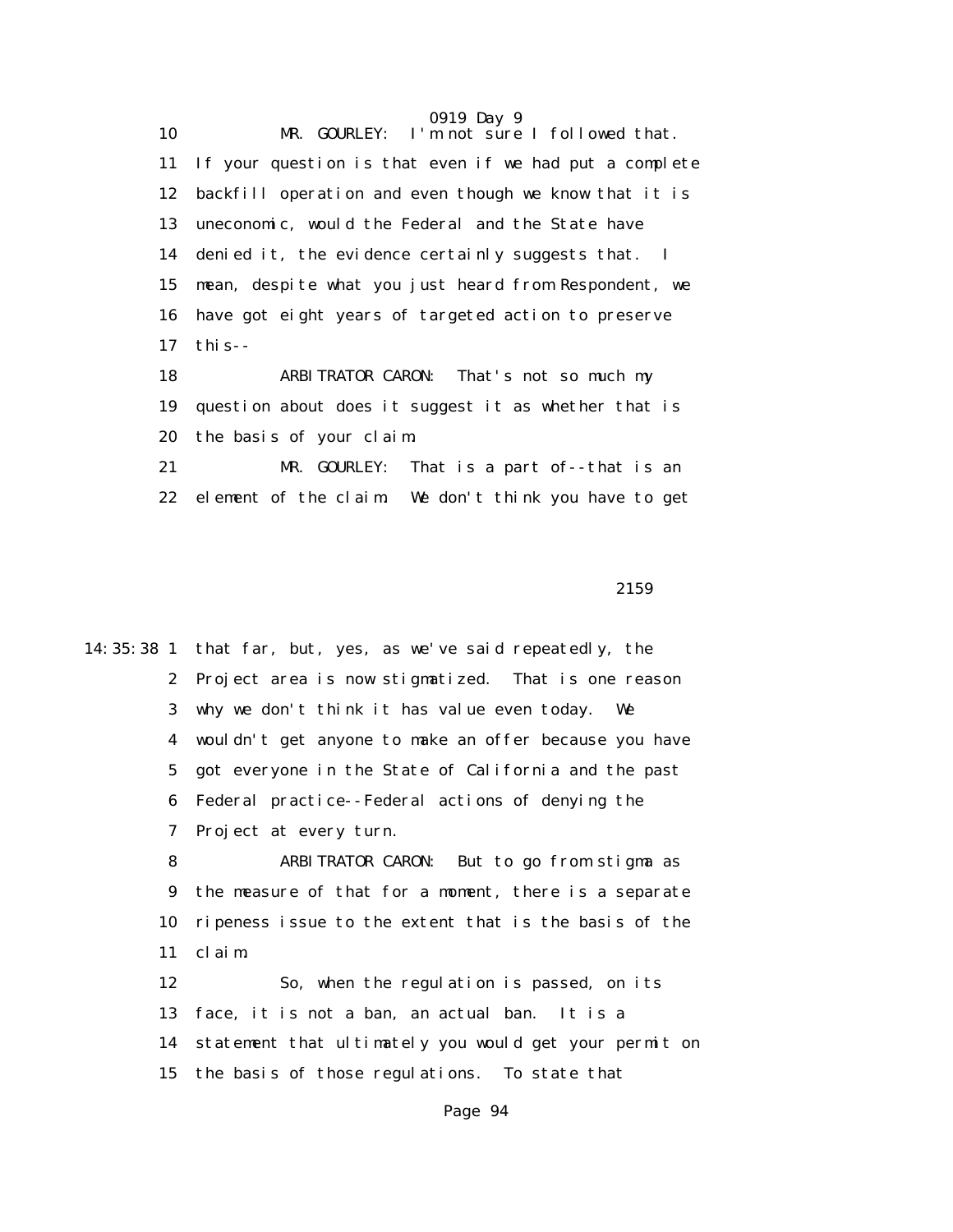16 actually the regulations are a ban, that can--well, 17 how is that ripe at the point of the adoption of the 18 regulations, other than the cost feasibility point you 19 made?

 20 MR. GOURLEY: Well, an outright ban even 21 Respondent concedes is ripe. That's how they 22 distinguish Whitney Benefits, which we say there's

#### 2160

14:37:04 1 only one ban. There is only a partial ban in Whitney 2 Benefits, not a complete ban, and yet it was still 3 futile.

> 4 So, if it's a ban, then it's ripe immediately 5 because there clearly is nothing to do. The only 6 question here is because it's not a literal ban, but a 7 ban that's effective because of the cost issue, is 8 there something else that we could have done that 9 would have stimulated some sort of final action to 10 make this a challengeable measure.

 11 ARBITRATOR CARON: Does the Respondent have 12 any comments?

13 MS. MENAKER: Just brief comments.

 14 I don't think that Glamis really--I won't say 15 they didn't answer the question, but I think that 16 nothing evidences the unripeness of the claim as 17 clearly as was just evidenced. If part of the basis 18 of their claim is that the measure acts as a ban 19 because it would be--the measure--that the Government 20 would have denied its application notwithstanding 21 compliance with the regulations, and they have just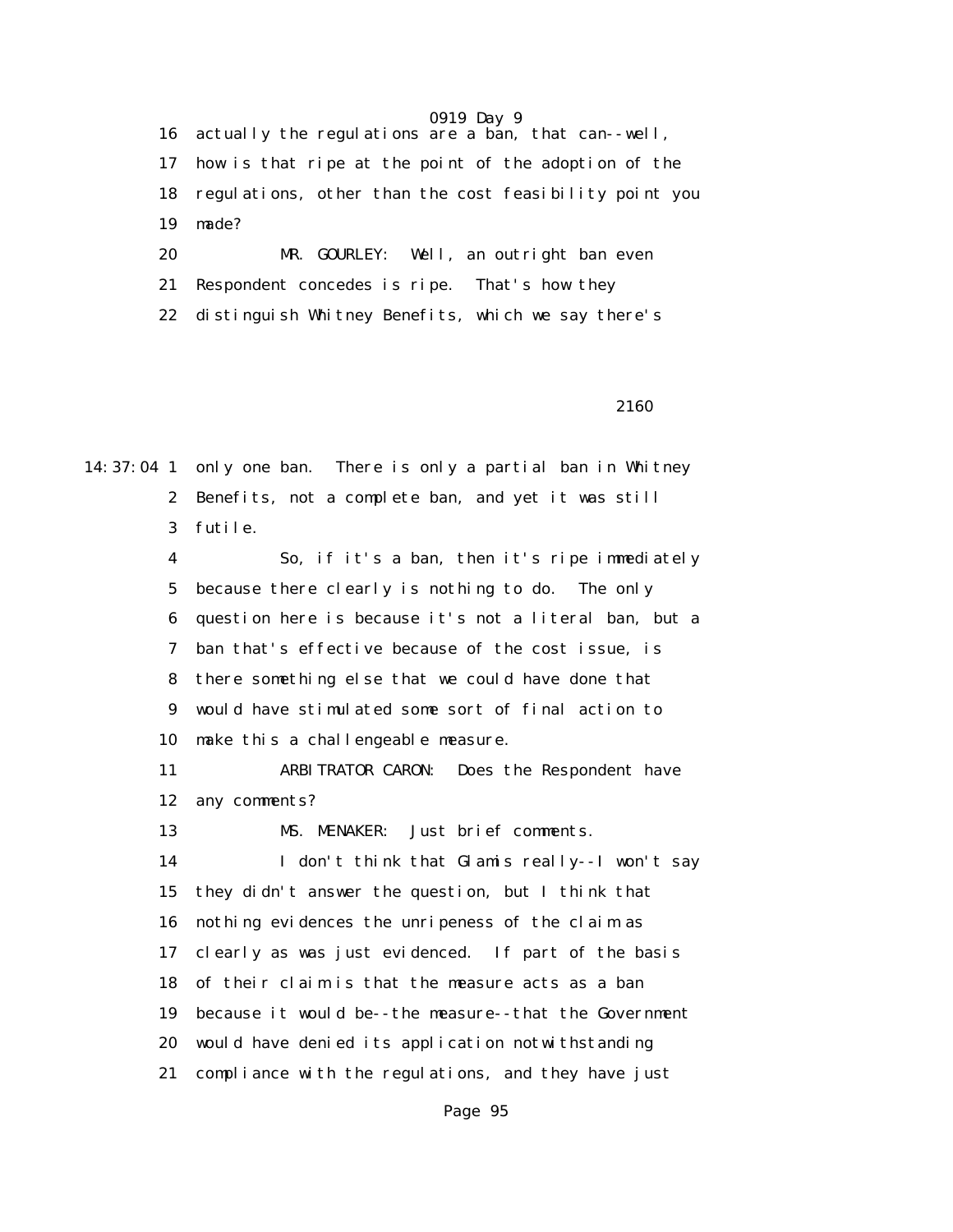22 said, yes, that is a part of their claim, there

14:38:30 1 really, I think, can be no argument that that claim is 2 not ripe because that is not what the regulations say. 3 The regulations have never been applied in such a 4 manner. They have no reason to--they may think what 5 they want to think, but there is no evidence upon 6 which this Tribunal could find that that is how the 7 regulations would be applied. 8 So, I think in that case that claim is 9 clearly not ripe. 10 The only other things that I would just note 11 is when you were saying about putting in a Plan of 12 Operations that complied with the regulations, of 13 course, I would just remind the Tribunal that even 14 though Claimant is now saying that, you know, they had 15 made all these determinations that it was uneconomic, 16 the only determination they had made is in--that's in 17 the record is in that January 9th, 2003, memorandum 18 that shows that it would have been profitable, now 19 that they made it a business decision that it did not 20 turn what they have called a strategic profit and 21 that, therefore, they wouldn't go forward, that's 22 simply not the same as showing that it would have

2161

2162

14:39:39 1 prevented the Project from going forward. And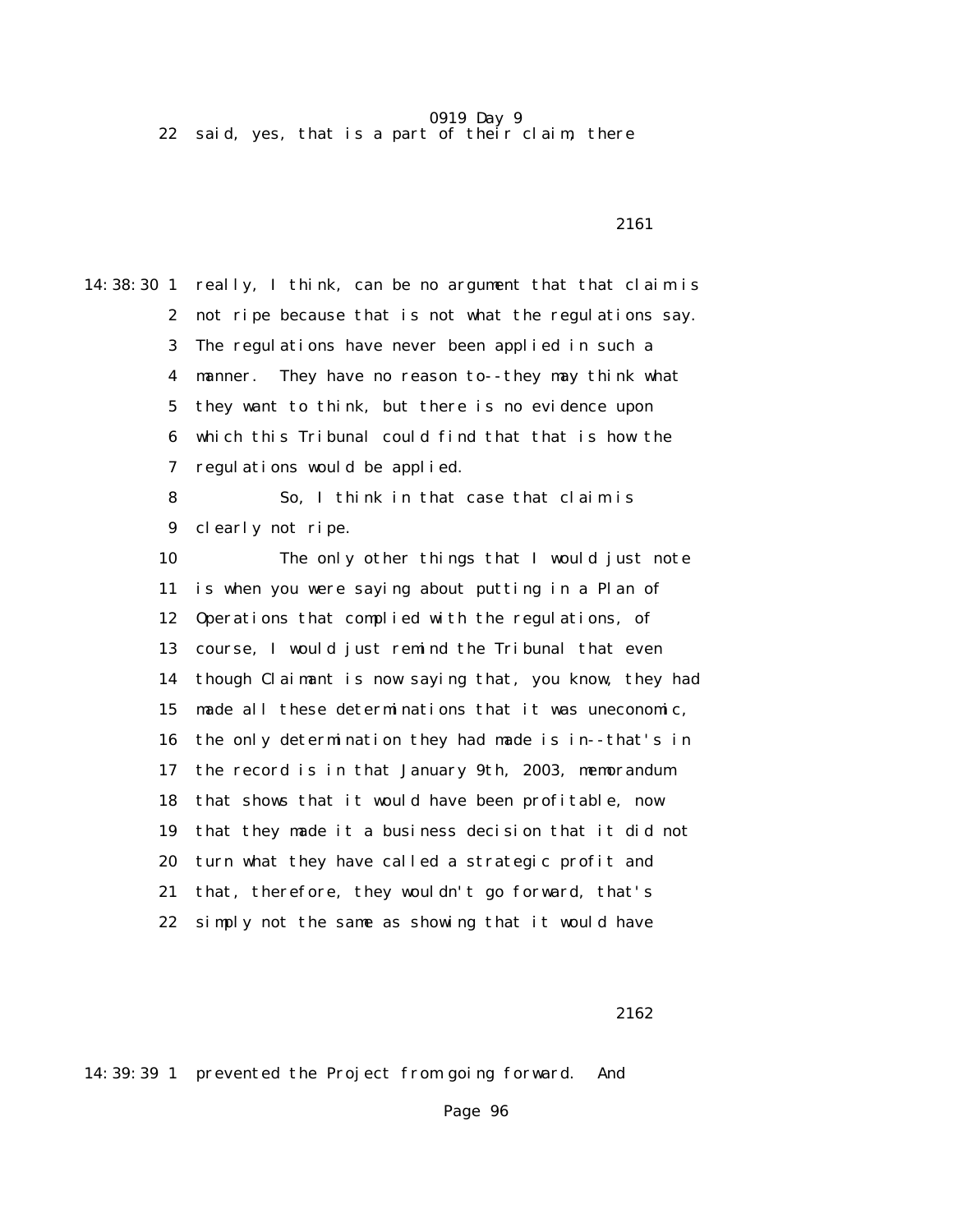0919 Day 9 2 certainly, as we have said before, it doesn't prevent 3 all projects from going forward. 4 And I do think that the real option's value 5 of mines does play a role here, but I won't repeat all 6 of those things unless the Tribunal has a specific 7 question on that. 8 ARBITRATOR CARON: Not at this point. I 9 think the President has a question to you. 10 PRESIDENT YOUNG: One very small point for 11 Respondent, but I just want to be clear about this. 12 Should the Tribunal have any doubt in its 13 mind that even if Claimant had continued the series of 14 phone calls to DOI, asking them to process their 15 claim, that that would have been denied, under 16 the--under the way it was actually drafted at that 17 point in time? Is there any doubt that that would 18 have been denied? I mean, should we have any doubt 19 about that? 20 MS. MENAKER: Unless I'm misunderstanding 21 your question, it's the converse. I think that there

22 is no reason to suspect that it would have been

2163

#### 14:40:57 1 denied.

 2 PRESIDENT YOUNG: So, the Department of 3 Interior would have said to hell with the regulations, 4 we are going to approve it anyway?

 5 MS. MENAKER: You're talking about whether 6 they would have approved it had it not complied with 7 the regs?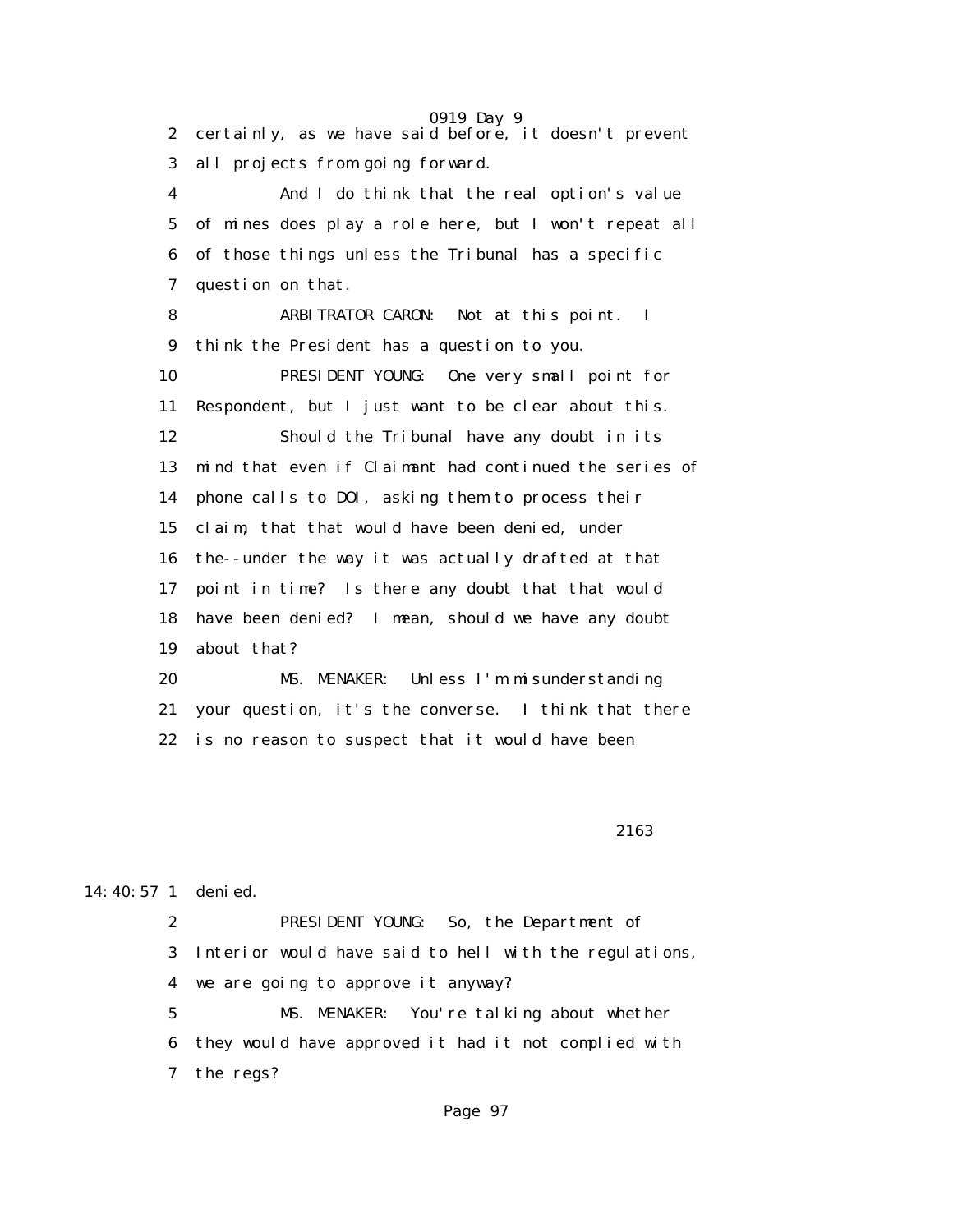0919 Day 9 8 **PRESIDENT YOUNG:** Exactly. 9 MS. MENAKER: I just want to check one 10 technical thing. 11 (Pause.) 12 MS. MENAKER: Because the 3809 regulations 13 had been amended during this time period, there is an 14 open question as to whether in processing the Plan of 15 Operations on the Federal side whether they would have 16 had to have taken into account compliance with 17 California measures or not, of course that comes into 18 play when you're talking about the Reclamation Plan. 19 Since the date of the amendments to the 3809 20 regulations, the Federal Government does look to see 21 if the State regulations are complied with. 22 Glamis's plan at this time was falling into

2164

14:42:24 1 this window where it's not clear whether the Federal 2 Government at that point in time, whether that would 3 have been part of its own approval process. And as 4 far as we know, there were no other pending plans that 5 kind of crossed this window. That means that were 6 filed before the amendments but that remained pending 7 after it. 8 MR. GOURLEY: May I comment on that? 9 PRESIDENT YOUNG: Please. 10 MR. GOURLEY: First of all, there is 11 absolutely no evidence in the record of anything that 12 was just said. I mean, we did not hear from anyone 13 from Interior. We don't have any documents that even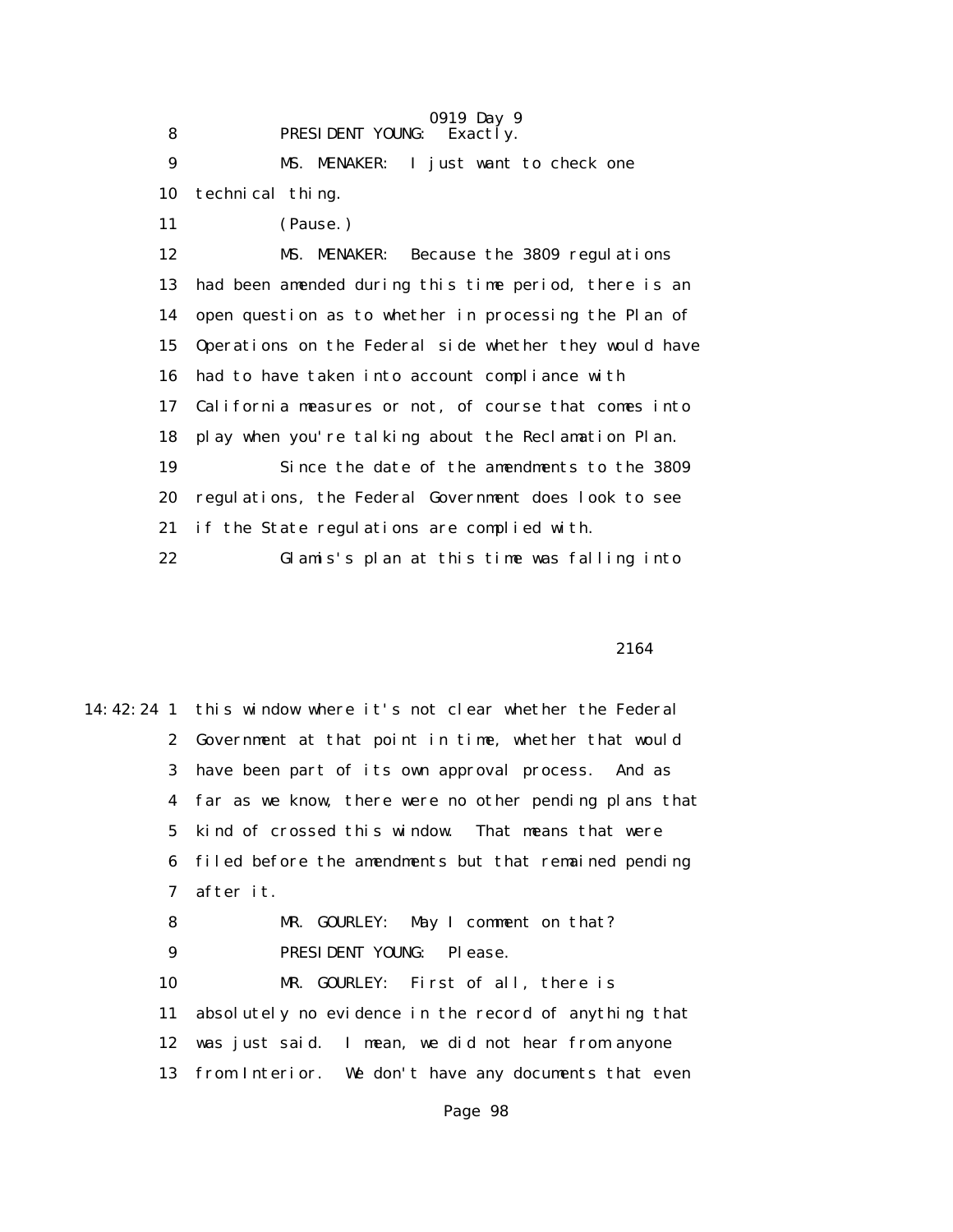14 suggest that there was anything that the Department of 15 Interior was doing to process this application or that 16 there was some question about whether the current plan 17 that was still pending and subject back to the 1980 18 rules, not to either of the two versions that had been 19 promulgated during its pendency, could be approved, 20 given the State measures.

 21 ARBITRATOR CARON: Well, my last question 22 would go to the process which followed the adoption of

2165

14:43:52 1 the regulations in S.B. 22, and we were referred this 2 morning to a series of correspondence, the December 3 correspondence, the January 2003 correspondence, and 4 then the March 31st, 2003, letter.

> 5 And in reviewing that correspondence, and 6 then there is an internal note in Glamis--no, in BLM 7 in June of 2003 that's in Claimant's Memorial, and 8 then the July letter.

 9 When you review that, it's clear that the 10 Tribunal--not all the facts of what's happening in 11 that period are fully argued at least orally to the 12 Tribunal. There are discussions about acquiring the 13 interests that are going on. There seem to be 14 discussions about--it seems to be that the old plan is 15 not really the issue. It's a question of whether we 16 are going to go to a new plan. And there is a 17 question of Glamis's asking--making statements 18 concerning preemption, and BLM is asking questions 19 about well, should you get the California denial first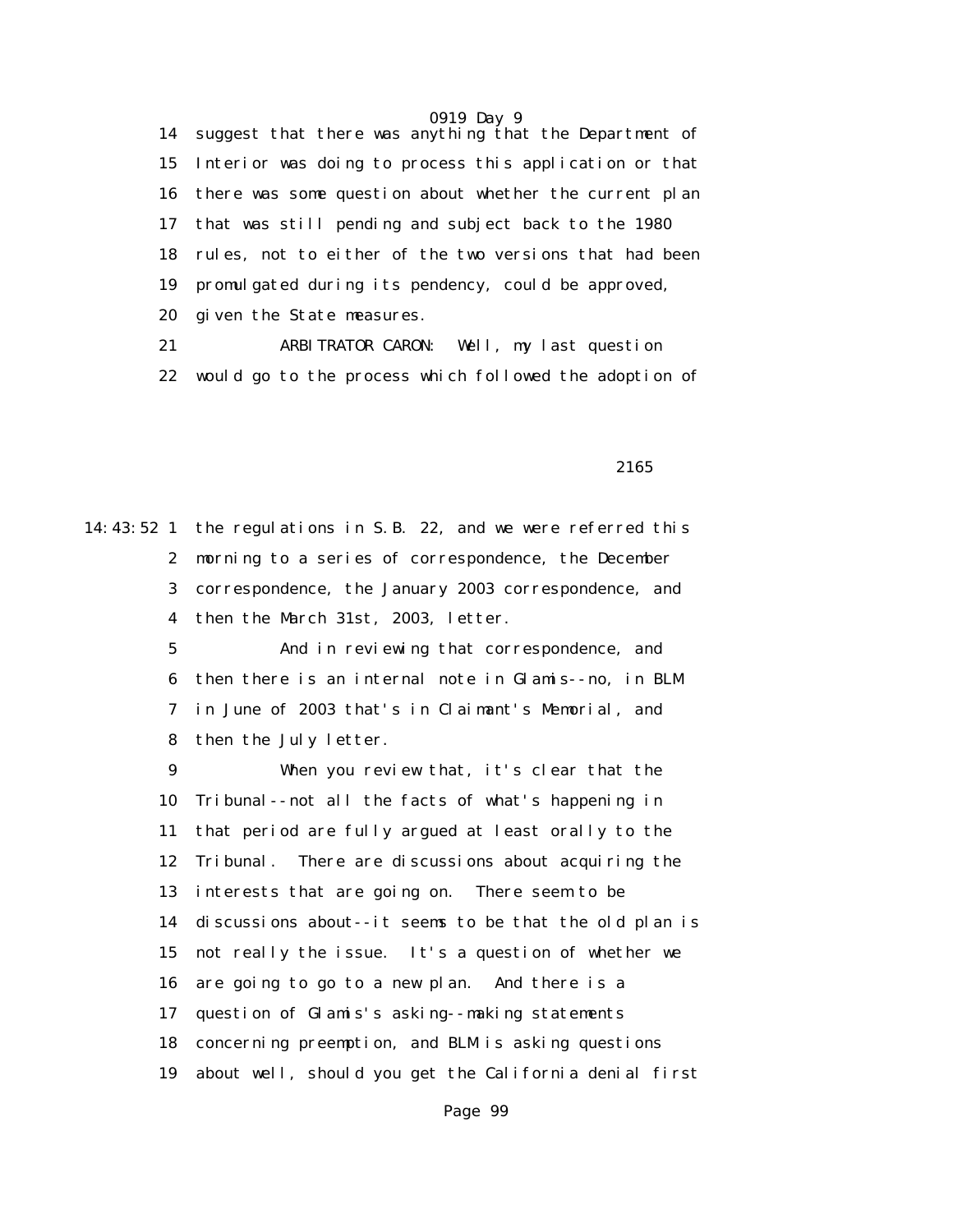20 of the old plan. So, it's a complicated period. 21 The--part of that leads me to trying to 22 understand the last letter in July of 2003.

2166

14:45:24 1 So, first, on its face, it is not a request

 2 for suspension, so we are trying to interpret the 3 letter and ask what does it mean. There are a couple 4 of phrases that are pointed to, and I would just ask 5 again succinctly for the comments from both sides. 6 One is we appreciate your efforts, and there is a 7 sense in which those efforts are now over. Those 8 efforts were more than just processing. They probably 9 were about acquiring the interests, your efforts in 10 helping think about acquiring an interests. Your 11 efforts in thinking about the preemption issue, so 12 there are a number of efforts, probably including 13 processing, that are all there. 14 Secondly, there is the initiation, the 15 initiation of the arbitration, and Respondent 16 argument, I believe, is that when one initiates an 17 arbitration where one of the allegations is that it is 18 now expropriated, then inherent in that is an end to a 19 plan to mine the site and, therefore, an end to the

20 processing request.

 21 So, if I could have the comments of both 22 Claimant and Respondent would be helpful.

<u>2167</u>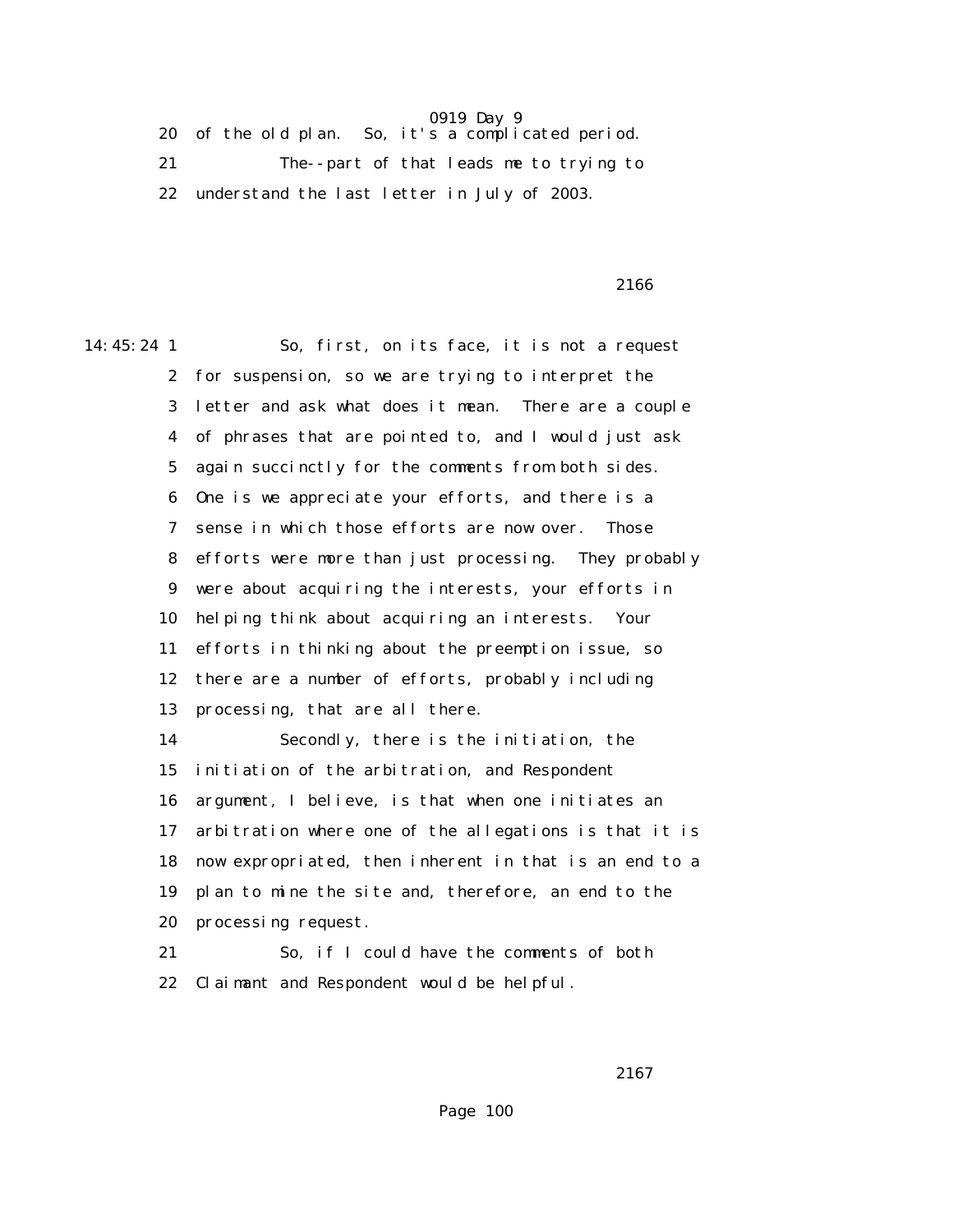14:46:58 1 MR. GOURLEY: If you go to the March letter 2 and read that, it references some communications by 3 Senator Reid to the Department suggesting that some 4 sort of compensation could resolve this. That was 5 referenced as well in the December letter and the 6 January letter. Those were the efforts that were 7 going on as to whether, instead of the--in light of 8 the California measures, was there something that 9 could be done, and, indeed, the continued Native 10 American interests in the site, was there some other 11 alternative method. 12 So, the efforts that are referred to in the 13 letter are those efforts to try to see if there was 14 some other means to resolve the issue outside of 15 pursuing the permit or them just denying the permit 16 because the plan couldn't meet the standards. The 17 letter nonetheless continued to express the hope that 18 given the 90-day consultation period that's required 19 under Chapter Eleven, that those efforts could 20 continue. And, indeed, there were further efforts, 21 albeit not under Chapter 11, but under a different

22 Federal process called the CEQ process.

#### 2168

14:48:32 1 ARBITRATOR CARON: Does the Respondent have 2 any comments? 3 MS. MENAKER: Yes. On the letter in 4 particular, I think it's clear that when Glamis tells 5 the DOI that it appreciates its efforts but it's now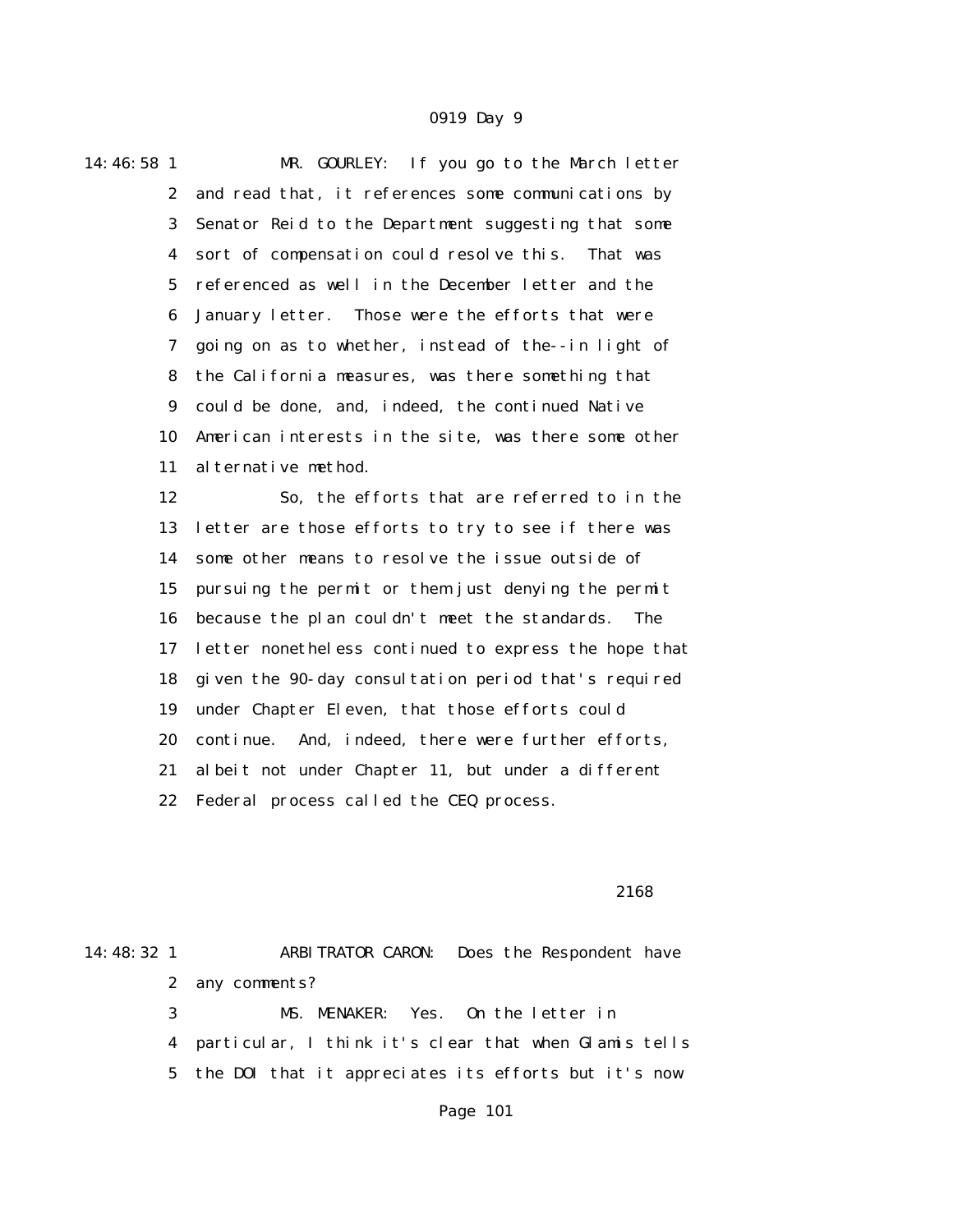0919 Day 9 6 going to pursue new avenues, the efforts that it's 7 referring to is its efforts to have processed the 8 Imperial Plan of Operations during this time period, 9 and it is now abandoning that effort. You referred to 10 other--you referred to other efforts, and one of the 11 efforts was the effort for them to try to get 12 compensation. It's clear they were lobbying at this 13 time, talking to a host of people, and trying to see 14 if they could not convince the Federal Government that 15 there was a wrong done here and that they should be 16 compensated. They were unsuccessful in that regard. 17 But even as Glamis has now knowledged, those 18 efforts continued, and in their notice of 19 arbitration--I mean, in this letter they say that they 20 hope to consult and continue negotiating, and it did 21 continue, albeit through a different method, through 22 their lobbying, they got people interested, and those

2169

14:49:48 1 continued.

 2 So, clearly they weren't thanking them for 3 those efforts and saying now, those are over. They 4 were thanking their efforts with respect to the 5 processing of the Plan of Operations.

 6 And just as important as this letter is, 7 equally important is their subsequent silence. If 8 there was any misunderstanding on their part, if they 9 had at all expected that the Department would have 10 continued to process, they clearly would have 11 indicated that to some extent. I mean, the record is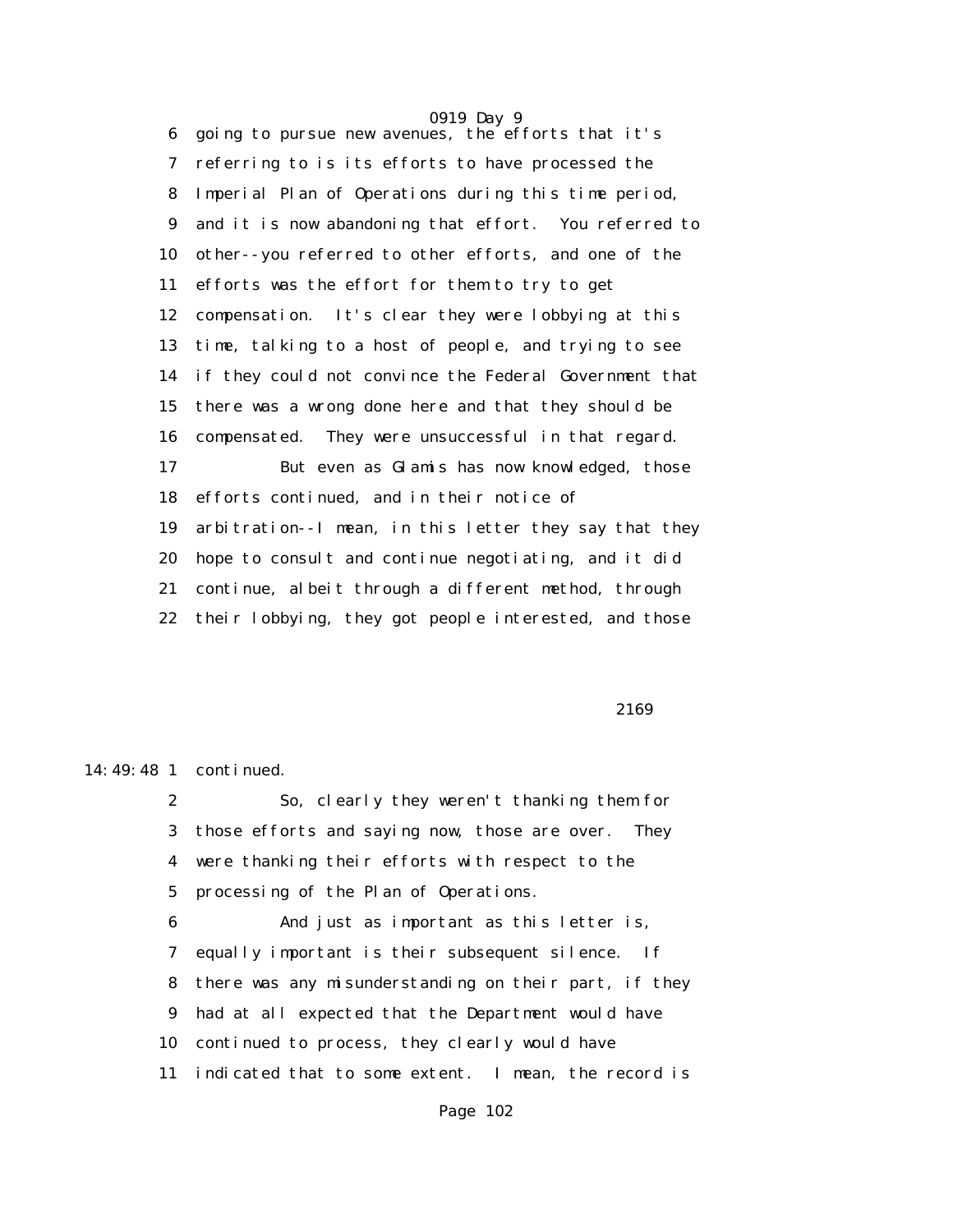0919 Day 9 12 just replete with evidence showing how involved they 13 were in the processing of its Plan of Operations, for 14 then after this letter for there to be complete 15 silence, there is really no other conclusion that one 16 can draw other than they were talking about an end to 17 the efforts to process their Plan of Operations. 18 And as Professor Caron noticed--acknowledged, 19 it is fundamentally inconsistent, the notion of 20 bringing an expropriation claim and then expecting 21 that the Government is going to continue processing a 22 Plan of Operations for mining claims that it is now

<u>2170</u>

14:51:03 1 claiming have been expropriated by the Government, 2 there is just a fundamental inconsistency there, and 3 the Department would not spend public funds to 4 continue to do this when faced with that situation. 5 They're saying that they have basically--that 6 these claims now belong to the Federal Government. We 7 have taken them. Why would we then continue to 8 process a plan? 9 ARBITRATOR CARON: I have one last question. 10 In January of 2003, Department of Interior 11 writes to this--this is to the Respondent--writes to 12 Glamis Gold concerning the request to suspend the 13 process, asking for a certain guarantee or release 14 from liability. But there is then the statement in 15 that letter that once this is done, we will issue you 16 a formal letter of suspension. I believe that's the 17 phrase in the January letter.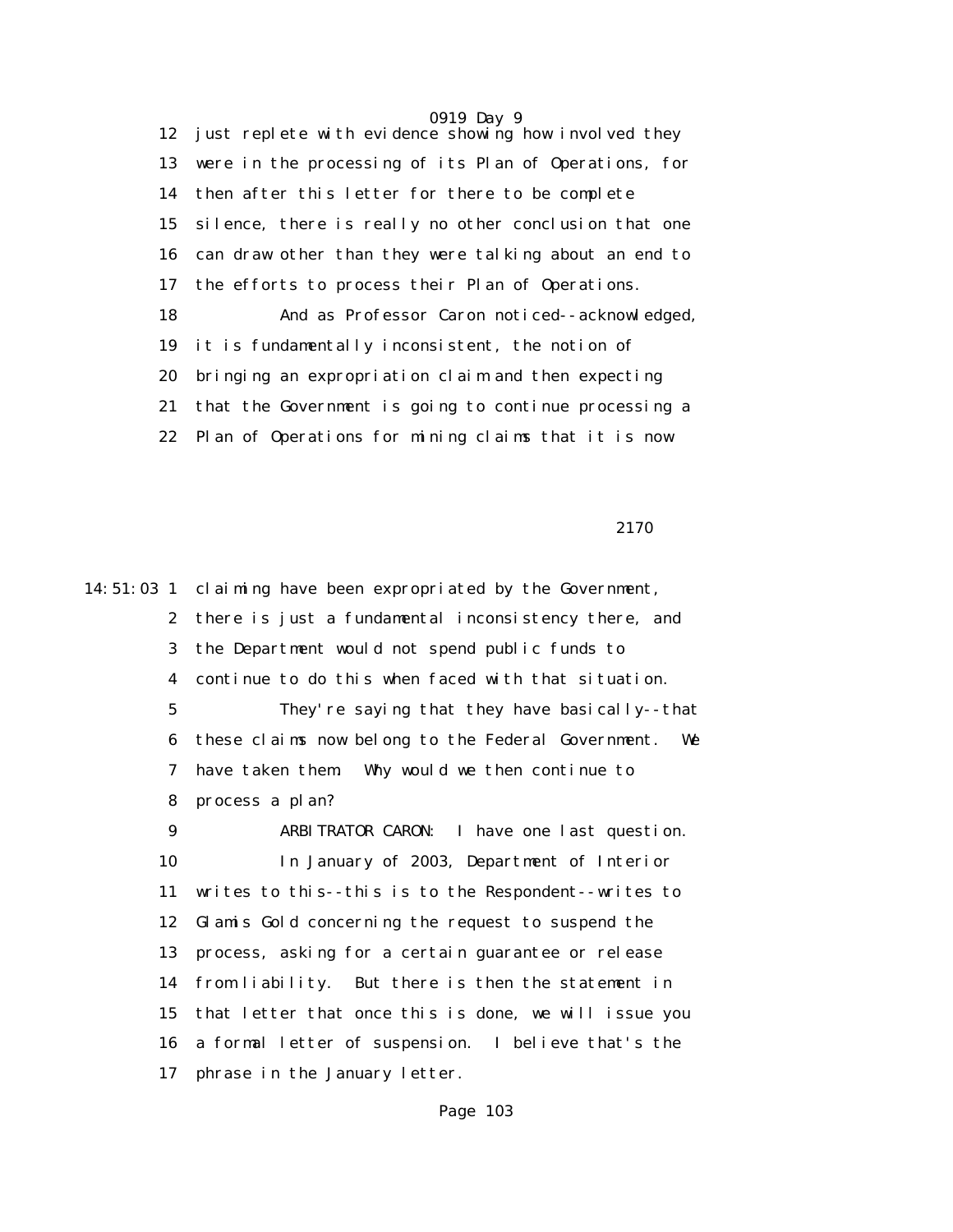18 So, what significance is to be taken from the 19 fact that there is not at least in the record we have 20 been pointed to a letter of suspension to the 21 proceeding? 22 MS. MENAKER: None because the circumstances

2171

14:52:28 1 were fundamentally different when that letter was sent 2 and then after they filed their arbitration claim. 3 It's much different if you are in the 4 situation where you have an applicant and you're 5 moving along processing the Plan of Operations, and 6 then they ask you to suspend, but for whatever reason. 7 I mean, it could be because they--maybe someone 8 decides they don't want to go forward with the mining 9 project, or there are some questions as to whether 10 they go forward. And as you know, the applicant often 11 pays for a large part of the processing. In this 12 case, Glamis hired EMA, which was helping out with 13 many of the issues that needed to be dealt with in the 14 processing. 15 So, it's an expensive procedure not only for 16 the Government, but for the applicant. So, if the 17 applicant has questions about whether it wants to 18 proceed, it would not be strange for it to say, well, 19 you know, hold off. And in that case, the Government 20 might want, you know, the assurance that that is not 21 going to come back and provide a basis for a complaint 22 against it.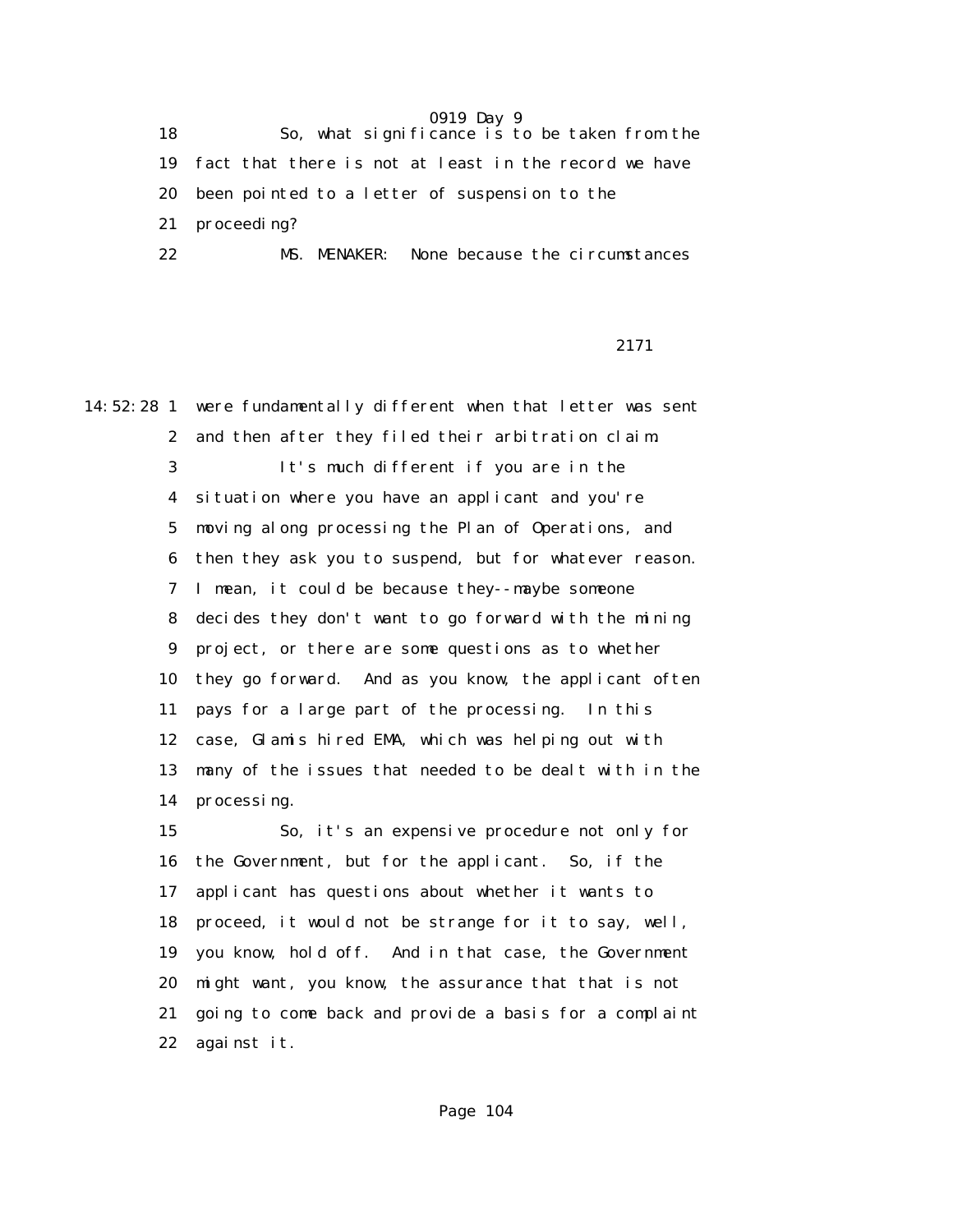2172

14:53:39 1 But that is quite different. Once the 2 complaint against it is actually filed, there is no 3 need then to ask them to ask for any formal suspension 4 because it's quite clear that at that point in time, 5 the processing has stopped, that now you are in the 6 realm of litigating that claim, and you are no longer 7 in the circumstance where you're looking for any sort 8 of guard against liability for your failure to act. 9 ARBITRATOR CARON: Does Claimant have any 10 comment? 11 MR. GOURLEY: Just briefly. We think it has 12 all the relevance in the world. There is a very 13 formal process for suspending. If the Department of 14 Interior had ever thought that the Plan of Operation 15 would had been withdrawn, they would have told us 16 that. 17 In fact, they've admitted here--Respondent 18 admits here even today that it's pending and still 19 subject to the 3809 regulations. So, I think the 20 claim that it is somehow in abeyance is just wrong. 21 PRESIDENT YOUNG: Mr. Hubbard. 22 ARBITRATOR HUBBARD: Well, lest we become

2173

14:55:05 1 exhausted by ripeness as we were with swell factors, I 2 only have one question and I think relates to 3 ripeness.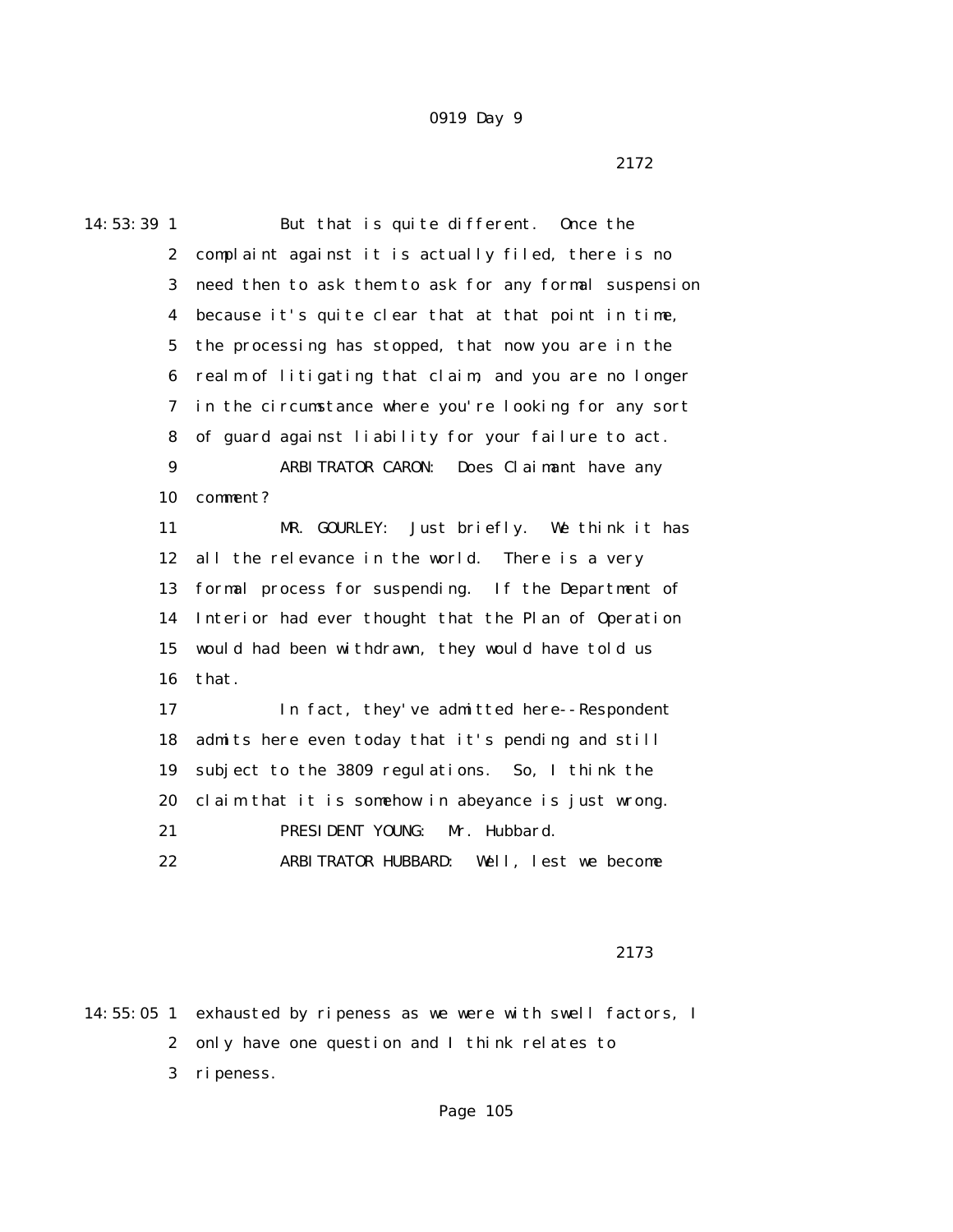4 And that is to Claimant: If you can explain 5 the reasoning behind Mr. McArthur's statement that it 6 would have been reckless for Glamis to proceed with 7 its Plan of Operations after the California measures 8 were enacted.

 9 MR. GOURLEY: That is just Mr. McArthur's 10 expression of futility equivalent to what you just 11 heard from Respondent, equivalent to what you just 12 heard Respondent saying, the futility of DOI pursuing 13 the Plan of Operations. There was nothing left for 14 Glamis to do once the California measures made 15 permanent the expropriation that had started with the 16 Babbitt denial in January of 2001. 17 ARBITRATOR HUBBARD: I guess I'm violating my

 18 own rule, but I would like to ask one additional 19 question.

 20 Could you expand further on the statements 21 you made that Glamis continues to hold its unpatented 22 mining claims and to pay the annual fees for purposes

#### 2174

14:56:23 1 of jurisdiction? I think we heard from the Respondent 2 that that can't be the case, but I would like to hear 3 a little bit further from Claimant.

> 4 MR. McCRUM: I'll respond to that. The 5 annual fees are required by Federal law to maintain 6 the unpatented mining claims. We do assert that the 7 claims have been expropriated by the actions we 8 referred to, but it's acknowledged that we continue to 9 hold nominal title to those claims, but to continue to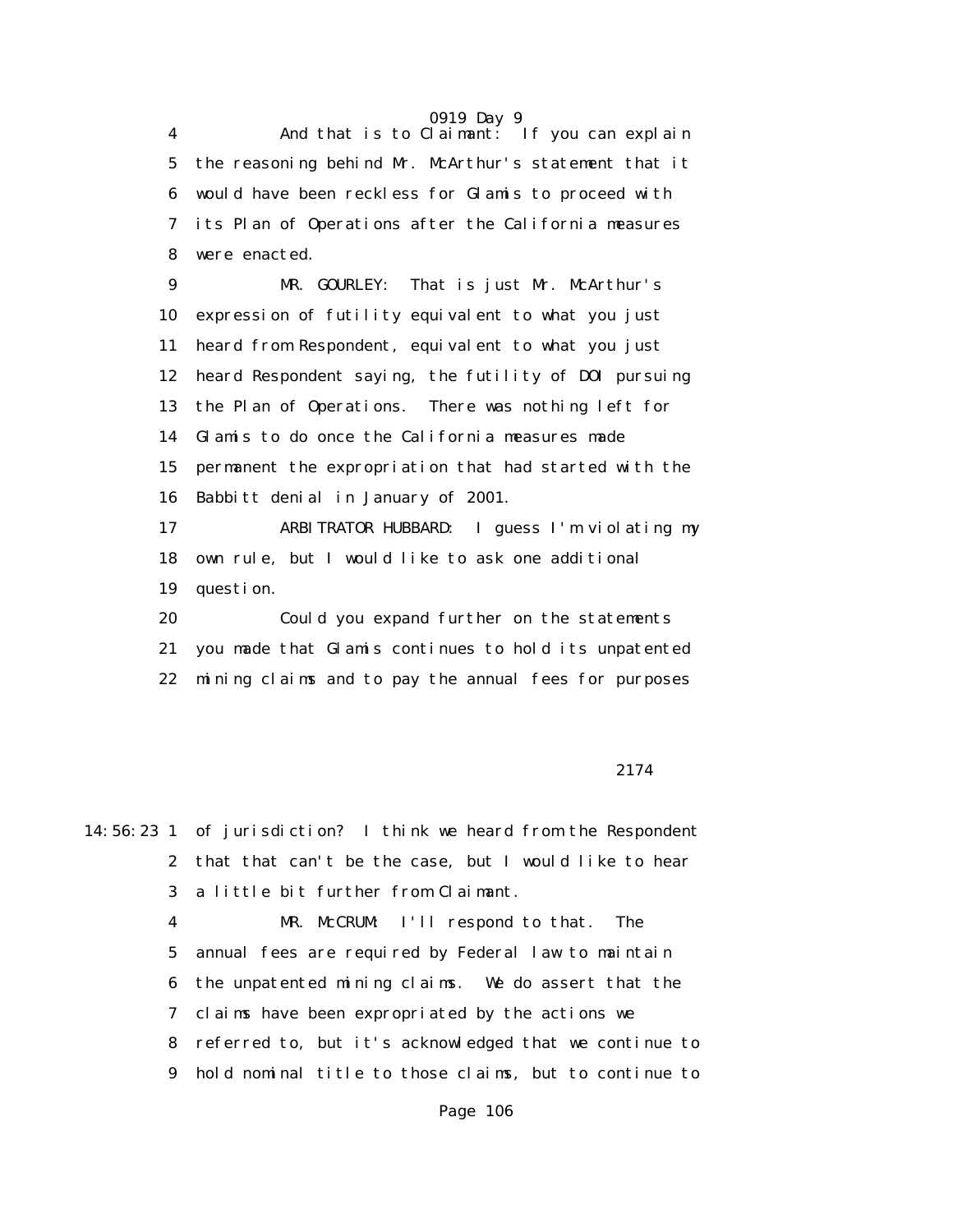0919 Day 9 10 hold the nominal title, these fees must be paid or the 11 claims expire by operation of law. 12 And we see in this case, we have a variety of 13 procedural defenses raised, ripeness as well as time 14 barring as to certain actions, so to avoid any 15 possible issue about standing or jurisdiction to 16 maintain these claims, we have continued to pay the 17 fees to the Respondent, and we also seek recovery of 18 those fees as part of the relief here. 19 ARBITRATOR HUBBARD: But you are clearly on 20 record that you would surrender those claims if you 21 were to be awarded? 22 MR. McCRUM: Yes, we made that clear in the

<u>2175</u>

14:57:37 1 close of our Memorial--we made that close in the close 2 of the Memorial as well as in our Reply that we would 3 fully recognize that as a consequence of the 4 conclusion of this protracted controversy. 5 ARBITRATOR HUBBARD: Respondent? 6 MS. MENAKER: Sure. I can just very briefly 7 respond to those points. 8 The first is with respect to Mr. McArthur's 9 statement that it would be reckless to proceed, we 10 don't care why they determined or on what basis they 11 determined that it would be reckless to proceed, what 12 his motivation was in thinking it was reckless to 13 proceed. 14 What's important is the fact that it shows 15 that they didn't continue to seek processing of the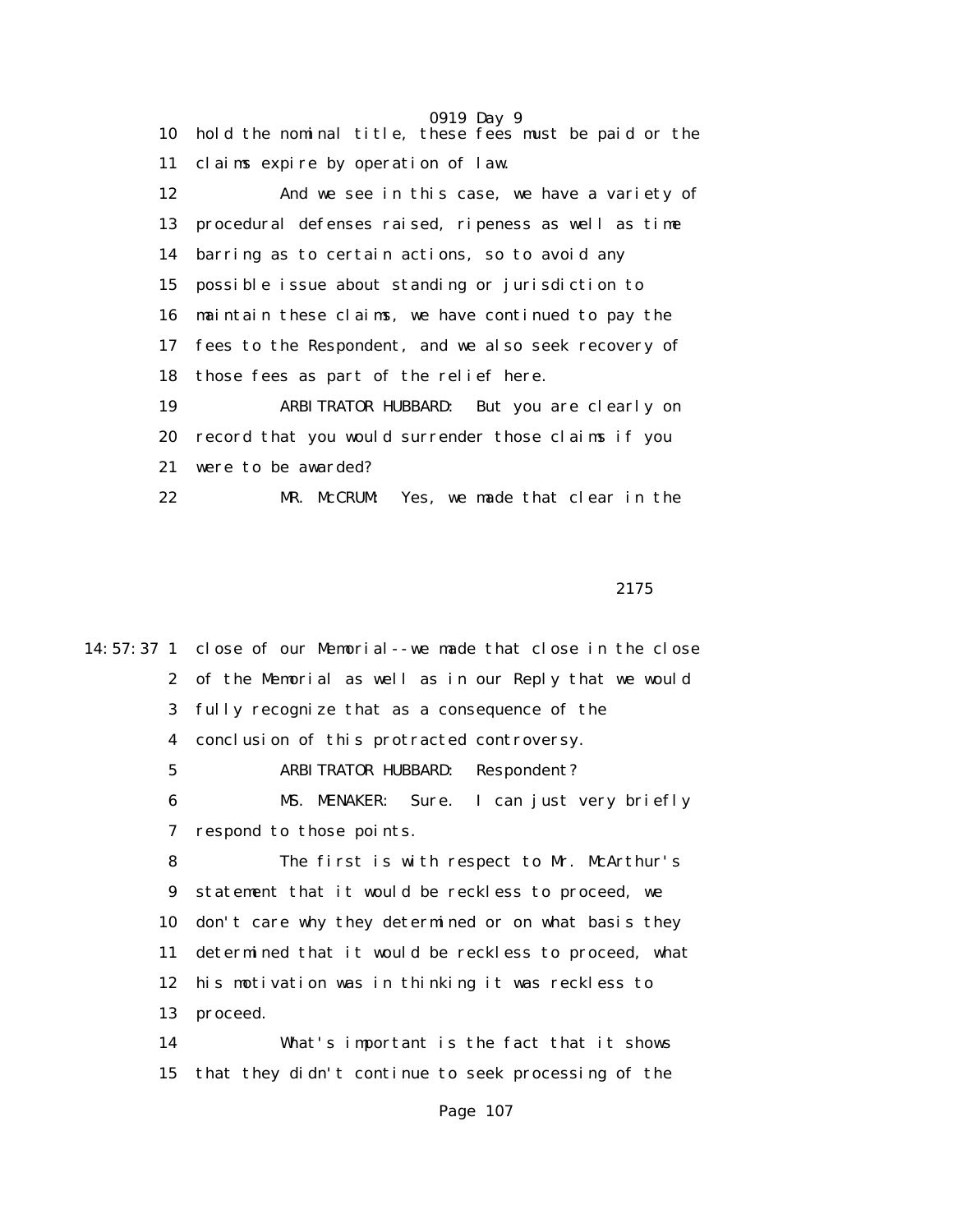0919 Day 9 16 Plan of Operations. It's evidence that they were not 17 seeking continued processing. 18 And, in fact, it's evidence they did nothing

 19 to indicate to the Department that they expected the 20 Department to continue processing. It's evidence that 21 they abandoned pursuit of the processing of their Plan 22 of Operations.

#### 2176

14:58:38 1 On the second point, for the reasons I noted, 2 not paying those fees would have nothing to do 3 with--would raise no jurisdictional problem here, but 4 the fact that Claimant has so-called volunteered to 5 surrender the claims also is--it's not something that 6 is within Claimant's--let me state it another way. I 7 mean, that's just a--would be mandatory. I mean, the 8 whole essence of an expropriation claim is who owns 9 the property. I mean, it's inherent in a finding of 10 expropriation they no longer hold it. They would be 11 required to. And I think this was with respect to the 12 last of the Tribunal's questions that we may not have 13 directly answered.

> 14 But if there were, which, of course, we say 15 there was no basis for finding of expropriation, but 16 were there to be such a finding, automatically the 17 title to those claims would have to be transferred to 18 the United States--we would have purchased those 19 claims, in fact.

> 20 ARBITRATOR HUBBARD: And that would be true 21 even in the context of an indirect taking rather than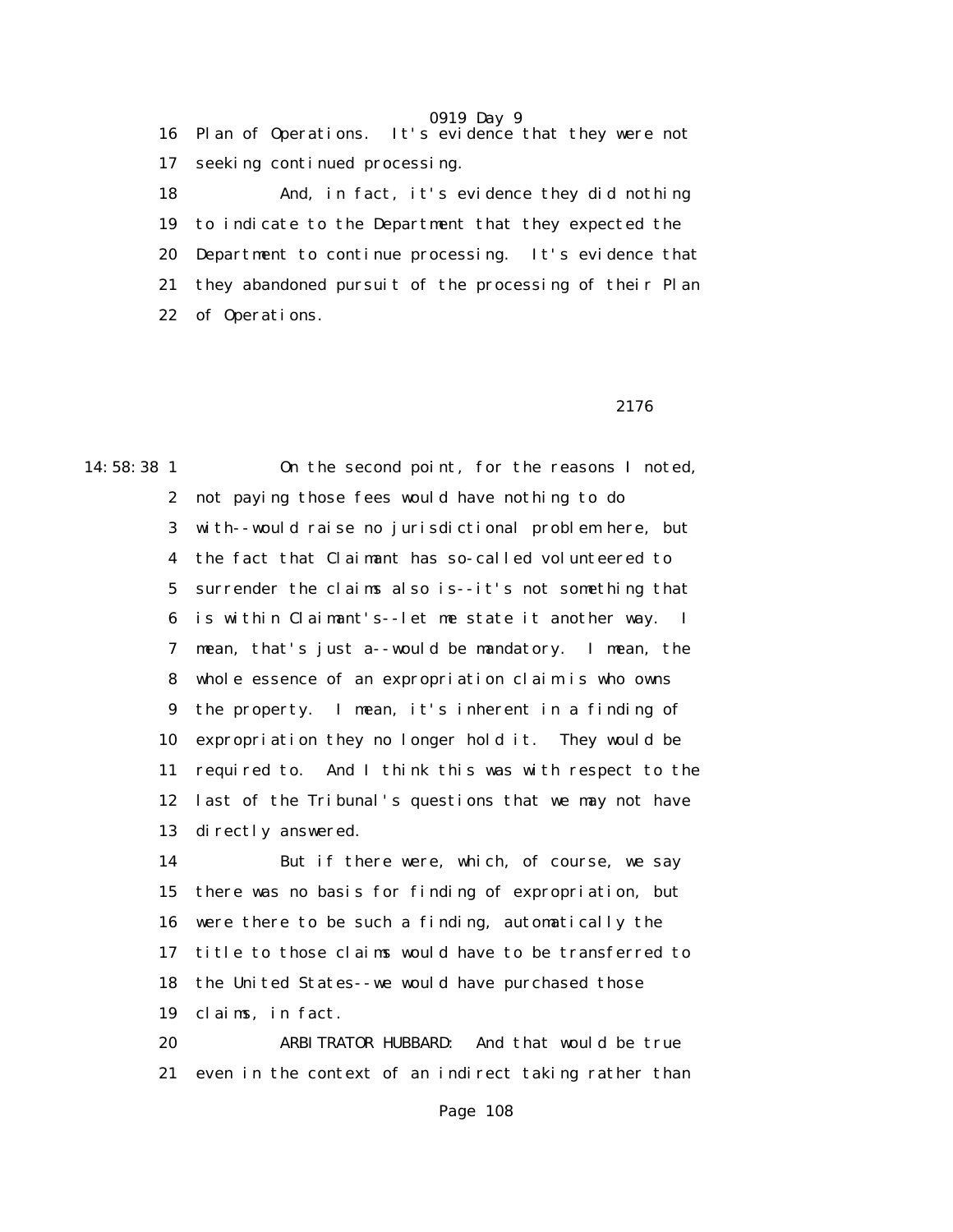22 a direct expropriation?

14:59:55 1 MS. MENAKER: Yes, because they could not 2 continue to use that property in any way after having 3 been compensated for essentially--for an 4 expropriation. 5 I mean, inherent, it goes back to what we've 6 been arguing that an expropriation isn't just showing 7 a diminution in value of the investment. That is 8 woefully inadequate to prove an expropriation. You 9 have to prove it's been taken away from you. 10 And, you know, if one were to prove that it's 11 been taken away from you, you can't continue to later 12 use that property. You have no rights to that 13 property any longer. 14 ARBITRATOR HUBBARD: Any response? 15 MR. McCRUM: The only thing I would add is by 16 making those statements in our filings, we are 17 acknowledging that, that that would be the logical and 18 natural end to this proceeding; that the nominal 19 titles that Glamis has continued to hold would become 20 transferred to the United States, and we have simply 21 acknowledged that very briefly in each of our filings 22 here.

2178

15:01:07 1 PRESIDENT YOUNG: I want to ask a question to

Page 109

### 2177 **2177**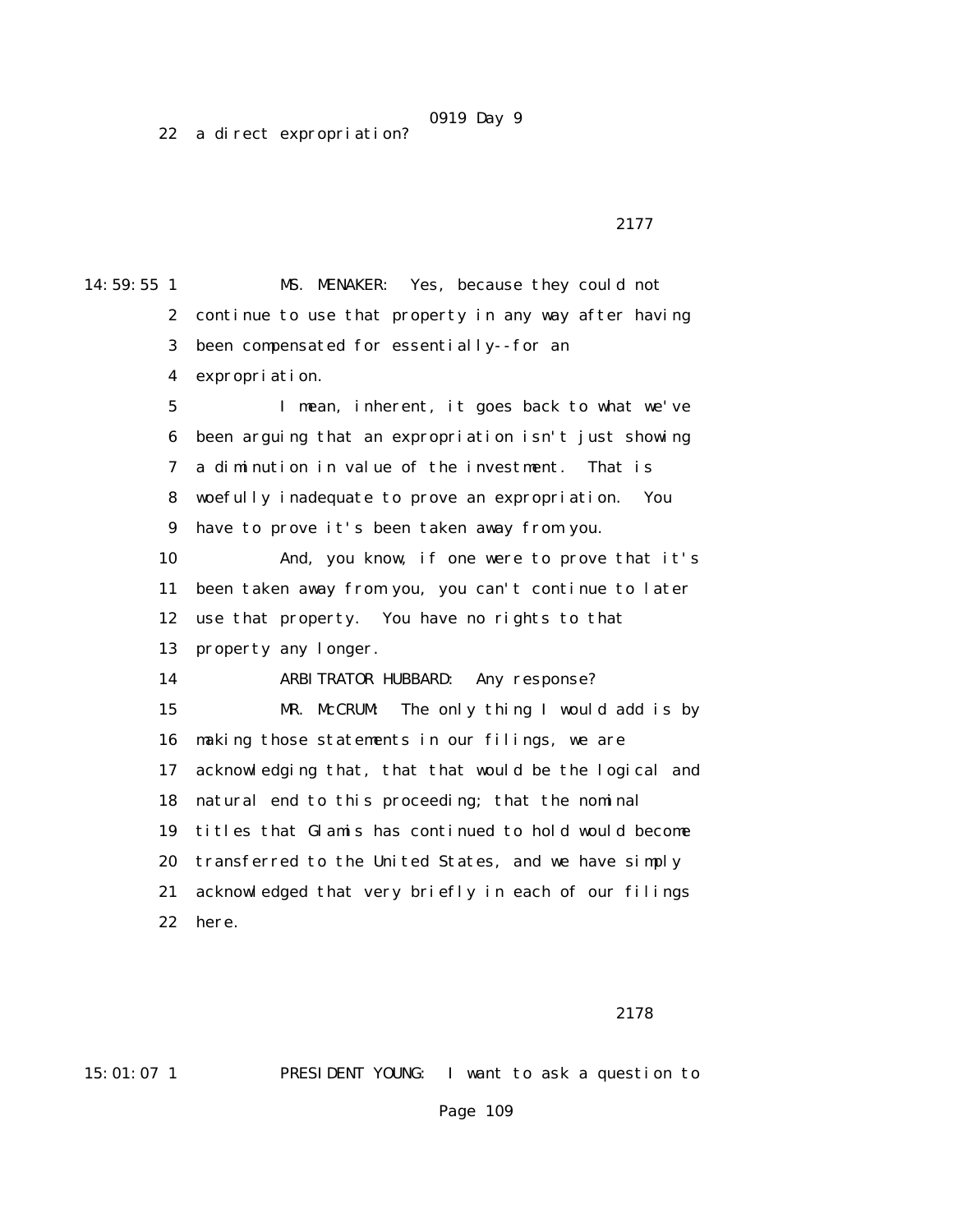0919 Day 9 2 Claimant and to Respondent, but obviously the answer I 3 want is a different one from each of you. 4 Here is the essence of the question. There 5 is a possible mode of analysis in this case that would 6 require the Tribunal in terms of thinking about 7 whether you come at it from the perspective of what is 8 the bundle of rights, and it may come from a 9 preemption perspective or whether you come at it from 10 what the set of "background principles" are, that 11 there be a certain line drawing exercise here that 12 State regulation is permitted. Reasonable State 13 regulation is permitted. Everybody seems to concede 14 that. 15 What I need some guidance on is what the 16 respective parties think is reasonable, what a party 17 either could have anticipated or, phrased differently, 18 what the Federal Government would permit under some 19 version of preemption. 20 Now, I have--I take it Claimant says whatever 21 it is, it's not this far, but I would appreciate some 22 help on how far it is in your judgment, from a

2179

15:02:19 1 reasonable miner's perspective. Respondent, on the 2 other hand, has told me that a ban on mining would not 3 be appropriate, a State ban on mining wouldn't be 4 appropriate. But I'm wondering if anything short of 5 an outright ban is acceptable, in the Government's 6 view.

7 So, if you could help me figure out where you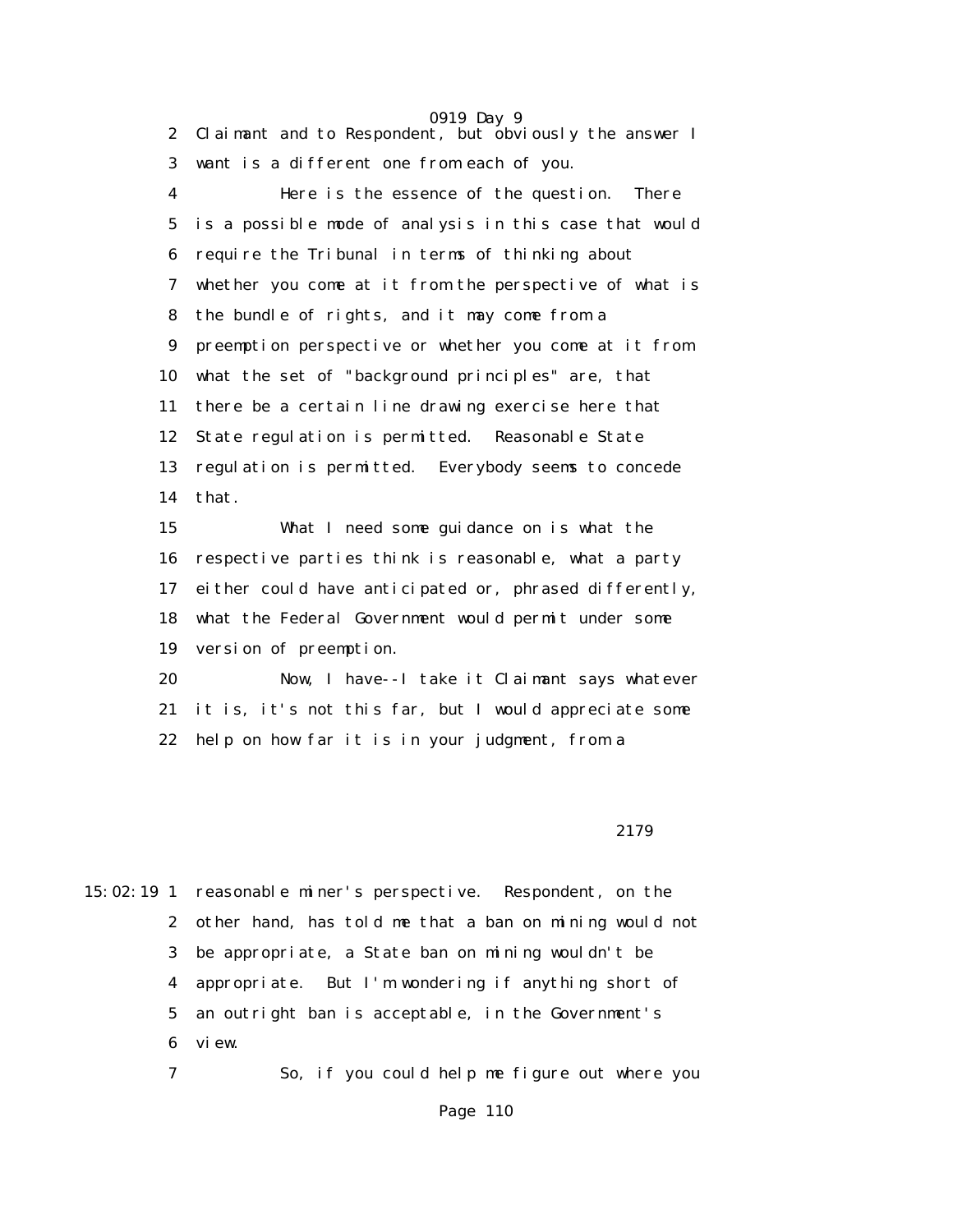0919 Day 9 8 think that line is drawn, I would appreciate that. We 9 will start with Claimant.

 10 MR. GOURLEY: All I can say really to help 11 guide the Tribunal in this is that is, in essence, the 12 question of the second two elements, if it's not a 13 categorical taking, and you're looking at something 14 less than categorical, and so you look, then, you 15 weigh the diminution in value and the last two which 16 are the legitimate expectations versus the character 17 of the measure.

 18 So, a wholly nondiscriminatory, had there 19 been a series of studies that wholly independent of 20 focus on the Glamis Imperial Project had evaluated 21 what needs to be done with respect to open pits and 22 what would preserve the ability--what would be the

2180 and 2180 and 2180 and 2180 and 2180 and 2180 and 2180 and 2180 and 2180 and 2180 and 2180 and 2180 and 21

15:03:44 1 appropriate balance of addressing pits versus other 2 reclamation versus continued mining, and that had 3 progressed in its natural evolution to a rule that 4 impinged on the value of the Imperial Project as it 5 did every other, then we wouldn't be here. But that 6 isn't what happened in this case because now you're 7 looking at a character of measure against our 8 expectation of a history and a legal regime that did 9 not elevate cultural values over the right of the 10 mineral holder and which had expressly and repeatedly 11 excluded mandatory backfilling in favor of 12 site-specific to focus on what was the intended use of 13 that site in the future, that you would then jump from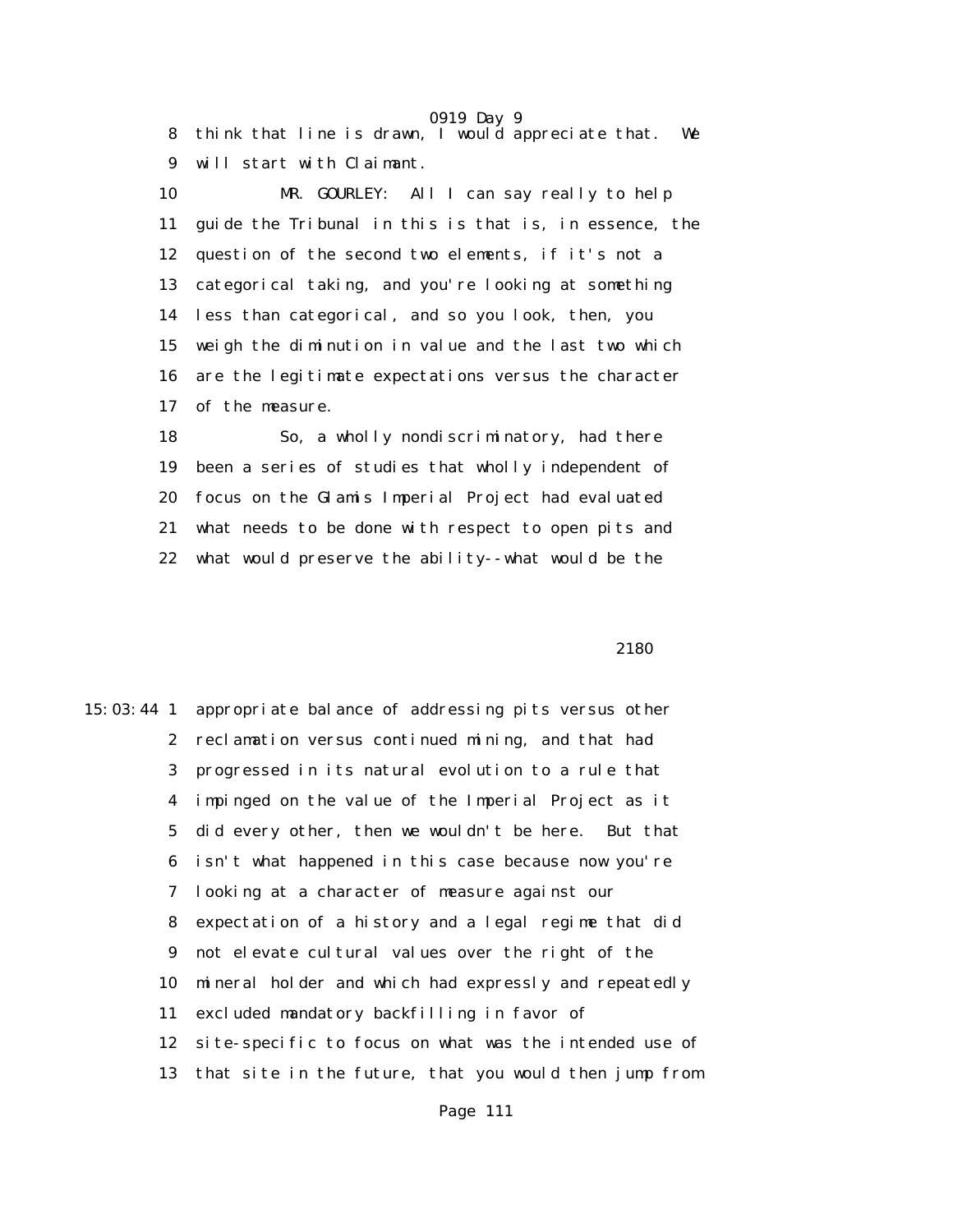14 that and apply that to a Plan of Operation that had 15 already been pending and the investment to prove the 16 reserves had already been made, that's the surprise 17 element, and this one was specifically targeted at 18 this particular mine. That's the discriminatory 19 bad-faith element of it. 20 So, looking at those factors draws the line, 21 but you can only draw the line in any individual case 22 that you apply because a measure can be

2181

15:05:19 1 expropriated--expropriatory in one context but not in 2 another.

3 PRESIDENT YOUNG: Thank you.

4 Respondent?

 5 MS. MENAKER: In this respect, we think also 6 it's very helpful to keep clear the distinction 7 between a "background principles" defense and the 8 factor of reasonable investment-backed expectations.

 9 And so, let me start by saying when you're 10 talking about the line drawing exercise, when we are 11 in the "background principles" construction, we are 12 looking at, you know, what are the bundle of rights 13 that they have, and it's subject to reasonable State 14 environmental regulations. The line drawing on that 15 would be if the regulation constitutes a land use 16 regulation as opposed to an environmental regulation, 17 and that comes from Granite Rock, where the Court, I 18 would say, also didn't even specifically hold this, 19 but that's what it suggests that the line is between,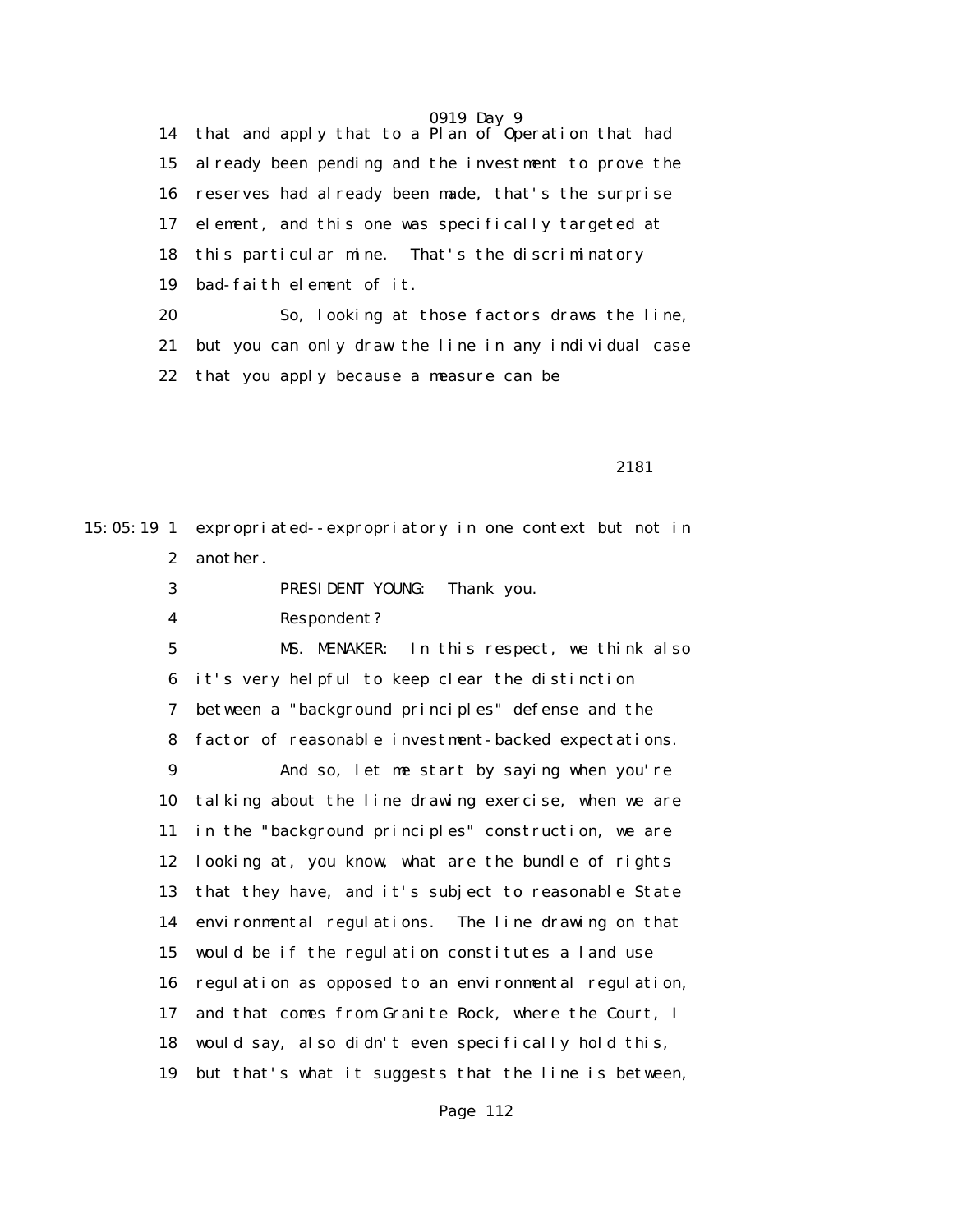20 you know, land use and environmental regulations.

 21 And land use is in the respect of, like you 22 said, as a ban. If a State can't say we are not going

2182

15:06:56 1 to permit mining--this is land that is open to Federal 2 mining under Federal Mining Law, but we are not going 3 to allow mining, that's not okay. But what is okay is 4 environmental regulations.

> 5 And so, here, if there is a background 6 principle in place that limits the nature of the right 7 and then later there's an objectively reasonable 8 application of that background principle, that ends 9 the inquiry, so to speak, because Claimant never had 10 the right to mine in a manner that is inconsistent 11 with the background principle.

> 12 Now, when you go into a--it's only if we're 13 out of the realm of background principles and we are 14 looking at just an indirect expropriation analysis. 15 When we are evaluating the investor's reasonable 16 expectations, and at that point in time it will 17 depend--there is no bright-line rule on what would be 18 a reasonable expectation. In some cases, a regulation 19 that falls far short of a ban, you know, might 20 frustrate an investor's reasonable expectations. In 21 some cases a ban would not. What you need to look at 22 there is in the particular context; here in the mining

2183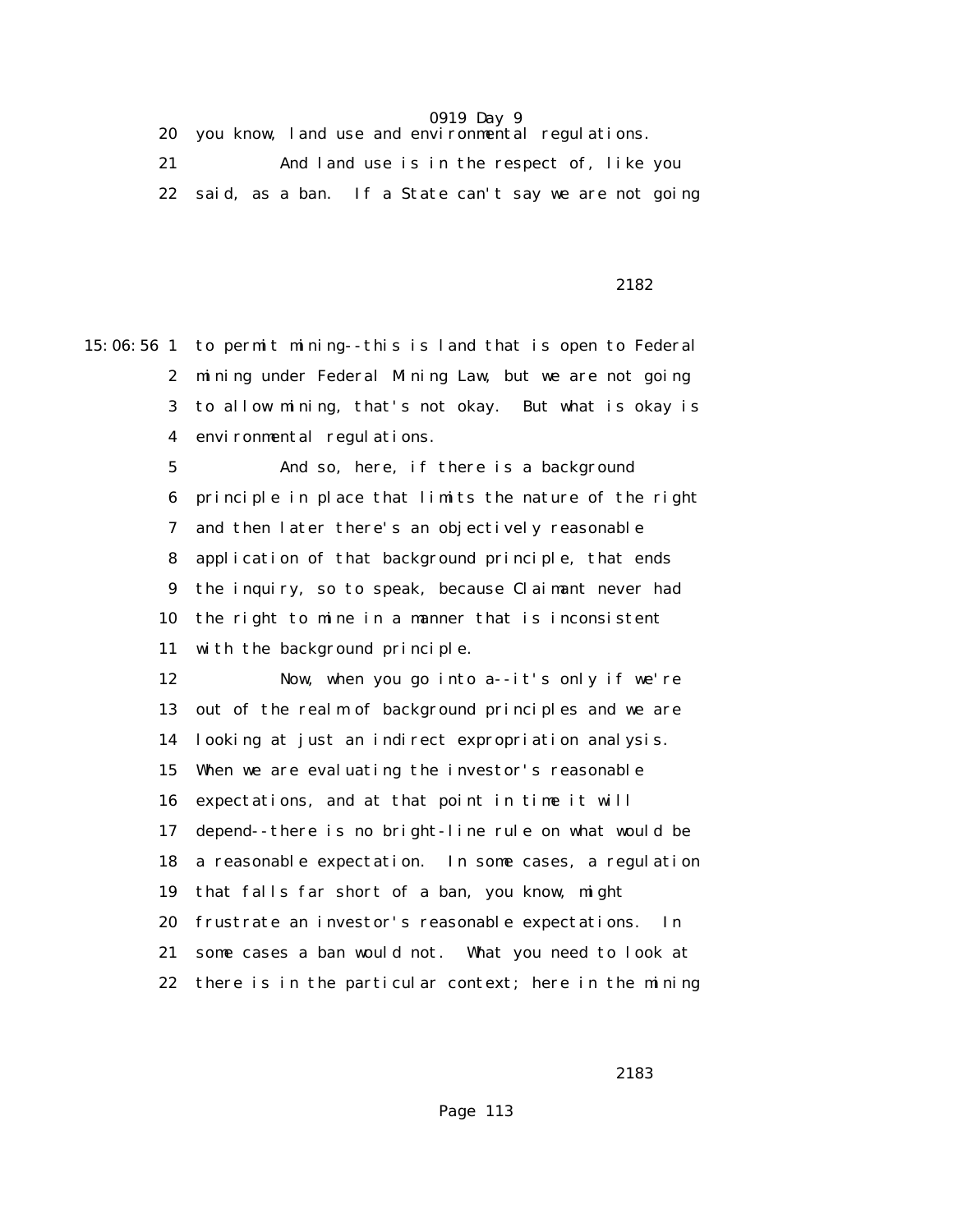| 15:08:18 1       | context, you need to look at the legal regime that     |
|------------------|--------------------------------------------------------|
| $\boldsymbol{2}$ | governs mining, and then you need to look at whether   |
| 3                | this--whether the investor had received any assurance  |
| 4                | that the particular limitation would not be placed on  |
| $\overline{5}$   | it and whether this was, in essence, a natural         |
| $\boldsymbol{6}$ | evolution of the law.                                  |
| 7                | Here, we suggest that it, indeed, was, that            |
| 8                | given SMARA, given the Sacred Sites Act, this was,     |
| 9                | indeed, a natural evolution of the law, and,           |
| 10               | therefore, Claimant's reasonable investment-backed     |
| 11               | expectations would not have been frustrated especially |
| 12               | because they had received no specific assurance that   |
| 13               | the State would not act in this manner.                |
| 14               | But--does that answer your question as to why          |
| 15               | the line? You know, there is no kind of bright-line    |
| 16               | rule in Rebes. You basically look at the legal regime  |
| 17               | as a whole where the background principles there is a  |
| 18               | bright-line rule, but that line is the preemption      |
| 19               | point, and here the guidance that we have from the     |
| 20               | Supreme Court is the line where preemption is drawn is |
| 21               | when the State action constitutes a land use           |
| 22               | requirement rather than an environmental regulation.   |
|                  |                                                        |

#### 2184

15:09:40 1 PRESIDENT YOUNG: Does that answer the 2 question? It gives me guidance as to your theoretical 3 overlay, but it does not give me any guidance to see 4 where the Government the case of mining, which is 5 what's before us, would answer that question. But let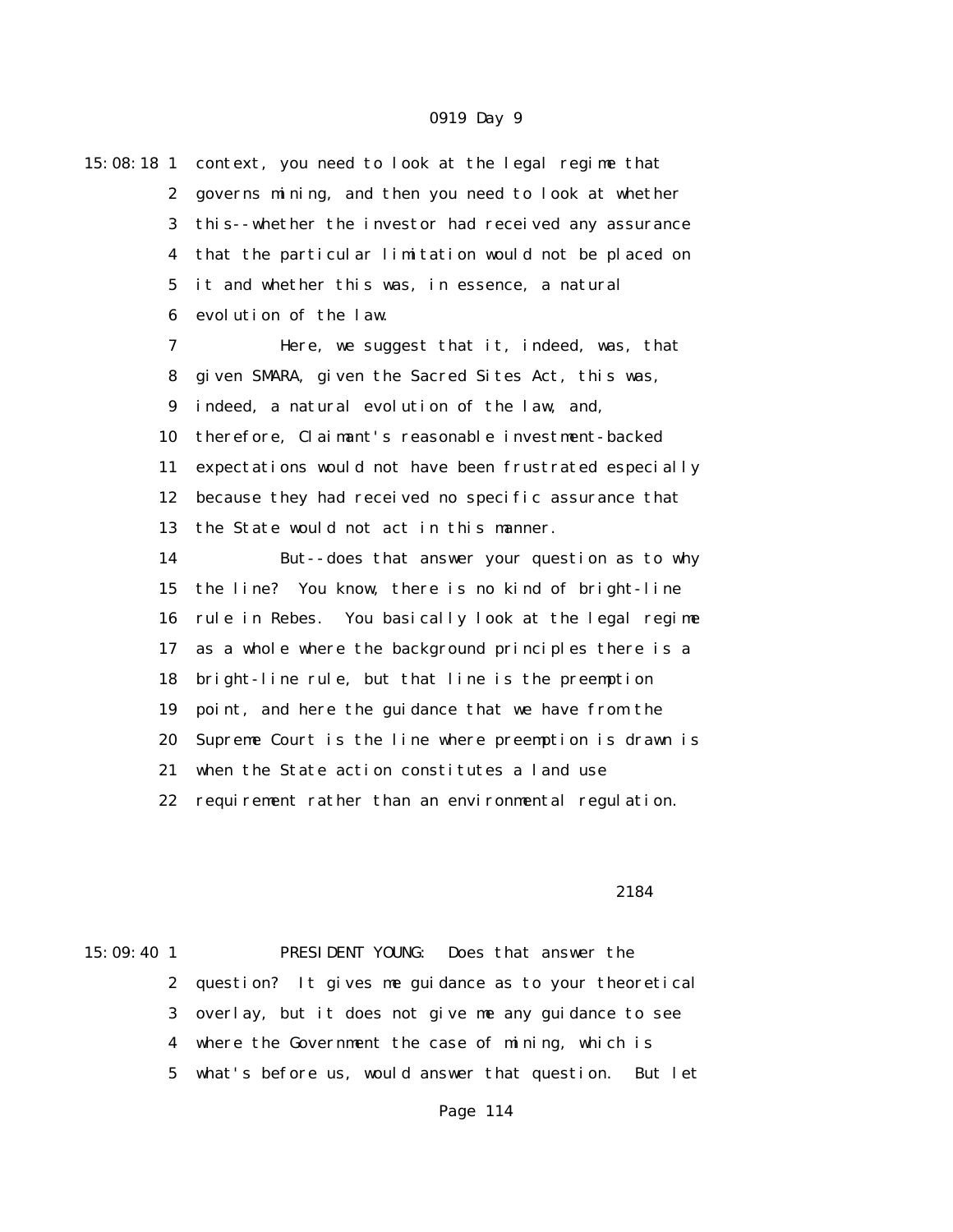0919 Day 9 6 me shift because that may be an unfair set of 7 questions. 8 Land use versus environment in this context, 9 where do Indian artifacts fall in that? Are they 10 environmental or are they land use? 11 MS. MENAKER: They are absolutely 12 environmental. Let me just get the precise citation 13 for you. 14 PRESIDENT YOUNG: While they're looking at 15 that up, let me add sort of then to be clear about 16 this. So if, in the end, the Government--California 17 passed a regulation that said because there are Indian 18 artifacts on the surface of this land, the surface 19 cannot be disturbed, nor can the contours be 20 disturbed, would be acceptable because that's 21 environmental regulation, not land use? 22 MS. MENAKER: No, because that governs the

2185

15:10:55 1 manner in which the land--it basically is not allowing 2 mining to occur. 3 Now, it's different if you're saying because 4 there are cultural artifacts, we are not going to open 5 this land to any sort of mining. That is different

> 6 than the case like the La Fevre case that we mentioned 7 in Wyoming where there they said because of the 8 archeological evidence of the site, the Reclamation 9 Plan that had been proposed by the Claimant didn't 10 adequately account for those, so the permit to mine 11 there--and it was a pumice mine there, but the permit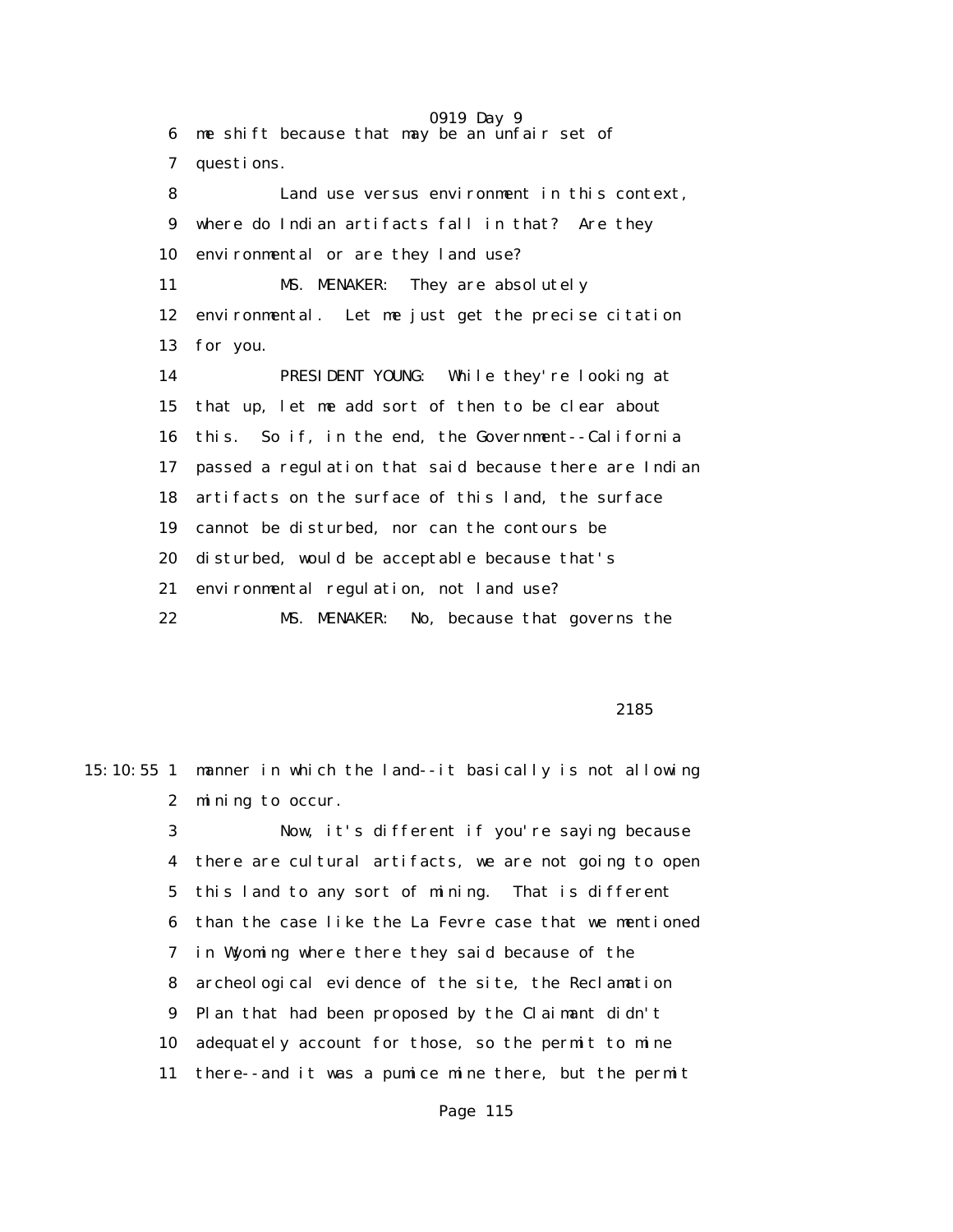0919 Day 9 12 to mine there was denied, and that was found to be 13 perfectly acceptable, that's okay. And that's what 14 California has done here, is the regulation is an 15 environmental regulation--I will give you that 16 citation in a moment--but it doesn't dictate or the 17 manner in which you can use the land. It doesn't say 18 you can't mine here. It only imposes a requirement 19 for reclamation as to how you have to--if you are 20 going to mine what you need to do to reclaim the land. 21 And in that respect, you know, it's very--I think the 22 Le Fevre case is helpful in that regard as an

2186

15:12:11 1 illustration of this.

 2 I'm trying to find the citation for you, the 3 proposition that both NEPA and CEQA contain provisions 4 that require the protection of the human environment. 5 It's in CEQA Section 21060.5.

 6 PRESIDENT YOUNG: Say that number again. 7 MS. MENAKER: CEQA Section 21060.5 defines 8 the term environment to include, "objects of historic 9 or aesthetic significance," and also NEPA requires the 10 Government to use all practical means of 11 coordination--and this is a quote--"to end that the 12 nation may preserve important historic, cultural, and 13 natural aspects of our national heritage," and then 14 requires the Federal agencies to provide an 15 Environmental Impact Statement if the proposed 16 undertaking significantly affects the quality of the 17 human environment. So they are including in the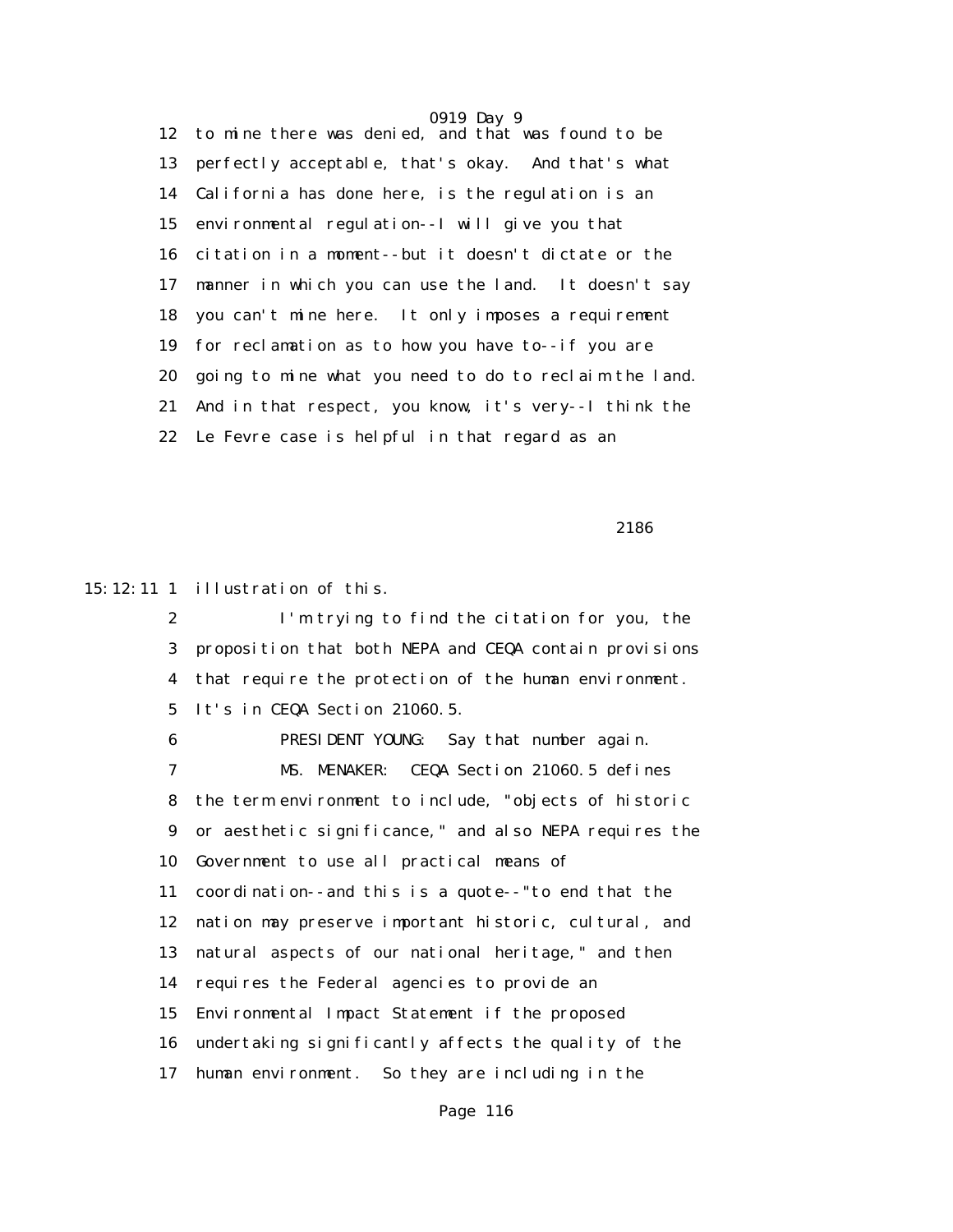|    | 18 context of human environment the historic and cultural |
|----|-----------------------------------------------------------|
| 19 | aspects.                                                  |
| 20 | And also--and I would just note for the                   |
|    | 21 Tribunal's convenience, this footnote is in our        |
|    | 22 Rejoinder. It's footnote 481, and also the Le Fevre    |
|    |                                                           |

2187 **2187** 

15:13:53 1 case that I mentioned before, there it--the Wyoming 2 court said that denying the permit in order to 3 preserve the Indian artifacts, it didn't conflict with 4 the 3809 regulations, and the 3809 regulations, you 5 will recall, allow States to impose more stringent 6 environmental requirements, so clearly that Court 7 there thought that an action to preserve the cultural 8 resources was--could be considered an environmental 9 requirement. 10 PRESIDENT YOUNG: Thank you. 11 MS. MENAKER: And, if I could also just 12 make--if I could just also make one more comment, 13 another additional evidence that these measures are 14 not what we would call land use measures is that the 15 very fact they applied post-mining shows that they are 16 not land use measures. They're not measures that 17 inhibit the use of the land for mining. They actually 18 envision that the land is going to be used for mining 19 but then just impose certain requirements, reclamation 20 requirements. So they are, in that respect, 21 environmental regulations and not land use 22 requirements.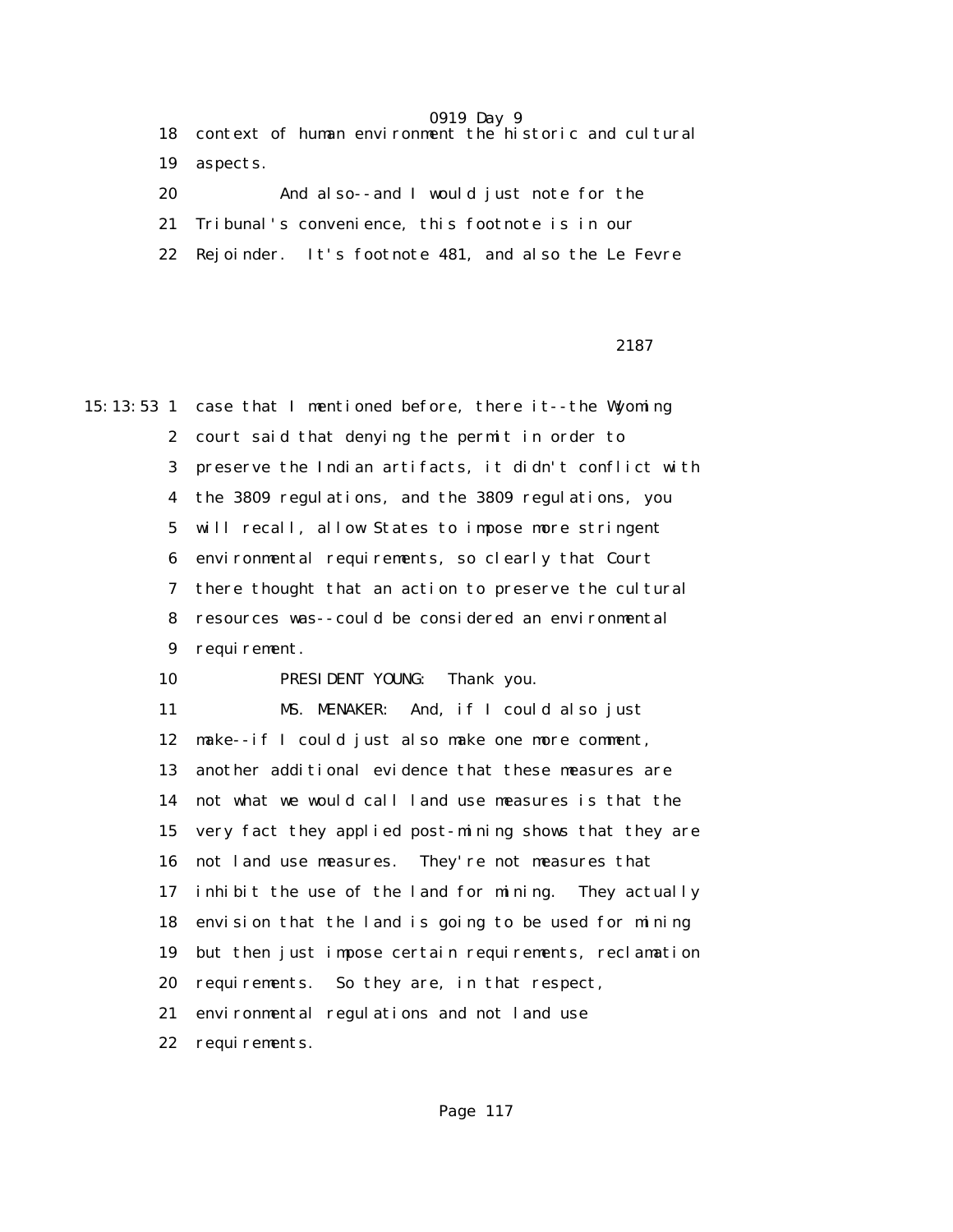2188

15:15:13 1 PRESIDENT YOUNG: Let me then ask the 2 question. 3 So if it is a legitimate environmental 4 regulation that there is no limit to what the State 5 can do? 6 MS. MENAKER: The limit again, as just 7 interpreted by all of the authority that we have seen, 8 is the limit is that it's as long as it's not a land 9 use requirement. 10 MR. McCRUM: Mr. President, I wonder if I 11 could briefly respond. 12 PRESIDENT YOUNG: Please. 13 MR. McCRUM: We certainly acknowledge that 14 cultural resources are within the general scope of the 15 environment within the scope of statutes such as the 16 National Environmental Policy Act and have always been 17 addressed through the EIS/EIR processes. Here at the 18 Imperial site, when we look at these California 19 measures, there are some question about the legitimacy 20 of the motives of California as reflected by Governor 21 Gray Davis's press release of April 7, 2003, where he 22 states that these actions, S.B. 22 in particular, but

2189

15:16:26 1 he also references the SMGB regulations are being 2 taken to send a message that sacred sites are more 3 precious than gold, which comes very close to a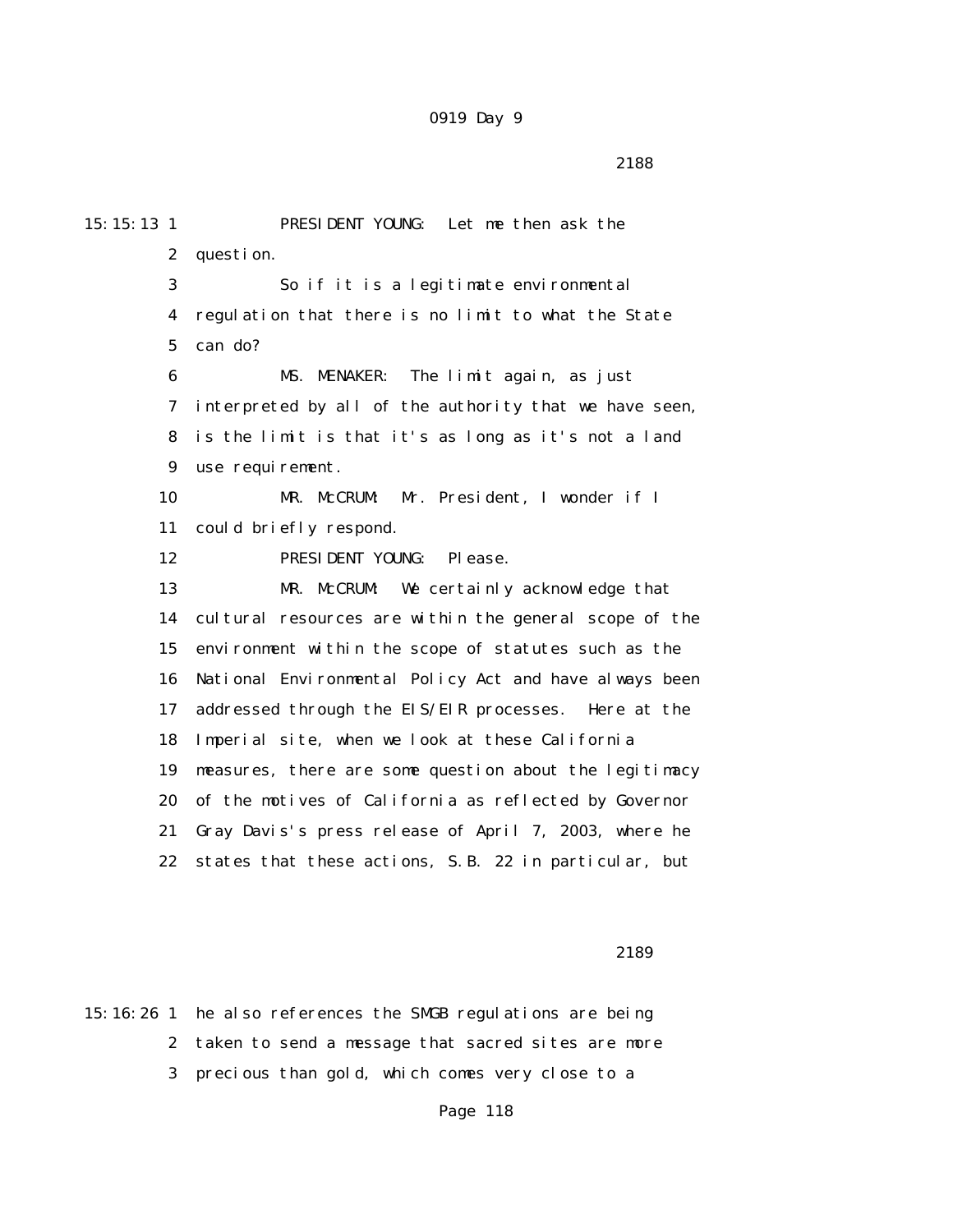4 land-use determination by the State of California.

 5 So, that motivation that is stated raises 6 some question about the bona fide nature of the 7 measures that were being adopted.

 8 One other point I wanted to respond to is 9 there has been some reference to the Wyoming Supreme 10 Court case, Le Fevre v. Environmental Quality Counsel. 11 We believe we've just heard of that case referenced 12 here in arguments here in last day or two. We don't 13 find the case in the briefs submitted by Respondent. 14 It is a reported case we have discovered. It's 1987, 15 and the case involved a pro se party seeking to carry 16 out some activities on Federal land in an area that 17 was identified as an area of environmental, of 18 Critical Environmental Concern, unlike the Glamis 19 Imperial situation, and there are some statements 20 about preemption in the view of the Wyoming Supreme 21 Court. I would suggest that a much more appropriate 22 case setting forth preemption principles in the mining

2190 and 2190 and 2190 and 2190 and 2190 and 2190 and 2190 and 2190 and 2190 and 2190 and 2190 and 2190 and 21

15:17:41 1 context would be the Granite Rock decision of the 2 Supreme Court, or the South Dakota Mining Association 3 v. Lawrence, which I believe Respondent has 4 acknowledged is a correct statement of the law of 5 preemption in 1998 by the Eighth Circuit Court of 6 Appeals and would have much more weight than the state 7 court case that has just been referred to, although 8 it's a 1987 case, 20 years old. 9 MS. MENAKER: May I just very briefly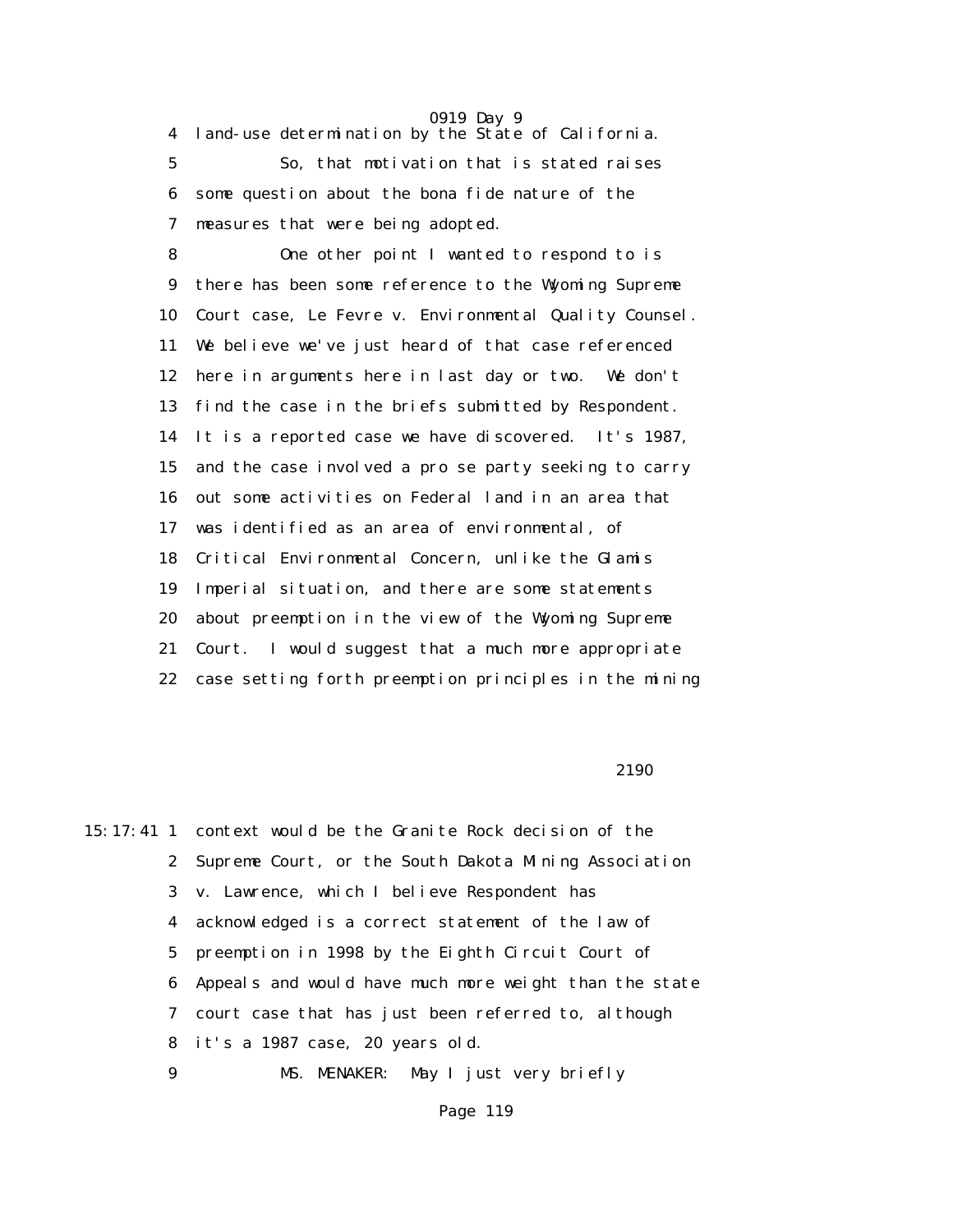11 PRESIDENT YOUNG: Yes. 12 MS. MENAKER: The Governor's statement really 13 has no relevance to this issue, a statement that 14 sacred sites are more precious than gold. 15 First of all, obviously, it's not the measure 16 itself. It says nothing about what the measure does. 17 It's a political statement, but he could have just as 18 easily have said environmental awareness is more 19 precious than gold. That doesn't transform anything. 20 If you are imposing something that an environmental 21 regulation, and he had said the environment is more 22 important to us than doing anything you need to do to

10 respond?

2191 **2191** 

15:18:48 1 get gold out of the ground, that would not cast doubt 2 on the nature of the measure as an environmental 3 measure. So, we think that's completely immaterial. 4 As far as the Le Fevre case, I would just say 5 there that we think that that case is entirely 6 consistent with both the Granite Rock case and the 7 Lawrence County case. The Tribunal need not choose 8 between them, but this case is--it's equally as 9 relevant as those cases are. 10 PRESIDENT YOUNG: Professor Caron? 11 ARBITRATOR CARON: I have few questions on 12 the standard of taking and date of taking to put 13 forward, and the standard question is actually rather 14 short, and it's primarily to Respondent. 15 Claimant, in its discussion of standard,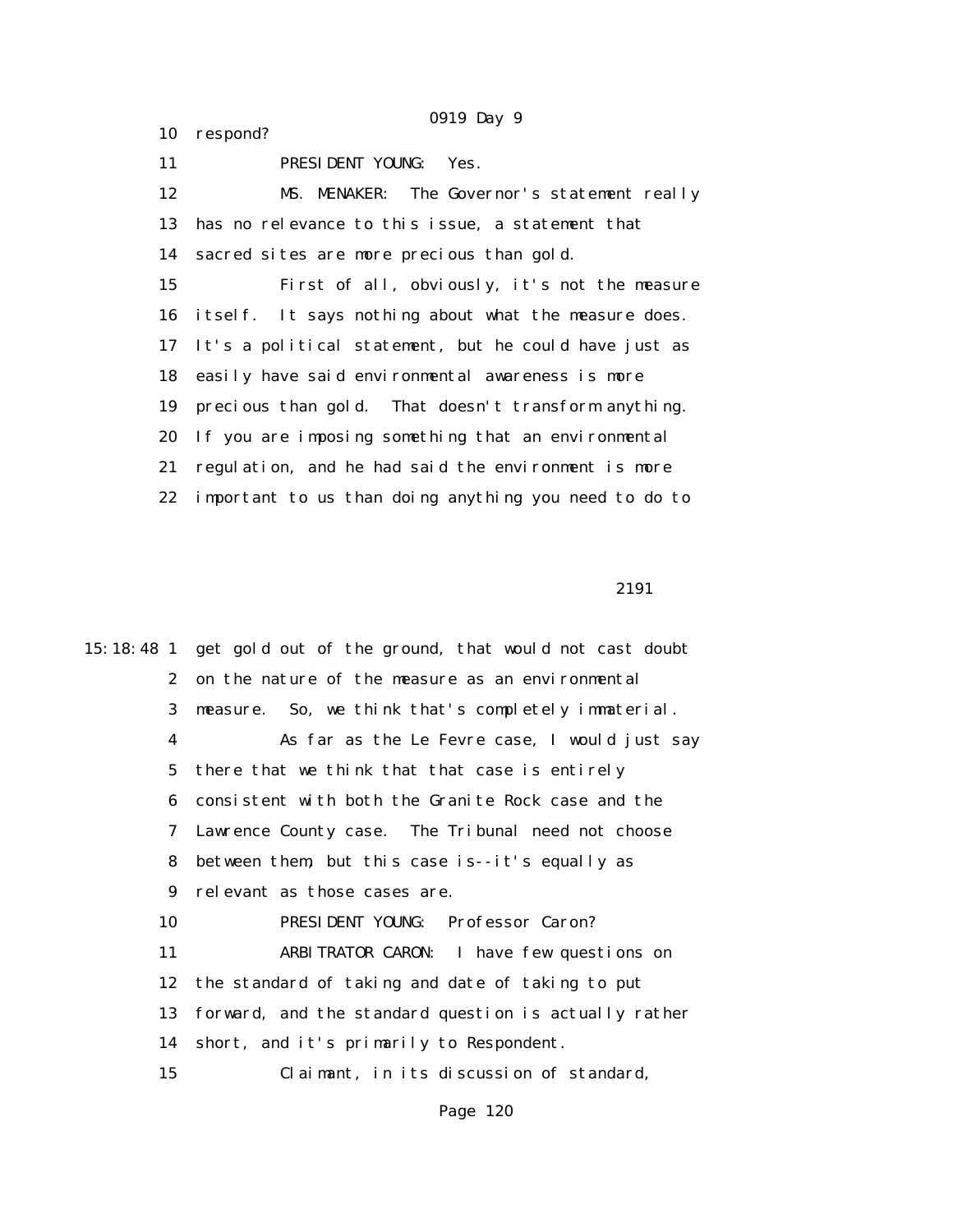16 added a first question of is it a categorical taking, 17 meaning, I gather, a full taking or full value taken 18 rather than less than full value taken, and Respondent 19 did not refer to that statement, and I'm just 20 wondering whether you had any view to express on that 21 standard. 22 MS. MENAKER: Is your question whether

2192

15:20:15 1 there--could you rephrase the question?

 2 ARBITRATOR CARON: In the Tribunal's 3 questions to the parties, we did not include a first 4 standard as to categorical takings. That was an 5 additional statement added by the Claimant. 6 Respondent has not commented on that addition by the 7 Claimant. I'm asking whether the Respondent has any 8 views.

 9 MS. MENAKER: If I understand, I think that 10 we don't disagree with Claimant's statement that if 11 there is a complete deprivation of value that that 12 constitutes a categorical taking, and, therefore, is 13 compensable. But that is not the case, as they 14 acknowledge, if what--if notwithstanding the fact you 15 have been fully deprived of your value, if you never 16 had a property right to engage in the activity that is 17 depriving you of all value, and that is where the 18 "background principles" defense comes into play. 19 And so we don't disagree with that analysis. 20 it's just, you know, you can either look at the 21 "background principles" defense as a threshold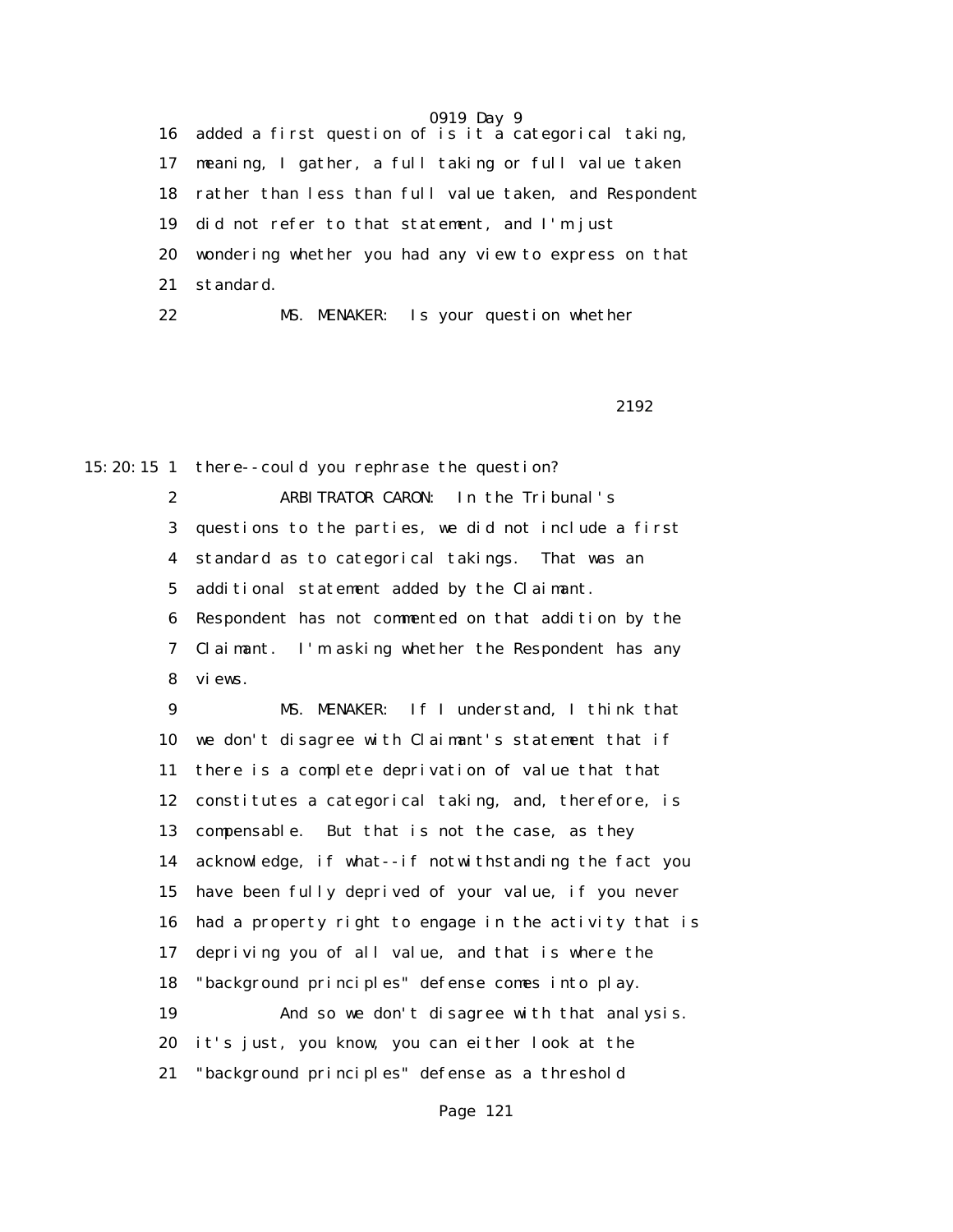22 analysis to first get the nature of the property

2193

15:21:36 1 right, but it is--we agree that in the case of a full 2 deprivation. But I would note that then, when one 3 moves on to this balancing test, where we partways is 4 where in the extent of the deprivation that is 5 required in order for there to be found any taking at 6 all, and it has to--the measure has to destroy all or 7 virtually all of the value of the property in 8 question. 9 And I note that in Claimant's presentation it 10 actually presented a slide, I think it was the title 11 of the slides that said something like less than a 12 complete expropriation. I mean, perhaps that was just 13 an error and they meant less than a complete 14 deprivation, but there is no such thing as less than a 15 complete expropriation. I mean, if it is, then it's 16 not an expropriation, and your expro claim falls. But 17 for an expro claim, you need essentially a complete 18 deprivation of your rights in the property. 19 PRESIDENT YOUNG: Does Claimant have any 20 comments on that? 21 MR. GOURLEY: No. 22 ARBITRATOR CARON: If I could turn to the

2194

15:22:46 1 question as to the date of taking and specific acts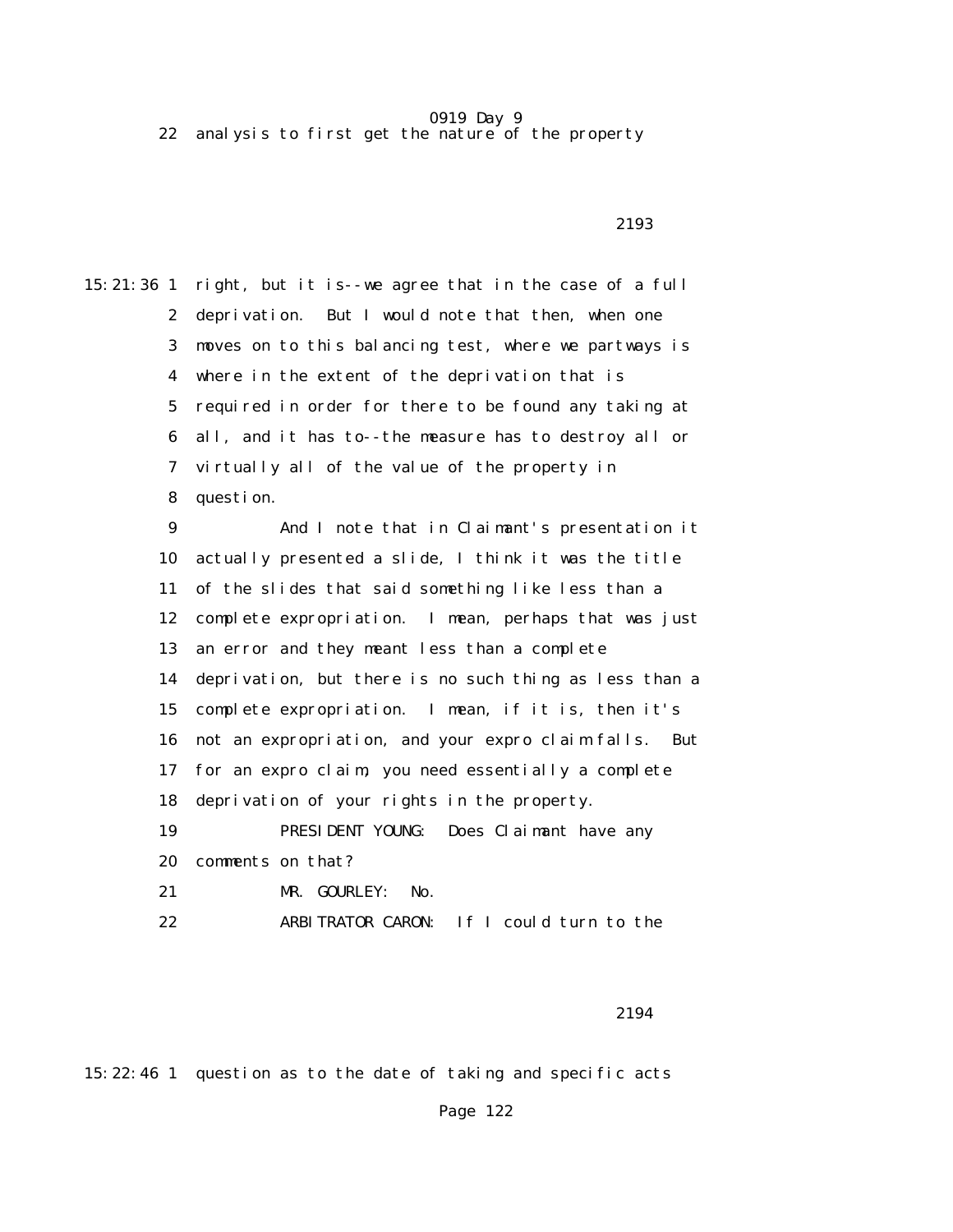0919 Day 9 2 once more, I totally understand the Claimant's 3 response that you, as in many cases, you view this as 4 a spectrum of events, that the Tribunal should look 5 along the spectrum for this possible moment of 6 expropriation. Inexorably we will be led to 7 particular events, particular days. 8 So my question is: Is this basic 9 understanding correct as to the range of days, or is 10 there something being missed other than that there is 11 a whole spectrum? So, one date mentioned yesterday is 12 the 2001 Record of Decision at the Federal level. The 13 next date would be the December 2002 emergency 14 regulations. A third date would be the April 2003 15 adoption of the permanent regulations and the passage 16 of S.B. 22. 17 Is there another period, in your view? 18 MR. GOURLEY: Those are the April dates, 19 sadly, there are two dates, but those are the 20 principal events that you would choose among. 21 ARBITRATOR CARON: Then if I can just follow 22 in that question. So, one response by Respondent to

<u>2195</u>

|             | 15:24:31 1 the Record of Decision event is that that event was |
|-------------|----------------------------------------------------------------|
|             | 2 rescinded sometime thereafter.                               |
| 3           | Let me ask that. I will just phrase it that                    |
| 4           | That may not be accurate.<br>way.                              |
| $5^{\circ}$ | Secondly, as far as the December 2002                          |
|             | 6 emergency regulations, what is Claimant's position on        |
|             | 7 the fact that those regulations are emergency                |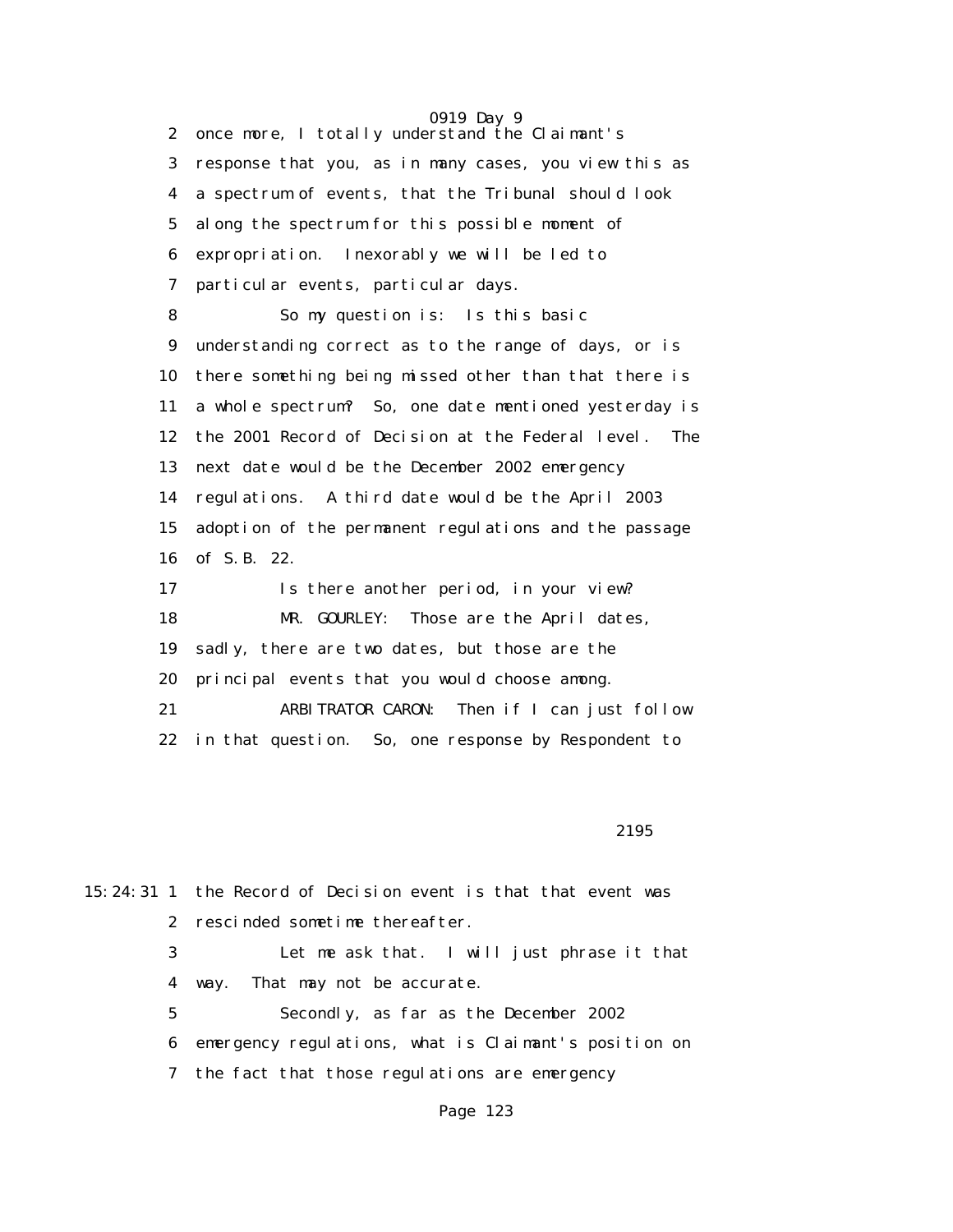0919 Day 9 8 regulations and of a limited duration, necessarily of 9 a limited duration? Does that affect--how does that 10 affect the question of taking? 11 MR. GOURLEY: With respect to the first 12 point, the rescission in--the formal rescission of the 13 Record of Decision, I believe, is early November 2001, 14 but that is not a rescission of the taking. The 15 taking evidenced by the denial is the failure to 16 approve. We had a valid Plan of Operation. We had 17 valid mitigation. It was not approved. Instead it 18 was denied. We never got approval, so the taking 19 continued. 20 When you get to the temporary--the emergency

21 regulations, it could have been a temporary taking.

22 If those emergency regulations had gone on for

 $2196$ 

15:26:10 1 whatever the valid period was, 120 days, then--and 2 then had been lifted, there would have been a question 3 of whether that constituted a temporary taking at all. 4 Should it have--would there have been damage to 5 Claimant. But we don't have to worry. We don't have 6 to consider those issues in this case simply because 7 they did become permanent, and S.B. 22 was passed as 8 intended during that 120-day period. 9 So, whatever temporary effect was removed 10 from the early emergency regulation. 11 ARBITRATOR CARON: Would Respondent have any 12 comments? 13 MS. MENAKER: Yes, thank you.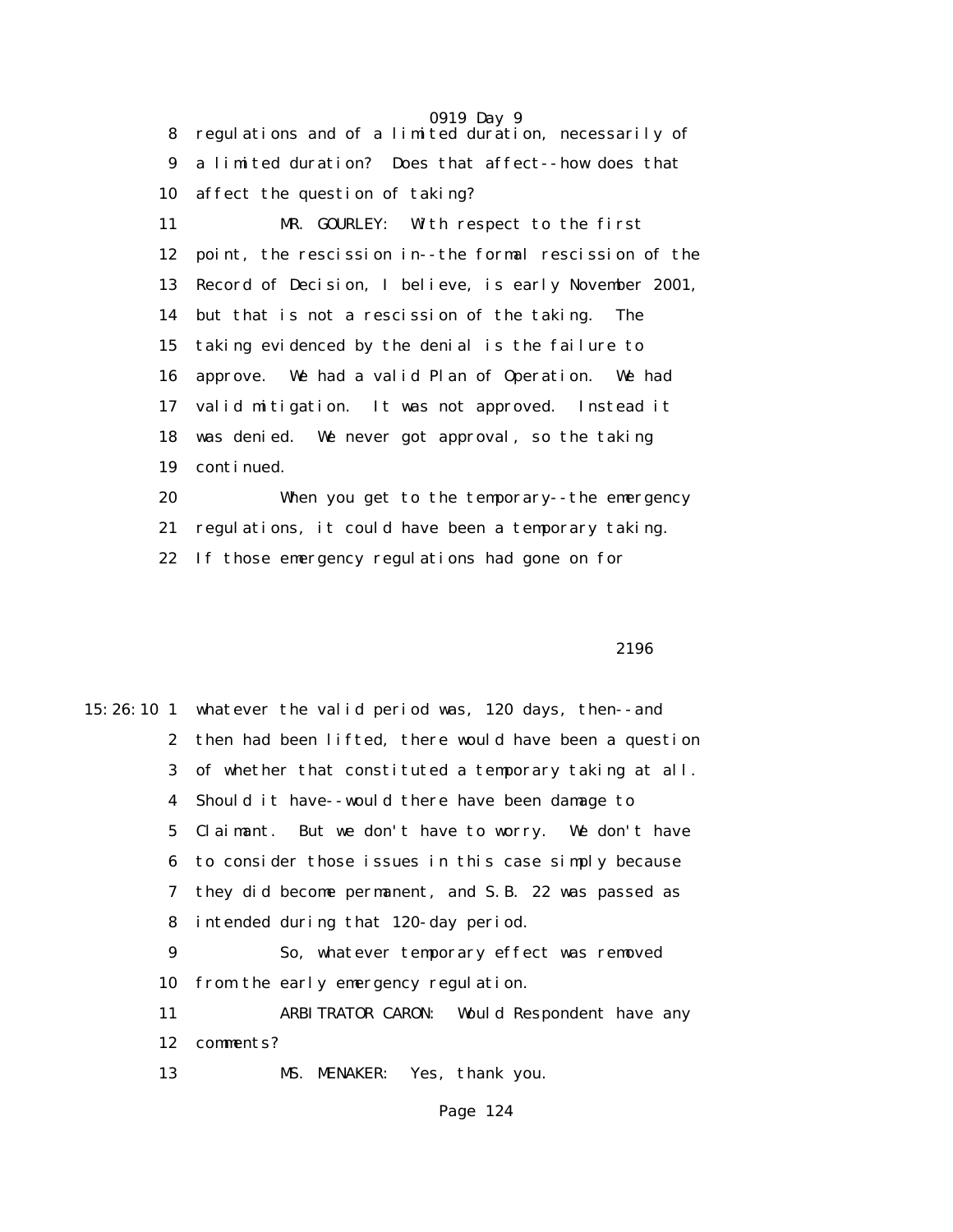14 The first thing that I want to note is that 15 it was yesterday, I believe, or the day before, was 16 the very, very first time that we ever heard a date 17 other than December 2002 being proposed as the date of 18 expropriation. I mean, it's far late in the day for 19 Claimant to now be suggesting that the property was 20 expropriated in December '01 or in April '03. 21 If you look through the briefs, repeatedly 22 they refer to the date of expropriation as

2197 **2197** 

15:27:28 1 December '02. That's the date that both--all the 2 valuation experts used in the valuation reports 3 throughout the hearing last month. That's the date 4 that was repeatedly referred to. 5 So, I think on that ground alone the Tribunal 6 ought not to even consider a claim that their property 7 was somehow expropriated at a different date. 8 But with respect to their argument, if the 9 Tribunal does consider it, with respect to their 10 argument as to the December '01 date, first we note 11 and we've made this argument that that ROD was 12 rescinded, so it could not have constituted an 13 expropriation. 14 Now, here Glamis is saying, well, no, the 15 expropriation was the failure to approve. That cannot 16 have taken place on that December '01 date. That just 17 doesn't make sense. The Tribunal will recall that the 18 Department issued the validity examination, the 19 Mineral Report, in Glamis's favor, which it touts well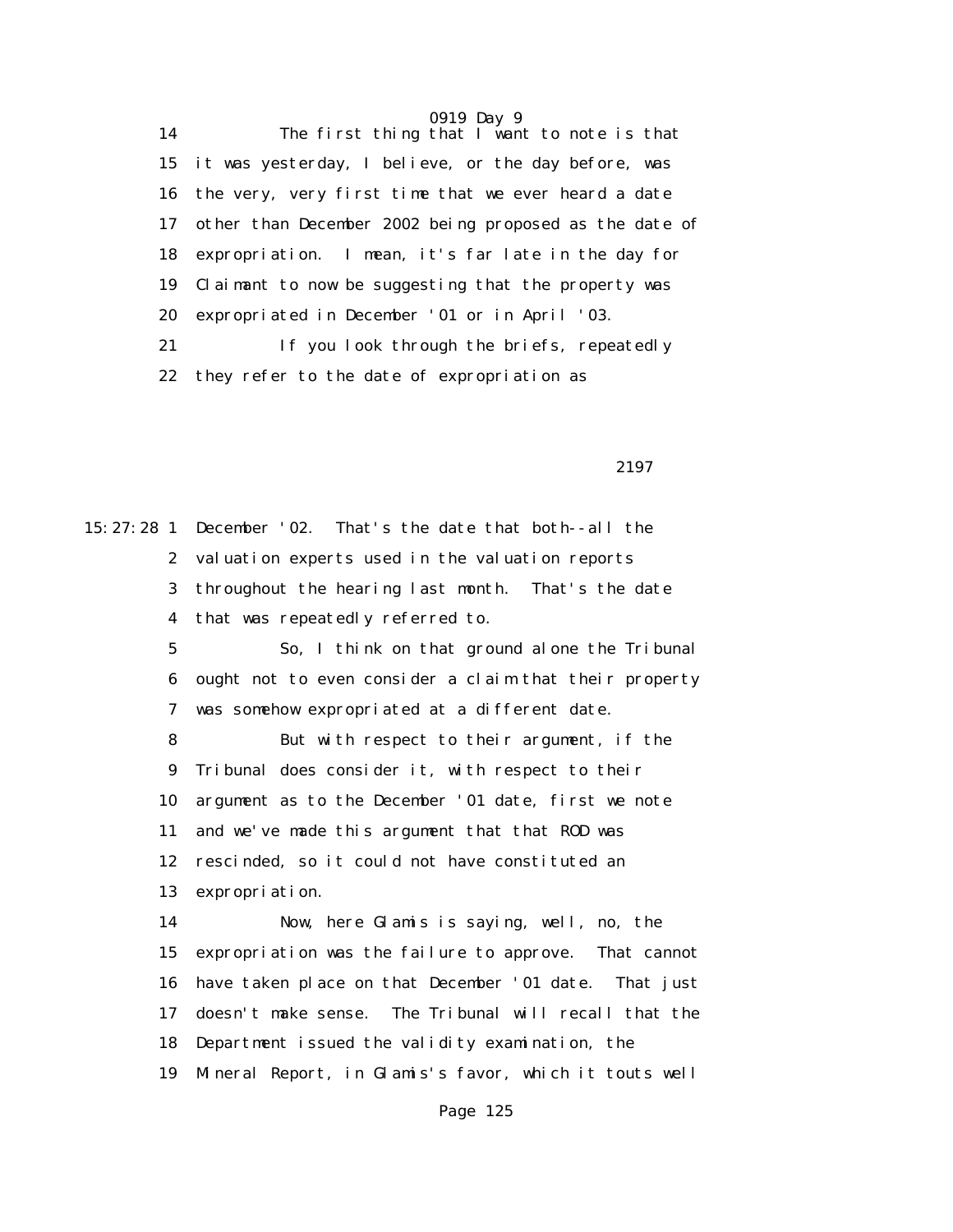20 after that time, so how could you have a failure to 21 approve when the decision denying it was rescinded and 22 then later actions were taken in Glamis's favor?

2198

15:28:36 1 And I would note that Glamis has made no 2 effort to put in a valuation for its mining claims as 3 of December '01. There is just simply nothing in the 4 record that even values its investment as of that 5 date.

> 6 And then we don't take issue with--well, 7 obviously we take issue with their expropriation 8 claim, but the date that we have been using all along 9 is December '02, and the fact that those were 10 emergency measures, we have not argued nor are we 11 arguing that somehow that date can't be used because 12 of that. We think--I mean, it's not ripe, and there 13 are a host of problems with the expropriation claim. 14 But because those emergency measures were later made 15 permanent and there was really no gap in time, it 16 isn't the case where a measure was only in place for a 17 short amount of time.

 18 And then with respect to the April date, 19 again, the first time we heard this was yesterday or 20 the day before, and I don't think the Tribunal should 21 consider a claim that their property was expropriated 22 as of that date.

2199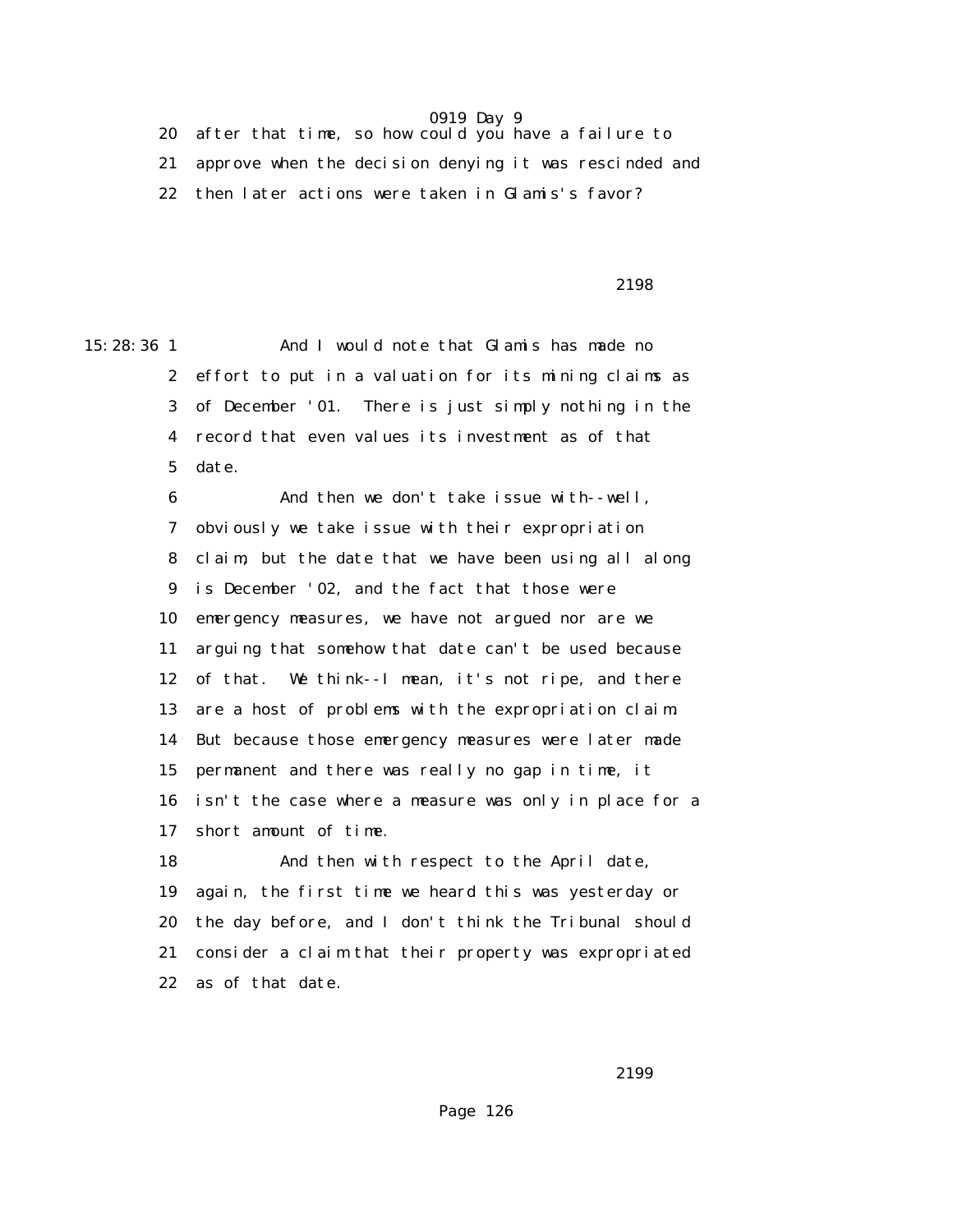| $15:29:51$ 1 | PRESIDENT YOUNG: We are coming up on 3:30.             |
|--------------|--------------------------------------------------------|
| $\mathbf{2}$ | We do have more questions, but we will take at this    |
| 3            | point a 15-minute break and reconvene at 3:45.         |
| 4            | (Brief recess.)                                        |
| 5            | PRESIDENT YOUNG:<br>Thank you. We are ready to         |
| 6            | reconvene.                                             |
| 7            | Ms. Menaker, I understand you want to make a           |
| 8            | very brief intervention.                               |
| 9            | MS. MENAKER: Yes. I just wanted to very                |
| 10           | briefly supplement the answer that I gave to--I        |
| 11           | believe it was the last question--Professor Caron's    |
| 12           | question on the various dates of expropriation, and    |
| 13           | the fact that, when we are talking--I already dealt    |
| 14           | with the ROD date and the April date, but when we are  |
| 15           | talking about the date of the emergency regs, there is |
| 16           | one area in which it's significant that they were      |
| 17           | emergency regs, and this is in that if for any reason  |
| 18           | the Tribunal would find that the emergency regulations |
| 19           | constituted an expropriation, because they were        |
| 20           | emergency and, therefore, it was--they were only in    |
| 21           | place for a short time, that would have been a merely  |
| 22           | femoral action, a temporary action.                    |

#### $2200$

15:48:57 1 And then when the permanent regulations were 2 adopted, if the Tribunal were to find that those 3 permanent regulations did not exact an expropriation, 4 in that case the emergency nature of the regulations 5 would be important because it would show that the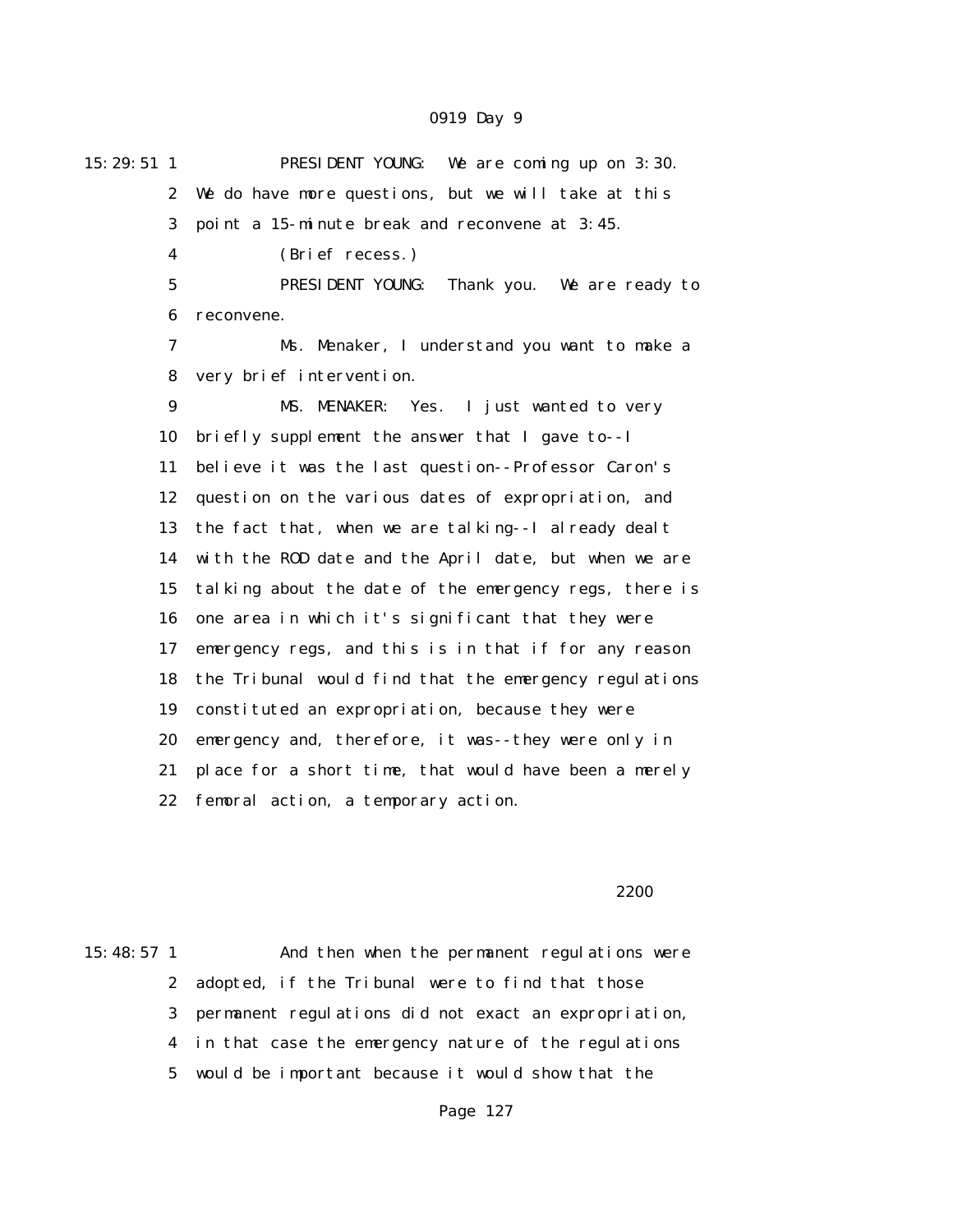0919 Day 9 6 claim for expropriation with respect to the SMGB 7 regulations still fails because if the troubling 8 aspect of the regulations was in the emergency nature, 9 that was only temporary. Glamis didn't sustain any 10 damage during that temporary time. And to the extent 11 that it was cured to any effect by the permanent 12 regulations, the Tribunal could look to that in 13 determining the expropriation claim. 14 PRESIDENT YOUNG: Thank you. 15 Claimant, any response to that? 16 MR. GOURLEY: No, thank you. 17 PRESIDENT YOUNG: Mr. Hubbard? 18 ARBITRATOR HUBBARD: I think I'm down to one 19 question, and this is for Claimant. 20 When we were hearing from Respondent about 21 the undue impairment versus the unnecessary undue 22 degradation standard and how Mr. Anderson, in his

2201<sup>2</sup>

15:50:13 1 E-mail, had been--he said, "We purposely did not 2 define undue impairment in 1980 because we all 3 concluded it meant the same as undue degradation," and 4 they suggested that this was just the one opinion of 5 one person who was a nonlawyer. But, in his E-mail, 6 he says "we," and I wanted to ask Claimant who "we" 7 refers to. 8 MR. GOURLEY: Because we don't 9 have--Mr. Anderson wasn't, despite our invitation, 10 wasn't brought before you. We don't know the answer 11 to that. If you do look at the Federal Register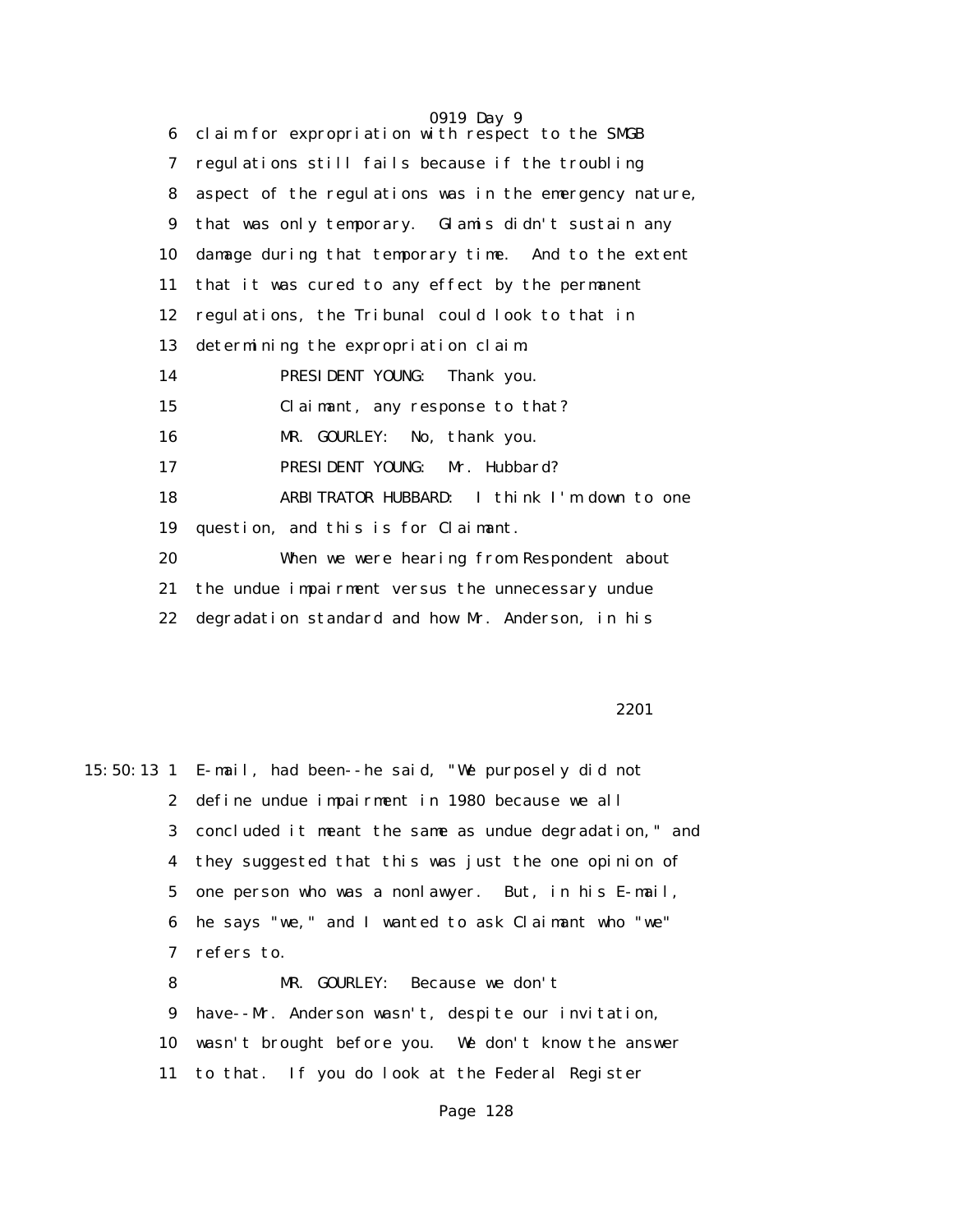0919 Day 9 12 Notice which is in the record--I won't know the site 13 off the top of my head of the 3809 regulation in 14 1980--there are two contact persons listed. Bob 15 Anderson is one of those, and the other person, unless 16 Tim recalls, I don't. 17 ARBITRATOR HUBBARD: It was my recollection 18 that there was a group of people that were involved in 19 writing those regulations, and that's the reason I 20 asked the question. 21 He was sort of the lead person, as I

22 understand it, of that group of people.

2202 and 2202 and 2202 and 2202 and 2202 and 2202

15:51:39 1 MR. GOURLEY: That's correct. He was a lead 2 person, and then our expert, Tom Leshendok, was a lead 3 person in doing the amended regs in 2000. But what 4 the entire group is we do not have; that evidence 5 isn't in the record. 6 MS. MENAKER: Mr. Hubbard, if I could note on 7 the record. 8 ARBITRATOR HUBBARD: Surely. 9 MS. MENAKER: Significantly, that E-mail does 10 acknowledge that the Department did not define the 11 standard, and that is consistent with what we have 12 shown, that it wasn't ever defined. And so, here, the 13 Department was making an interpretation of an 14 undefined standard. 15 But again, there is no way to know who he was 16 referring to in that E-mail, and any suggestion that 17 he offered in that respect would be purely hearsay.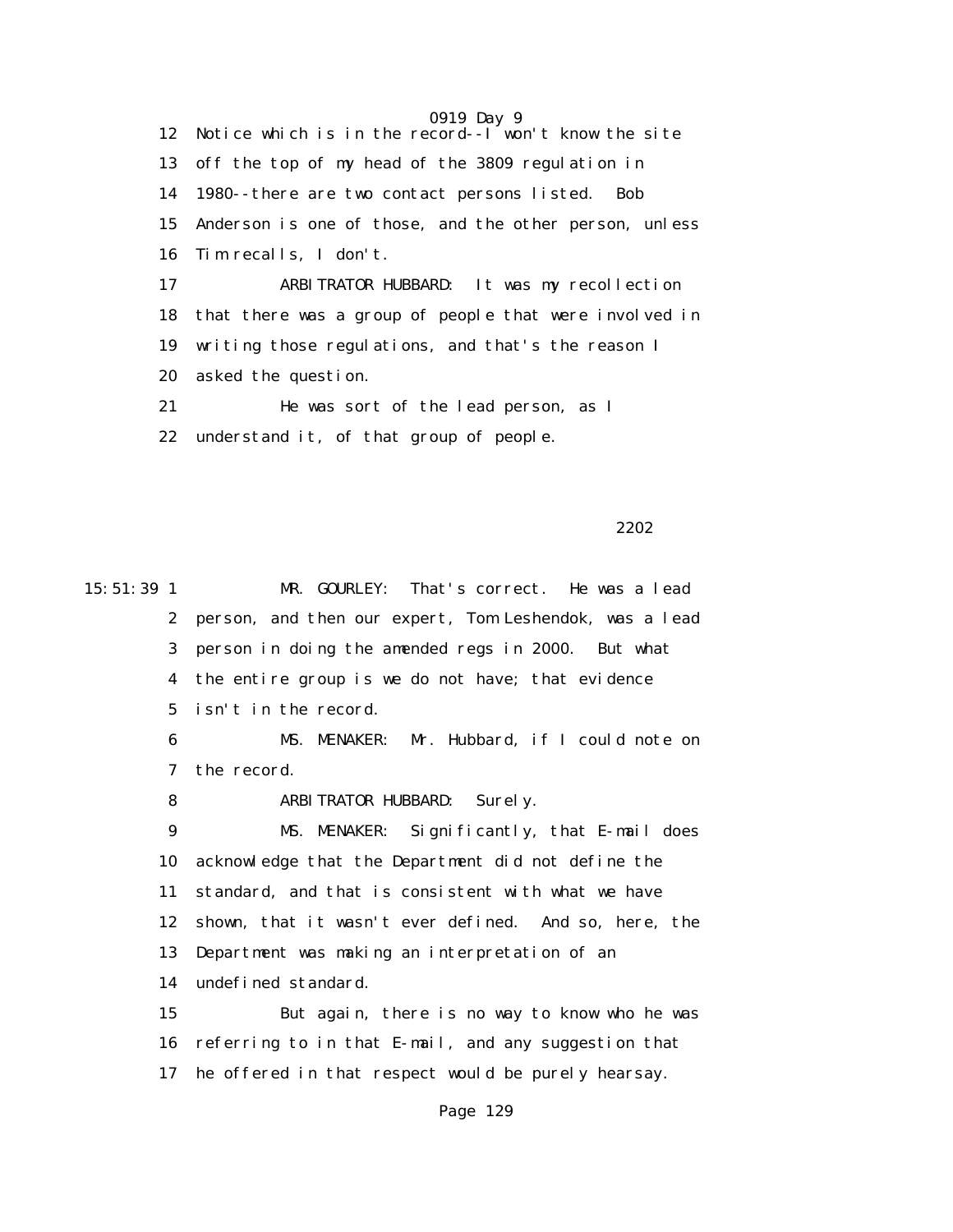18 Not only did he not testify, but we certainly haven't 19 heard from any of those other people, so it's double 20 hearsay, really, that statement. 21 MR. GOURLEY: I could respond just briefly to

22 that. I mean, the fact remains it is evidence of the

<u>2203</u> and the second state of the second state of the second state of the second state of the second state of the second state of the second state of the second state of the second state of the second state of the second

15:52:54 1 long-standing BLM interpretation, which itself is 2 reflected in the CDC Plan which equated the two 3 standards, subject to the same economic feasibility 4 issue. And Respondent has produced nothing to suggest 5 that, prior to the Leshy Opinion, that anyone within 6 BLM or the entire Department had taken a different 7 position. And, furthermore, FLPMA itself required 8 implementation of the undue impairment standard by 9 regulation, not by fiat or interpretation. 10 MS. MENAKER: I won't repeat all of our 11 arguments in this regard, you will be happy, but just 12 on that point, first of all, this E-mail cannot be 13 interpreted as evidence of a long-standing BLM 14 interpretation. I mean, that's clearly not what it 15 says, but we have produced evidence to show that 16 people had taken a different view, and that is all 17 contained in the Leshy Opinion. Solicitor Leshy cited 18 to the "Andrews" decision, for example, which didn't 19 deal with this precise issue, but acknowledged that 20 the term "impairment" was certainly different from 21 unnecessary or undue degradation in a slightly 22 different context.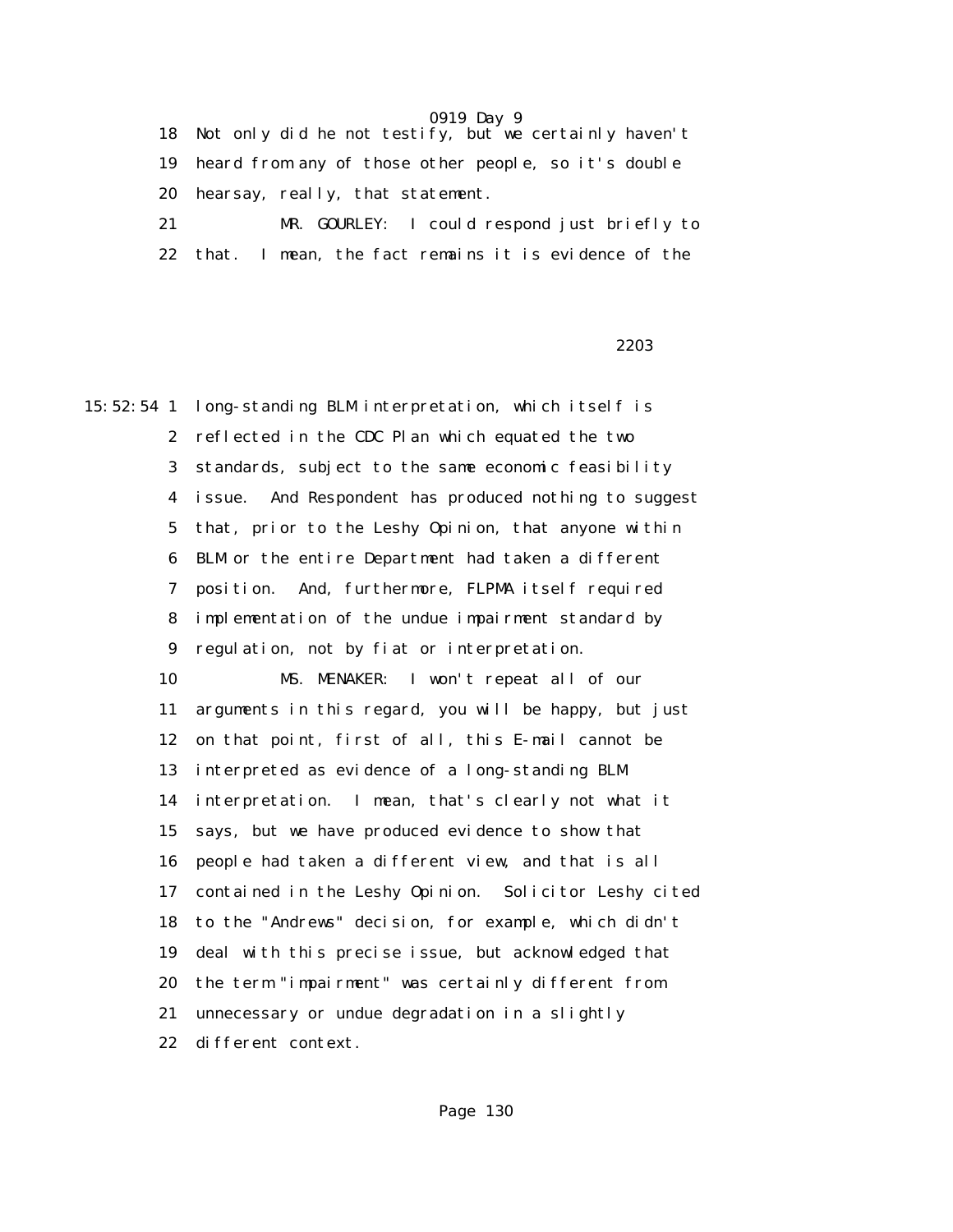2204 and 2204

15:54:25 1 But we have also introduced and briefed the 2 Price and Thomas decision where you will recall a Plan 3 of Operations was denied under the undue impairment 4 standard. 5 As far as FLPMA's requirement, the Tribunal 6 will recall that even Solicitor--the Solicitor that 7 rescinded the decision acknowledged that the 1980 8 regulations clearly anticipated that the Department 9 would interpret the standard on a case-by-case basis 10 and not through regulations. 11 MR. McCRUM: Mr. President, if I could just 12 very briefly respond. 13 Ms. Menaker just referred to a Price decision 14 of the, I believe, the Interior Board of Land Appeals, 15 although she didn't specify which did involve one 16 attempt to apply an undue impairment standard at some 17 point the 15 plus years ago. That case, as we have 18 addressed in our briefs, involved very unique facts 19 not involved in the Glamis case. The land in question 20 was recommended by BLM for wilderness designation 21 under the Class C, which was land to be set aside for 22 permanent preservation.

#### $2205$

15:55:43 1 And, in that particular circumstance, there 2 was an invocation of an undue impairment standard in 3 that case upheld by the IBLA, but that the Myers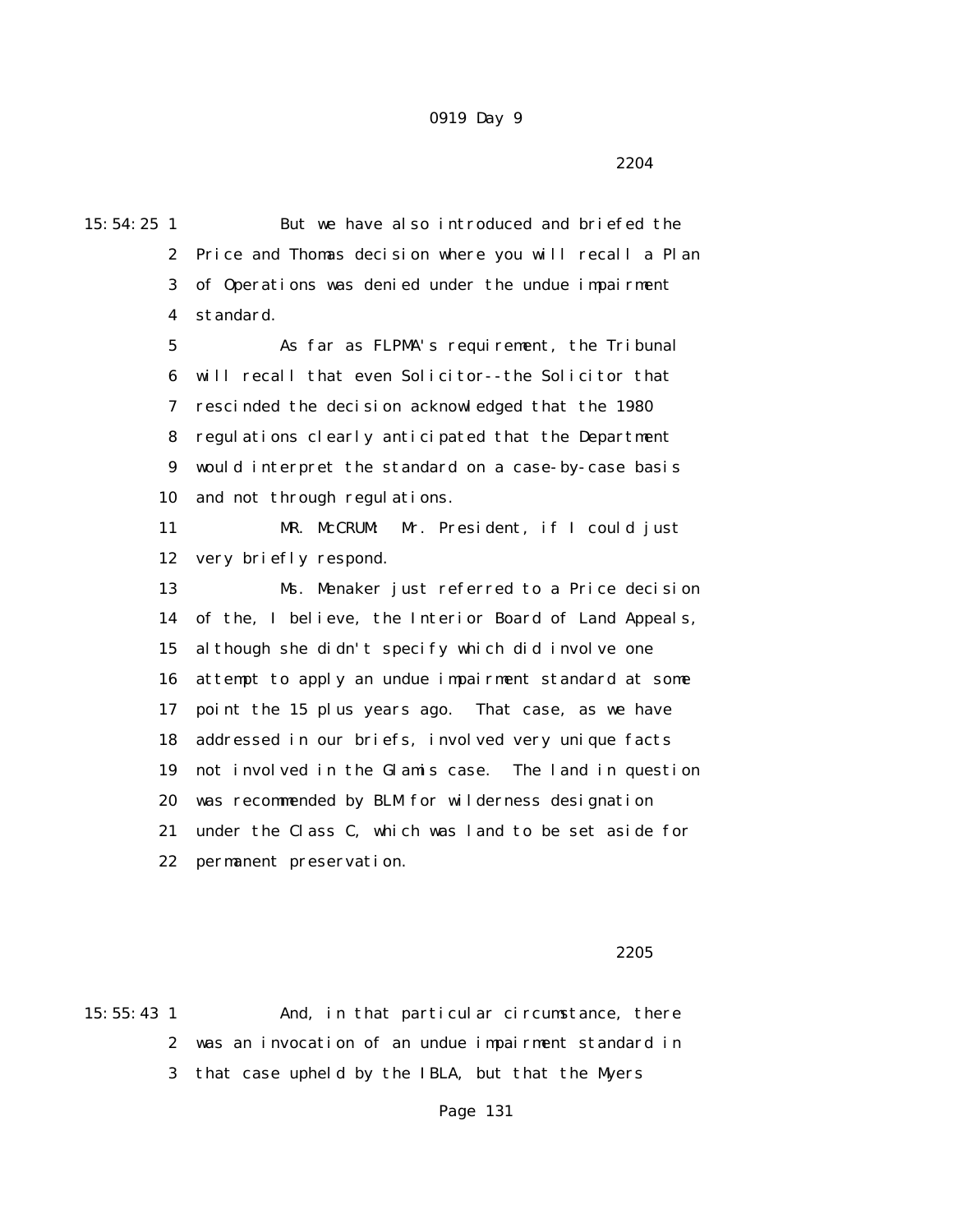0919 Day 9 4 opinion states the view of the Department that that 5 standard is not to be implemented without regulations. 6 That's all. 7 PRESIDENT YOUNG: Professor Caron? 8 ARBITRATOR CARON: I have another cluster of 9 questions--these are a little longer--considering the 10 calculation of value that has been done by both 11 parties, and you will be happy to hear that the first 12 is concerning swell factor. 13 So, I just want to confirm with Respondent at 14 the end--Claimant, I'm sorry--at the end of the August 15 session, we had a conversation--series of exchanges 16 about the series of yearly numbers by Doug Purvance 17 and whether the swell factor that was in those memos 18 was calculated or not. And at that time I thought the 19 response was yes, it's calculated, but I understand 20 clearly--I think I understand from you in this closing 21 week that it is not calculated. It is an assumed 22 number.

 $2206$ 

15:57:06 1 Is that correct?

 2 MR. GOURLEY: I had hoped we made it clear in 3 August that it was assumed.

 4 The swell factors are assumed. The only 5 thing that could be called a swell factor that's 6 calculated--and it's calculated from assumed 7 numbers--is the weighted average. So, you took 8 assumed numbers and weighted them to come up with what 9 would be an assumed weighted average, is what it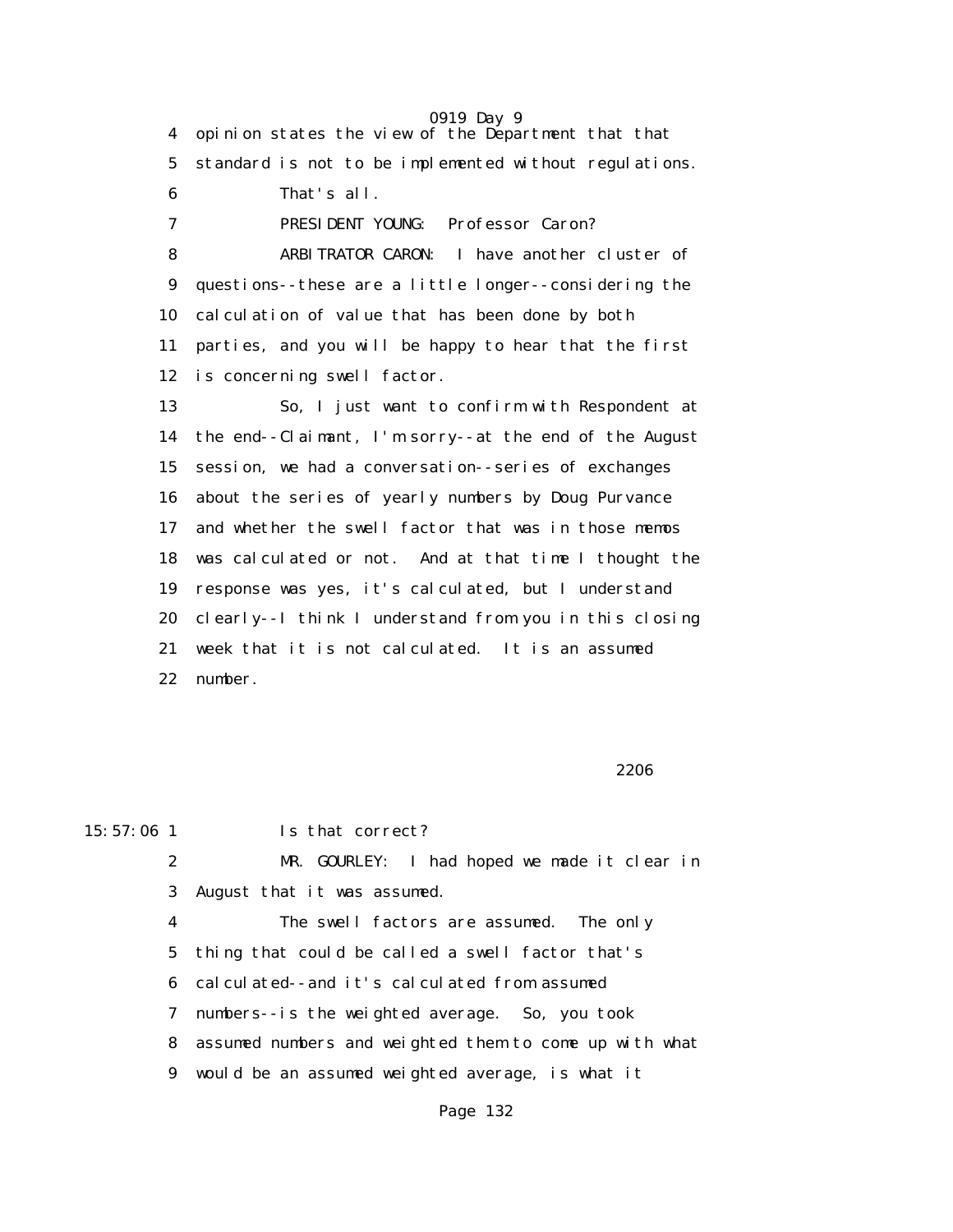0919 Day 9 10 really is, not a calculated weighted average. 11 ARBITRATOR CARON: Does Respondent have any 12 comment to that? 13 MS. MENAKER: Just to note that whatever his 14 calculations were--I mean, they were stated on this 15 document, and there are no other documents that show 16 any other different types of calculations. 17 ARBITRATOR CARON: Thank you. 18 If I could follow on that, in Mr. Sharpe's 19 presentation, he had a projection, so it's under the 20 valuation section by Mr. Sharpe. I think it's the tab 21 in Respondent's binder called "Economic Impact," and 22 it's the BLM--it's a page from Appendix A to the BLM

2207 **2207** 

15:58:47 1 2002 Mineral Report, and it's a Navigant exhibit, 2 Exhibit 28; and, in today's closing statement, you 3 made a comment concerning the probity of this 4 document. I just wondered if you could repeat that 5 statement. 6 It's the third sheet after Tab 5. 7 MR. GOURLEY: What you have on this sheet are 8 some rock densities, and then you have what is labeled 9 "swell factor or on leach pad" at 22.3 percent. 10 Now, there is no way to calculate that number 11 from any of the other numbers on this sheet or, 12 indeed, in our experience, from the book. So, there 13 is nothing that shows how that number or, indeed, what 14 it means because there is no discussion here of why 15 there would be a 22.3 percent for the leach pad and a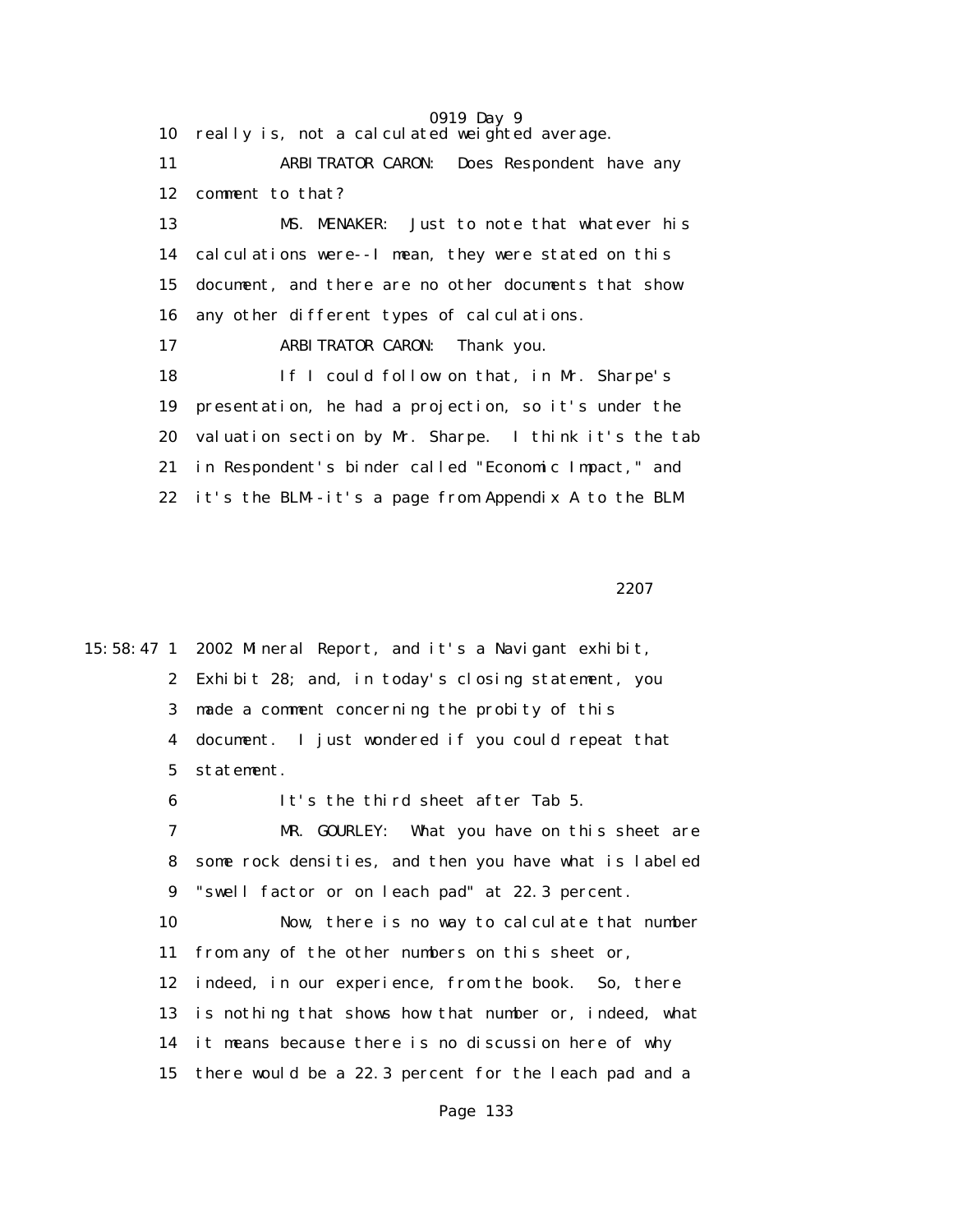16 4.--and this is--4.8 for the waste dump.

 17 So, normally, if you're taking the rock out 18 of the mine and you're delivering the ore rock to the 19 leach pad and the waste over to the waste piles where 20 you are then piling on and there is a compaction that 21 goes on, but there is nothing here that tells you what 22 these numbers are, much less an average swell factor

 $2208$ 

16:01:02 1 for doing the entire project, which both parties 2 have--both experts essentially agreed what you would 3 use in trying to value it. 4 ARBITRATOR CARON: Thank you. 5 If you look--let me just ask a related 6 question for a moment to make sure I understand this. 7 Under "rock density," the first two lines, it 8 says "mineral"--maybe I should choose the next two 9 lines--"mineralized rock in place," "mineralized rock 10 loose." Then it shows so many pounds per cubic foot, 11 so it's becoming less dense as it's coming out. 12 Is that reflecting this notion of swell 13 factor? 14 MR. GOURLEY: Yes. 15 ARBITRATOR CARON: So, the difference between 16 115 and 148 is 33 pounds. 17 So, once it's loose, you have 33 pounds left 18 over that has to continue to go somewhere else. 19 That's the swell. 20 MR. GOURLEY: Yes. 21 ARBITRATOR CARON: If we look at how much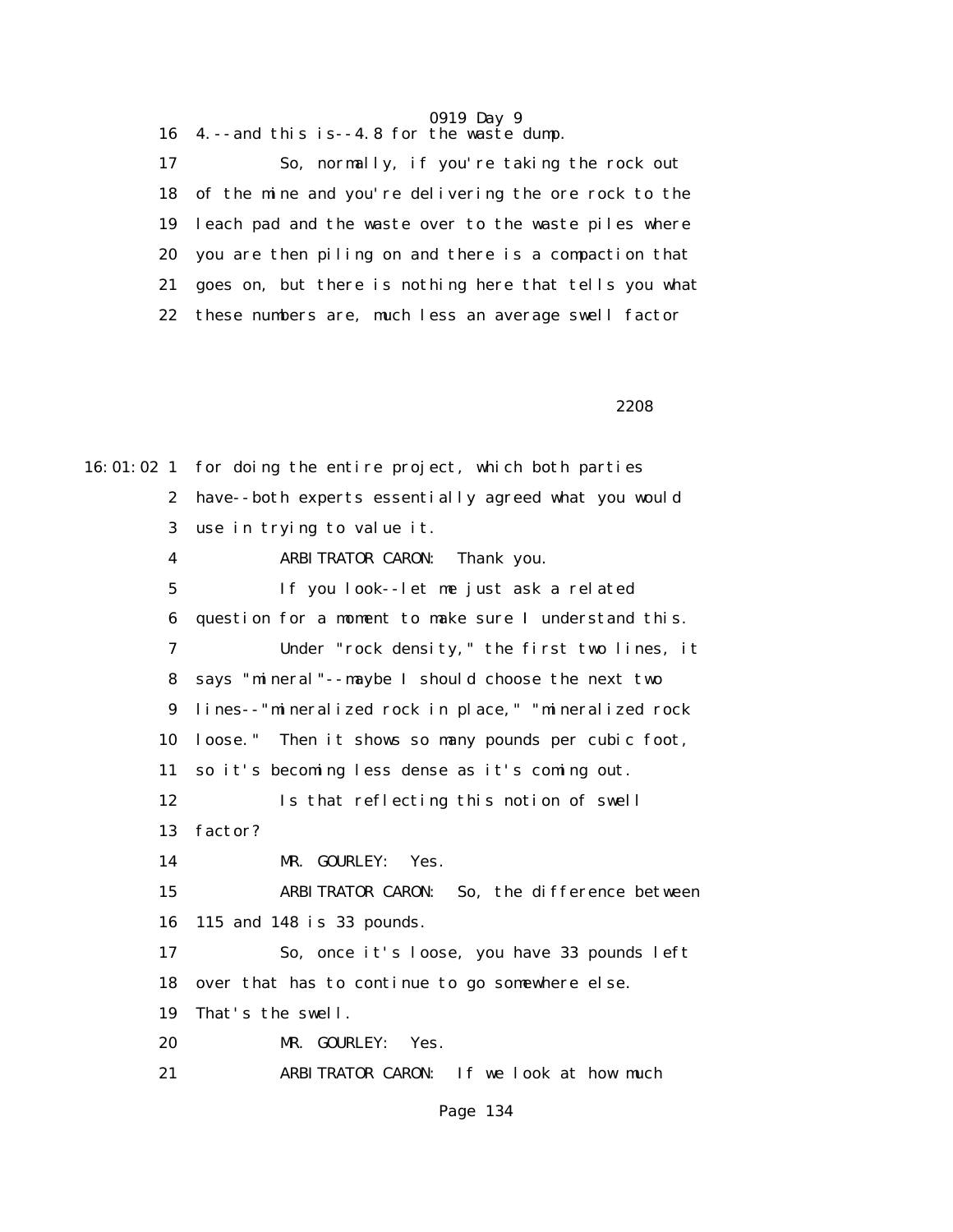22 space 33 pounds would take, it would take, dividing it

 $2209$ 

16:02:32 1 out, another 2.8 cubic feet or--in other words, is 2 that a 28 percent swell factor? If you trust me for a 3 moment that 33 divided by 115 is .28. 4 MR. GOURLEY: I believe that's correct. 5 ARBITRATOR CARON: So, the question I would 6 have from this document is, if you go a little further 7 down, it says "tertiary conglomerates," "tertiary in 8 place," "tertiary conglomerates loose," and they don't 9 seem to distinguish between compacted or gravel, the 10 long discussion we had about the different types of 11 conglomerates. Rather, above, when it looks at the 12 source of this, it says "in-place rock density 13 determined by weighed average from block model 14 assignments." 15 If we look at that, that would be a swell 16 factor of 25 percent for all conglomerates. 17 MR. McCRUM: Professor Caron, what we were 18 referring to here is an appendix document in a lengthy 19 BLM report that contains various information on rock 20 density. There is no statement of an average swell 21 factor, and we have an 80-page text of the BLM Report 22 that makes no finding about the swell factor. It

2210

16:04:06 1 simply wasn't a finding that BLM made.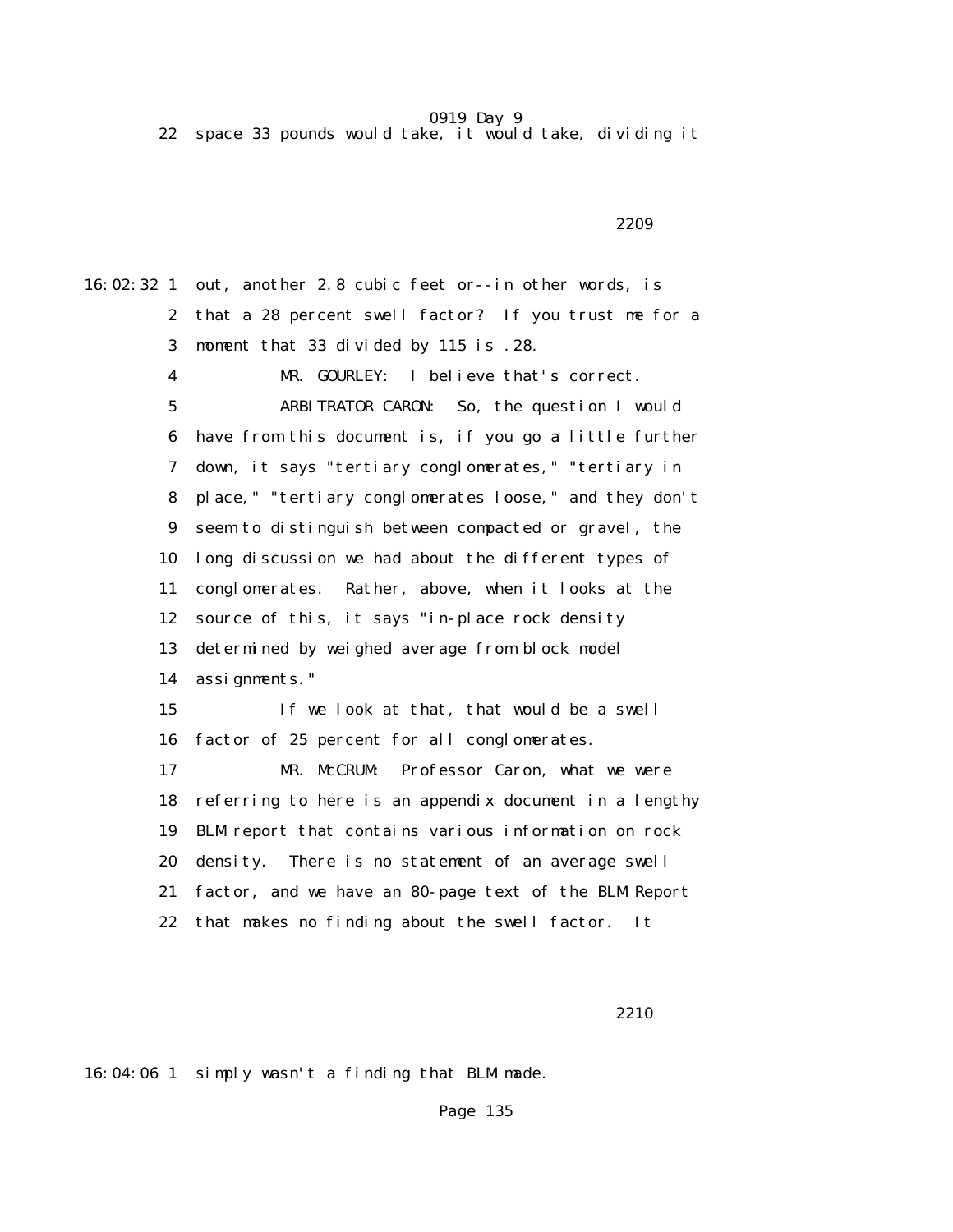2 And this data, we don't believe, states an 3 average swell factor for the site as a whole, and we 4 have presented other information from this report that 5 shows clearly that the dominant overburden at the site 6 was known to be tertiary conglomerate that would have 7 a swell factor of 33 percent. That's the best answer 8 I could give you.

 9 We have got data in this BLM Report. We 10 don't have any BLM expert who has been put forth by 11 the Respondent to provide detailed explanations about 12 these raw data points in a single appendix document in 13 a very lengthy report.

 14 MR. GOURLEY: The bottom line, Professor 15 Caron, is we tried to make sense of these numbers and 16 couldn't.

17 ARBITRATOR CARON: Thank you.

18 Does the Respondent have any comment?

19 MS. MENAKER: My only comment here is that

20 Glamis has repeatedly referred to very general

21 statements made some by BLM saying that, typically

22 speaking, a swell factor can be in the range of 30 to

2211

16:05:11 1 40 percent, and we showed this that when BLM looked at 2 the Imperial Project specifically and actually looked 3 at the data, that it reached a swell factor in line 4 with the swell factor that Glamis did, which was 5 23 percent.

> 6 And here, when they say they don't know where 7 this data came from, it says very clearly here that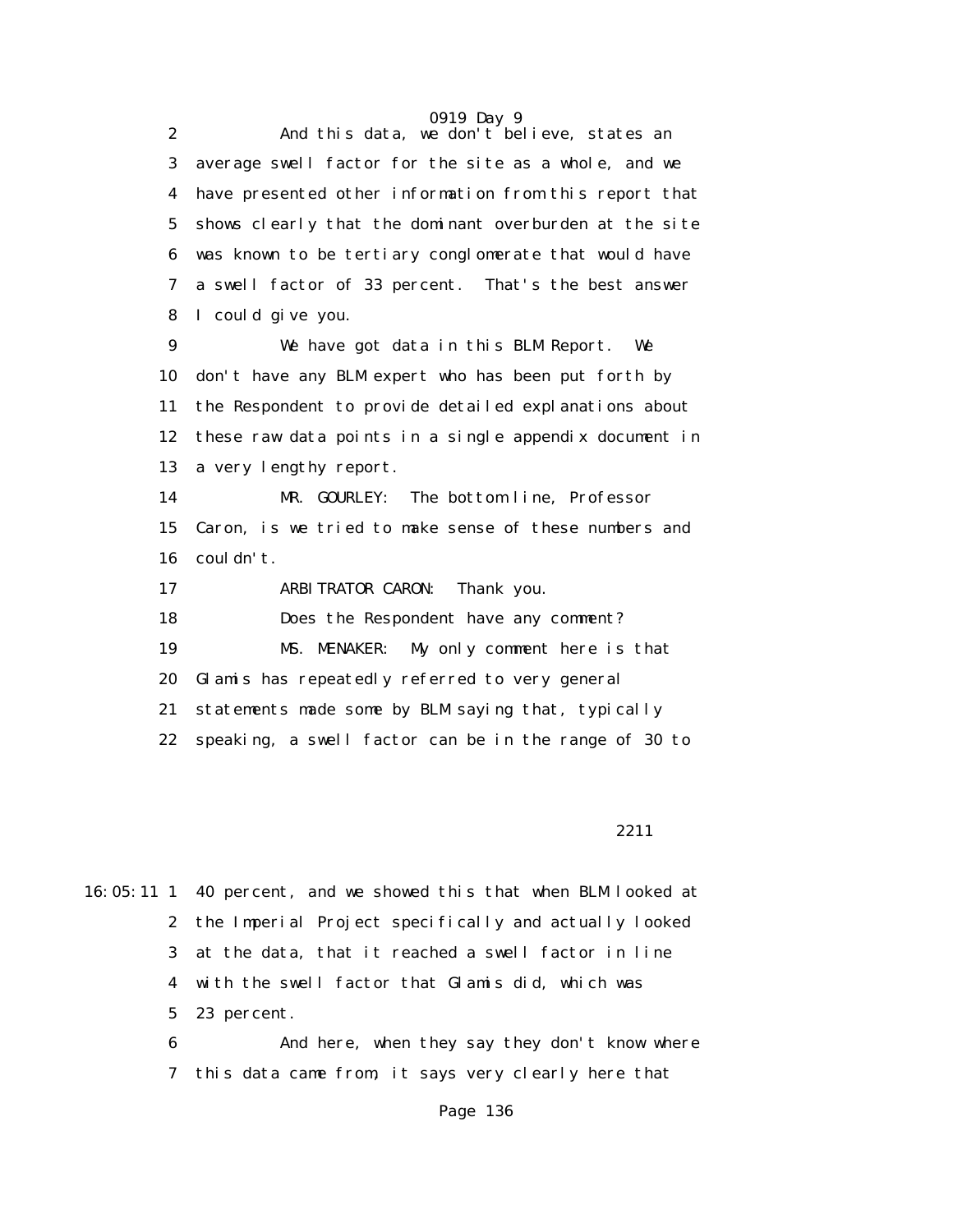0919 Day 9 8 the data was compiled from Glamis's metallurgical 9 work, and then it was verified by BLM.

 10 ARBITRATOR CARON: Thank you. 11 If--this is a more educational question just 12 for a second. So, what we have seen is--what I have 13 experienced is it's somewhat difficult to calculate 14 the costs, projected costs, of complete backfilling 15 and that there are differences between the parties on 16 this point. But, at the same time, during the passage 17 of the emergency regulations, there are a number of 18 statements the Tribunal has been pointed to, where the 19 State of California apparently has concluded that it 20 would render the Project or is stating it will be 21 cost-prohibitive. Someone is stating it. An official 22 or an employee--someone has made that statement.

2212

16:06:33 1 Is there a sense from either party of how 2 they reached that decision or that conclusion or 3 opinion? 4 MR. GOURLEY: The only--we don't have 5 documents that show they did a calculation, although 6 the State of California also believed that 35 percent, 7 the Church factors for this kind of an area which, as 8 some of the things that Mr. McCrum went through showed 9 that at other mines in the--this part of the area, you 10 still have predominantly tertiary cemented 11 conglomerate, that you're looking at an average 12 somewhere between 30 and 40 percent. 13 Looking at the total amount of rock that's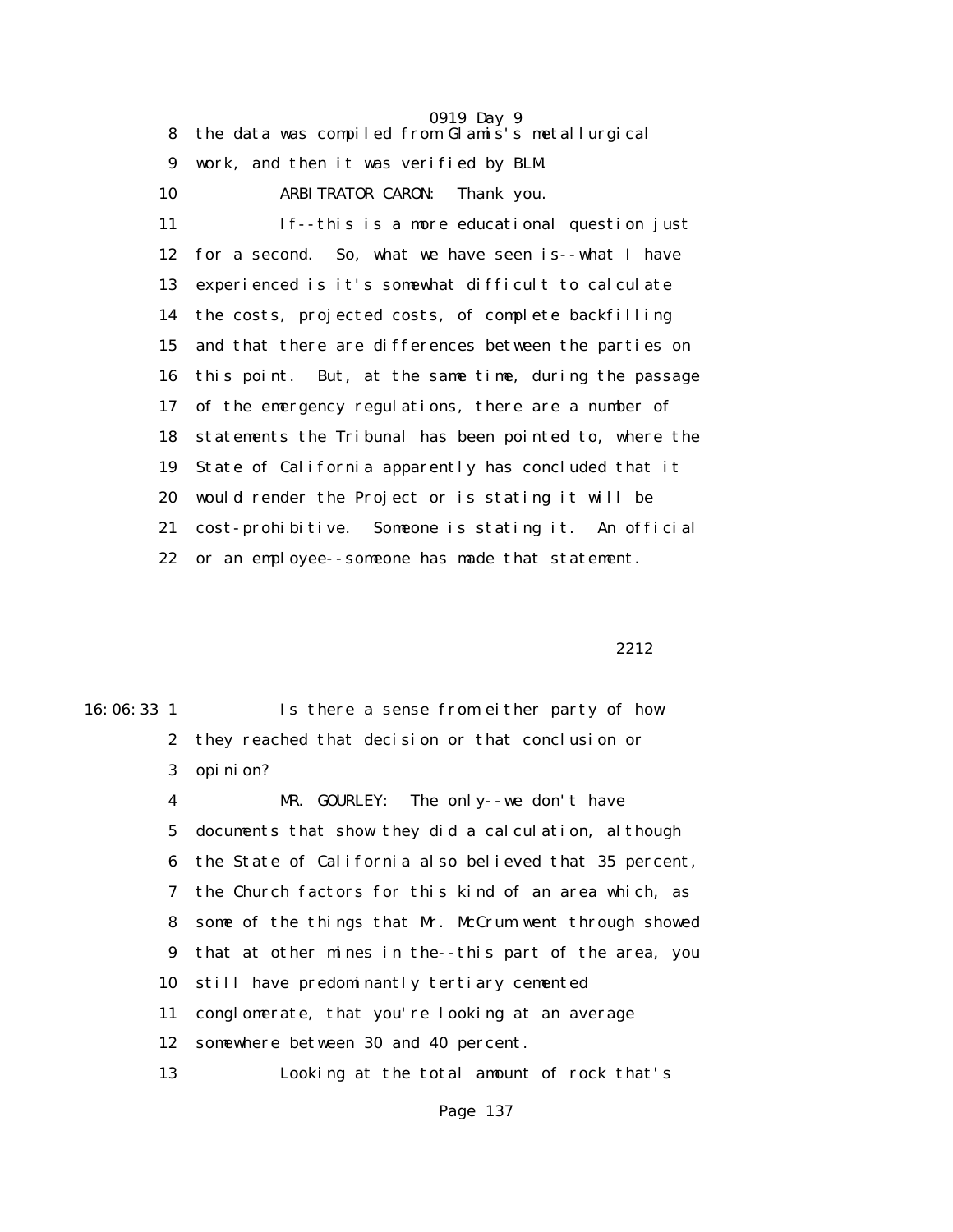0919 Day 9 14 going to get removed and knowing you're going to add 15 the expense of having to put it all back in, that's 16 what leads people to believe that it is 17 cost-prohibitive, but we can't tell you that they 18 concluded that as a factual matter or it was more just 19 that everyone understood, given the economics of 20 mining, that that was the effect. And certainly that 21 was what people were telling the Board. 22 ARBITRATOR CARON: Does Respondent have

2213

16:07:55 1 anything?

 2 MS. MENAKER: Yes. The only statement with 3 which I will agree is that's what people were telling 4 the Board. The legislators are not geologists. They 5 are not necessarily--they don't have the expertise in 6 this. We have seen no documents showing that anyone 7 in the legislature or on the SMGB Board undertook an 8 analysis, certainly not of swell factors and other 9 things, to determine the costs of complying with the 10 regulations.

 11 Instead, what we do see and what is 12 throughout the record is that Glamis and the Mining 13 Association were lobbying very heavily against these 14 measures. It was in their interest for these measures 15 to be promulgated; it would increase the costs. And 16 they went around telling everybody this will render 17 this uneconomic. This will put us out of business. 18 Don't do this. Those were the statements that they 19 were making, and those statements became reflected in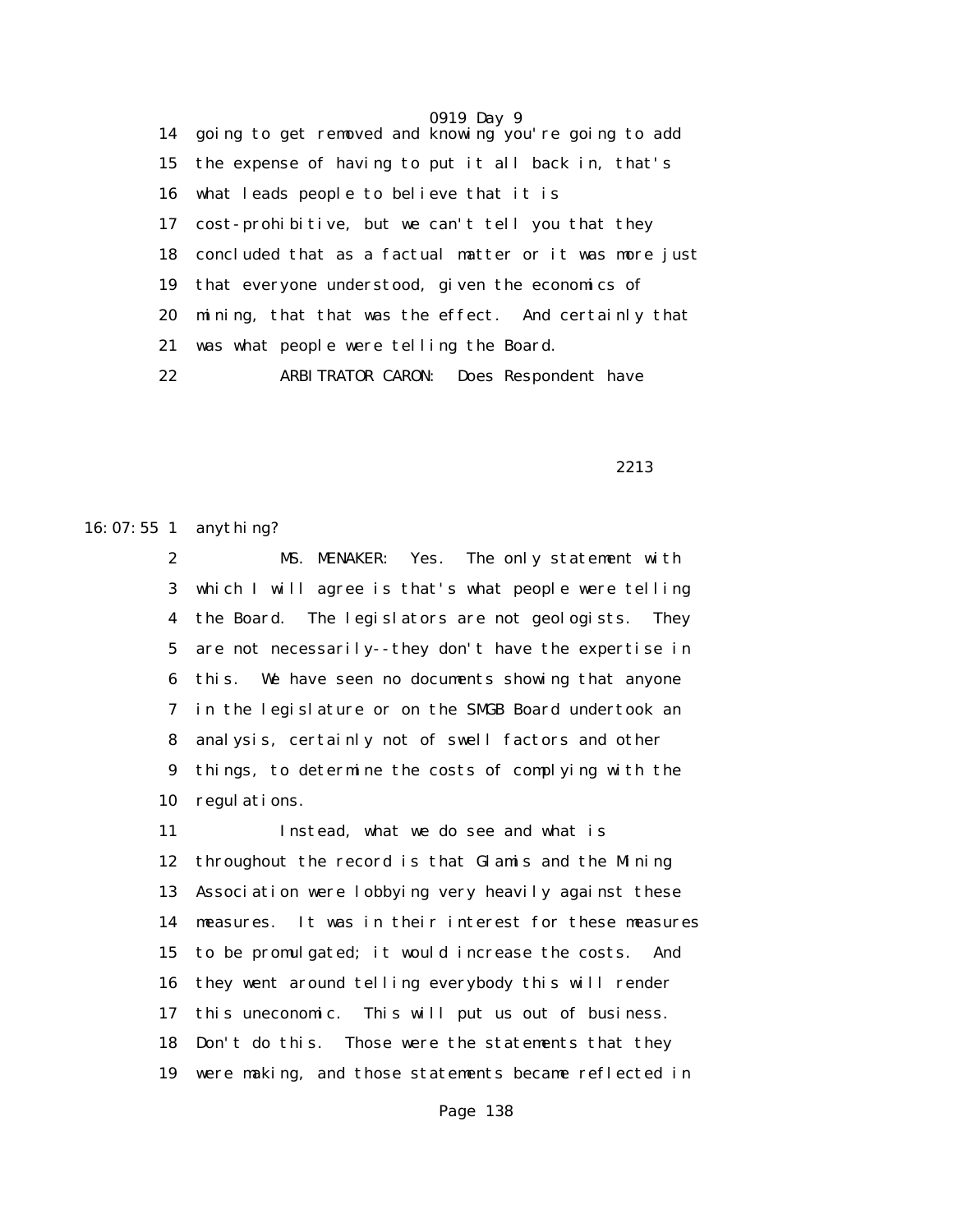- 20 some of the documents you have seen, but there is no
- 21 analysis behind those statements.
- 22 And so, to the extent that everyone so-called

2214

16:08:58 1 "understood it," I don't think that's--that certainly 2 hasn't been shown; but, to the extent that anyone in 3 the political process was saying these things, it's 4 because they have been told these things by Glamis and 5 other opponents of the measures. 6 MR. GOURLEY: If I may respond. 7 ARBITRATOR CARON: Yes, please. 8 MR. GOURLEY: Ever so briefly. 9 First of all, the sequence is wrong. The 10 cost-prohibitive was before, even before the 11 regulations went into effect, and you go back to the 12 statements of the internal State of California 13 documents. 14 In any event, the National Science Foundation 15 study they concluded back in '77-79 that in most cases 16 it would be economically infeasible. That was one of 17 the grounds. They have said mandatory backfilling 18 shouldn't be employed. 19 And we also pointed to any number of Plans of 20 Operation, Records of Decision on Plans of Operation 21 in the California Desert where again complete 22 backfilling was considered and found to be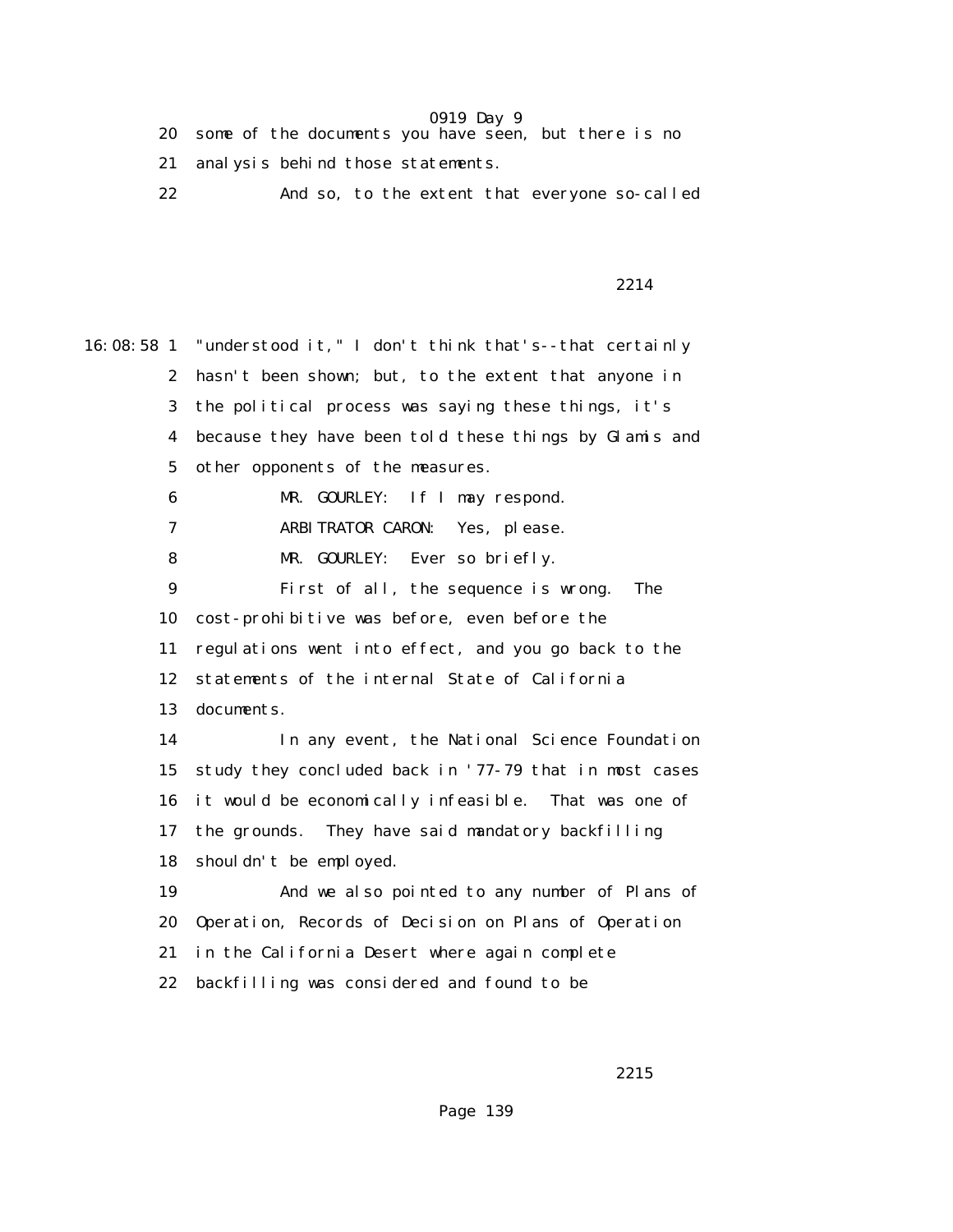16:10:13 1 uneconomical, just as it was in the Mineral Report in 2 September 2002 at the Imperial Project which, again, 3 is before any of these California measures.

> 4 So, it was not a lobbying effort. It was 5 facts available to these decision makers that would 6 lead them to conclude this was an effective way to 7 stop the mine.

 8 ARBITRATOR CARON: I have two more valuation 9 questions. The next one relates to the requirement of 10 financial assurances, and here I'm just uncertain of 11 the Claimant's response to a certain argument raised 12 by the Respondent, namely that the Behre Dolbear 13 Report is incorrect in allocating the costs of the 14 financial assurance to the first year rather than 15 spreading it out over the Project, and I just wanted 16 to be clear on your response to that argument. 17 MR. McCRUM: What Behre Dolbear states is 18 that, from their experience, they understood that cash 19 backing would be required for financial assurances. 20 And what they then project is not that the full amount

21 of the financial assurance would be in place in year

22 one, but their way of modeling the economic impact of

<u>2216</u>

16:11:43 1 a cash-based financial assurance was to put in a 2 sufficient amount of money in year one that would 3 actually grow with a rate of return that could be 4 expected on that cash--in the bank to grow to an 5 amount that would be needed to provide the full amount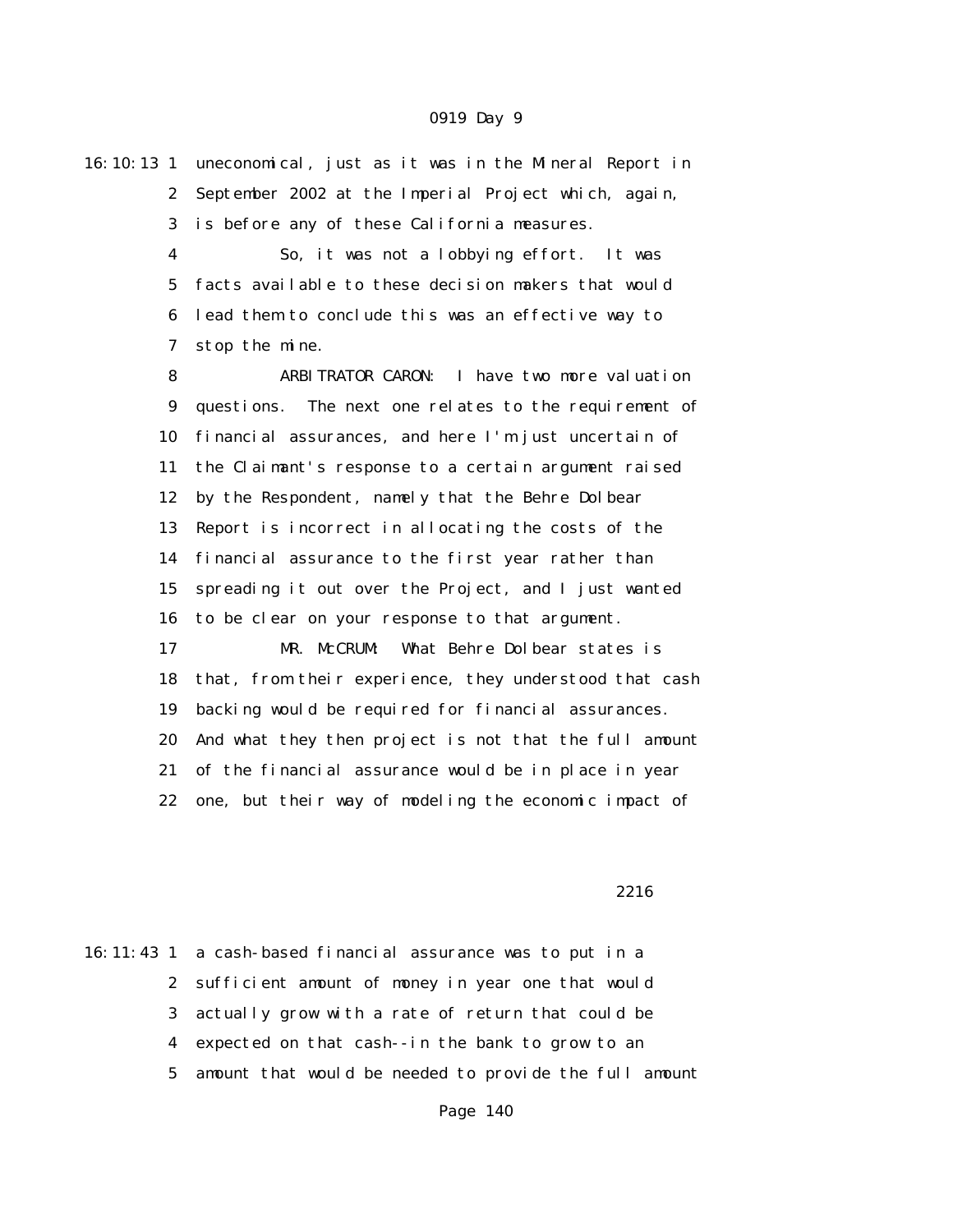6 of the financial assurance when it was--when it was 7 needed for the full reclamation. So, they do not 8 assume that the entire full amount of the estimated 9 reclamation cost would be due in year one. 10 In fact, that is a conservative way of 11 looking at it that might actually underestimate the 12 cost because the agencies may well say that the 13 financial assurance--the full amount would have to be 14 posted in year one. And while Navigant has gone 15 through an engineering analysis, an attempted 16 engineering analysis, to show how that might be phased 17 in over time, Navigant's expert has said that he had 18 no experience in financial assurances prior to this

19 case.

 20 And interestingly, in making that phased 21 assessment, Navigant does not rely on engineering 22 determinations of Norwest.

2217

16:12:55 1 ARBITRATOR CARON: Does Respondent have a 2 comment? 3 MS. MENAKER: Putting in--and I think the 4 model shows \$61.1 million in year one and allowing 5 that to grow in interest so it reaches the 90 or so

> 6 million is not an economically wise way to account for 7 these costs because, as we've--when you do the 8 modeling--and Navigant has this in their report--for a 9 few years the costs are so small that you would never 10 put up that much, even assuming it had to be cash,

11 which we have shown it hasn't, you would never put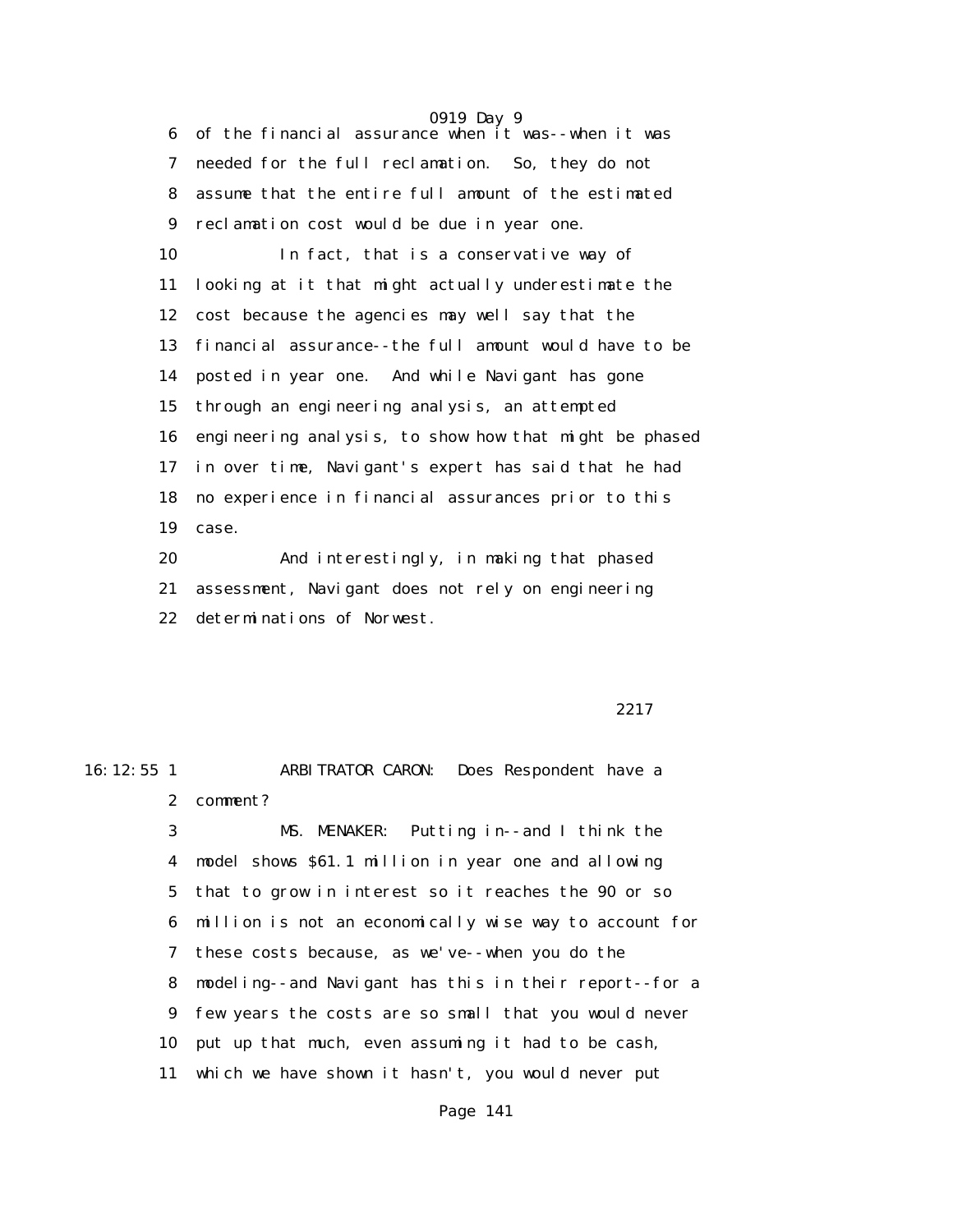0919 Day 9 12 that large amount of cash at year one. It would take 13 several years before you needed to reach anything 14 amounting to that.

 15 And, in fact, you would certainly use another 16 type of instrument or for several years if you had to 17 put cash to account for it, because it's not a 18 straight trajectory because, as you are mining in 19 certain circumstances, you are also reclaiming. So, 20 it's not as if your costs go all the way up and in the 21 final year you have this big cost. I mean, you are 22 incurring it during time it could be plateauing, it

2218

16:14:14 1 can be moving along the way.

 2 And this is in--if you take a look at Exhibit 3 J to Navigant's first report, they provide the details 4 on this issue.

5 ARBITRATOR CARON: Thank you.

 6 So, the last question has to do with Real 7 Option Value, and what I took the slide you put up, 8 and the quote--I think the quote was along the line of 9 this is not like a light switch where you switch it on 10 and off, and what I took from that was that the mining 11 industry requires a fact-specific investigation partly 12 about the costs you expect, the price of gold, the 13 stability of the price of gold, and how long it will 14 take to get to production. So, there is a time limit 15 involved here related to the volatility of the price, 16 which makes Real Option Value difficult. 17 Earlier, I referred to that earlier statement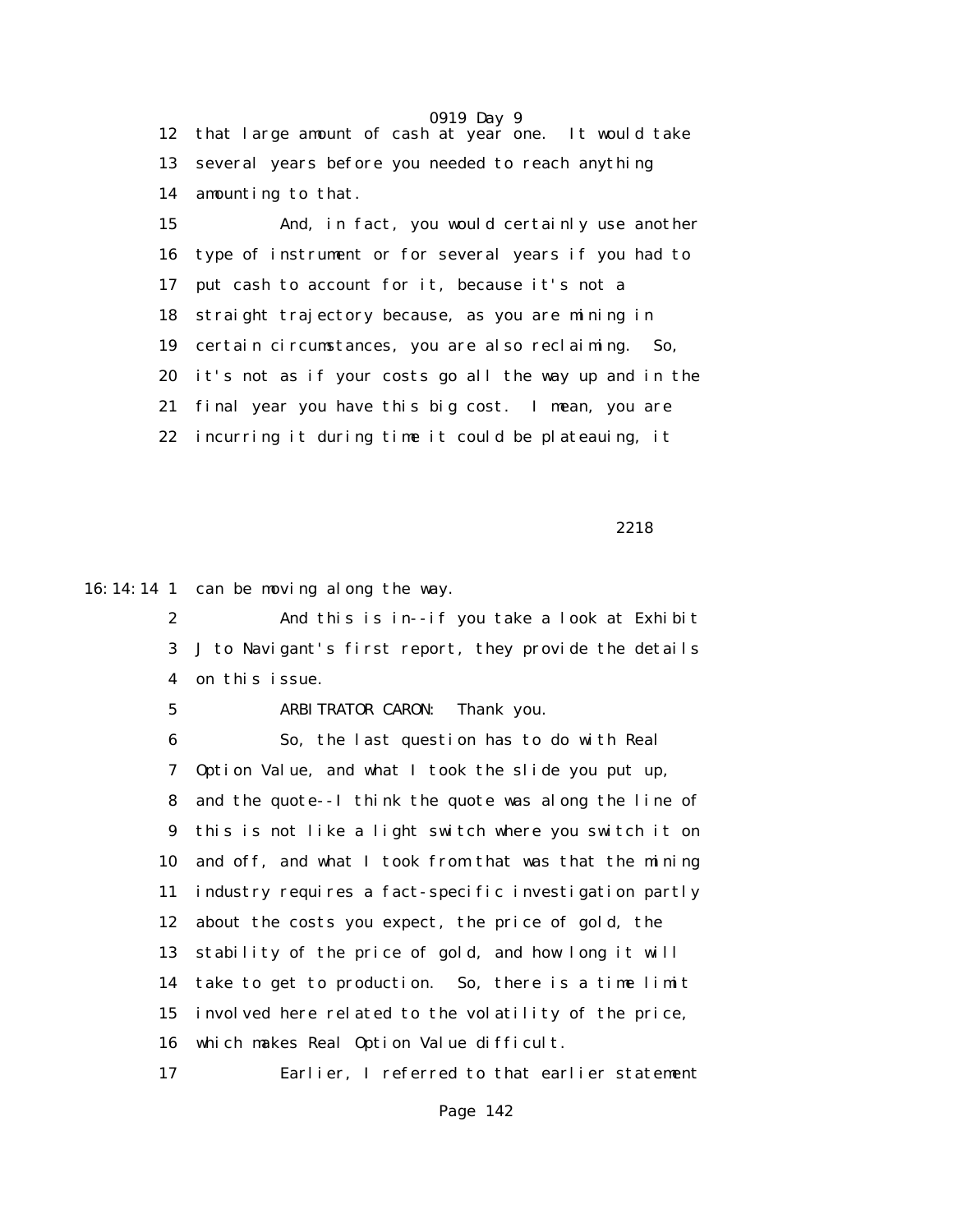18 concerning the small mine concept, in part--let me 19 just say the question I'm having is: Are there, in 20 practice, ways to mitigate concerns about volatility 21 in the price? It seems like the small-mine concept 22 might do that a little. It's all fact-specific to

2219

16:15:40 1 figure out; that I would accept.

 2 But the second, what this real question is 3 about is, I had not focused before on the slide put up 4 by Mr. Sharpe about I think it's called "forward sale 5 contracts," which would seem to be, A, I'm not sure I 6 understand what those contracts are, so I'm asking 7 both parties to explain the practice; but, if it's 8 some sort of forward sale assurance of price, then 9 that's a way to protect yourself against this 10 volatility element.

 11 So, does that somehow--how does that work 12 with this Real Value Option, and how does it relate to 13 the light-switch analogy?

 14 MR. McCRUM: Professor Caron, the importance 15 of the light-switch analogy is simply that, with a 16 valuable commodity like gold, which fluctuates in 17 price, as we can see clearly from the historical 18 record, and given the fact that it will typically take 19 two to three years or, in some cases, four years to 20 permit a mine, one cannot reasonably plan a mine to 21 commence production with a hoped-for production or 22 hoped-for peak in the price. So, therefore, that is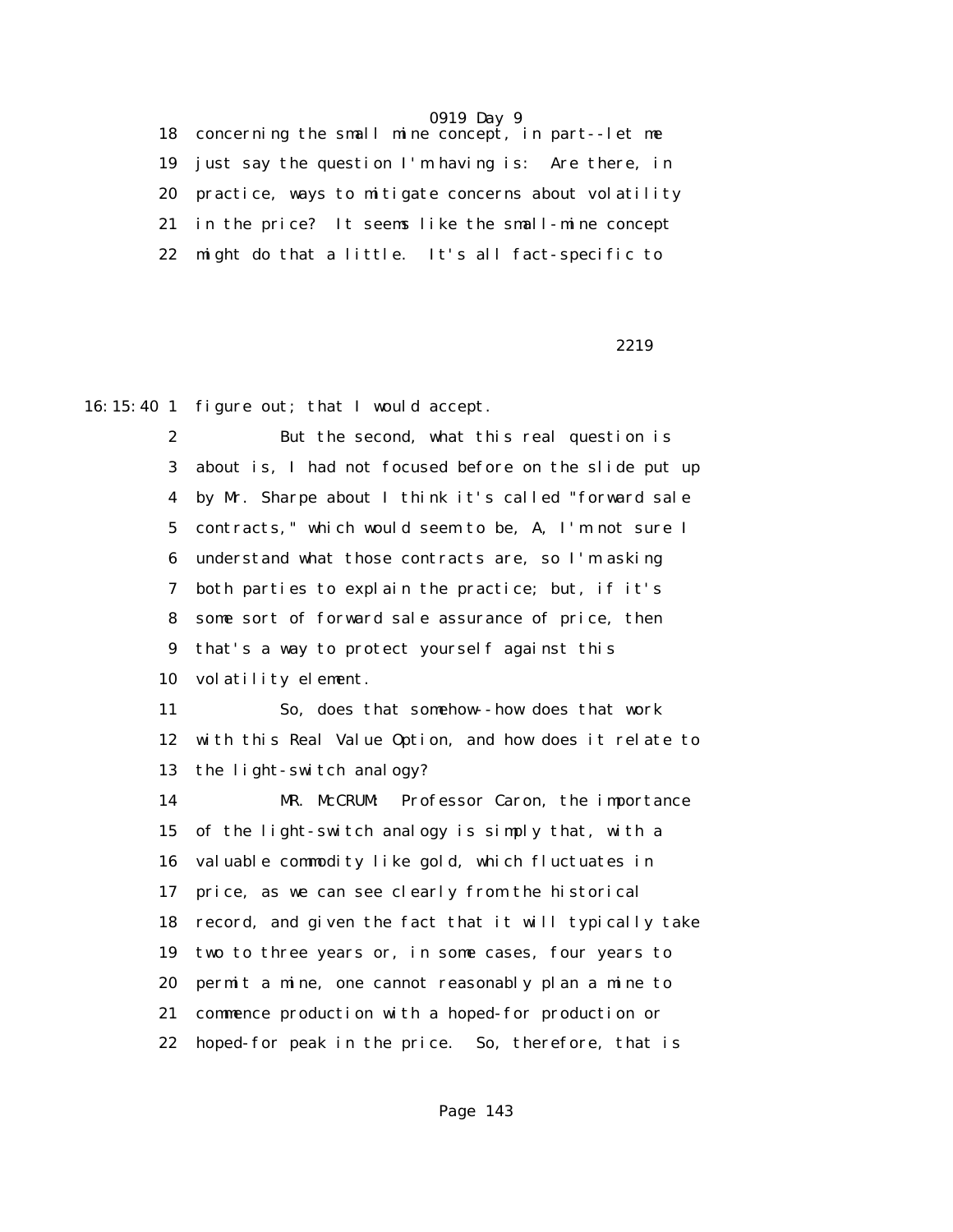2220 and 2220 and 2220 and 2220 and 2220 and 2220 and 2220 and 2320 and 2320 and 2320 and 2320 and 2320 and 23

16:17:01 1 why there is a need to look at long-term price 2 averages in terms of making investment decisions. 3 With regard to the issue of--I'm sorry, the 4 second aspect of your question? The option value. 5 ARBITRATOR CARON: The question is whether-- 6 MR. McCRUM: That is a concept that companies 7 in the gold industry were looking at when prices were 8 particularly low. There are some documents in the 9 record that Respondent has pointed to where Glamis was 10 considering it. In some cases, the fact is Glamis 11 never did pursue that option, and it was prudent not 12 to do that. And, as Behre Dolbear has stated, 13 companies that have engaged in forward selling have 14 found that it was not--it was not a prudent thing to 15 do, and those companies had been punished in the 16 marketplace that had engaged in that. Glamis has not 17 engaged in it traditionally in the past several years. 18 In the case of a project like Imperial, were 19 you to engage into a forward-sale contract, you would 20 obligate yourself to sell gold from that property in 21 the future, despite significant question about whether 22 this project could actually be successfully permitted,

2221

16:18:22 1 so it really would be an imprudent option to consider. 2 And Behre Dolbear has spoken to that in its 3 reports.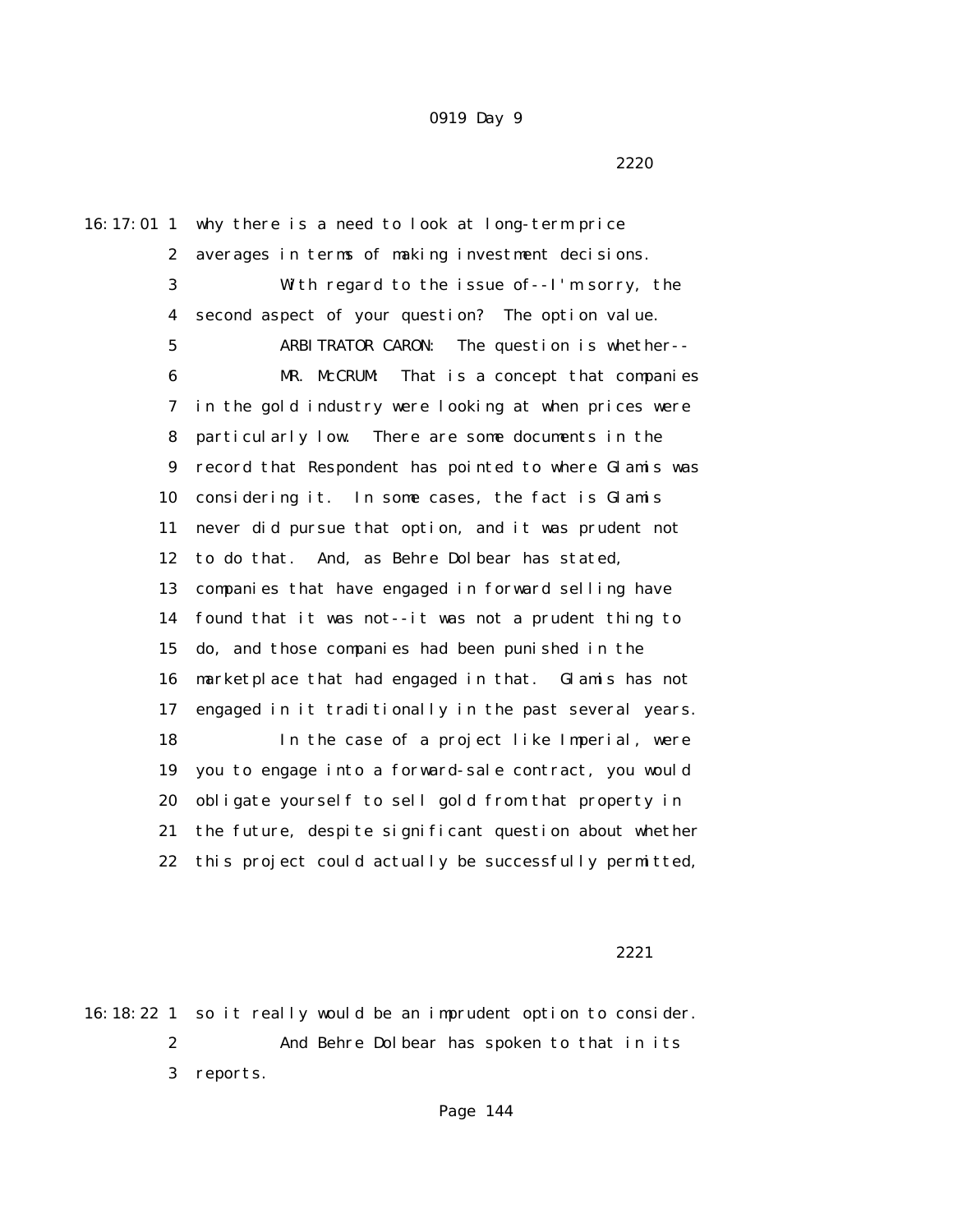|             | 0919 Day 9                                              |
|-------------|---------------------------------------------------------|
| 4           | Thank you.<br><b>ARBITRATOR CARON:</b>                  |
| $\mathbf 5$ | Does Respondent have a comment?                         |
| 6           | MS. MENAKER: Yes, just briefly, that                    |
| 7           | forward-sales contracts here, we have shown and         |
| 8           | Navigant introduced material, and we have shown that    |
| 9           | they are used in the industry, and they can certainly   |
| 10          | be used to hedge against volatility in the commodities  |
| 11          | market for gold like any other commodity.<br>And        |
| 12          | there--I mean, Claimant talked about sometimes          |
| 13          | companies using it when the commodities price was low   |
| 14          | and hedging that the price might increase in time, and  |
| 15          | they make a business decision to do that, and that may  |
| 16          | make it economical to go forward.                       |
| 17          | By the same token, when the prices are going            |
| 18          | up--and we have evidence in the record to show when     |
| 19          | gold prices were going up--that without the forwards    |
| 20          | contracts, companies were able to achieve--Glamis's     |
| 21          | own company officers said prices that were around, I    |
| 22          | think, 40 to 50 cents--40 to \$50 in excess of the spot |
|             |                                                         |

#### 2222

## 16:19:29 1 price.

 2 Now, for Claimant to say that companies that 3 have engaged in this type of activity have been 4 punished and it's not prudent, no one can make some 5 sort of across-the-board characterization. I mean, 6 this is something that is done commonly with 7 commodities. And each company will have to decide for 8 itself in the prevailing environment whether it makes 9 sense to proceed as such, and I'm certain there are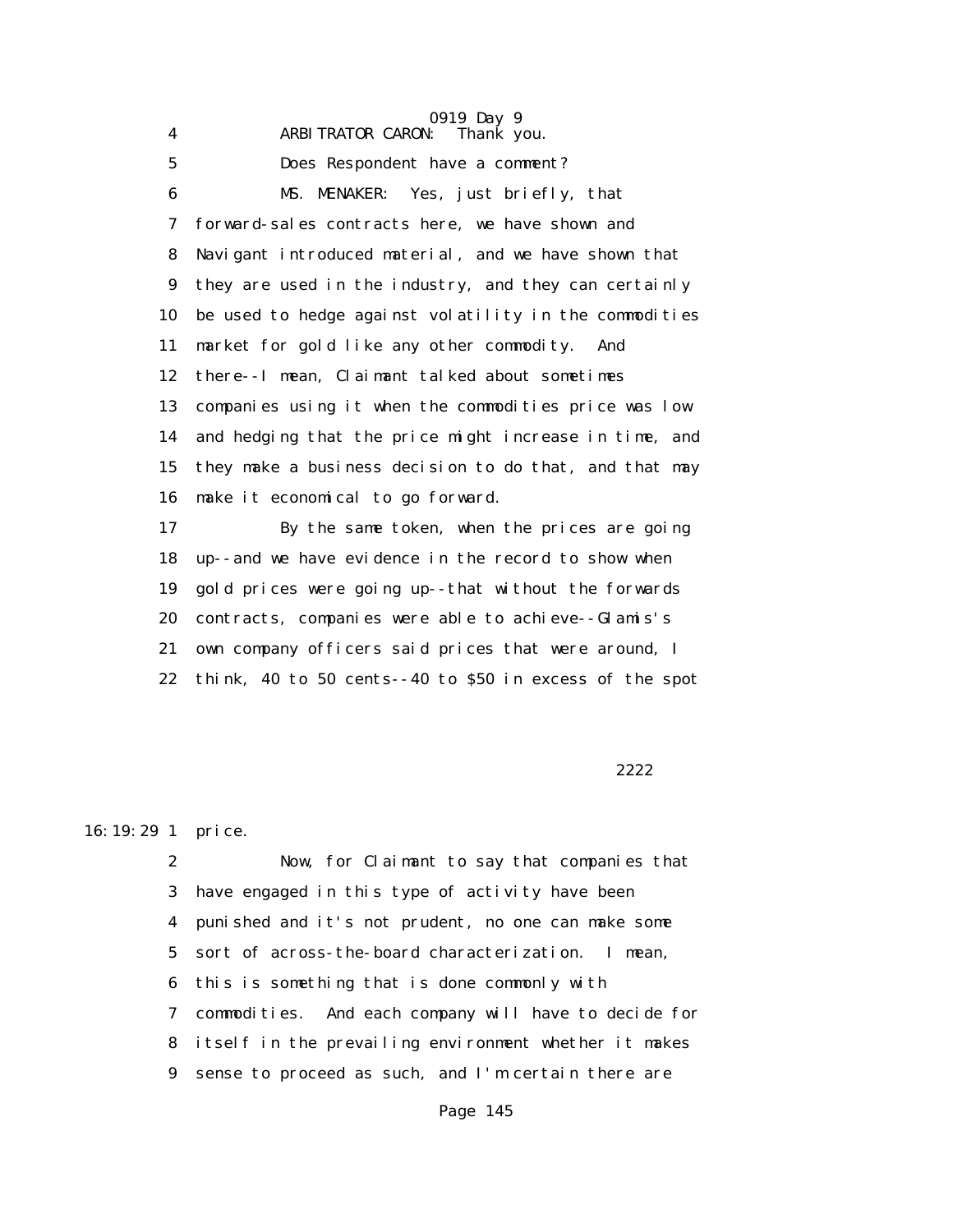0919 Day 9 10 lots of companies that are reaping great benefits from 11 having engaged in this type of practice. Others may 12 have made bad business decisions just like investing 13 in the stock market, which could be good or bad. 14 But the indicators anyway show--all of the 15 indicators show the expectation that gold will 16 increase as Glamis's CEO has said on record numerous 17 times, in which case this is certainly an opportunity 18 to tie in to ensure that you're going to receive a 19 high price for gold that it may be buying in the 20 future and to hedge against any type of possibility 21 that their price might decrease. 22 So, certainly, we have talked about the real

<u>2223</u>

16:20:38 1 options value at length, but we think it's well 2 supported.

> 3 PRESIDENT YOUNG: I want to ask just a couple 4 of questions again related to valuation, and I think 5 these are largely directed towards Claimant, but 6 Mr. Sharpe talked yesterday about--I believe it 7 was--I'm pretty sure it was Mr. Sharpe, but the 8 difference between pre- and post-tax rate of returns, 9 saying analysis should certainly be on post-tax as 10 opposed to pre-tax. Do you have any comments on that? 11 MR. GOURLEY: The parties agree that the 12 discounted cash rate of return should be applied to 13 after-tax earnings. What they disagree on is whether 14 the two rates--and we have a slide that we could put 15 up to help demonstrate this--it was in the materials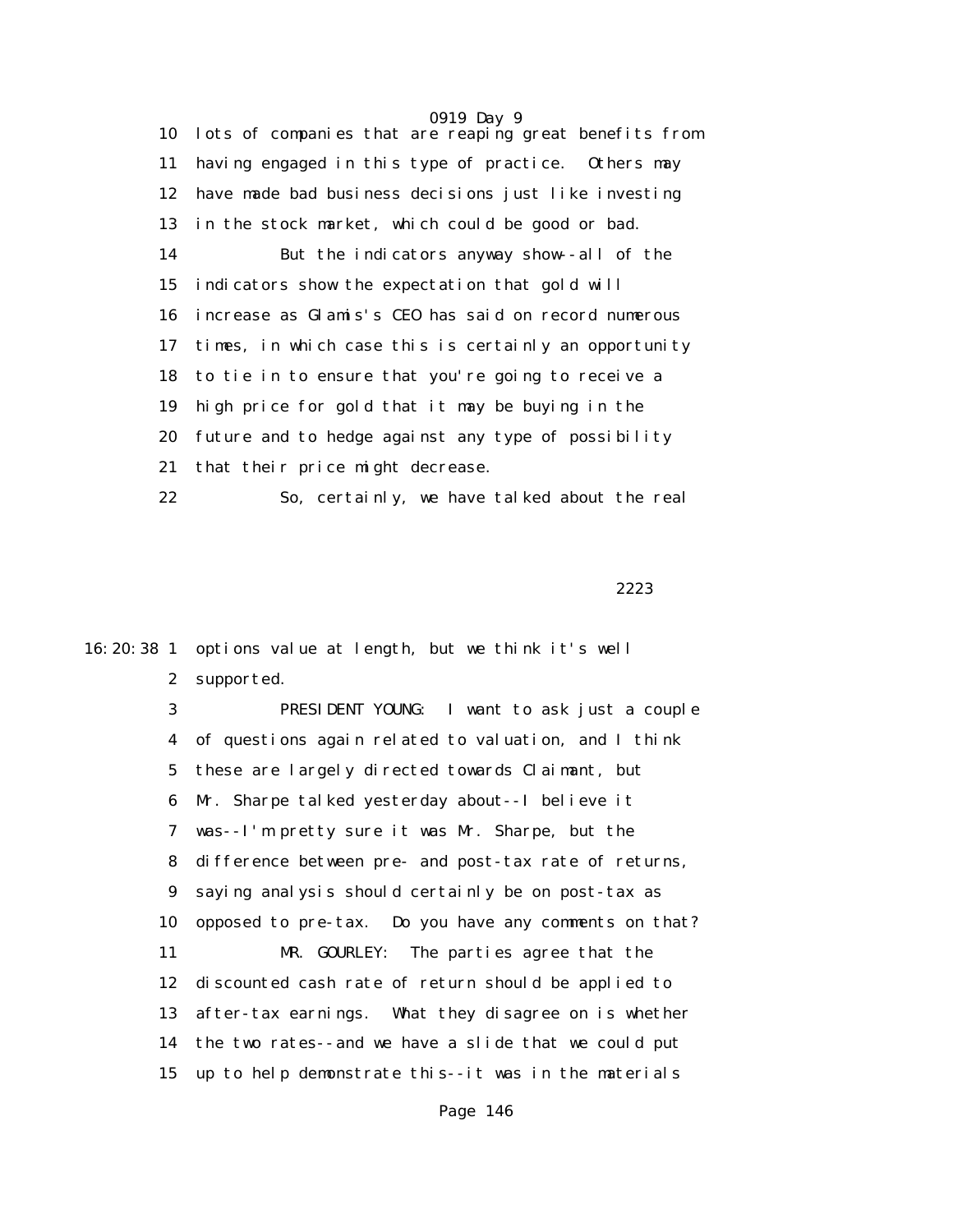16 we passed out this morning--we just skipped over it in 17 a hurry.

 18 Oh, we don't. But, if you have the books 19 from this morning, it was, I believe, the fourth--it 20 was the sixth slide. But what it does is put the two 21 different discount rates that the experts have done 22 next to each other.

### 2224

16:22:21 1 Now, what Behre Dolbear did was--and this is 2 what they do in all the valuations, the mineral 3 property valuations, that they do; and, if you look at 4 Navigant Exhibit 106, at page 35, you would see that 5 they did it in that Greek mine situation. They take a 6 series--they identify a series of risks; some of those 7 are geologic, some is development, market risk, 8 country risk none of those are specific--they're all 9 pre-tax. There is no tax element in any of those 10 factors.

> 11 So, once they have calculated what the risk 12 associated with the Project is they then apply to get 13 an after-tax rate of return, they discount that--they 14 divide it by using this lurch formula to convert the 15 pre-tax to the after-tax.

> 16 Now, if you look at what Navigant did, they 17 sort of combined two methods. They say it's a CAPM 18 method, but the CAPM method is really the piece which 19 is the equity risk premium applied to the beta. Now, 20 that is an after-tax rate. It's considered an 21 after-tax rate as the literature that Navigant has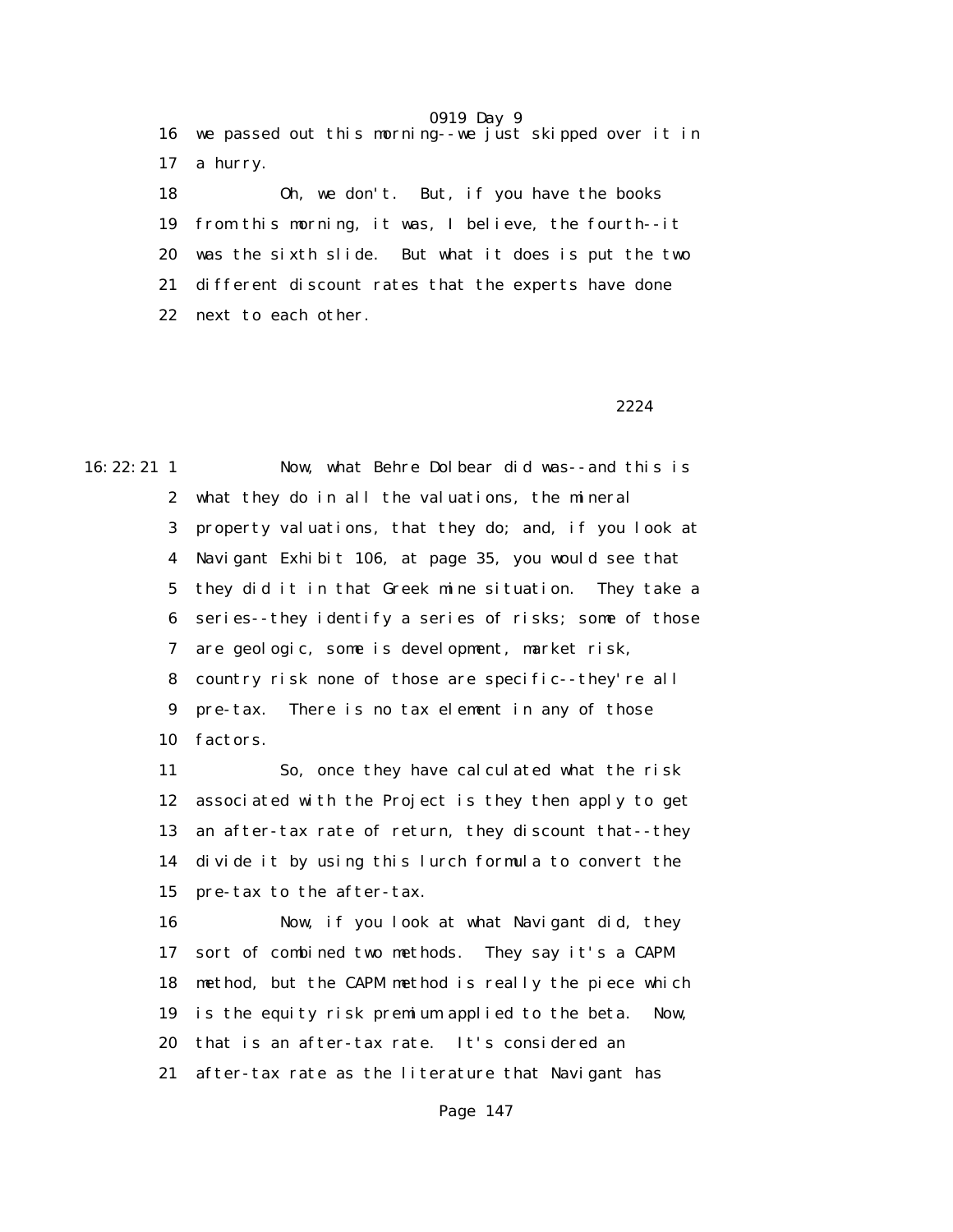22 included because you are looking at what the market

<u>2225</u>

16:24:02 1 would pay for a stock in a company.

 2 Now, that's also its flaw for whether you can 3 use it to value a mineral property. But then to fix 4 that, they then just assign a 3 percent project risk 5 premium, which they don't identify exactly where that 6 comes from, but that's not a market-based risk 7 premium, so it's not an after tax--it's not looking at 8 it from a corporate after-tax purpose. So, you would 9 need to factor that one, just as you would the real 10 risk-free rate, which is normally treasuries, which 11 are not tax-free. 12 So, if you actually took their numbers, which

 13 is the 4.2 percent, which is really after-tax, but 14 then may convert--converted the 2 percent, 3 percent, 15 added that 5 percent, and two took two-thirds of that, 16 which is the one-third tax rate, effective tax rate, 17 that Behre Dolbear did, you would break that down to 18 3.3. When you add that to 4.2, that's 7.5 percent. 19 Not far off the 6.5. And, even there, there is some 20 double counting.

 21 Because while the equity risk premium doesn't 22 actually--it's got a problem, as the literature points

 $2226$ 

16:25:23 1 out, in that it moderates the risk. When you have a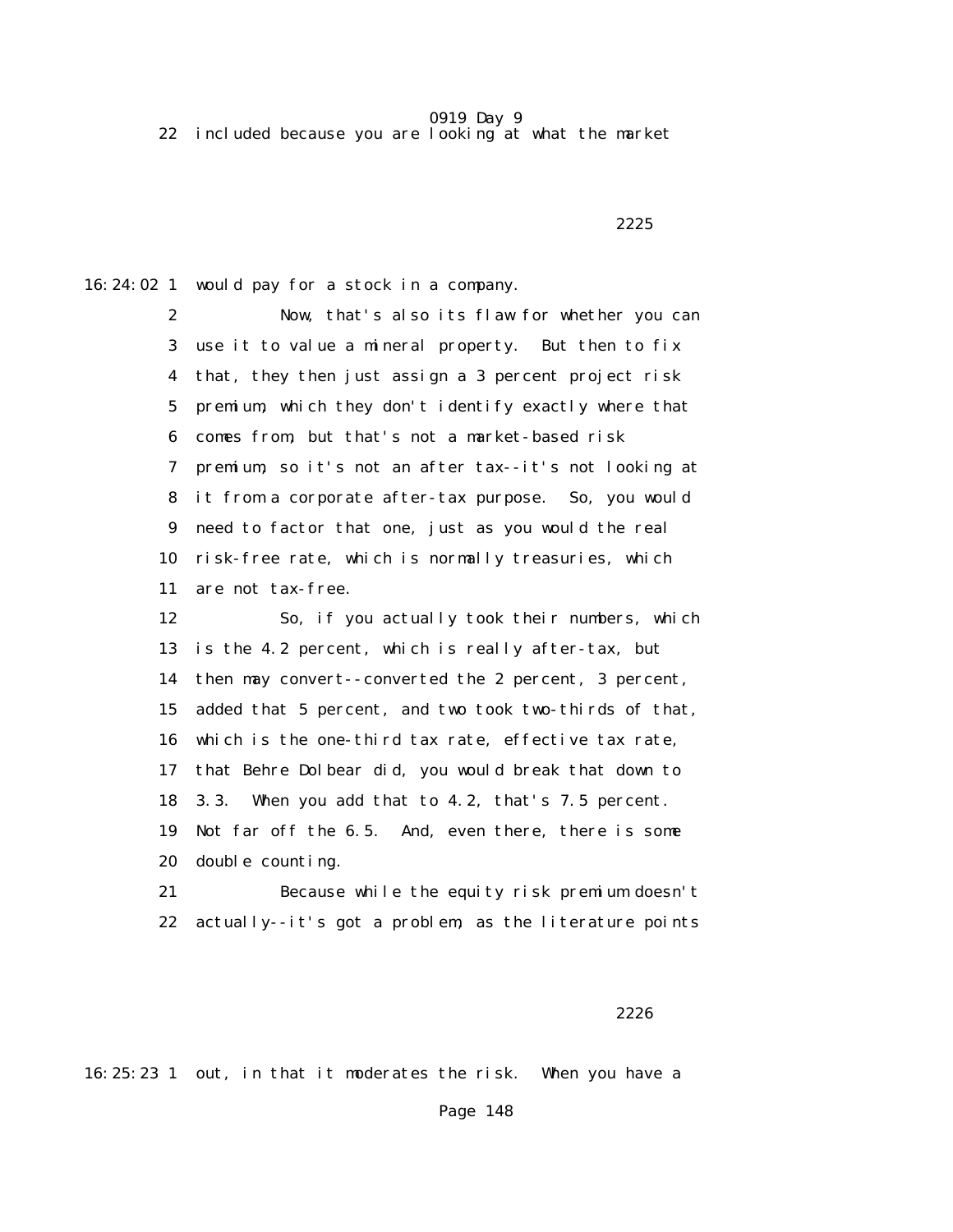0919 Day 9 2 company, the company has a whole series, unless it 3 were a single mine company, they have one mine in one 4 area and another mine in another area, and they're all 5 going to have different risk profiles. And when you 6 have got a bunch of them, it moderates it out. But 7 you are still counting, as Mr. Sharpe pointed out 8 yesterday, it includes both systemic and unsystemic. 9 The unsystemic are those that would be specific. So, 10 there is actually still some double counting in adding 11 the 3 percent.

 12 And we don't know what those numbers would 13 be, and so we don't know what kind of adjustment to 14 make, but what you have got is, in essence, an 15 overstated rate because what Navigant ended up doing 16 was treating the whole thing as if it were after-tax 17 and it was all CAPM, which it is not.

 18 PRESIDENT YOUNG: Do you have any response to 19 that?

20 MS. MENAKER: Yes.

 21 We don't dispute that Behre Dolbear has done 22 this--that is, that they have further discounted their

2227 and 2227 and 2227 and 2227 and 2227 and 2227 and 2227 and 2227 and 2227 and 2227 and 2227 and 2227 and 22

16:26:40 1 discount rate to account for corporate taxes--but we 2 maintain that it's just completely wrong. There has 3 been no other evidence introduced that this method had 4 been used by anyone other--anybody else, but we 5 introduced ample evidence that Navigant has that this 6 is incorrect. 7 We, yesterday, showed you again this industry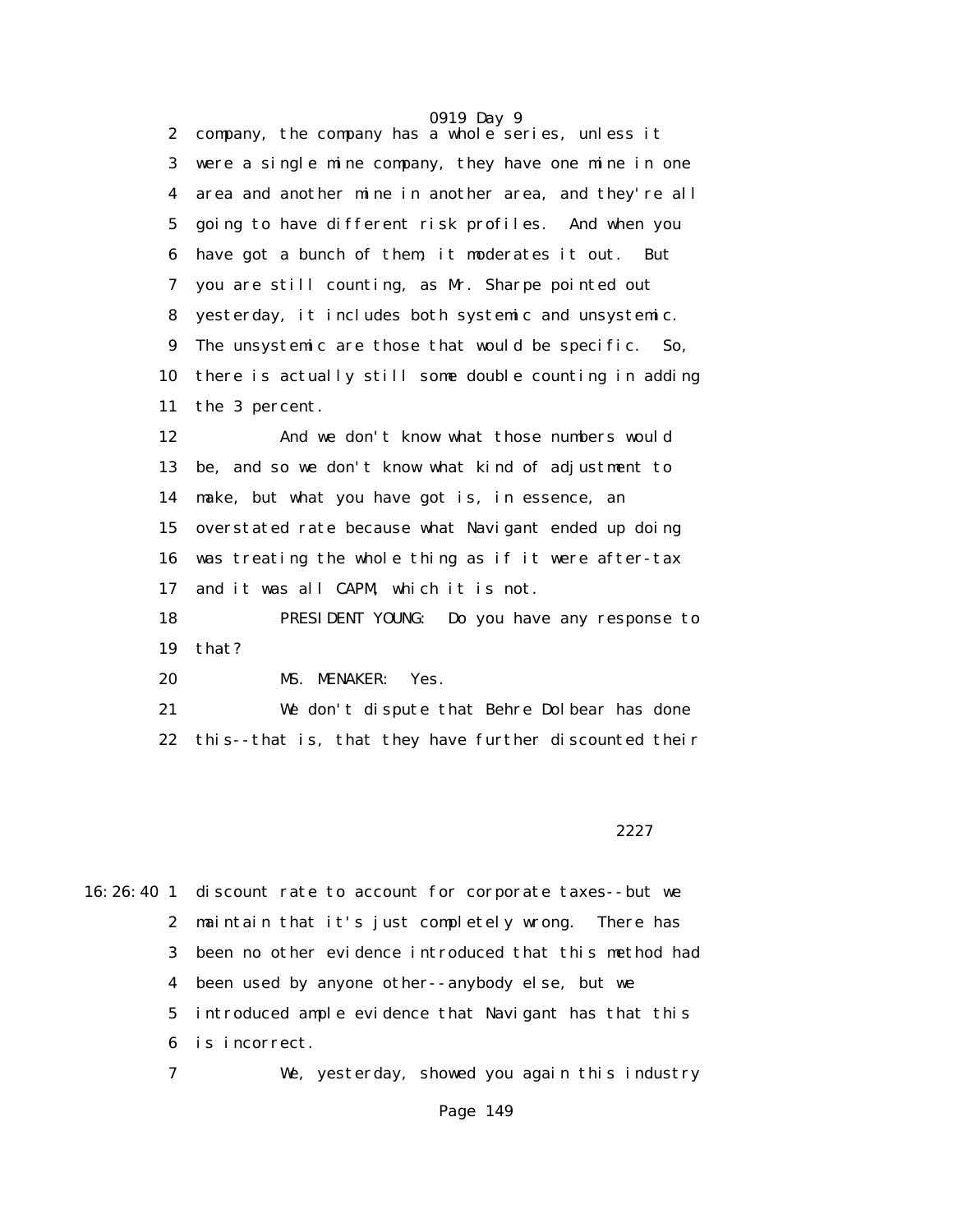0919 Day 9 8 paper that says it's crucial that the discount rate 9 derived from the build-up model--that's Behre 10 Dolbear's model--be applied to the appropriate income 11 stream that is after tax flow, and that simply wasn't 12 done. If you look at the valuation reports, Navigant 13 made this criticism in the report, in its first 14 report; and, if you look at Behre Dolbear's report 15 with its reply, it did not say 16 anything--anything--about this whatsoever in its 17 reply. It had no response. And certainly it didn't 18 testify on this point. 19 And we have just introduced abundant evidence 20 that it simply makes no sense to further discount a 21 discount rate to account for corporate taxes, whether

22 you are using the buildup model or the CAPM model.

<u>2228</u> and the contract of the contract of the contract of the contract of the contract of the contract of the contract of the contract of the contract of the contract of the contract of the contract of the contract of the

| $16: 27: 57 \; 1$ | PRESIDENT YOUNG: The one area where I see                 |
|-------------------|-----------------------------------------------------------|
|                   | 2 the biggest disagreement really relates to equity risk  |
| 3 <sup>1</sup>    | premium. Can you address that.                            |
| $\boldsymbol{4}$  | MS. MENAKER: If you just give me one moment.              |
| 5                 | (Pause.)                                                  |
| 6                 | MS. MENAKER: On that point, if you look at                |
|                   | 7 the two expert reports, the risks used are the same.    |
|                   | 8 And when you look through the risks, whether they're    |
|                   | 9 used in the buildup model or the CAPM model and you     |
|                   | 10 look through them and then you add that up, you arrive |
| 11                | at the same rate.                                         |
|                   |                                                           |

 12 So, adding up whether you do it from, you 13 know, either method, they're arriving at the same rate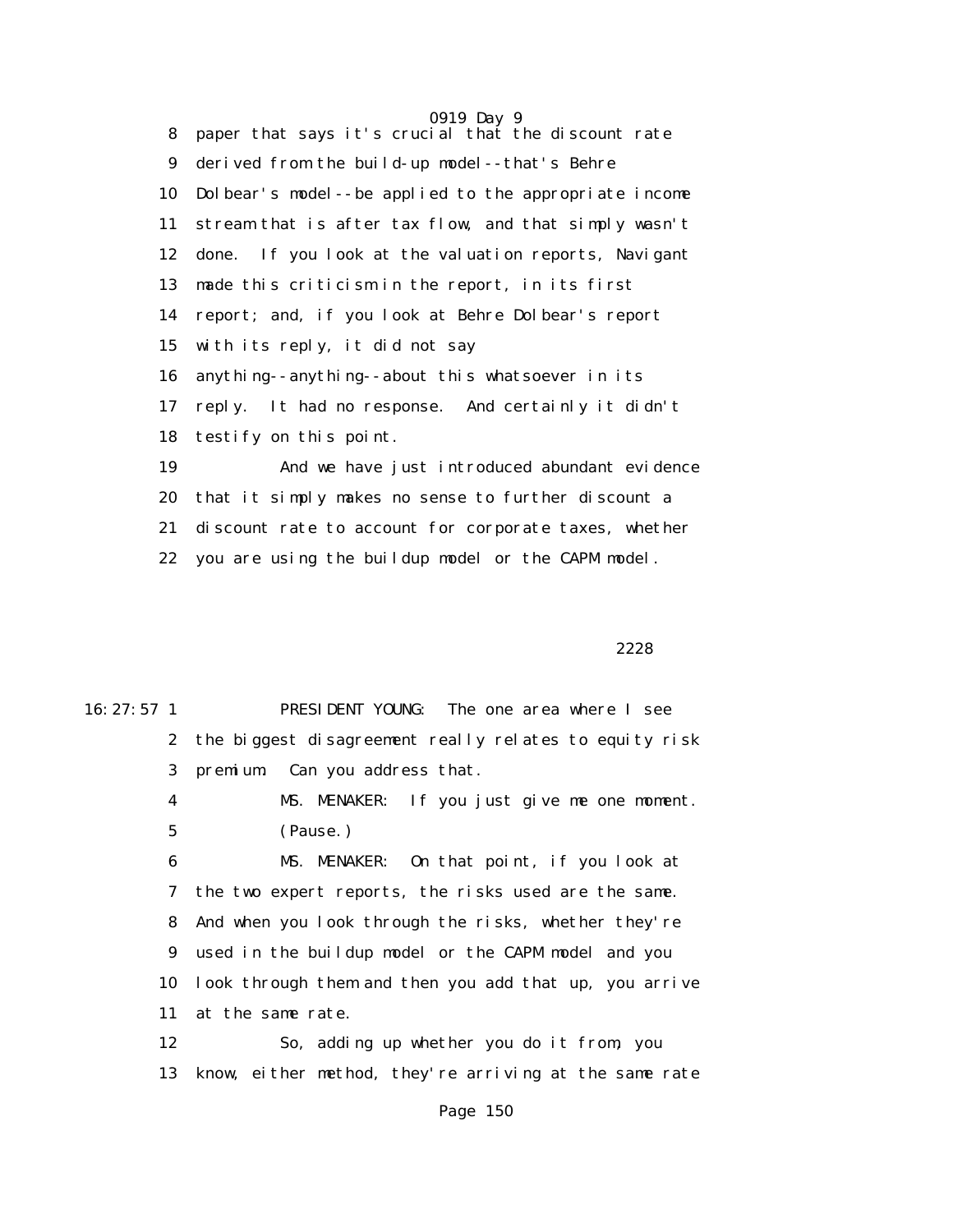|    | <b>VULU DAY J</b><br>14 taking into account the risks inherent in a venture |
|----|-----------------------------------------------------------------------------|
| 15 | such as this one.                                                           |
| 16 | And then the only different accounts--the                                   |
| 17 | only difference is whether you then adjust that rate                        |
|    | 18 to account for taxes, which that is just, as we have                     |
| 19 | been saying, just doesn't make sense, and we have                           |
| 20 | shown that that is just not an accepted method.                             |
| 21 | PRESIDENT YOUNG: Thank you.                                                 |
| 22 | If I can ask another question, again, I think                               |

2229 and 2229

16:29:50 1 this may go to the Claimant, but obviously I would be 2 happy to hear Respondent's response as well, which is 3 one of the questions, of course, is this profitable, 4 and there are two ways of thinking about this. One is 5 it's a 9 million-dollar negative number, but it's 6 possible that sort of as gold prices rise, it may, if 7 appropriately hedged, be a positive number of some 8 sort. Is there anything in the record that indicates 9 what rate of return, either on equity or investment, 10 that Glamis generally seeks or that gold companies 11 generally seek? Is there anything in the record that 12 points us to what rate of return gold companies really 13 consider a minimum? 14 MR. GOURLEY: There is only theoretical 15 discussion of that. There was--there was no Glamis 16 document. 17 If you looked at the April 2 or April 2002 18 document, which is Navigant Exhibit 11 or 13--I get 19 them confused--they, for determining whether they're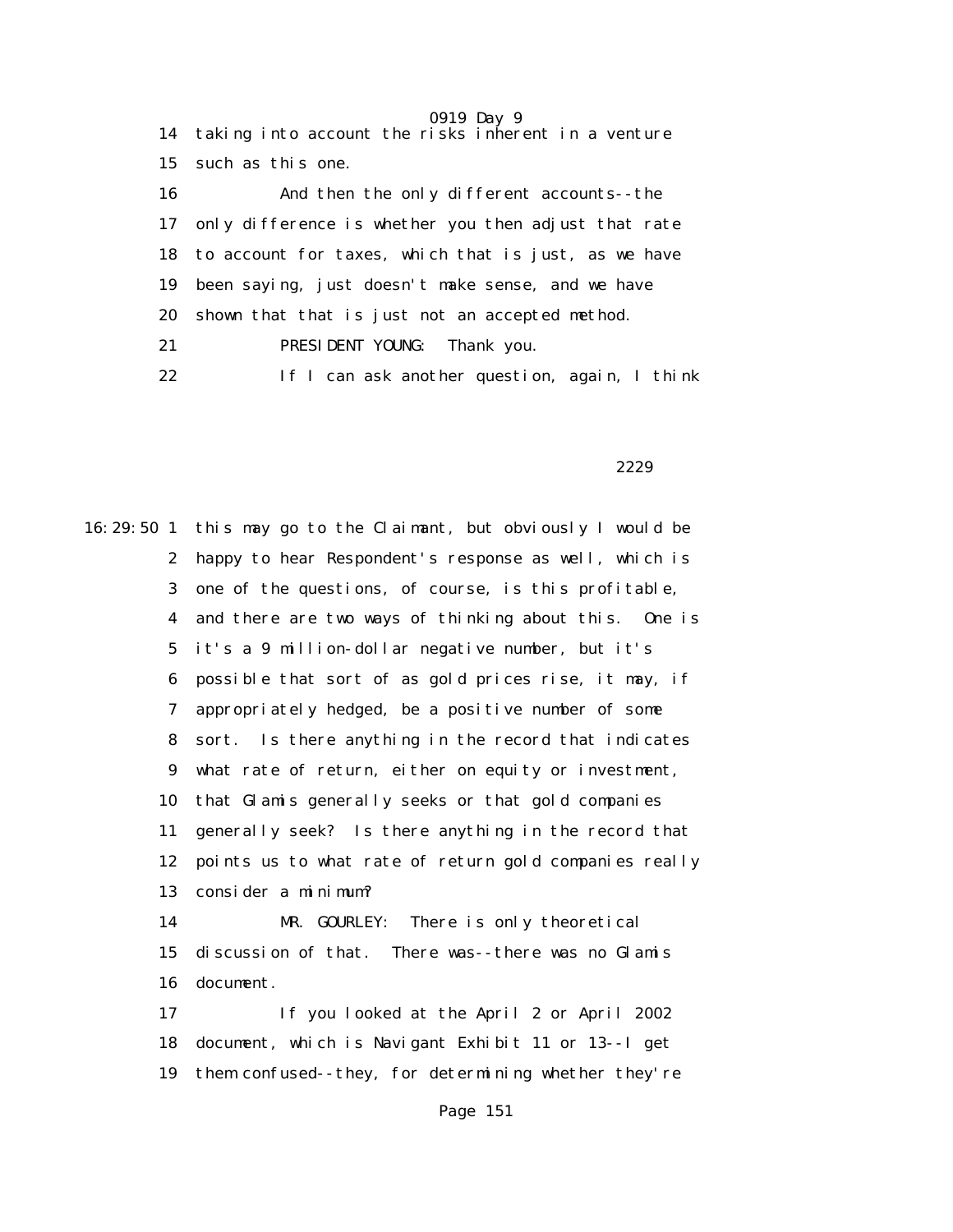20 going to go forward, their general approach is for 21 projects in the United States is to use a 5 percent 22 discount rate. But what internal rate of return that

 $2230$ 

16:31:26 1 calculates to, I don't know, and I don't know that 2 that was ever brought out.

> 3 MS. MENAKER: Mr. President, if I may just 4 comment very briefly on that, in our view, that issue, 5 it would be completely irrelevant because here, if 6 it's shown that the Imperial Project retained value, 7 as we think we have shown, whether or not any 8 particular company thought as a business decision that 9 it was worthwhile for it to go forward with that 10 project or if it could have decided it had a better 11 use of its capital--I mean, all companies have a 12 limited amount of capital and have to make business 13 decisions as to where they can get the best return, 14 the fact that they or any company makes a business 15 decision that it could get a better return elsewhere 16 does not mean that the investment was rendered 17 worthless.

> 18 And again, for an expropriation, they have to 19 show that the measures deprived the investment of all 20 or virtually all of its economic value. And so, it's 21 simply irrelevant as to whether that investment would 22 have produced a rate of return that would have

2231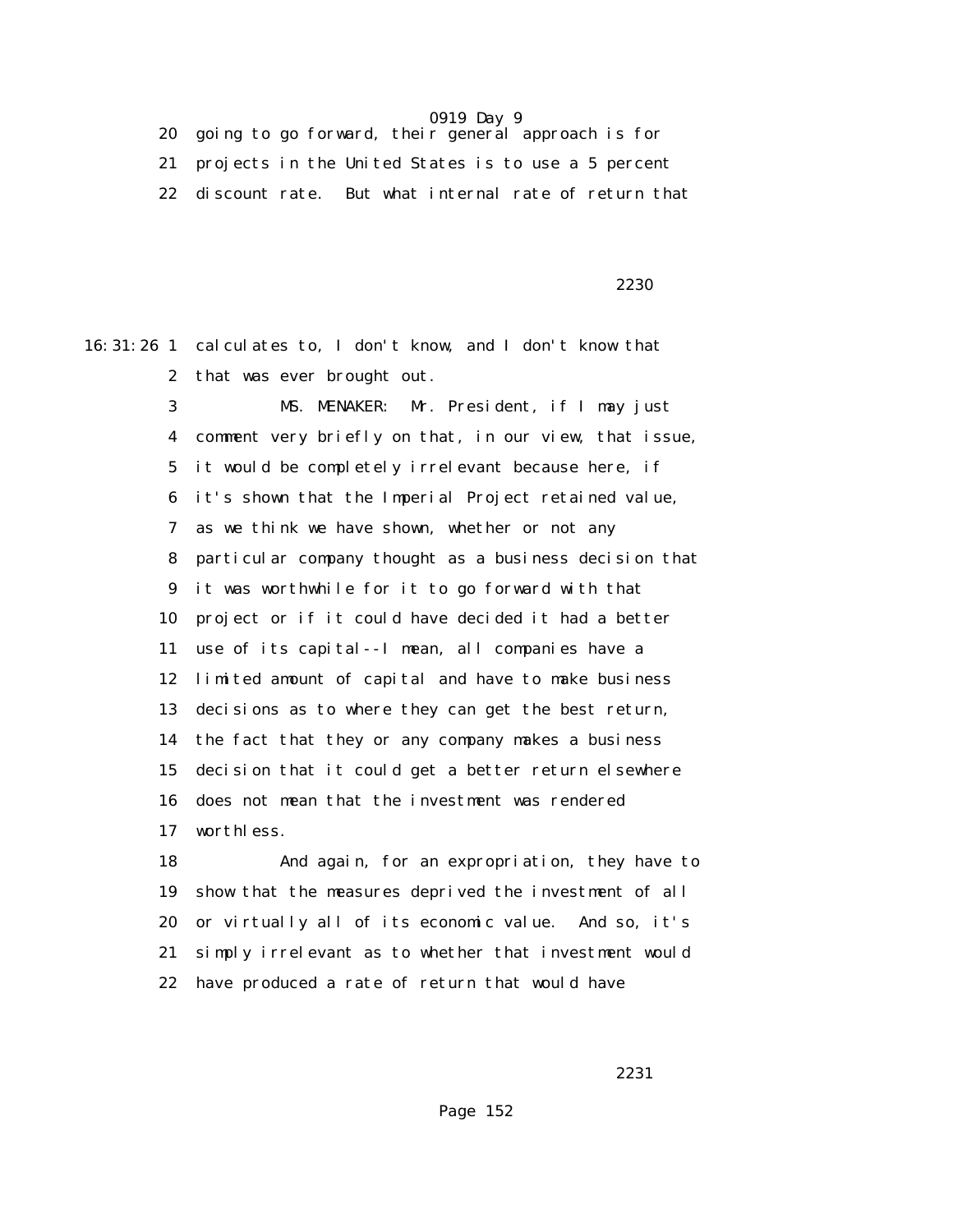| 16: 32: 43 1            | motivated it to go forward with that project as        |
|-------------------------|--------------------------------------------------------|
| $\boldsymbol{2}$        | opposed to a different project. In our view, it's      |
| 3                       | really two separate inquiries. But we agree we         |
| $\overline{\mathbf{4}}$ | haven't seen evidence--we agree that we haven't seen   |
| $\bf 5$                 | evidence in the record showing what their rate of      |
| 6                       | return was, other than, I guess, the one document      |
| 7                       | where we did see a certain document where it was       |
| 8                       | a--they concluded that the value would be \$1.1        |
| $\boldsymbol{9}$        | That was going--this was on October 17th,<br>million.  |
| 10                      | 2000, and that was using 5.--that would have resulted  |
| 11                      | in a 5.9 percent internal rate of return, and you will |
| 12                      | recall that on that document, the Glamis suggested     |
| 13                      | that the Project was economic. And, in that sense to   |
| 14                      | say it was economic that it was worth their while to   |
| 15                      | go forward, that it would produce \$1.1 million in     |
| 16                      | profit, and that was a 5.9 percent rate of return, and |
| 17                      | that's in Exhibit 39 to the Navigant Report.           |
| 18                      | PRESIDENT YOUNG: But you did use the word              |
| 19                      | virtually without value. Where do you withdraw the     |
| 20                      | line? A hundred dollars? A thousand dollars? I         |
| 21                      | don't mean to be facetious about that. I mean to say   |
| 22                      | at some point or another, even by use of that word     |

<u>2232</u>

16:34:09 1 there is something in there that requires some return. 2 I mean, it's not a dollar, I take it. If you just 3 give me a sense--I certainly understand the notion 4 that they may choose that 5.9 percent isn't enough, 5 but others may say that's just fine, but at some point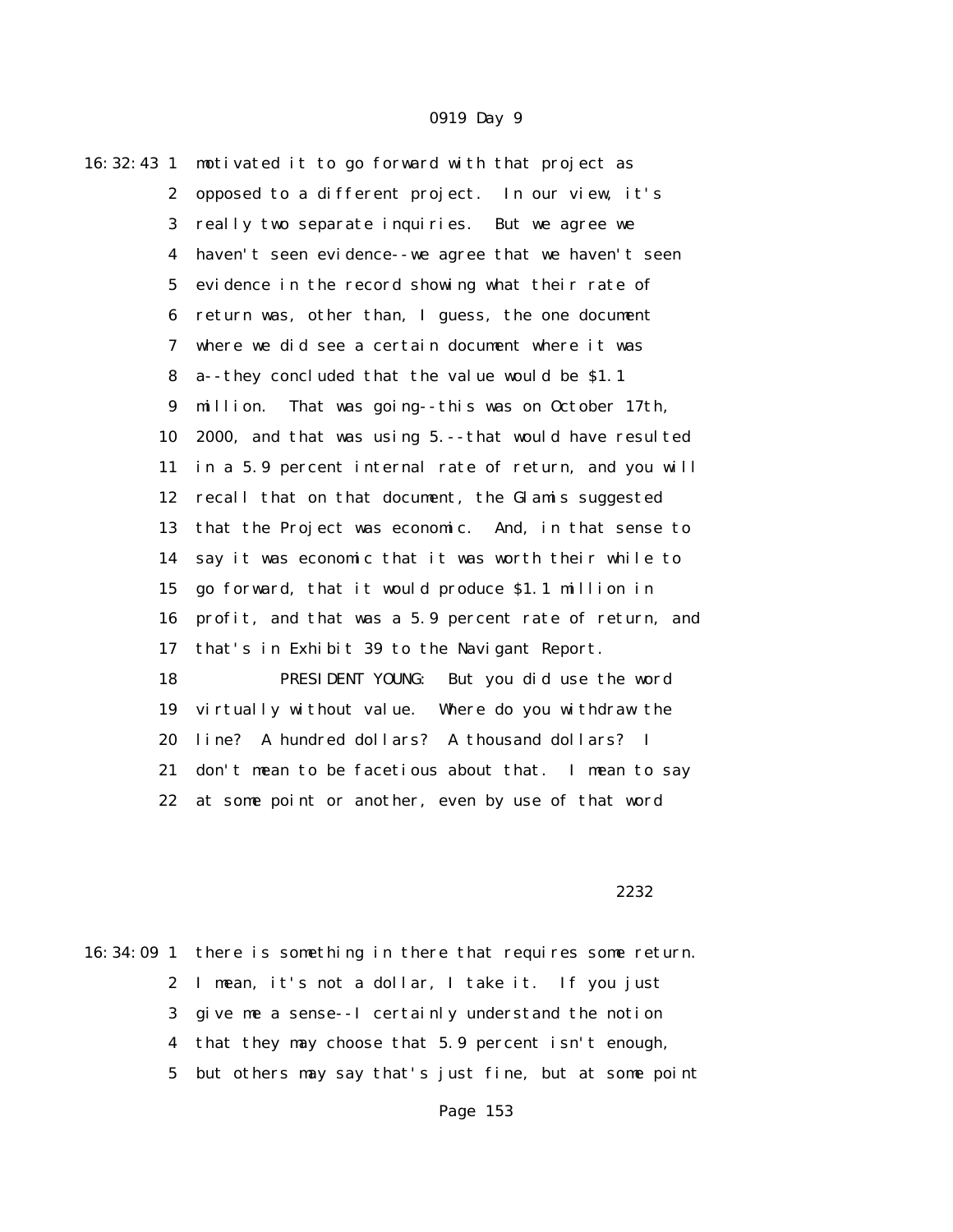0919 Day 9 6 even the Government would agree for a company in 7 Argentina that the Government, having made it so the 8 company could only make a dollar profit would perhaps 9 be a virtual taking, what guidelines would I have for 10 thinking about that? 11 MS. MENAKER: Unfortunately, it's very 12 difficult for us to offer any more than that because 13 if you look at even the U.S. Supreme Court 14 jurisprudence, you know, that's an issue that 15 constantly arises. And when there are tons of Law 16 Review articles written about this, and that there is 17 simply not a line drawn between when it's all or 18 virtually all, like is it okay if it takes away 19 99.99 percent of the value, is it okay 95 percent of 20 the value, and the Court has repeatedly refused to 21 draw any kind of bright line.

22 We accept that if there was property and the

#### <u>2233</u> and the state of the state of the state of the state of the state of the state of the state of the state of the state of the state of the state of the state of the state of the state of the state of the state of the

16:35:34 1 Government did something that really left it worth--if 2 it was worth millions before and it literally had \$1 3 of value, no one would suggest that you could succeed 4 in defeating an expropriation claim by saying it 5 didn't take away all value. But I think what you do 6 is you look at the cases that show that where 7 expropriation claims have failed because the property 8 at issue retained value, that--and the diminishment of 9 that value was deemed insufficient to result in a 10 taking, and there are some NAFTA cases in that regard, 11 certainly the GAMI case, the Pope & Talbot case, the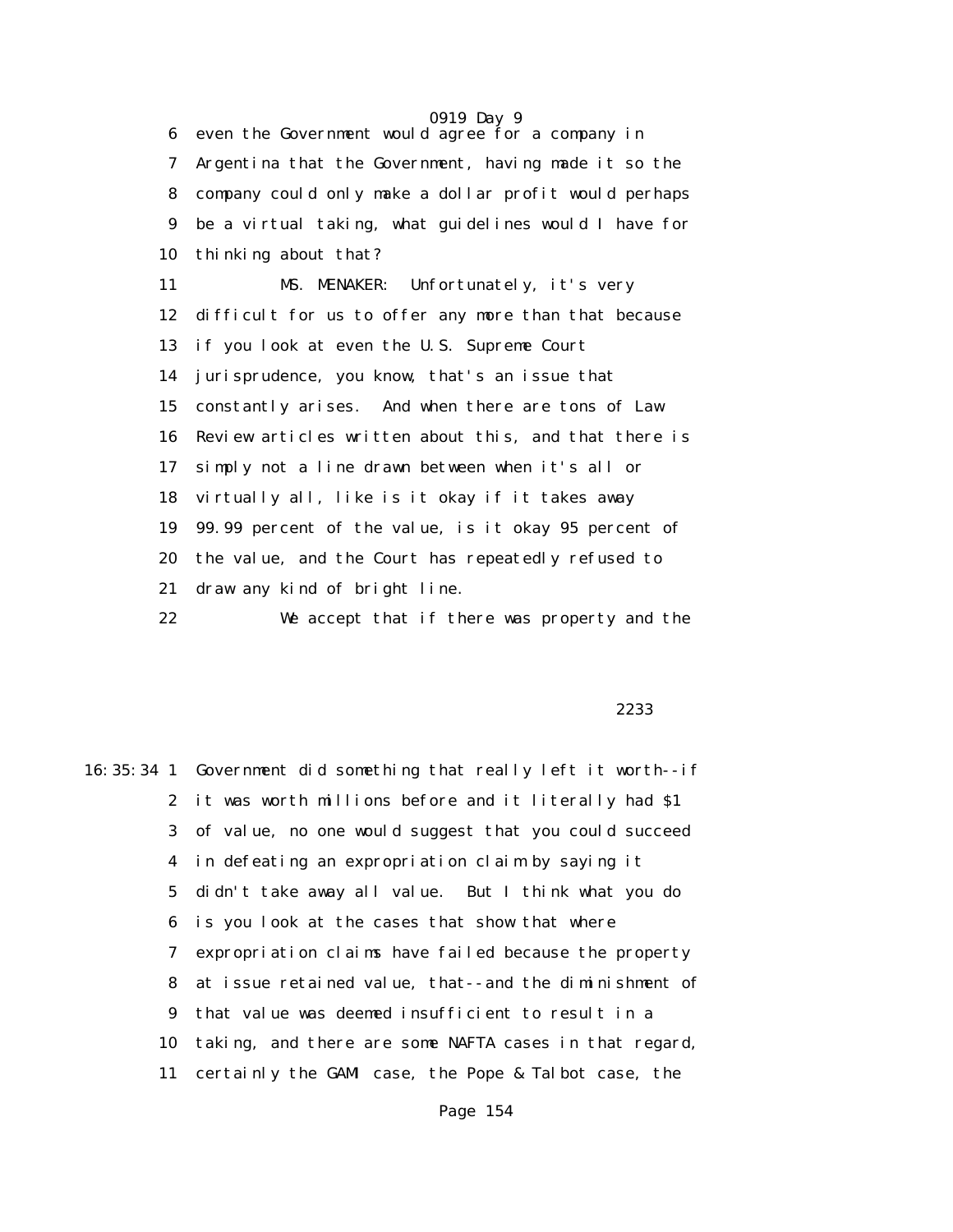12 Argentina case that we cited yesterday, the LG&E case. 13 And again, it's a hard to put a number on 14 those, but some of the things in the Argentina cases 15 in particular, what's notable is that in those cases, 16 the Tribunals have almost universally, and I think 17 universally have rejected the expropriation claims in 18 those cases, and they have looked at the indicia of 19 ownership, and they found that the claimants in those 20 cases retained control of their investment. They 21 retained management control, they were in possession 22 of their investment. And then they said just that the

2234

16:36:58 1 economic impact on it was insufficient to constitute 2 an expropriation, and there we would contend that the 3 impact of those measures in some of the cases seem to 4 be greater than what we are talking about here. But 5 that's the guidance that we could give you. 6 PRESIDENT YOUNG: Thank you. 7 Claimant? 8 MR. GOURLEY: If I can just make a few 9 observations, the first is that the internal rate of 10 return of the gold mining industry would help define 11 whether a willing buyer, what a willing buyer would 12 pay. There is--a willing buyer will not go into a 13 project of marginal profitability, so there is some 14 value where it shows positive, and yet no one would 15 still buy the property because of the risk associated

16 with it are insufficient. It doesn't give you a

17 bright line or tell you is it a million dollars or \$2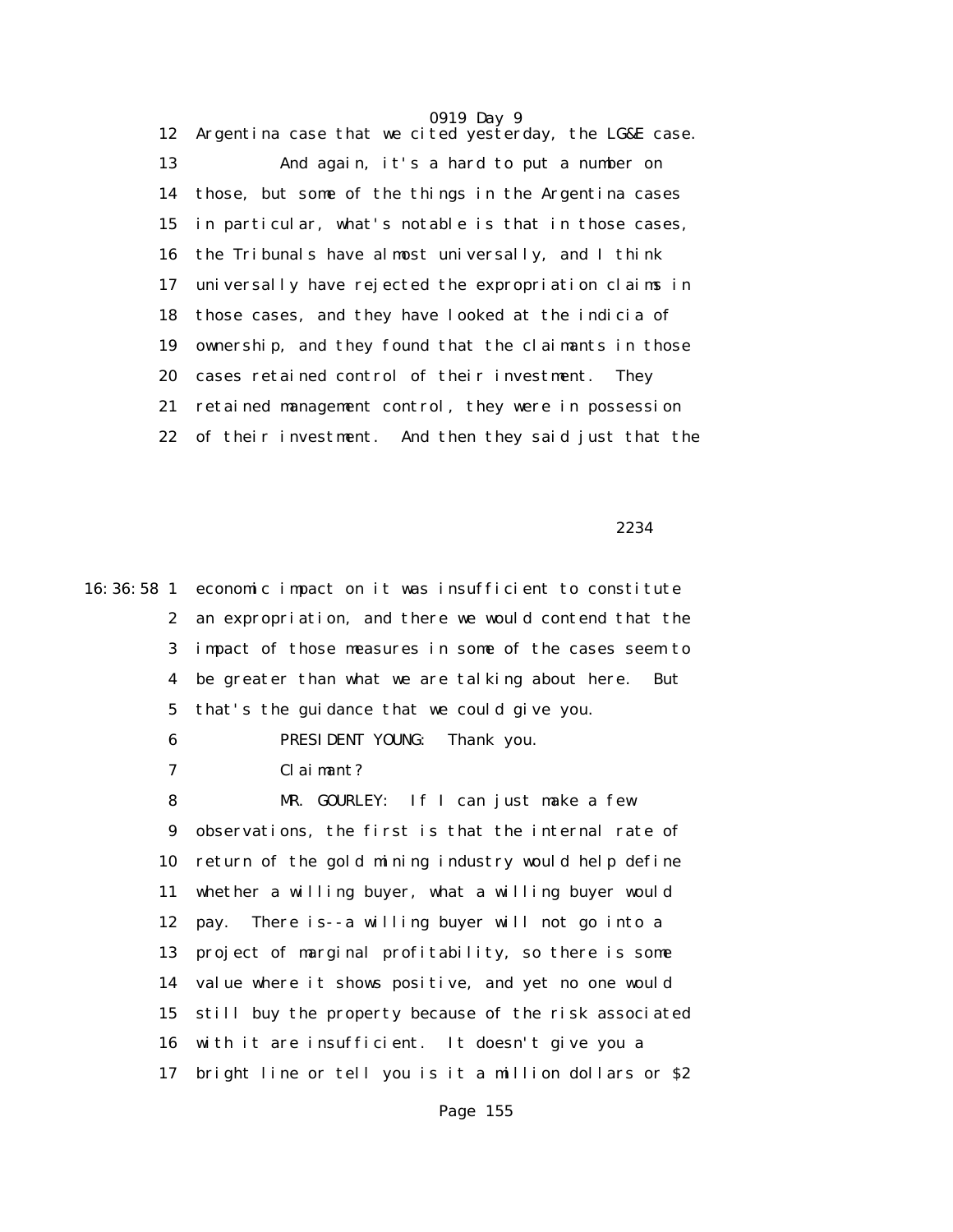18 million, but when you start at 49.1 and you reduce the 19 Project to below five, you have clearly got a 20 significant deprivation, if not a confiscatory, a 21 categorical taking, which you clearly have when it's 22 negative 8.9.

### $2235$

16:38:21 1 MS. MENAKER: If I may just respond just with 2 one sentence, is that in a fair market valuation, that 3 does consider the risks, and again, I just remind the 4 Tribunal that Glamis's own internal documents show 5 that the Imperial Project at \$1.1 million was 6 economic. Here, the valuations we have shown is just 7 what the two-pit mine, not even the third pit, it 8 would have been \$9.1 million. That's certainly more. 9 So, if it's economic at \$1.1 million, it 10 hasn't been all of the value or virtually all of the 11 value hasn't been taken away from it if it's valued at 12 \$9.1 million. 13 MR. GOURLEY: Since that was more than one 14 sentence, I'll just--it was a run on, but still I'm 15 not sure it was one. I will only point out that you 16 also have to look at the date of the expropriation, 17 and so, to look at what the market would be willing to 18 invest when you're at a 250 or 220-dollar or 270, a 19 market low, which is what was happening in the 20 nineties, the late nineties, is different from what 21 you look at at 325, 326 an ounce in terms of whether 22 you are willing to go forward.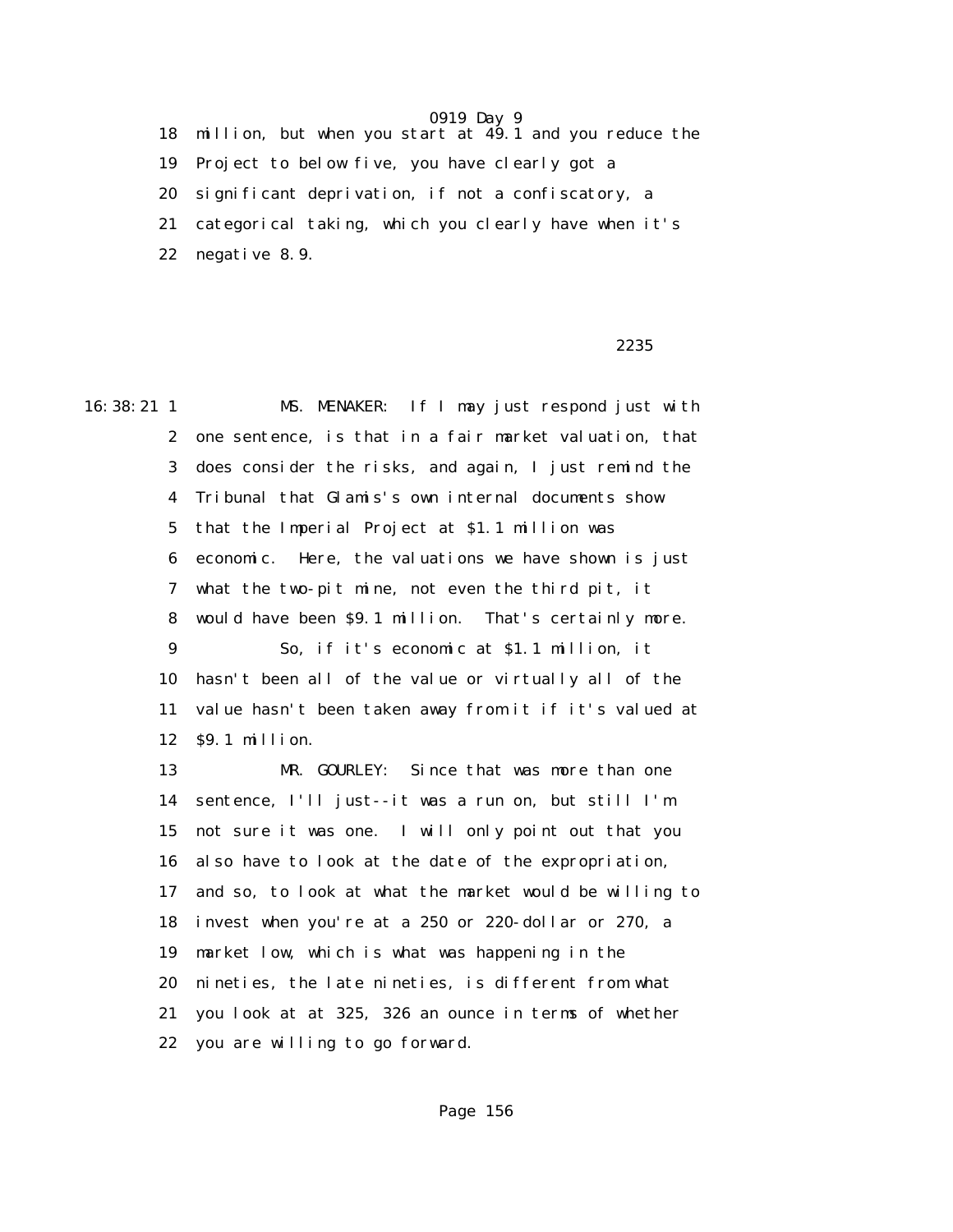$2236$ 

16:39:46 1 MS. MENAKER: That just again, that confuses 2 the issue of the rate of the return with the value of 3 the property and whether an individual company decides 4 for business reasons whether it wants to go forward 5 with something with gold prices skyrocketing, and it 6 has many different options available to it. That's a 7 completely different inquiry as to whether the 8 property retains value. 9 PRESIDENT YOUNG: Well, all this brings us 10 back to the date of expropriation, so I will ask 11 Professor Caron if he has more inquiries. 12 ARBITRATOR CARON: I'm down to my last one, 13 and it's short. It's in two parts to the Claimant, 14 and then I will ask the Respondent if they have any 15 comment. 16 This morning you raised a certain argument 17 concerning, I guess, the relationship between the 18 requirement of complete backfilling and its purpose, 19 and the example--what you stated was, I believe, that 20 if the goal was to preserve artifacts on the land, 21 then the mining and then putting it back would not do 22 that. Is that correct?

<u>2237</u>

16:41:13 1 MR. GOURLEY: Actually, our point was a 2 little more than that. 3 If the goal is to preserve the cultural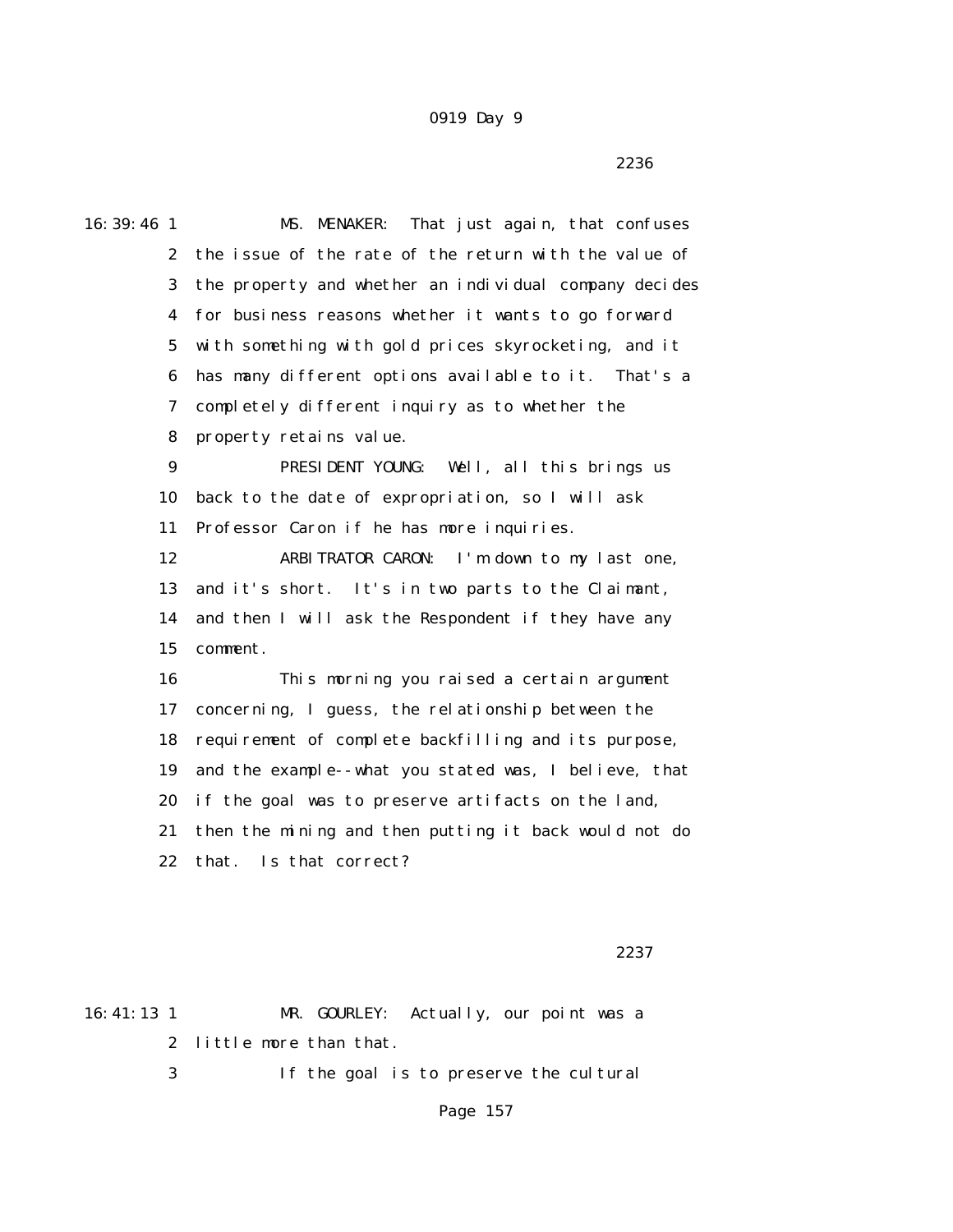0919 Day 9 4 significance of the site, and again much has been 5 written, and we have seen in these various reports, 6 EISs and EIRs, that it's the connection between the 7 archeological resources and the spiritual use of that 8 property; that if you sever that, in effect destroys 9 the cultural significance. So that by removing a--if 10 the goal is to preserve, then a complete backfill 11 requirement doesn't do anything to help that because 12 you're still going to have disturbed the entire area, 13 and, in fact, as we have also shown in our Memorials, 14 if you require site regrading, then you're expanding. 15 As the January 2003 showed, your area of disturbance 16 is going to increase. 17 So, you're, in effect, disturbing more of the 18 area.

 19 ARBITRATOR CARON: My first question is, 20 could you spend a moment telling me--advising the 21 Tribunal what specifically that argument relates to as 22 an issue. I seem to recall your saying, for example,

<u>2238</u> and the contract of the contract of the contract of the contract of the contract of the contract of the contract of the contract of the contract of the contract of the contract of the contract of the contract of the

16:42:42 1 therefore, it's not a compromise. The enactment is 2 not a compromise between competing views. 3 So, are you trying to point us to the intent? 4 Or what is the relevance of the point? 5 MR. GOURLEY: It's relevant to both the 1110 6 and the 1105 analysis in evaluating whether the 7 measure is objectively reasonable; it's a rational 8 implementation of the goal that the State of 9 California espouses.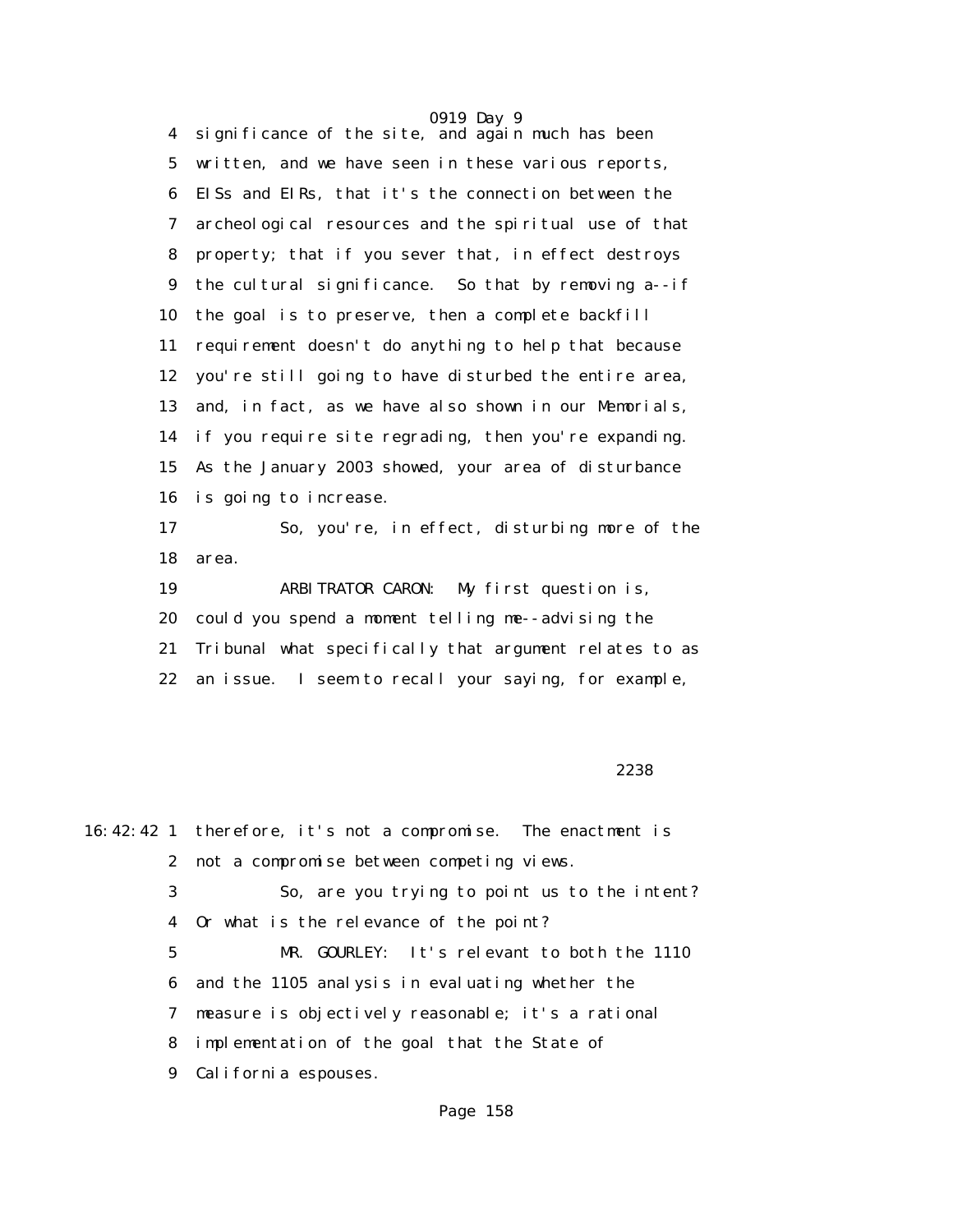0919 Day 9 10 And it also goes to evidence of the 11 discriminatory or targeted nature. In fact, is this 12 measure merely a guise under which they are achieving 13 a different end, which is also what we contend. 14 ARBITRATOR CARON: So, the second question is 15 whether you can--my recollection of the August hearing 16 was another goal, and so I want you to just extend 17 what you're saying or apply it to that. 18 The other goal as I recall from your 19 presentations of the site--and I will be careful here 20 not to describe too much--but that the primary 21 archeological concerns were at some distance from the 22 site or closely adjacent to a part of the site, but

<u>2239</u>

16:44:14 1 not on the site. There are things on the site--I'm 2 not saying that, but some primary ones--that would, 3 therefore, be protected or would not be disturbed 4 either way, but that, and then I don't think this was 5 your presentation, but toward the end there was a 6 different argument that what is preserved is the view 7 from, in time, the view angles from those locations 8 that would be undisturbed.

> 9 MR. GOURLEY: Certainly in the Federal review 10 of the project in the nineties, there was some 11 dispute, I think, still, as to whether--there is no 12 question that there are archeological and circles and 13 trail segments that would be destroyed by the pit. 14 There was some question as to whether and to what 15 extent any of those extant trails were, in fact, the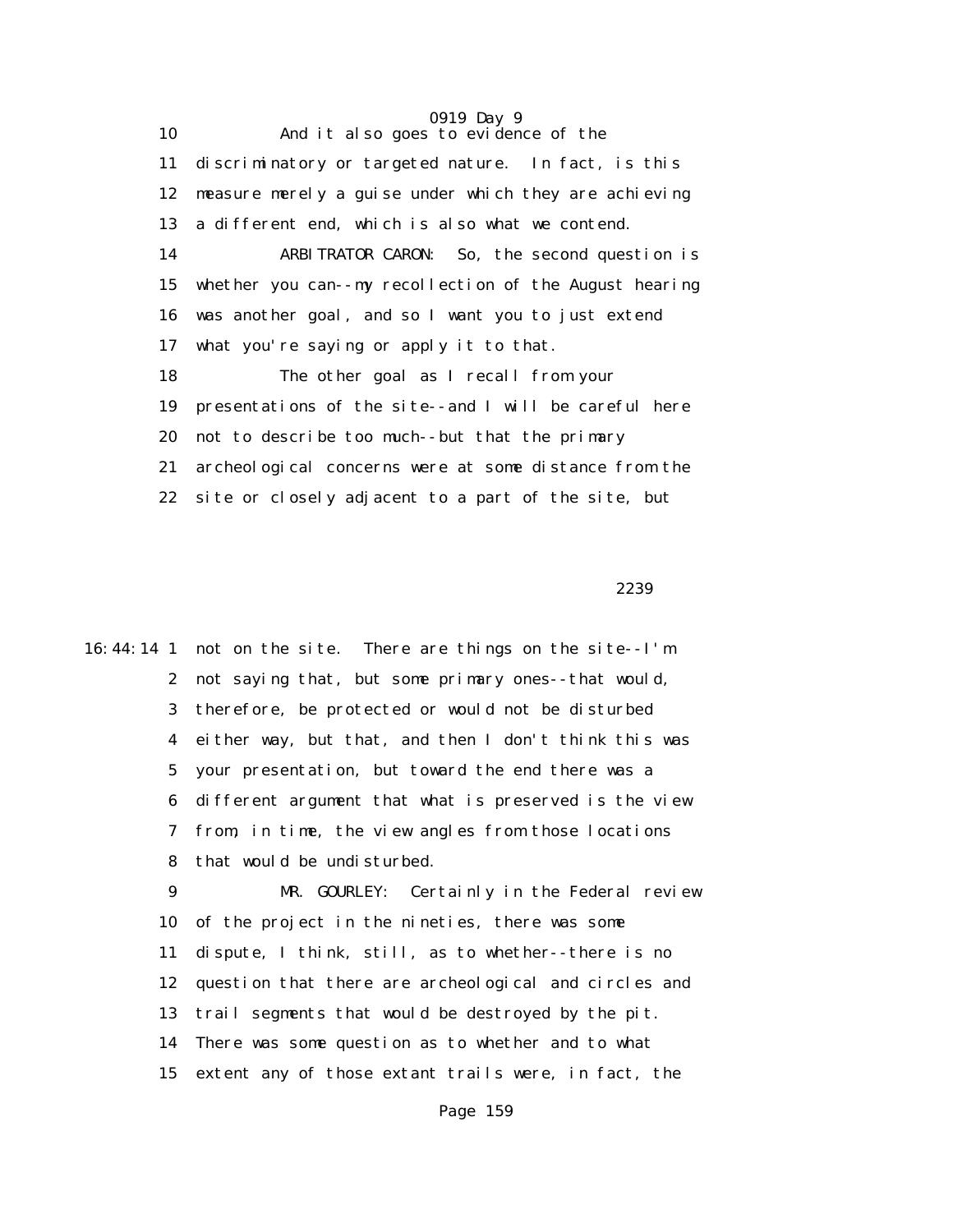0919 Day 9 16 Trail of Dreams, if that is, in fact, a physical 17 embodiment or simply a spiritual one. 18 But Dr. Cleland's view was that it would 19 destroy the physical dream, and what we have 20 seen--physical Trail of Dreams or some segment of it. 21 It would certainly break the trail, which has been 22 another concern expressed, and we saw that a lot in

 $2240$ 

16:46:00 1 the Baja Pipeline, that you have got these significant 2 trail segments, some of which aren't connected right 3 now, but yet you stick something through it, and it 4 destroys it.

> 5 So, I don't know if that answers your 6 question, but that's the state of the record.

 7 ARBITRATOR CARON: Not quite, but I will go 8 the Respondent for any comment.

 9 MS. MENAKER: On those points, first the 10 archeological resources that are at the site, the ones 11 Professor Caron and I think you're correct that there 12 are important archeological resources that are outside 13 of the disturbance of the site such as the Running Man 14 geoglyph, and that has--that's in the record, but the 15 archeological resources that are on the site, some of 16 which would be destroyed, those evidence past 17 ceremonial use, but their destruction doesn't prevent 18 future ceremonial use of the land if the area is 19 reclaimed. And there is evidence in the record, 20 voluminous evidence in the record, showing that the 21 Quechan were concerned about the mining project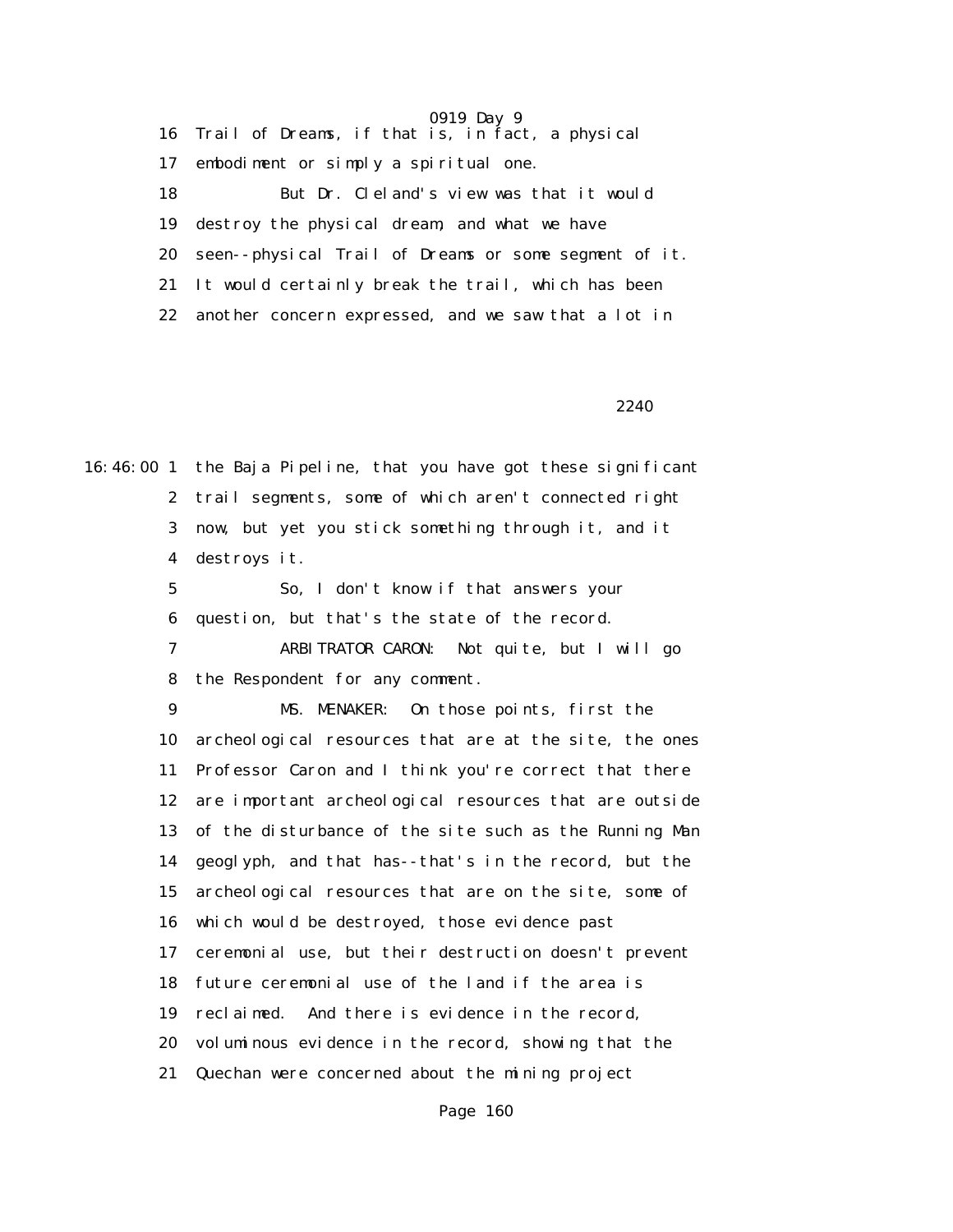22 because it would destroy these view sheds that are

2241 **2241** 

16:47:19 1 considered sacred for them and that would impede their 2 ability to practice their religious in the area. 3 And there is, like I said, evidence in the 4 record, and specifically the Tribunal may recall the 5 letter from the Quechan Cultural Committee stating 6 that waste pile rocks of 300 to 400 feet would destroy 7 the area's use forever. 8 They also had indicated a concern, and 9 Dr. Cleland testified about this, about the area's 10 sacredness as a teaching area, and that it was 11 imperative that the area retain a sense of solitude 12 and that their landscape, they would be able to 13 actually go to that land and use it as such. 14 And so, in that respect, it cannot be said 15 that the--and I would just refer the Tribunal to the 16 Baksh Report that summarizes these issues--that the 17 goal of S.B. 22 was not to preserve specific 18 archeological resources on the site, but rather was to 19 ensure that the destruction that open-pit mining 20 caused on Native American sacred sites and on Native 21 Americans' ability to practice their religion was 22 mitigated by these measures, and these measures are

<u>2242</u>

16:48:49 1 certainly rationally related to those goals.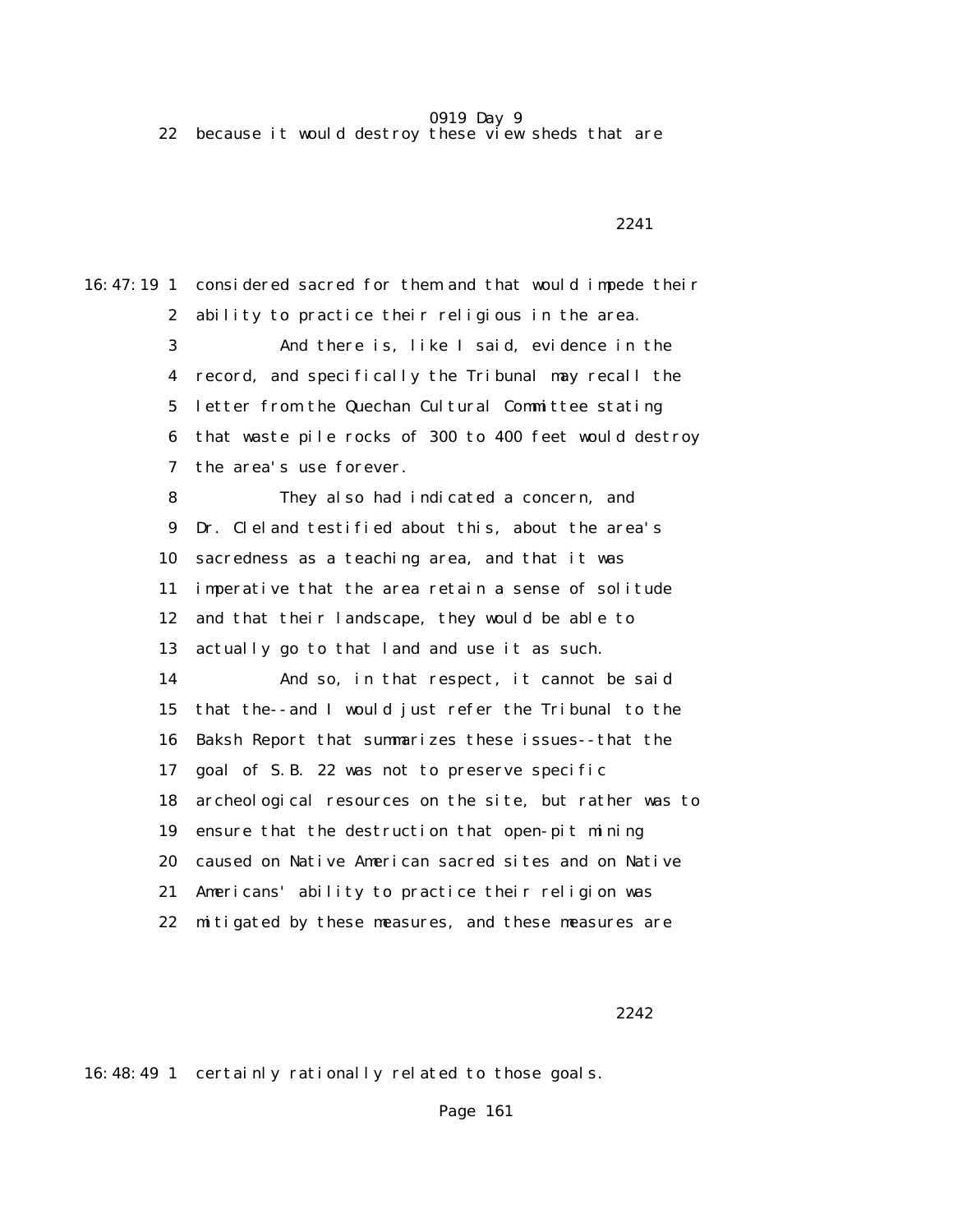|                  | 0919 Day 9                                            |
|------------------|-------------------------------------------------------|
| $\boldsymbol{2}$ | But again, as far as the relevance of this            |
| 3                | inquiry, I would just refer the Tribunal to my        |
| 4                | discussions of that this morning, where that's really |
| 5                | not the standard that it ought to be looking at. I    |
| $\boldsymbol{6}$ | think the ADF Tribunal shows that.                    |
| 7                | And also the S.D. Myers Tribunal where it             |
| 8                | says, you know, when you look at legislation,         |
| 9                | Governments can act for a host of different reasons.  |
| 10               | It's not a Tribunal's direction in evaluating a       |
| 11               | minimum standard of treatment claim to see if the     |
| 12               | Government proceeded maybe on the basis of misguided  |
| 13               | policy or something like that.                        |
| 14               | So.                                                   |
| 15               | MR. GOURLEY: If I can just, because I didn't          |
| 16               | address the view shed point, the Quechan, if you go   |
| 17               | back even to that Exhibit 96 that I referred you to   |
| 18               | this morning, they have consistently maintained that  |
| 19               | any mining activity would destroy the religious       |
| 20               | significance of the site, that backfilling is not     |
| 21               | anything that would cure it. The view sheds, our      |
| 22               | point on the view sheds has always been that that is  |

2243

|  |   | 16:50:05 1 exactly what the no buffer zone protection was, that |
|--|---|-----------------------------------------------------------------|
|  |   | 2 you could not relate an item outside, a project               |
|  |   | 3 outside to connect it to outside--to withdrawn area,          |
|  |   | 4 wilderness areas which were Picacho Peak and Indian           |
|  |   | 5 Pass, and that's what that really does.                       |
|  | 6 | Here again, quite apart, I<br>MS. MENAKER:                      |
|  | 7 | mean, just for the same reasons that Glamis would have          |
|  |   |                                                                 |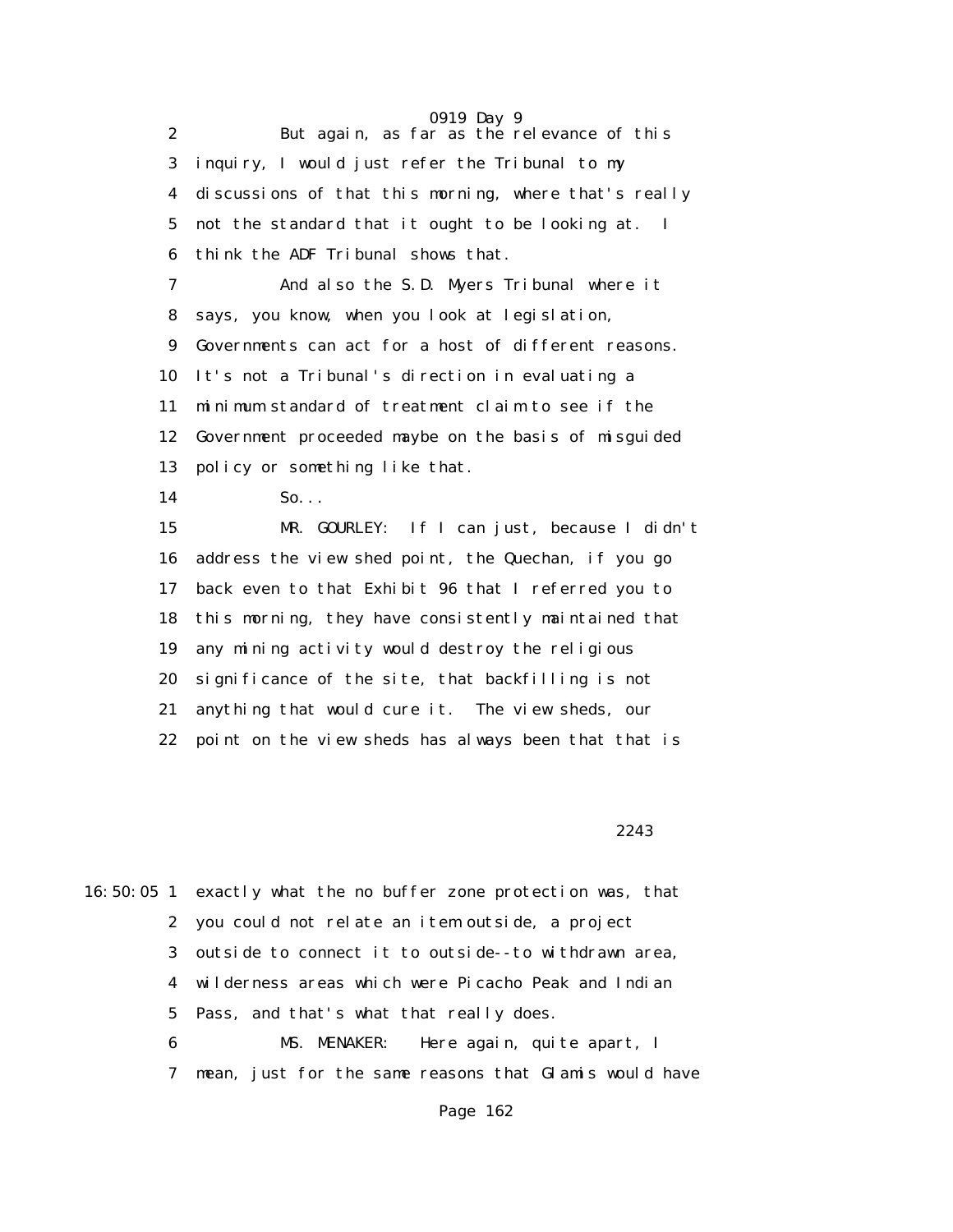0919 Day 9 8 lobbied that it would have liked no reclamation 9 measures to be applied to it, the Quechan legitimately 10 argued that it would have liked no mining to go 11 forward, but as we've repeatedly said, it's the job of 12 the Government to take different interests into 13 account. 14 And regardless of whether the 15 Quechan--regardless of their objections to the 16 Project, it was--can't be said to be irrational for 17 the Legislature, given the evidence before it, to have 18 determined that the reclamation measures that it was 19 proposing for mines that were located within the 20 vicinity of Native American sacred sites would help 21 meet its objective of ensuring access to those sites. 22 And I won't go through our buffer zone

2244

16:51:36 1 arguments again, but you understand that. I can see 2 from your nods, hopefully the Tribunal--we briefed 3 that, and I think argued that at length, but that's 4 certainly not what this legislation or regulation was 5 doing. I think the buffer zone language just has no 6 relevance to these measures here. 7 PRESIDENT YOUNG: It appears we have 8 exhausted our questions, and I'm sure we have 9 exhausted all of you, so we will conclude the hearing 10 at this point. But if I may just conclude with thanks 11 to counsel on both sides, I think you have been 12 enormously professional and helpful in enlightening us 13 on the myriad details and legal arguments on this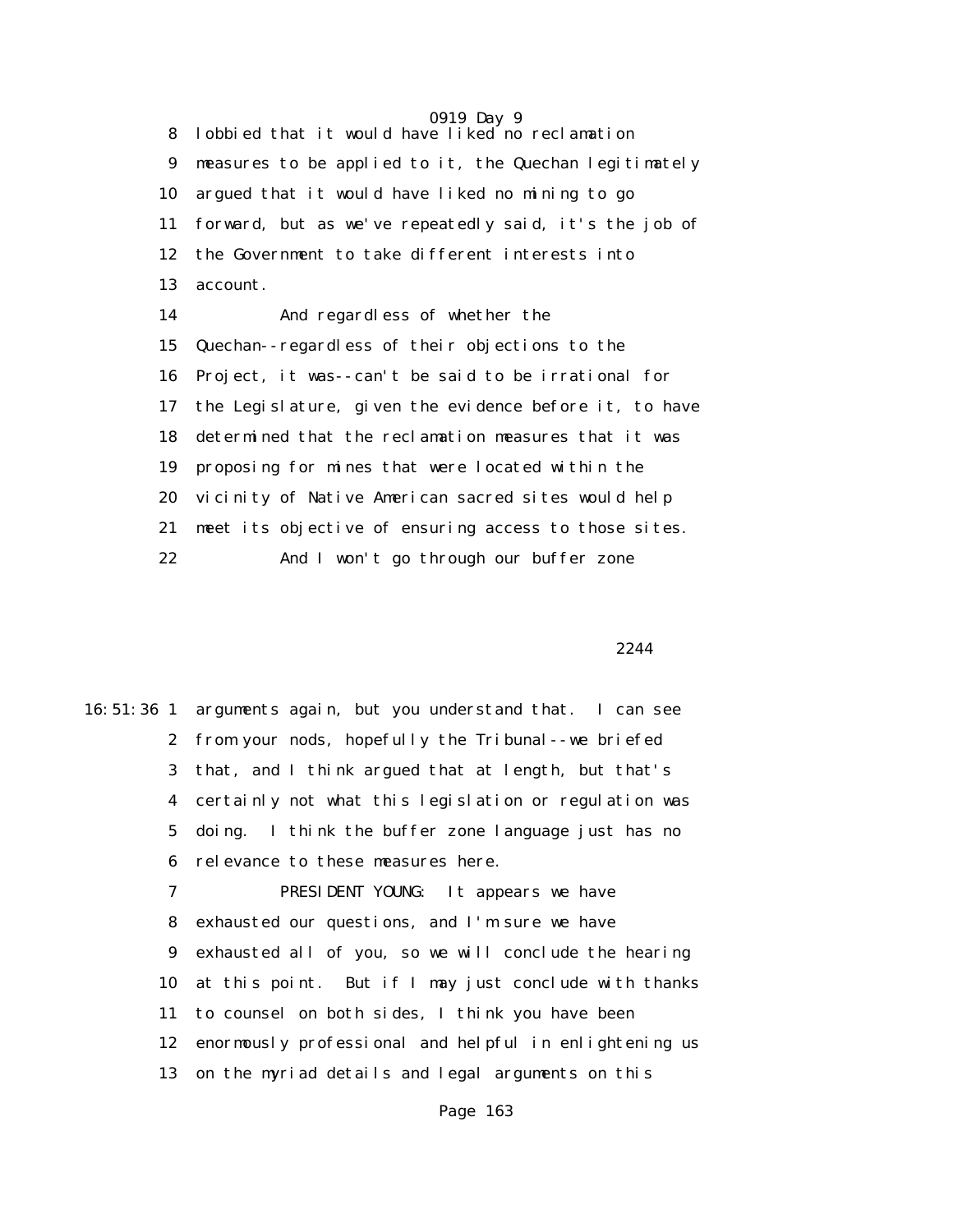|    | 0919 Day 9<br>14 case. You have conducted yourself with decorum and |
|----|---------------------------------------------------------------------|
|    | 15 civility, for which we are also deeply grateful.                 |
|    | 16 That's a greater accomplishment than you might even              |
| 17 | know, so we do appreciate the very good work. It's                  |
|    | 18 been very helpful.                                               |
| 19 | And the Tribunal will now take this under                           |
| 20 | advisement. We will have an opinion for you by the                  |
| 21 | close of business on Friday.                                        |
| 22 | (Laughter.)                                                         |

|  | 2245 |  |
|--|------|--|
|--|------|--|

| 16: 52: 49 1     | PRESIDENT YOUNG: Thank you.               |
|------------------|-------------------------------------------|
| $\boldsymbol{2}$ | (Whereupon, at 4:53 p.m., the hearing was |
| $\bf{3}$         | adj ourned.)                              |
| $\boldsymbol{4}$ |                                           |
| ${\bf 5}$        |                                           |
| $\bf 6$          |                                           |
| $\boldsymbol{7}$ |                                           |
| ${\bf 8}$        |                                           |
| $\boldsymbol{9}$ |                                           |
| 10               |                                           |
| 11               |                                           |
| 12               |                                           |
| 13               |                                           |
| 14               |                                           |
| $15\,$           |                                           |
| ${\bf 16}$       |                                           |
| $17\,$           |                                           |
| 18               |                                           |
| 19               |                                           |